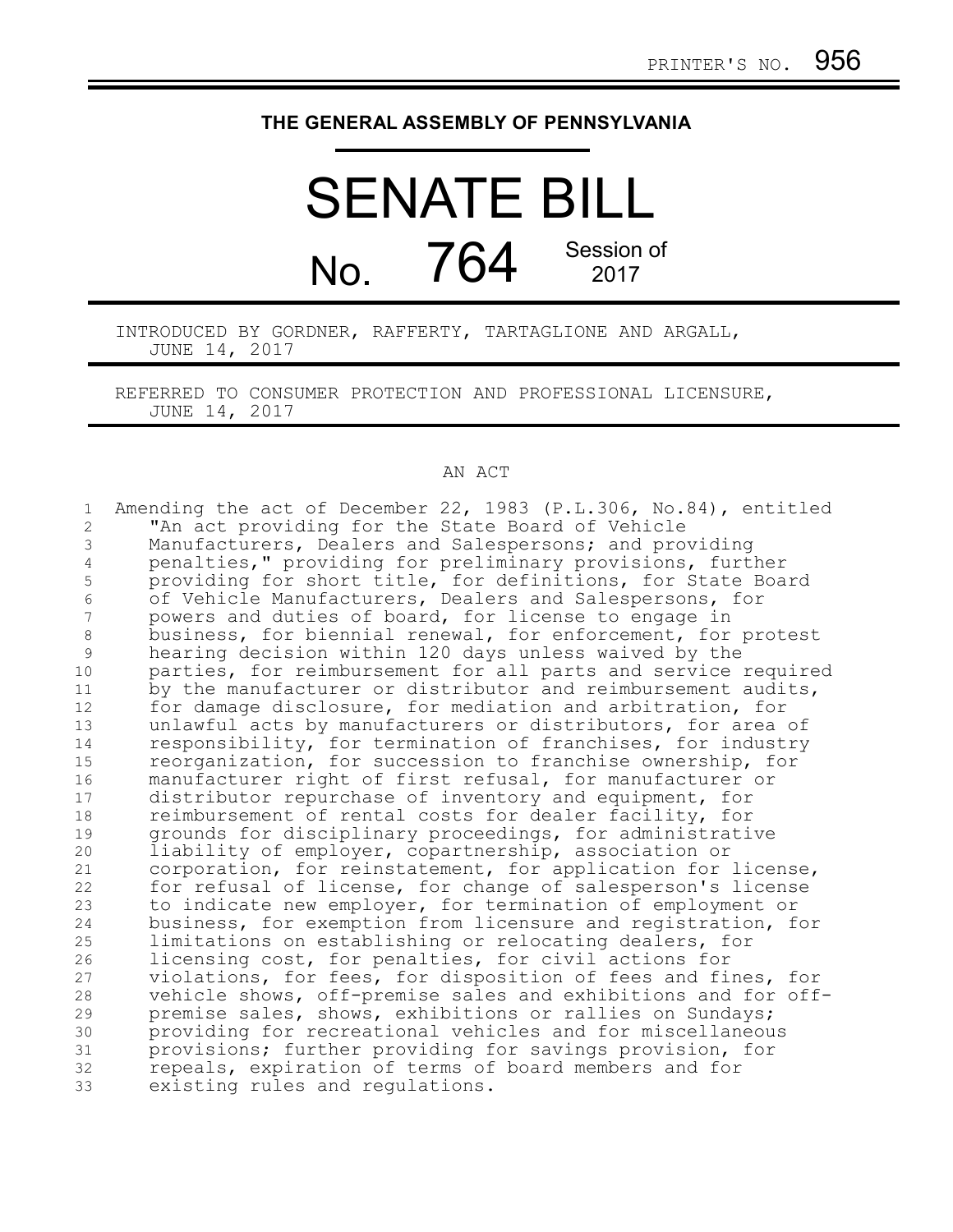The General Assembly of the Commonwealth of Pennsylvania hereby enacts as follows: Section 1. The act of December 22, 1983 (P.L.306, No.84), known as the Board of Vehicles Act, is amended by adding a chapter heading to read: CHAPTER<sub>1</sub> PRELIMINARY PROVISIONS Section 2. Section 1 of the act is renumbered to read: Section [1] 101. Short title. This act shall be known and may be cited as the Board of Vehicles Act. Section 3. The definitions of "motor home," "recreational vehicle" and "recreational vehicle park trailer" in section 2 of the act are amended and the section is renumbered and amended by adding a definition to read: Section [2] 102. Definitions. The following words and phrases when used in this act shall have the meanings given to them in this section unless the context clearly indicates otherwise:  $\star$   $\hspace{0.1cm} \star$   $\hspace{0.1cm} \star$ "Motor home." [A vehicle designed to provide temporary living quarters, built into an integral part of, or permanently attached to, a self-propelled vehicle chassis or van.] A motorized vehicle designed to provide temporary living quarters for recreational, camping or travel use. The unit must contain at least four of the following permanently installed independent life support systems: (1) A cooking facility with an on-board fire source. (2) A potable water supply system that includes at least a sink, a faucet and a water tank with an exterior service 1 2 3 4 5 6 7 8 9 10 11 12 13 14 15 16 17 18 19 20 21 22 23 24 25 26 27 28 29 30

20170SB0764PN0956 - 2 -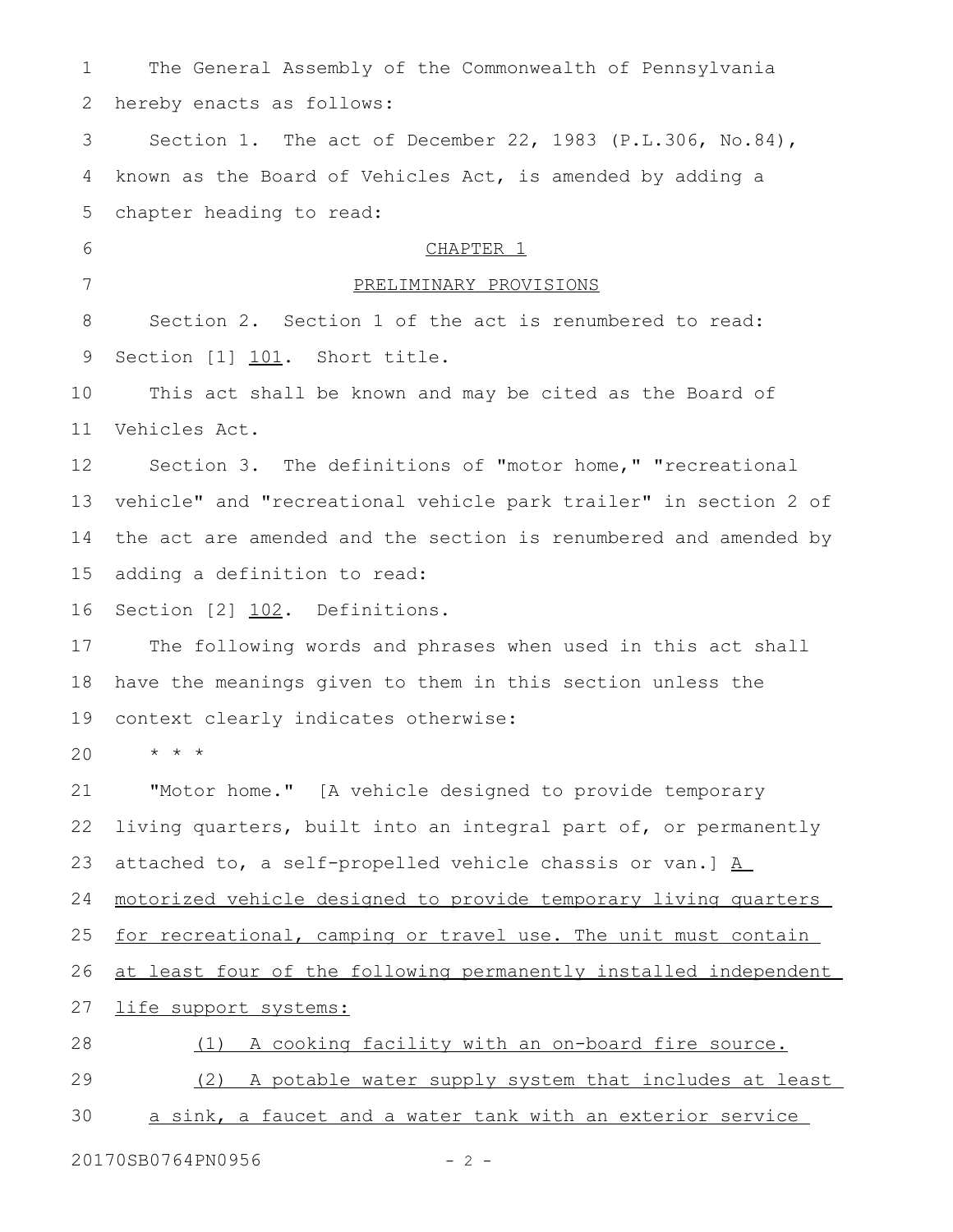| 1  | supply connection.                                               |
|----|------------------------------------------------------------------|
| 2  | (3) A toilet with exterior evacuation.                           |
| 3  | A gas or electric refrigerator.<br>(4)                           |
| 4  | (5) A heating or air conditioning system with an on-             |
| 5  | board power or fuel source separate from the vehicle engine.     |
| 6  | (6) An electric power system separate from the vehicle.          |
| 7  | "Park model RV." A vehicle that:                                 |
| 8  | (1) Is designed and marketed as temporary living                 |
| 9  | quarters for recreational camping, travel or seasonal use.       |
| 10 | Is not permanently affixed to real property for use<br>(2)       |
| 11 | as a permanent dwelling.                                         |
| 12 | Is built on a single chassis mounted on wheels with<br>(3)       |
| 13 | a gross trailer area not exceeding 400 square feet in the        |
| 14 | set-up mode.                                                     |
| 15 | (4) Is certified by the manufacturer as complying with           |
| 16 | the ANSI A119.5 Park Model Recreational Vehicle Standard.        |
| 17 | $\star$ $\star$ $\star$                                          |
| 18 | "Recreational vehicle." [A vehicle primarily designed as         |
| 19 | temporary living quarters for recreational, camping or travel    |
| 20 | use, which either has its own power or is mounted on or drawn by |
| 21 | another vehicle. The term includes a travel trailer,             |
| 22 | recreational vehicle park trailer, slide-in camper, camping      |
| 23 | trailer and motor home.] A vehicle which is either self-         |
| 24 | propelled or towed by a consumer-owned tow vehicle and designed  |
| 25 | to provide temporary living quarters for recreational, camping   |
| 26 | or travel use that complies with all applicable Federal vehicle  |
| 27 | regulations and does not require a special-movement permit to    |
| 28 | legally use on highways. The products are certified by the       |
| 29 | manufacturer as complying with NFPA 1192 Standard on             |
| 30 | Recreational Vehicles or ANSI A119.5 Park Model Recreational     |
|    | 20170SB0764PN0956<br>$-3 -$                                      |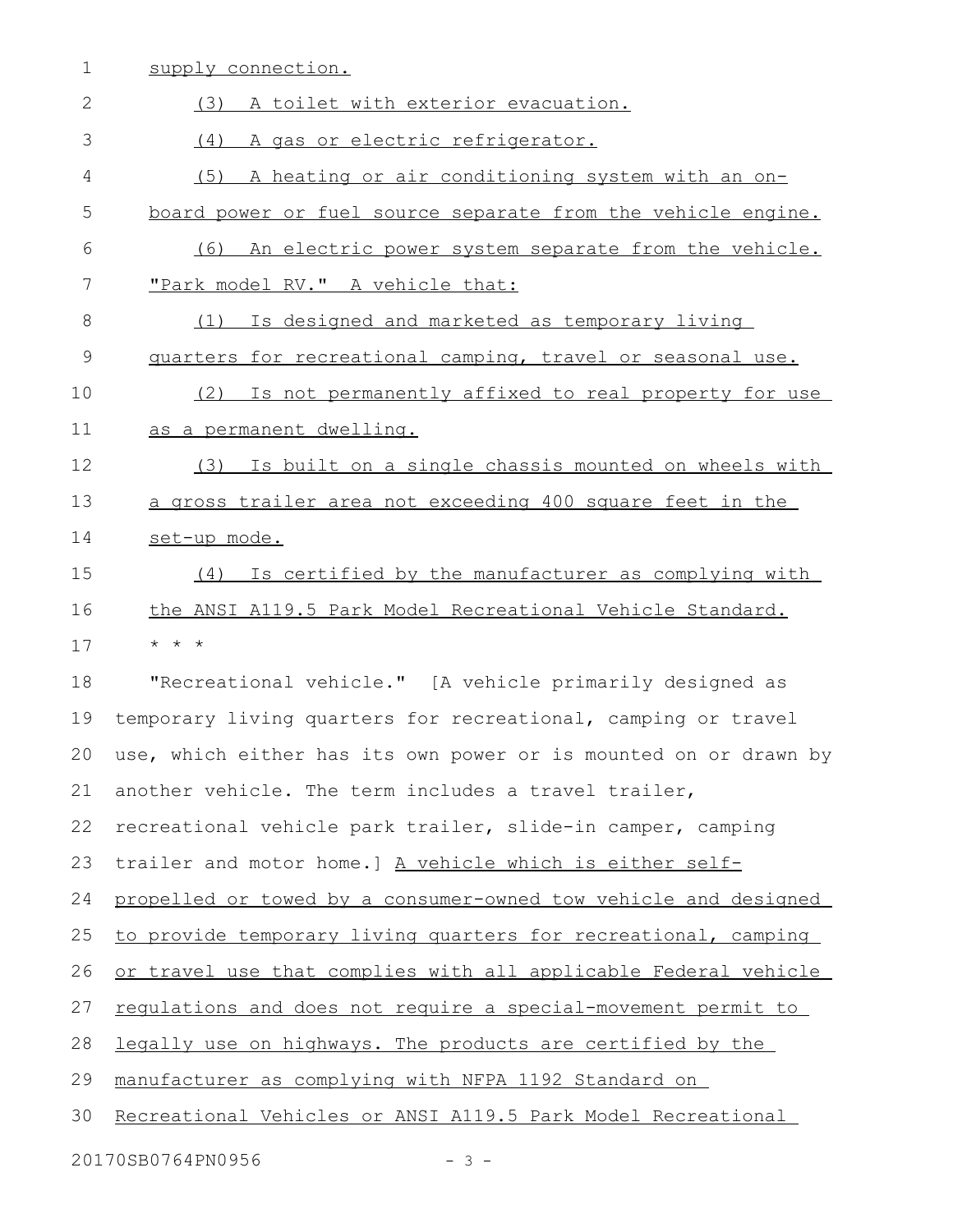| 1                 | Vehicle Standard and include the following types:                |
|-------------------|------------------------------------------------------------------|
| 2                 | Motor home.<br>(1)                                               |
| 3                 | (2)<br>Travel trailer.                                           |
| 4                 | (3)<br>Fifth wheel travel trailer.                               |
| 5                 | Folding camping trailer.<br>(4)                                  |
| 6                 | (5)<br>Truck camper.                                             |
| 7                 | (6)<br>Park model RV.                                            |
| 8                 | ["Recreational vehicle park trailer." A recreational vehicle     |
| 9                 | that is built on a single chassis mounted on wheels, has a gross |
| 10                | trailer area not exceeding 400 square feet in the set-up mode    |
| 11                | and is certified by the manufacturer as complying with ANSI      |
| 12                | A119.5.]                                                         |
| 13                | $\star$ $\star$ $\star$                                          |
| 14                | Section 4. The act is amended by adding a chapter heading to     |
| 15                | read:                                                            |
| 16                | CHAPTER <sub>3</sub>                                             |
| 17                | VEHICLES                                                         |
| 18                | Section 5. Sections 3 and 4 of the act are amended to read:      |
| 19                | Section [3] 301. State Board of Vehicle Manufacturers, Dealers   |
| 20                | and Salespersons.                                                |
| 21                | Board.--The State Board of Vehicle Manufacturers,<br>(a)         |
| 22                | Dealers and Salespersons shall consist of 17 members, one of     |
| 23                | whom shall be the Commissioner of Professional and Occupational  |
| 24                | Affairs, or his designee, one of whom shall be the Secretary of  |
| 25                | the Department of Transportation, or his designee, one of whom   |
| 26                | shall be the Director of Consumer Protection in the Office of    |
| 27                | Attorney General, or his designee, and the remaining 14 of whom  |
| 28                | shall be appointed by the Governor as follows:                   |
| 29                | Three members shall be new vehicle dealers who have<br>(1)       |
| 30                | been actively engaged as such for a period of five years         |
| 20170SB0764PN0956 |                                                                  |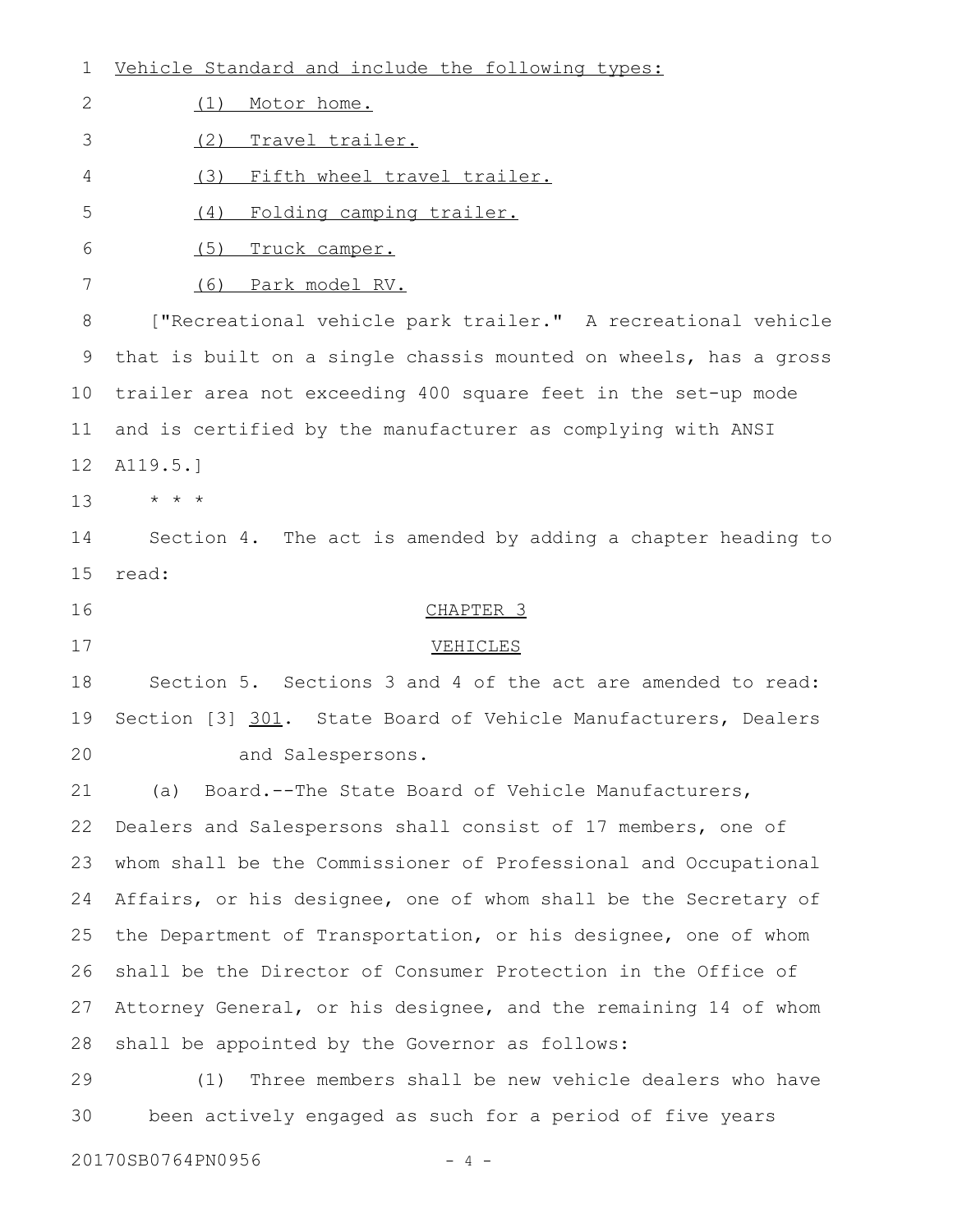immediately preceding their appointment. 1

(2) Three members shall be used vehicle dealers who have been actively engaged as such for a period of five years immediately preceding their appointment. One used vehicle dealer member beginning with the first vacancy for a used vehicle dealer after the effective date of this amendment shall also be an owner, partner or officer of a corporation or business which is licensed as a vehicle auction and which has been actively engaged as such for a period of five years immediately preceding the appointment. 2 3 4 5 6 7 8 9 10

(3) One shall be a manufactured housing or mobile home dealer who has been actively engaged as such for a period of five years immediately preceding appointment. 11 12 13

(4) One shall be a salesperson who has been actively engaged in the sale of new or used vehicles for a period of five years immediately preceding appointment. The member shall not be a dealer or an officer of a corporation or a member of a partnership engaged in the business of a dealer at the time of appointment. 14 15 16 17 18 19

(5) One shall be a recreational vehicle dealer who has been actively engaged as such for a period of five years immediately preceding appointment. 20 21 22

(6) One shall be a motorcycle dealer who has been actively engaged as such for a period of five years immediately preceding appointment. 23 24 25

(6.1) One member shall be a mobility vehicle dealer who has been actively engaged as such for a period of five years immediately preceding appointment. 26 27 28

(7) Three shall be members of the general public having no connection with the vehicle business. 29 30

20170SB0764PN0956 - 5 -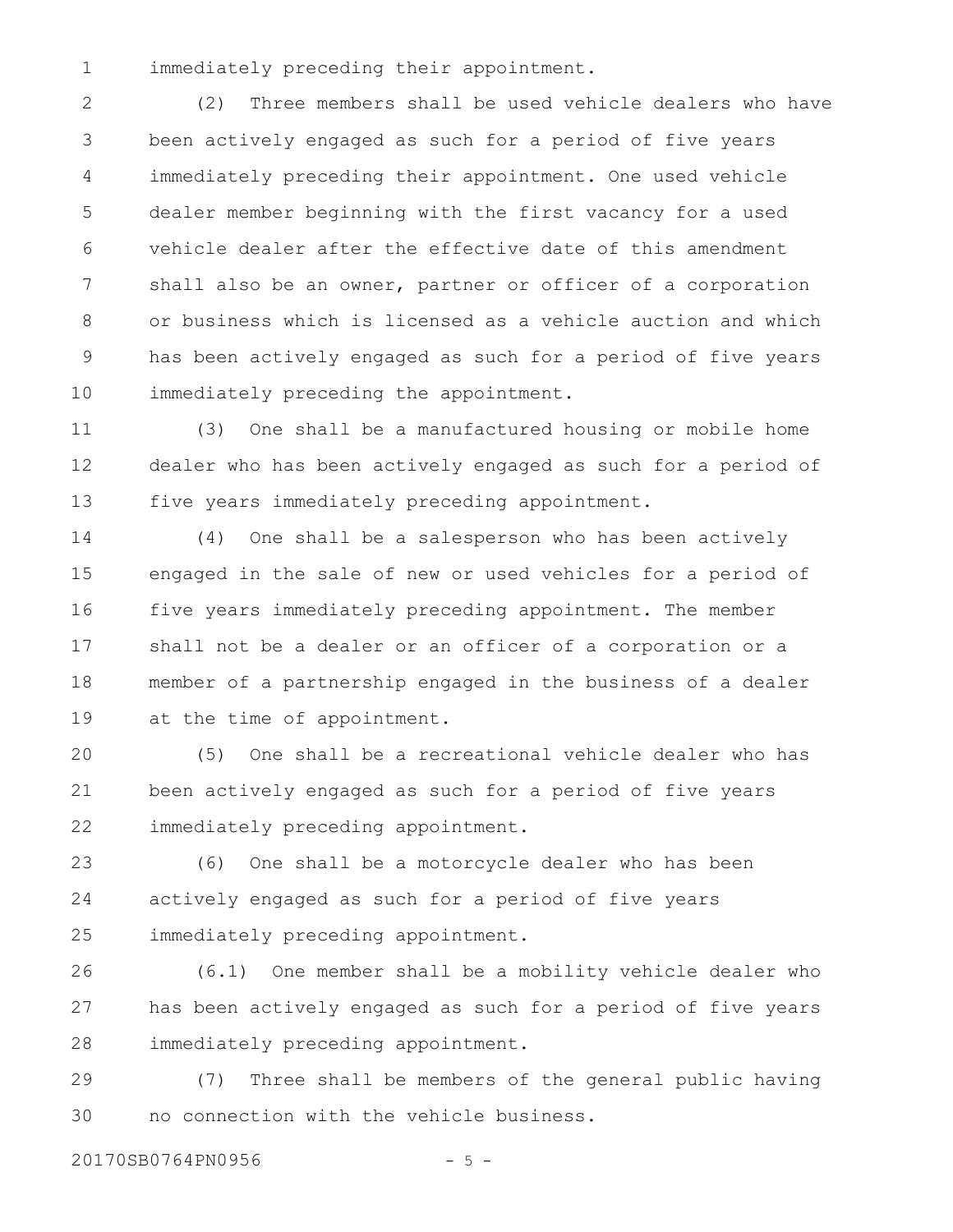(b) Terms of members.--The terms of the members of the board shall be four years for members appointed after the effective date of this amendment from the respective date of their appointment, provided that a member may continue for a period not to exceed six months beyond the expiration of his term if a successor has yet to be duly appointed and qualified according to law. The maximum number of consecutive terms a member shall serve shall be two consecutive four-year terms. In the event that any member shall die, resign or be removed from office, his successor shall be appointed and hold office for the unexpired term. 1 2 3 4 5 6 7 8 9 10 11

(c) Quorum.--A majority of the members of the board who have been appointed and confirmed shall constitute a quorum. Motions, questions and decisions of the board shall require the affirmative vote of a majority of a quorum for adoption. The board shall select, from among their number, a chairman and a secretary. 12 13 14 15 16 17

(d) Reimbursement of expenses.--Each member of the board, excepting the Commissioner of Professional and Occupational Affairs or his designee, the Director of the Bureau of Consumer Protection in the Office of Attorney General or his designee, and the Secretary of the Department of Transportation or his designee, shall be paid reasonable traveling, hotel and other necessary expenses and per diem compensation at the rate of \$60 for each day of actual service while on board business. 18 19 20 21 22 23 24 25

(e) Attendance.--A member who fails to attend three consecutive meetings shall forfeit his seat unless the Commissioner of Professional and Occupational Affairs, upon written request from the member, finds that the member should be excused from a meeting because of illness or the death of an 26 27 28 29 30

20170SB0764PN0956 - 6 -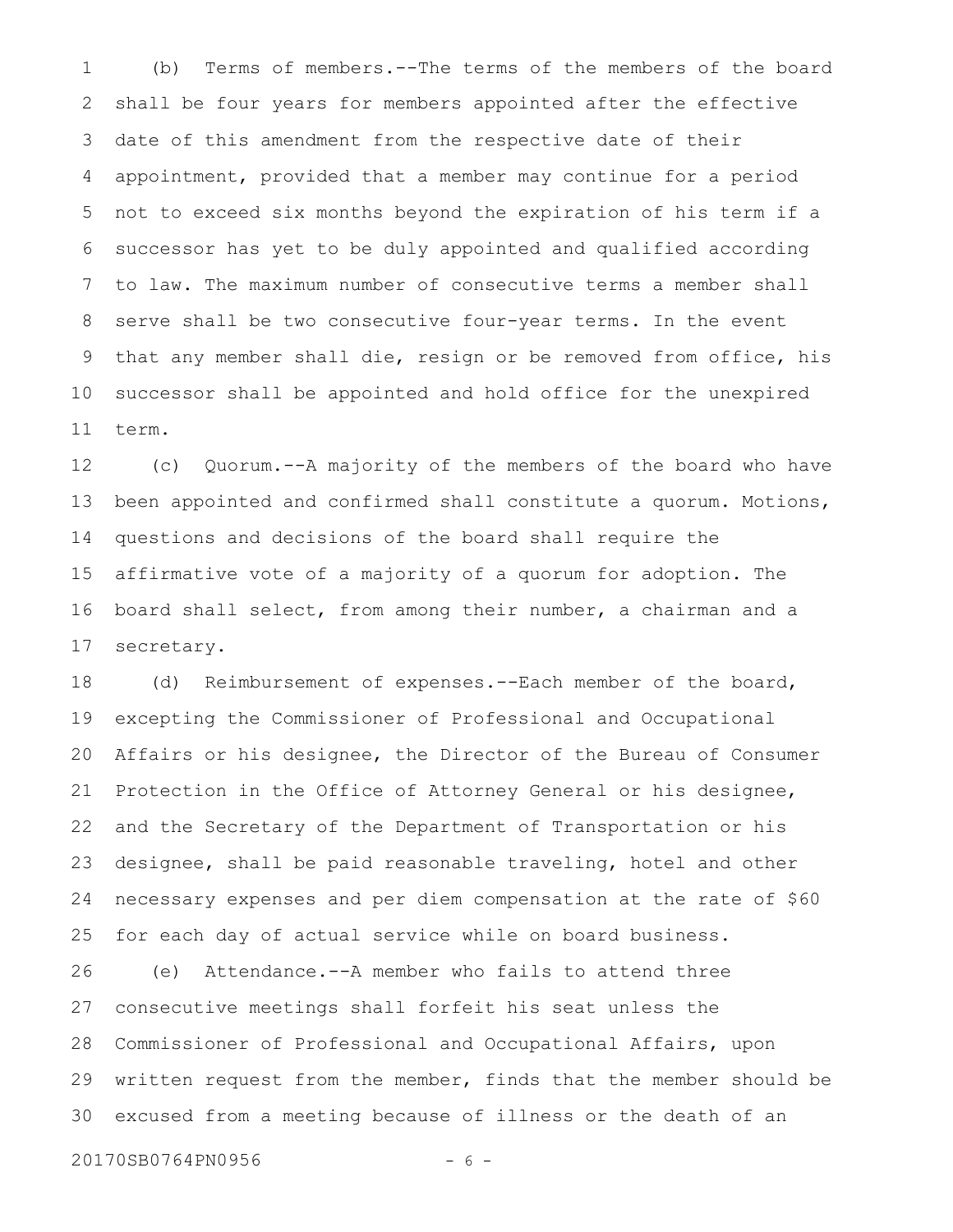immediate family member. 1

Section [4] 302. Powers and duties of board. 2

(a) Powers and duties.--The board shall have the power and its duty shall be to: 3 4

(1) Provide for and regulate the licensing of salespersons, dealers, vehicle auctions, manufacturers, factory branches, distributors, distributor branches and factory or distributor representatives as defined in [this act] section 102. 5 6 7 8 9

(2) Review and pass upon the qualifications of applicants for licensure and to issue, except as otherwise provided herein, a license to engage in the said businesses to any applicant who is approved by the board and who meets the requirements of this [act] chapter and regulations promulgated in accordance with this [act] chapter. 10 11 12 13 14 15

(3) Investigate on its own initiative, upon complaint of the Department of Transportation, Department of Community and Economic Development, Department of Revenue or the Office of the Attorney General, any law enforcement officer or upon the verified complaint in writing of any person, any allegations of the wrongful act or acts of any licensee or person required to be licensed [hereunder] under this chapter. Duly authorized agents of the Bureau of Professional and Occupational Affairs shall be authorized to issue administrative citations for violations of this [act] chapter in accordance with section 5 of the act of July 2, 1993 (P.L.345, No.48), entitled "An act empowering the General Counsel or his designee to issue subpoenas for certain licensing board activities; providing for hearing examiners in the Bureau of Professional and Occupational Affairs; 16 17 18 19 20 21 22 23 24 25 26 27 28 29 30

20170SB0764PN0956 - 7 -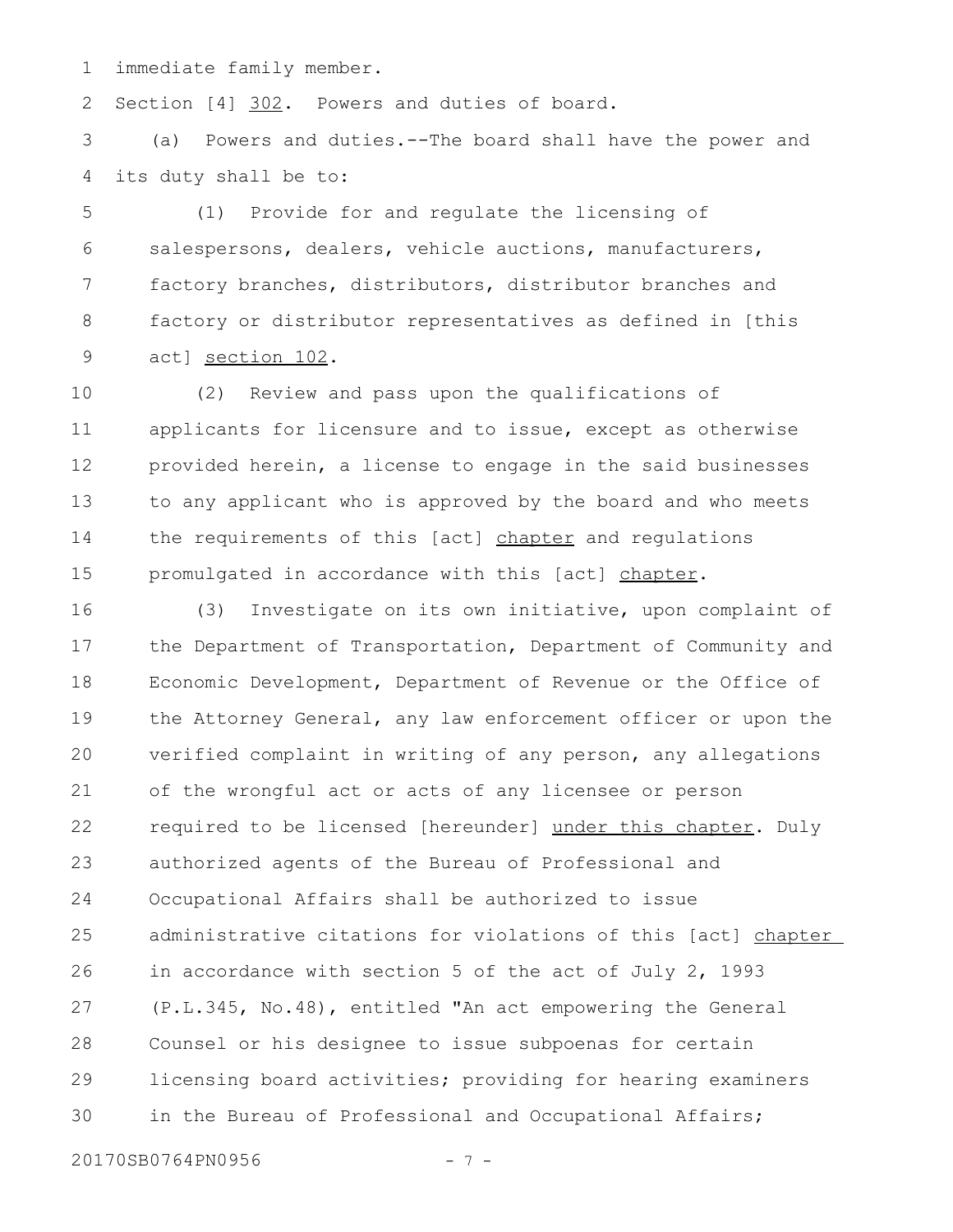providing additional powers to the Commissioner of Professional and Occupational Affairs; and further providing for civil penalties and license suspension." 1 2 3

(4) Administer and enforce this [act] chapter and to impose appropriate administrative discipline upon licensees found to be in violation of this [act] chapter. 4 5 6

(5) Bring criminal prosecutions for unauthorized, unlicensed or unlawful practice and bring an action to enjoin such practices. Duly authorized agents of the bureau shall be authorized to issue citations in accordance with section 5(a) of the act of July 2, 1993 (P.L.345, No.48), entitled "An act empowering the General Counsel or his designee to issue subpoenas for certain licensing board activities; providing for hearing examiners in the Bureau of Professional and Occupational Affairs; providing additional powers to the Commissioner of Professional and Occupational Affairs; and further providing for civil penalties and license suspension," for violations of this [act] chapter. 7 8 9 10 11 12 13 14 15 16 17 18

(6) Require each licensee to register biennially with the board. 19 20

(7) Keep a record showing the names and addresses of all licensees licensed under this [act] chapter. 21 22

(8) Keep minutes and records of all its transactions and proceedings especially with relation to the issuance, denial, registration, formal reprimand, suspension and revocation of licenses. In all actions or proceedings in any court, a transcript of any board record or any part thereof, which is certified to be a true copy by the board, shall be entitled to admission in evidence. 23 24 25 26 27 28 29

(9) Adopt, promulgate and enforce such rules and 20170SB0764PN0956 - 8 -30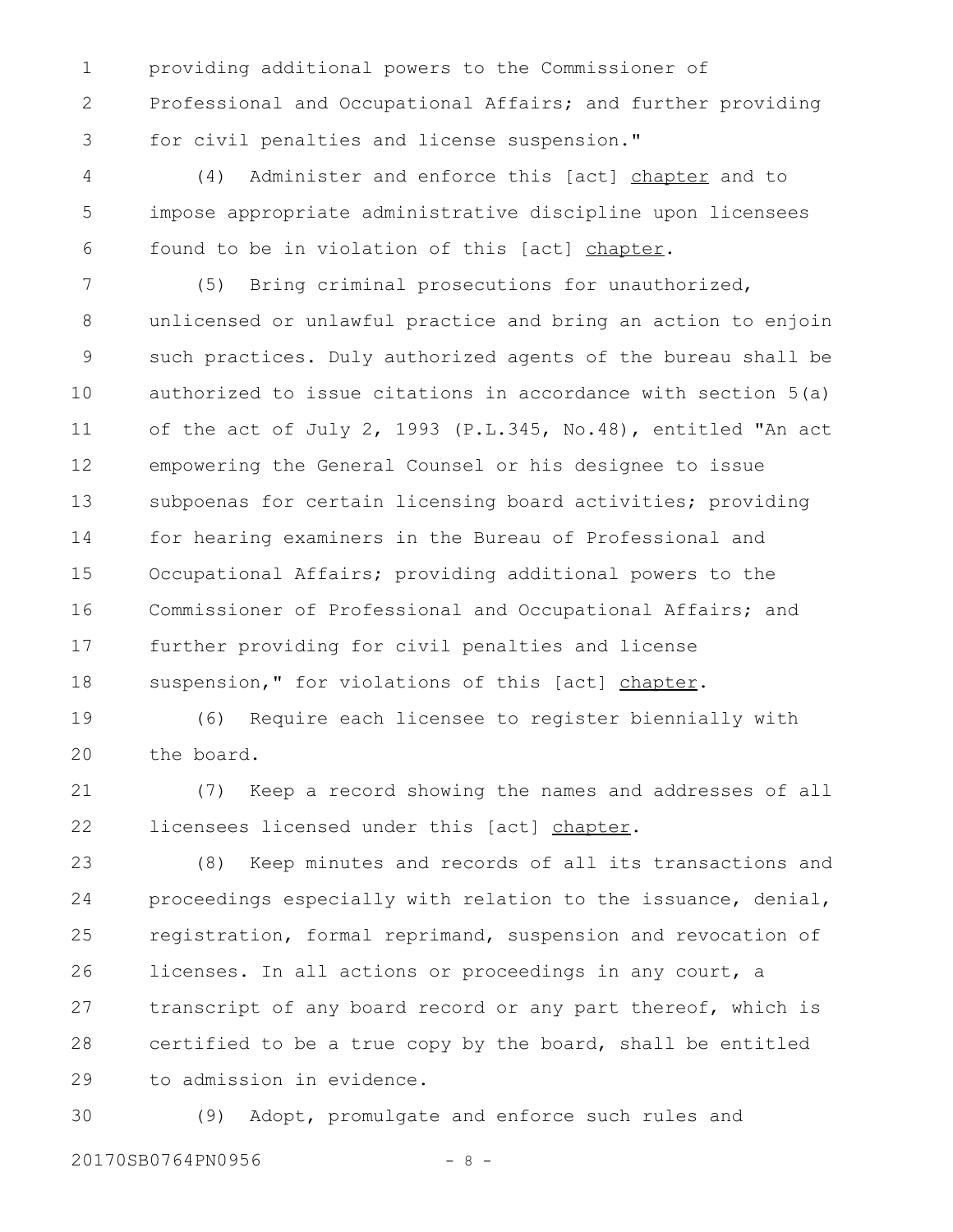regulations consistent with this [act] chapter as are deemed necessary and proper to effectuate the provisions of this [act] chapter. 1 2 3

(10) Submit annually, to the Consumer Protection and Professional Licensure Committee of the Senate and the Professional Licensure Committee of the House of Representatives, a description of the types of complaints received, status of the cases, board action which has been taken and length of time from the initial complaint to final board resolution. 4 5 6 7 8 9 10

(11) Submit annually to the department an estimate of the financial requirements of the board for its administrative, investigative, legal and miscellaneous expenses. 11 12 13 14

(12) Submit annually to the House and Senate Appropriations Committees, 15 days after the Governor has submitted his budget to the General Assembly, a copy of the budget request for the upcoming fiscal year which the board previously submitted to the department. 15 16 17 18 19

(b) Summary proceedings.--All law enforcement officers in this Commonwealth may institute summary criminal proceedings in accordance with the Pennsylvania Rules of Criminal Procedure for violations of this act. Any person who violates this [act] chapter shall be subject to criminal prosecution as provided in section [28] 328. 20 21 22 23 24 25

Section 6. Section 5 of the act, amended December 17, 2015 (P.L.450, No.78), is renumbered and amended to read: 26 27

Section [5] 303. License to engage in business. 28

(a) License required.-- 29

(1) To promote the public safety and welfare, it shall 30

20170SB0764PN0956 - 9 -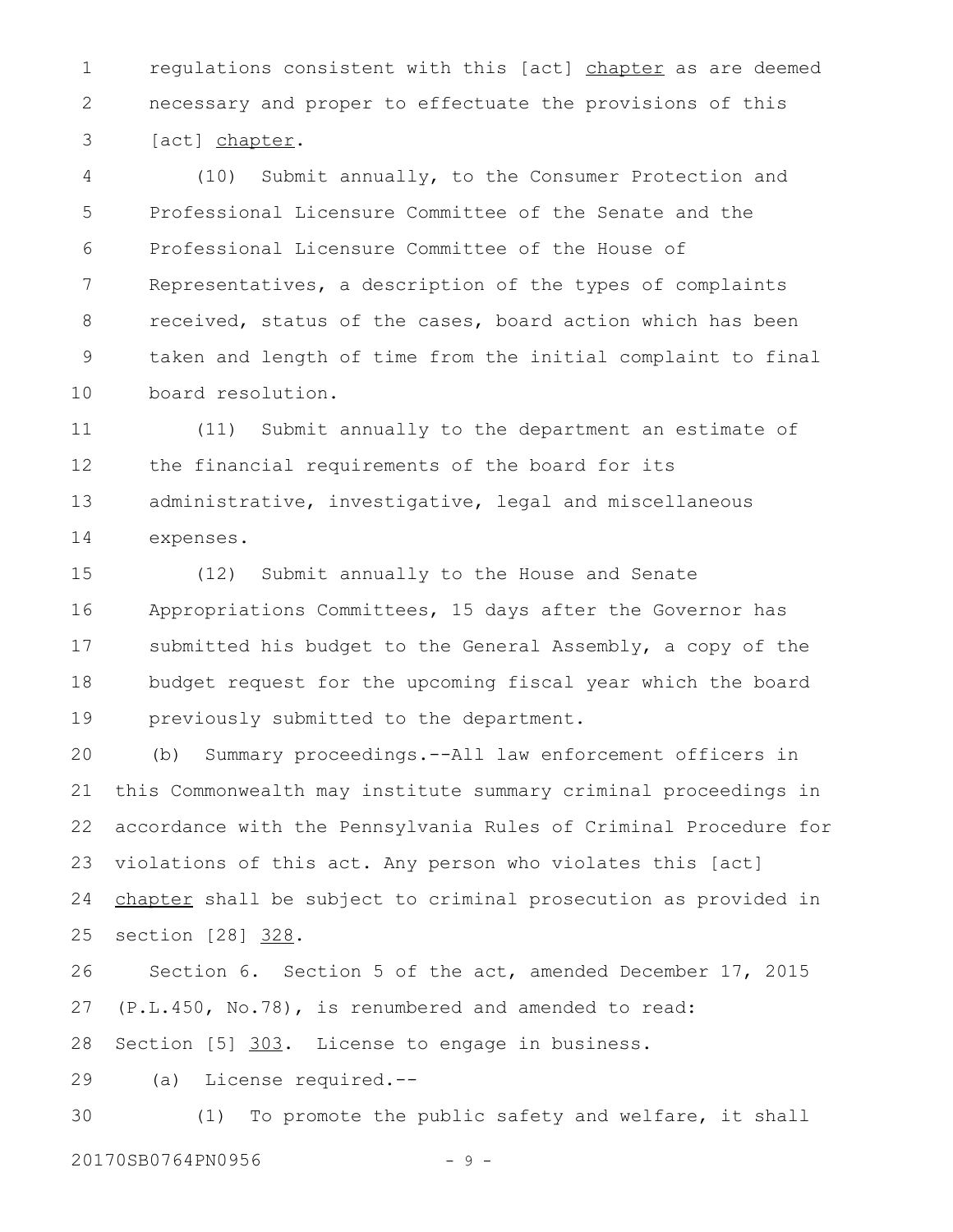be unlawful for any person to engage in the business as a salesperson, dealer, branch lot, wholesale vehicle auction, public or retail vehicle auction, manufacturer, factory branch, distributor, distributor branch, factory representative or distributor representative within this Commonwealth unless the person has secured a license as required under this [act] chapter. 1 2 3 4 5 6 7

(2) A person, including, but not limited to, salespersons, shall not engage in the business for his own benefit or profit unless he is licensed in accordance with this [act] chapter. 8 9 10 11

(3) A person shall not act as, offer to act as or hold himself out to be a broker in the advertising, buying or selling of any new or used vehicle. 12 13 14

(b) Mobile home parks.-- 15

(1) It shall be unlawful for any person, for a commission, compensation or other consideration, to sell or act as salesperson, broker or sales agent in connection with the sale of one or more mobile homes located in a mobile home park, as provided for in section 11 of the act of November 24, 1976 (P.L.1176, No.261), known as the Mobile Home Park Rights Act, unless such person shall be licensed under this [act] chapter, except as provided for in paragraph (2). 16 17 18 19 20 21 22 23

(2) Any real estate salesperson or broker licensed under the act of February 19, 1980 (P.L.15, No.9), known as the Real Estate Licensing and Registration Act, may list for sale any preowned mobile home as defined by the Mobile Home Park Rights Act, whether or not the mobile home is located in a mobile home park, without being licensed under the provisions of this [act] chapter. No mobile home park rule shall prevent 24 25 26 27 28 29 30

20170SB0764PN0956 - 10 -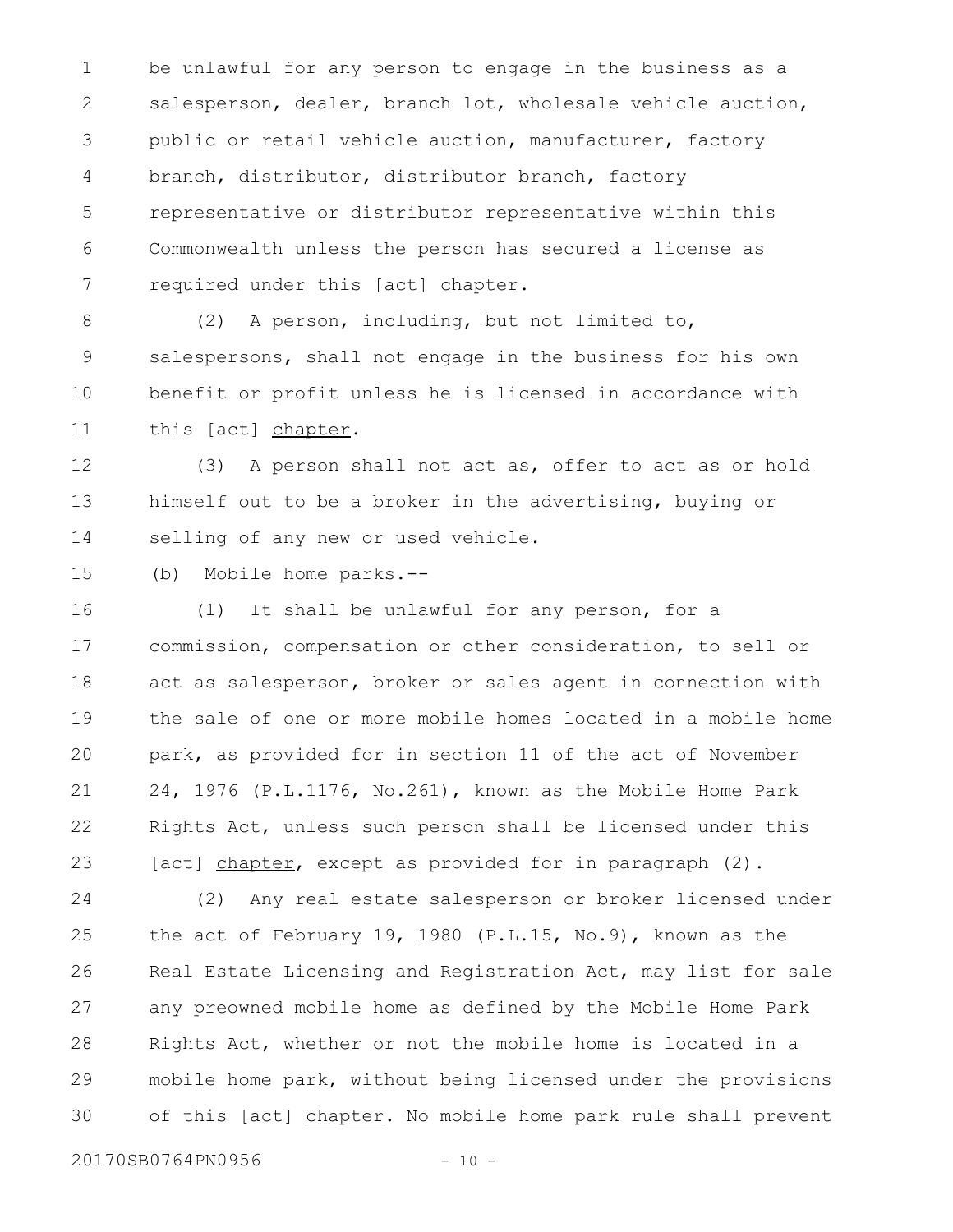the placement of a "for sale" sign on the home and on the property on which the home is located. Nothing in this paragraph shall authorize the listing for sale of preowned mobile homes at a sales lot by a licensed real estate salesperson or broker unless the salesperson or broker is also licensed under this [act] chapter and has obtained a sales tax license from the Department of Revenue. 1 2 3 4 5 6 7

(c) Salespersons to be employed.--It shall be unlawful for any salesperson who has not been issued a salesperson's license number by the board to engage in any activity related to the buying, selling or exchanging of a vehicle for a commission, compensation or other consideration. Any sale must be conducted pursuant to and as part of the normal business activities of the dealer by a person who is a licensed salesperson of the dealer, unless that person is the dealer. The salesperson shall be presently employed by the currently licensed vehicle dealer for whom the salesperson is buying, selling or exchanging. 8 9 10 11 12 13 14 15 16 17

(1) Any salesperson licensed [hereunder] under this chapter shall be licensed to sell only for one dealer at a time and his license shall indicate the name of that dealer. 18 19 20

(2) A licensed salesperson who is employed by a dealer who holds a dealer license in more than one category or at more than one facility may sell for each such dealer or at each such facility, provided there is common ownership. 21 22 23 24

(d) Display of license.--Each person to whom a license is issued shall keep the license conspicuously displayed in his principal office or place of business and shall, when required, exhibit such license to any member or authorized representative of the board. 25 26 27 28 29

(e) Facility requirements for dealers.-- 30

20170SB0764PN0956 - 11 -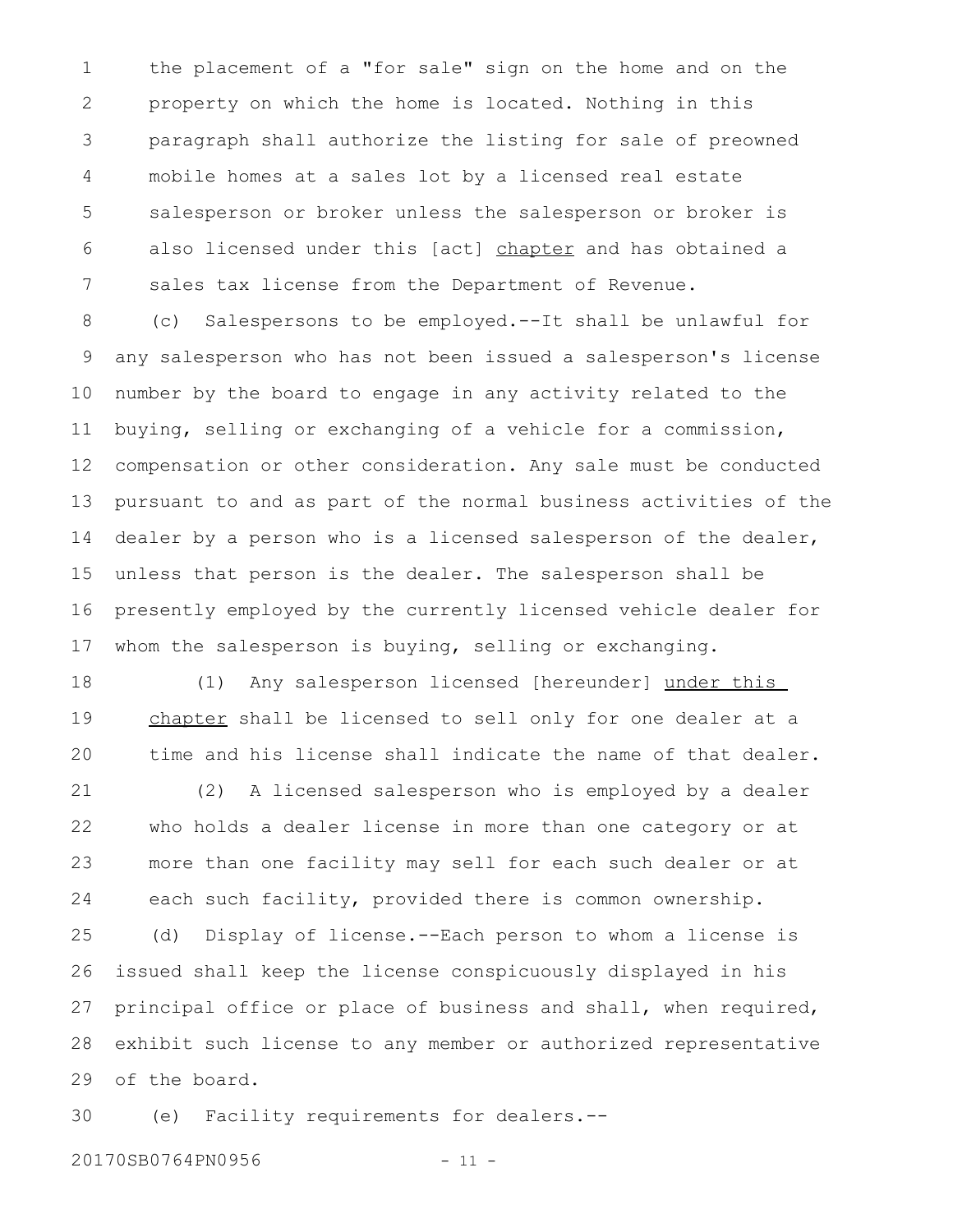(1) Dealers engaged in the business of buying, selling or exchanging new and used vehicles, trailers or semitrailers shall maintain an established place of business with a salesroom devoted principally to the vehicle business, and new vehicle dealers shall hold a franchise in writing with a manufacturer or distributor authorizing a new vehicle dealer to sell a particular line-make of vehicles from the address of the licensed facility. 1 2 3 4 5 6 7 8

(i) A vehicle auction shall not be required to meet the facility requirements [contained in] under this subsection. 9 10 11

(ii) A branch lot shall be a separately licensed location which meets the facility requirements [defined herein] under this section and by the regulations as a main lot, unless used solely for the storage of vehicles. (2) Dealers engaged in the business of buying, selling 12 13 14 15 16

or exchanging used vehicles, trailers or semitrailers shall maintain an established place of business with a salesroom devoted principally to the vehicle business which is a building or portion of a building where books and records are kept. 17 18 19 20 21

(3) Dealers engaged in the business of buying, selling or exchanging new manufactured housing and used mobile homes or manufactured housing shall maintain a minimum usable display area of 5,000 square feet devoted principally to the mobile home or manufactured housing business, maintain an established place of business and hold a contract in writing with a buyer, seller or manufacturer giving such person buying or selling rights for new manufactured housing of that particular line from the address of the licensed facility. 22 23 24 25 26 27 28 29 30

20170SB0764PN0956 - 12 -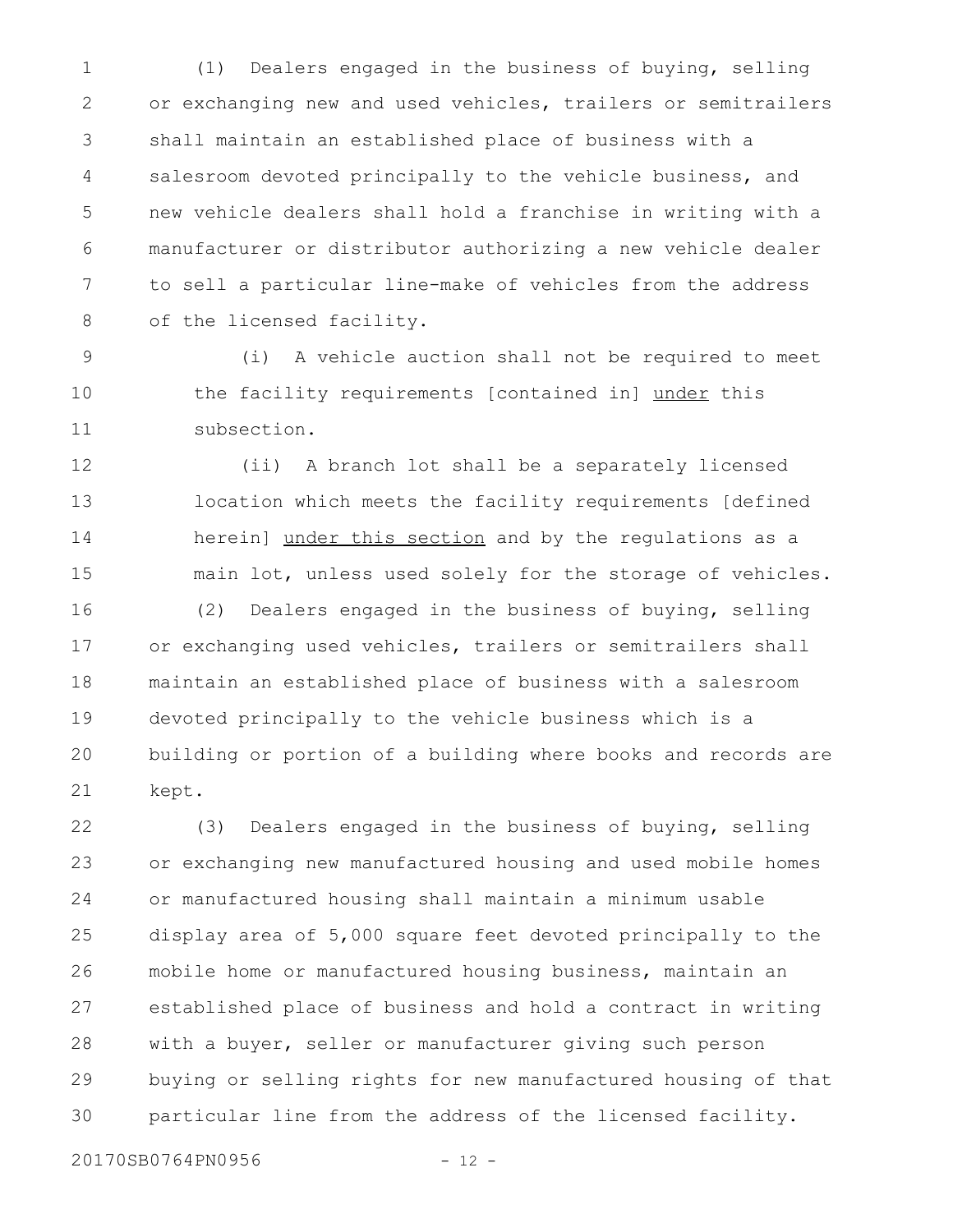(i) Dealers engaged in the business of buying, selling or exchanging new manufactured housing, in lieu of maintaining the minimum usable display area requirements of this section, shall be authorized to display, sell, list or offer for sale new manufactured housing if the new manufactured housing is located onsite in a mobile home park or new manufactured housing is on real property owned or rented by a person who through a written agreement with the dealer authorizes the dealer to locate the new manufactured housing on the real property and the dealer is authorized to display, sell, list or offer the new manufactured housing at the real property location. Such dealers must maintain an established place of business and hold a contract in writing with a buyer, seller or manufacturer giving such person buying or selling rights for such new manufactured housing. 1 2 3 4 5 6 7 8 9 10 11 12 13 14 15 16 17

(ii) A display, sale, listing or offer for sale from a site or location as permitted by subparagraph (i) shall not require the issuance of a branch lot license. 18 19 20

(4) Dealers engaged in the business of buying, selling or exchanging used mobile homes or manufactured housing shall maintain a place of business and a building, or a portion of a building, where books and records are kept and which is devoted principally to the mobile home or manufactured housing business. There shall be no minimum square footage display area requirement for a used mobile home or manufactured housing dealer. 21 22 23 24 25 26 27 28

(i) Dealers engaged in the business of buying, selling or exchanging new manufactured housing or used 29 30

20170SB0764PN0956 - 13 -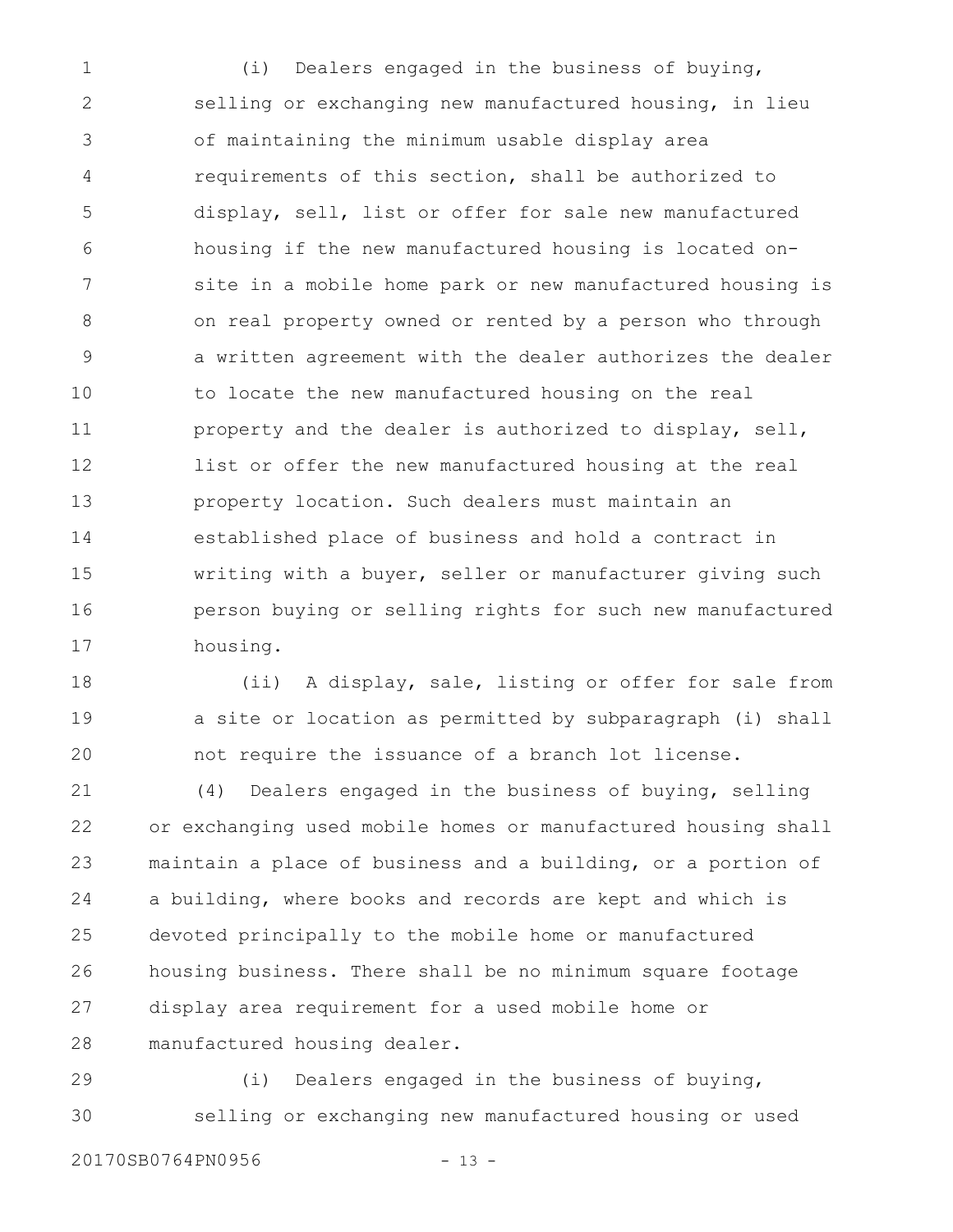mobile homes or manufactured housing in addition to maintaining the business facility requirements of this section shall be authorized to display, sell, list or offer for sale used manufactured housing or mobile homes if the used manufactured housing or mobile homes are located on-site in a mobile home park or used manufactured housing or mobile homes are located on real property owned or rented by the person who owns the used manufactured housing or mobile home and the dealer possesses a written agreement with the person authorizing the dealer to sell, list or offer the used manufactured housing or mobile home on behalf of the person from the real property location. 1 2 3 4 5 6 7 8 9 10 11 12 13

(ii) A display, sale, listing or offer for sale from a site or location as permitted by subparagraph (i) shall not require the issuance of a branch lot license. 14 15 16

(5) Dealers engaged in the business of buying, selling or exchanging new or used recreational vehicles shall maintain an established place of business with a minimum usable display area of 5,000 square feet devoted principally to the recreational vehicle business and hold a franchise in writing with a buyer, seller or manufacturer giving such person buying or selling rights for new recreational vehicles of that particular line from the address of the licensed facility. 17 18 19 20 21 22 23 24 25

(f) Wholesale vehicle auction activities.-- 26

(1) Wholesale vehicle auctions in wholesale vehicle auction sales transactions shall permit only the following persons to sell vehicles at the auction: vehicle dealers licensed under this [act] chapter or by any other state or 27 28 29 30

20170SB0764PN0956 - 14 -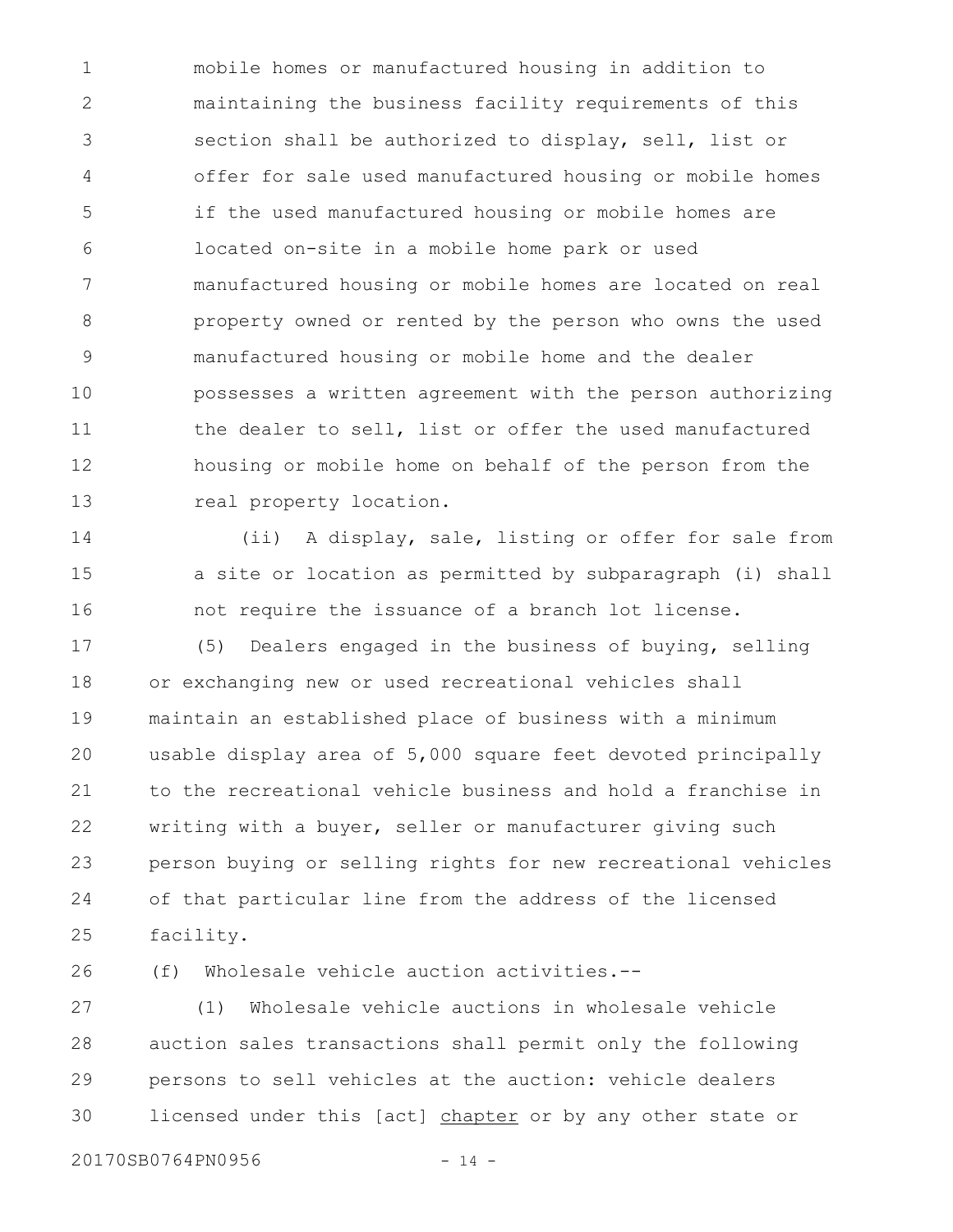jurisdiction, manufacturers, leasing companies, rental companies, financial institutions, insurance companies, charitable nonprofit organizations; persons who sell vehicles owned by their business which are utilized to accomplish their main business purpose and who do not engage in any vehicle buying, sales or repair business; and fleet owners. 1 2 3 4 5 6

(2) Only vehicle dealers licensed under this [act] chapter or by any other state or jurisdiction shall be permitted to purchase vehicles at wholesale vehicle auctions. In addition to dealers licensed under this [act] chapter or by any other state or jurisdiction, a vehicle business, except for repair and towing, transporter, service, financier or collector/repossessor businesses, registered with the Department of Transportation and issued a Department of Transportation identification number or licensed or registered by any other state or jurisdiction for a similar activity without being licensed under this [act] chapter shall be authorized at wholesale vehicle auctions only to buy, sell or exchange vehicles of the type for which the business is authorized to engage by the Department of Transportation or any other state or jurisdiction, provided that upon buying such vehicle, application for an appropriate certificate of title or certificate of salvage is made for the vehicle. 7 8 9 10 11 12 13 14 15 16 17 18 19 20 21 22 23 24

(3) A dealer licensed under this [act] chapter without possessing a wholesale vehicle auction or public or retail vehicle auction license shall be permitted to sell vehicles on consignment. 25 26 27 28

(4) A vehicle auction shall only permit a person who is currently employed and licensed as a salesperson for a dealer 29 30

20170SB0764PN0956 - 15 -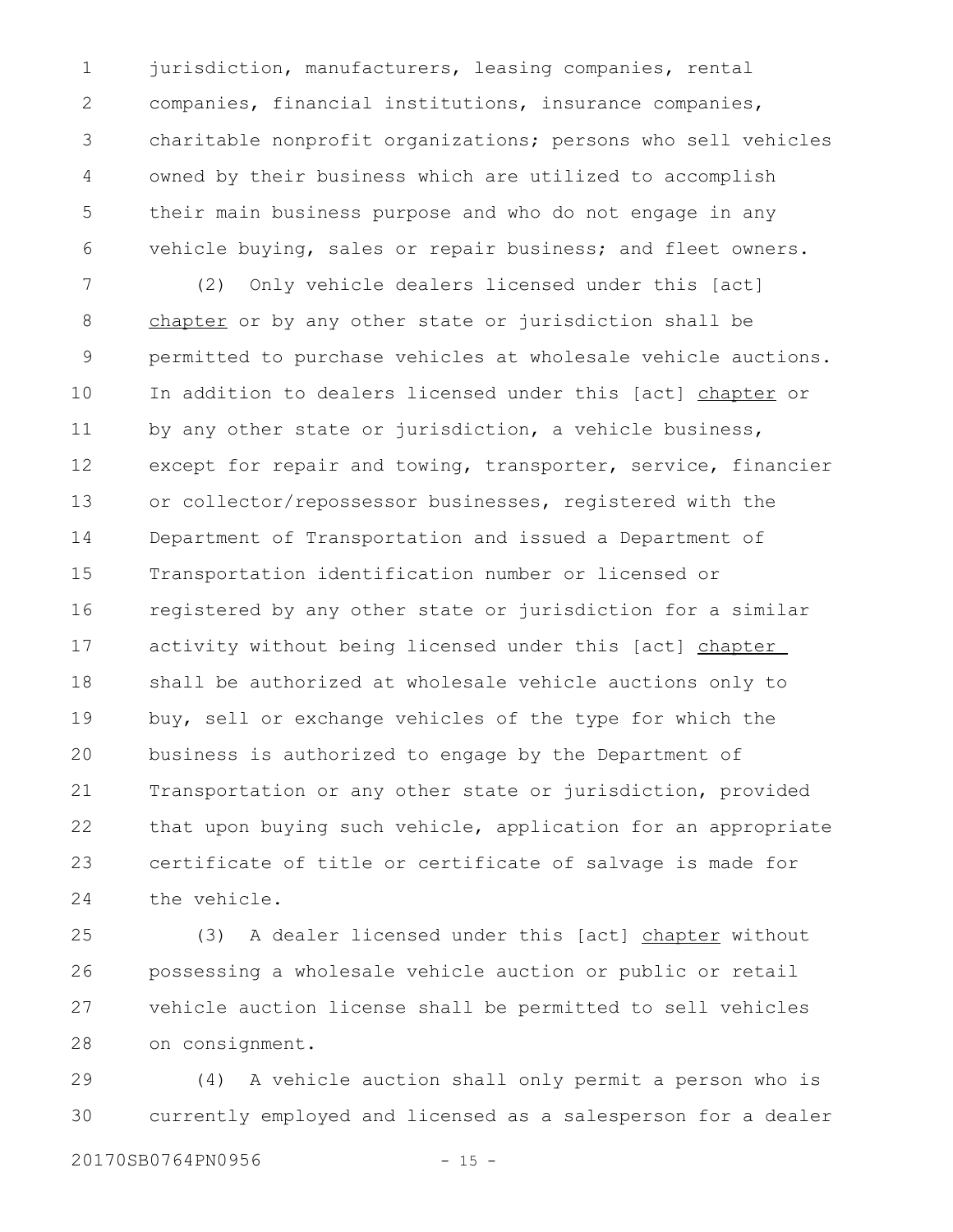who holds a license issued under this [act] chapter or by any other state or jurisdiction to buy, sell or exchange vehicles at an auction on behalf of a dealer. This paragraph shall not apply to a salesperson who is buying, selling or exchanging vehicles at: 1 2 3 4 5

6 7

10

17

(i) wholesale vehicle auctions which are either fleet sales or manufacturer's sales; or

8 9

(ii) sales of vehicles for salvage, where the salesperson shall be permitted to buy, sell or exchange vehicles for no more than five dealers during the sale.

(5) Any person who has had his license under this [act] chapter or authority to engage as a dealer or salesperson in any other state or jurisdiction suspended or revoked shall not be authorized, while the license or authority is suspended or revoked, to be physically present at a wholesale vehicle auction during the auctioning of vehicles. 11 12 13 14 15 16

(g) Public or retail vehicle auction activities.--

(1) Public or retail vehicle auctions shall not be limited as to who may commission them to sell vehicles or who may buy vehicles at public or retail auctions, provided that any buyer or seller is not engaging in the business as a dealer without a license or as any other person who would be required to be licensed under this [act] chapter. Any person who has had his license under this [act] chapter or authority to engage as a dealer or salesperson in any other state or jurisdiction suspended or revoked shall not be authorized, while the license or authority is suspended or revoked, to be physically present at a public or retail vehicle auction during the auctioning of vehicles. Public or retail vehicle auctions shall not be required to take title to the vehicles 18 19 20 21 22 23 24 25 26 27 28 29 30

20170SB0764PN0956 - 16 -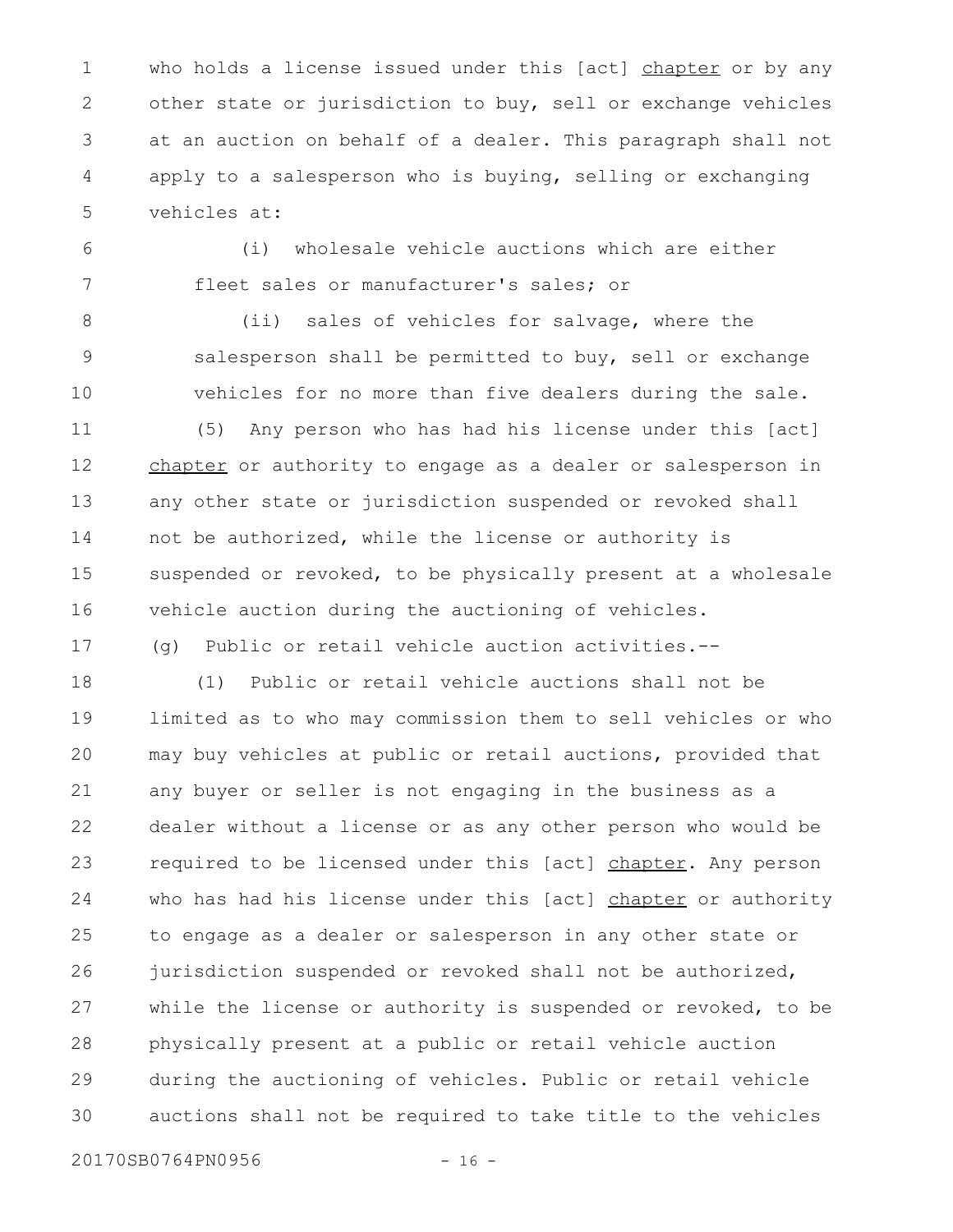they offer for sale or have their auctioneers licensed as salespersons under this [act] chapter. Public or retail vehicle auctions shall inquire of the seller of the vehicle and, if applicable, disclose to potential purchasers material information obtained from the seller regarding the vehicle being offered for sale as is required of all sellers under applicable Federal and Pennsylvania laws. 1 2 3 4 5 6 7

(2) Public or retail vehicle auctions shall ensure all purchasers at the vehicle auction: 8 9

(i) show proof of identification at the time of transfer of ownership; 10 11

(ii) sign the identified name to the transfer of ownership documents; 12 13

(iii) pay any applicable tax imposed under Article II of the act of March 4, 1971 (P.L.6, No.2), known as the Tax Reform Code of 1971, unless otherwise exempted by law; and 14 15 16 17

(iv) submit transfer of ownership documents to the Department of Transportation as required under 75 Pa.C.S. (relating to vehicles). 18 19 20

(g.1) Mobility vehicle dealers.-- 21

(1) A licensed dealer classified as a mobility vehicle dealer may do all of the following: 22 23

(i) Display, inventory, advertise, solicit, demonstrate, sell, offer for sale or deliver new and used mobility vehicles. 24 25 26

(ii) Arrange, negotiate and assist a customer regarding the purchase of a mobility vehicle. 27 28

(iii) Sell and install equipment and accessories in and provide services for mobility vehicles, in order to 29 30

20170SB0764PN0956 - 17 -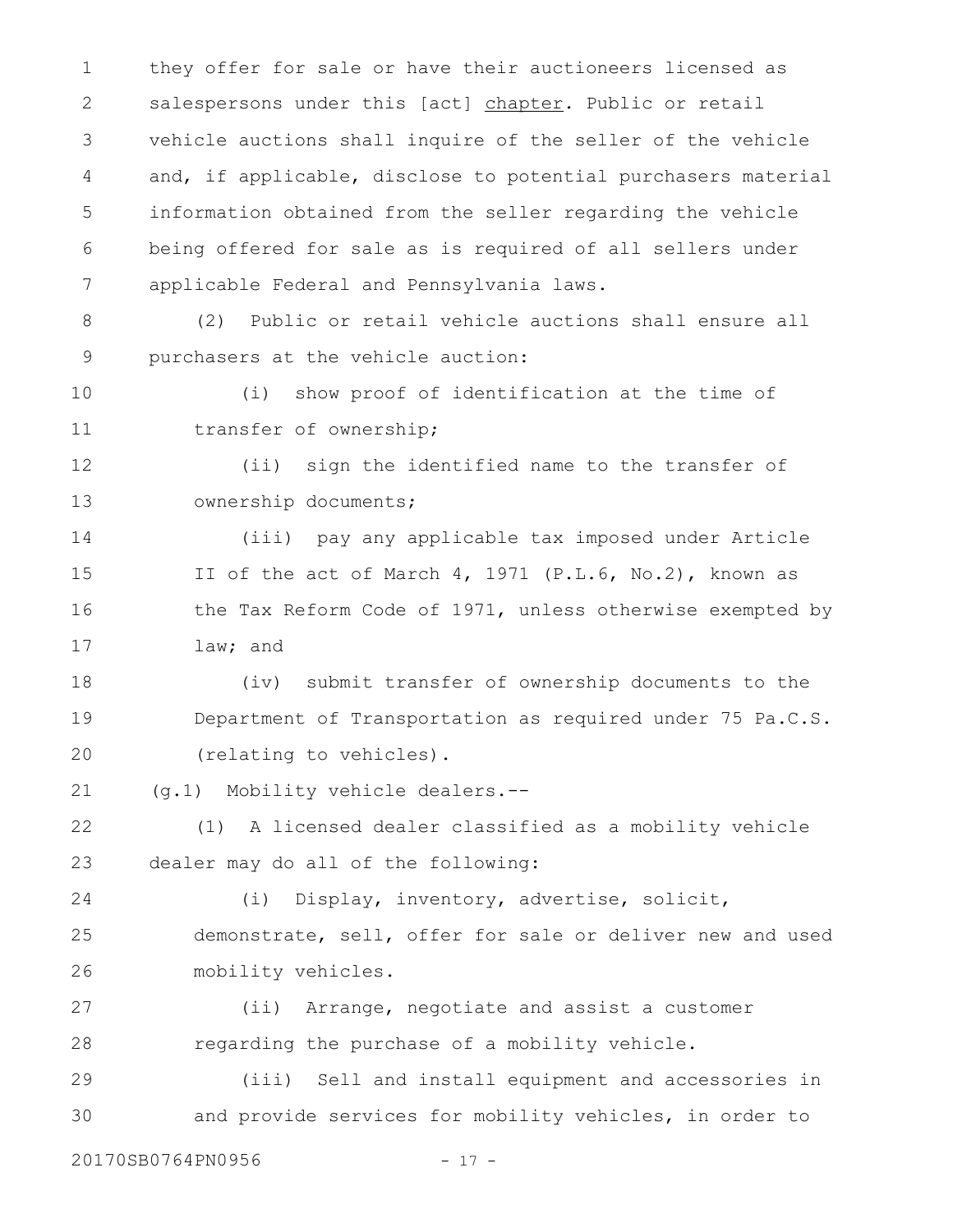meet the needs of persons with disabilities as drivers or passengers. 1 2

(iv) Provide maintenance and repair services for mobility vehicles. 3 4

(v) Acquire a new vehicle with a lowered floor or frame or a raised roof and door in order to fit or equip the vehicle for retail sale as a new mobility vehicle. 5 6 7

(2) A licensed dealer that is classified only as a mobility vehicle dealer may not offer for sale or sell vehicles which are not mobility vehicles. 8 9 10

(h) Notification of unlicensed persons.--Vehicle auctions shall post a listing supplied by the board containing the names of all licensees who are currently revoked or suspended and persons who were penalized for unlicensed activity within the past year. 11 12 13 14 15

Section 7. Sections 6, 7, 8, 9(a)(4) and (e)(3)(ii), 10, 11, 12, 12.1, 13, 14, 15, 16, 17, 18, 19, 20, 21, 22, 23, 24, 25, 26, 27, 27.1, 28, 29, 30, 31 and 32 of the act are amended and section 9 is amended by adding a subsection to read: Section [6] 304. Biennial renewal. 16 17 18 19 20

Each license holder shall be required to renew his license biennially; as a condition precedent to biennial renewal, the license holder shall pay a biennial renewal fee and, in the case of a salesperson or manufacturer's or distributor's representative, he must be presently employed with a dealer, manufacturer or distributor which has a current license. The license holder shall comply with all requirements as set forth through regulation by the board. 21 22 23 24 25 26 27 28

Section [7] 305. Enforcement. 29

Notwithstanding the enforcement powers granted to law 30

20170SB0764PN0956 - 18 -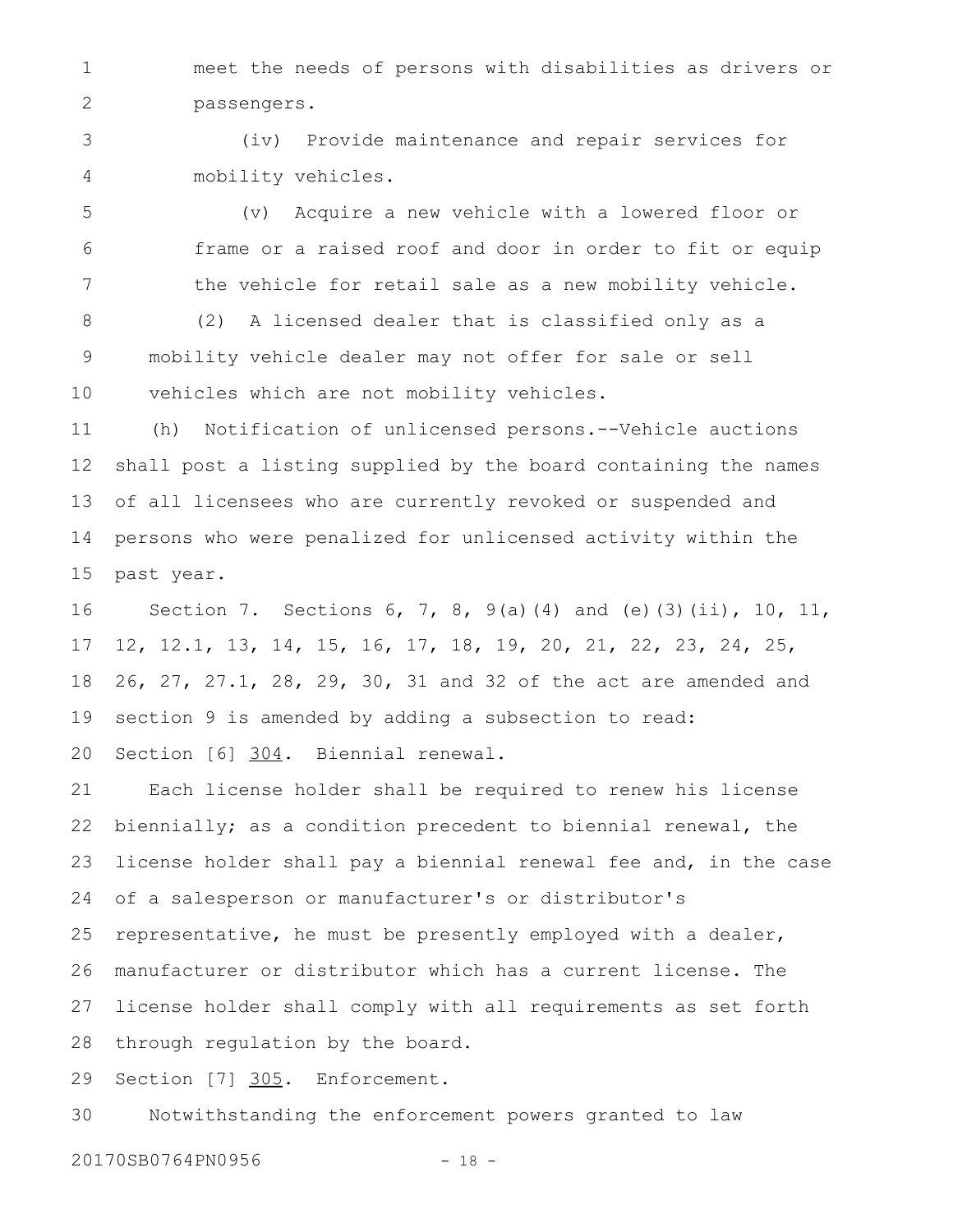enforcement officers to institute summary criminal proceedings pursuant to section  $[4(b)]$   $302(b)$ , the enforcement of the laws and rules and regulations governing practice under this [act] chapter is primarily vested in the board with the following additional powers and duties to: 1 2 3 4 5

6

(1) Inspect all license holders.

7

(2) Authorize investigations of alleged violations.

(3) Review and inspect all business records, documents and files relating to practice under this [act] chapter. 8 9

10

(4) Subpoena witnesses.

(5) Take depositions of witnesses in the manner provided for in civil actions in courts of record. 11 12

(6) Bring criminal prosecutions for unauthorized, unlicensed and unlawful practice in accordance with the terms and provisions of the act of October 15, 1980 (P.L.950, No.164), known as the Commonwealth Attorneys Act. 13 14 15 16

(7) Obtain injunctions from a court of competent jurisdiction against persons acting in violation of this [act] chapter. 17 18 19

Section [8] 306. Protest hearing decision within 120 days unless waived by the parties. 20 21

(a) Franchise protest hearings to be decided within 120 days unless waived by the parties.--Any franchise establishment, relocation, termination or failure to renew hearing based on a protest by a dealer or distributor of any action by a manufacturer or distributor alleged to be in violation of a provision of this [act] chapter must be conducted and the final determination made within 120 days after the protest is filed. Unless waived by the parties, failure to do so will be deemed the equivalent of a determination that the manufacturer or 22 23 24 25 26 27 28 29 30

20170SB0764PN0956 - 19 -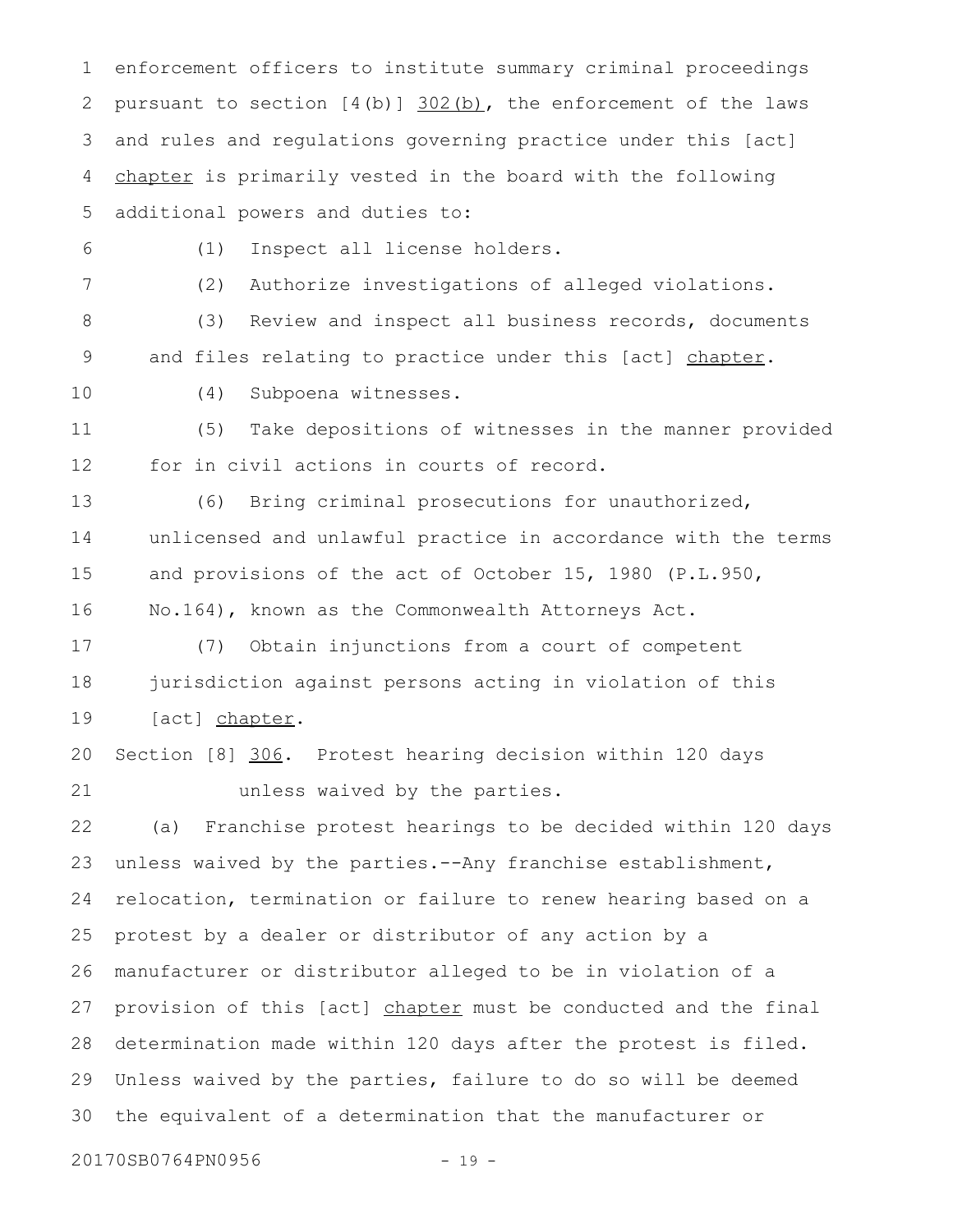distributor acted with good cause and, in the case of a protest of a proposed establishment or relocation of a dealer under section [27] 326, that good cause does not exist for refusing to permit the proposed additional or relocated new vehicle dealer unless such delay is caused by acts of the manufacturer, distributor or the additional or relocating dealer. Any parties to such a hearing shall have a right of review of the decision in a court of competent jurisdiction pursuant to 2 Pa.C.S. § 701 (relating to scope of subchapter). If the board determined that good cause does not exist for refusing to permit the proposed additional or relocated new vehicle dealer and the manufacturer or distributor thereafter enters into a franchise establishing that new vehicle dealer, the manufacturer or distributor shall not be liable for damages based upon such establishment even if a court reverses the determination of the board. 1 2 3 4 5 6 7 8 9 10 11 12 13 14 15

(b) Procedure.--The procedure at the hearing shall be governed by 1 Pa. Code Pt. II (relating to general rules of administrative practice and procedure) with the following exceptions: 16 17 18 19

(1) In the event that the protest involves a termination or failure to renew the franchise of a new vehicle dealer, the dealer shall be permitted to review a manufacturer's or distributor's files related to that dealer upon written request. 20 21 22 23 24

(2) The board may order on its own initiative, or pursuant to a party's request, that part of the evidence for hearing be submitted to it in the form of depositions. (c) Reconsideration.--In the event a decision of the board is remanded by a court of competent jurisdiction for further action by the board, the board shall consider the action and 25 26 27 28 29 30

20170SB0764PN0956 - 20 -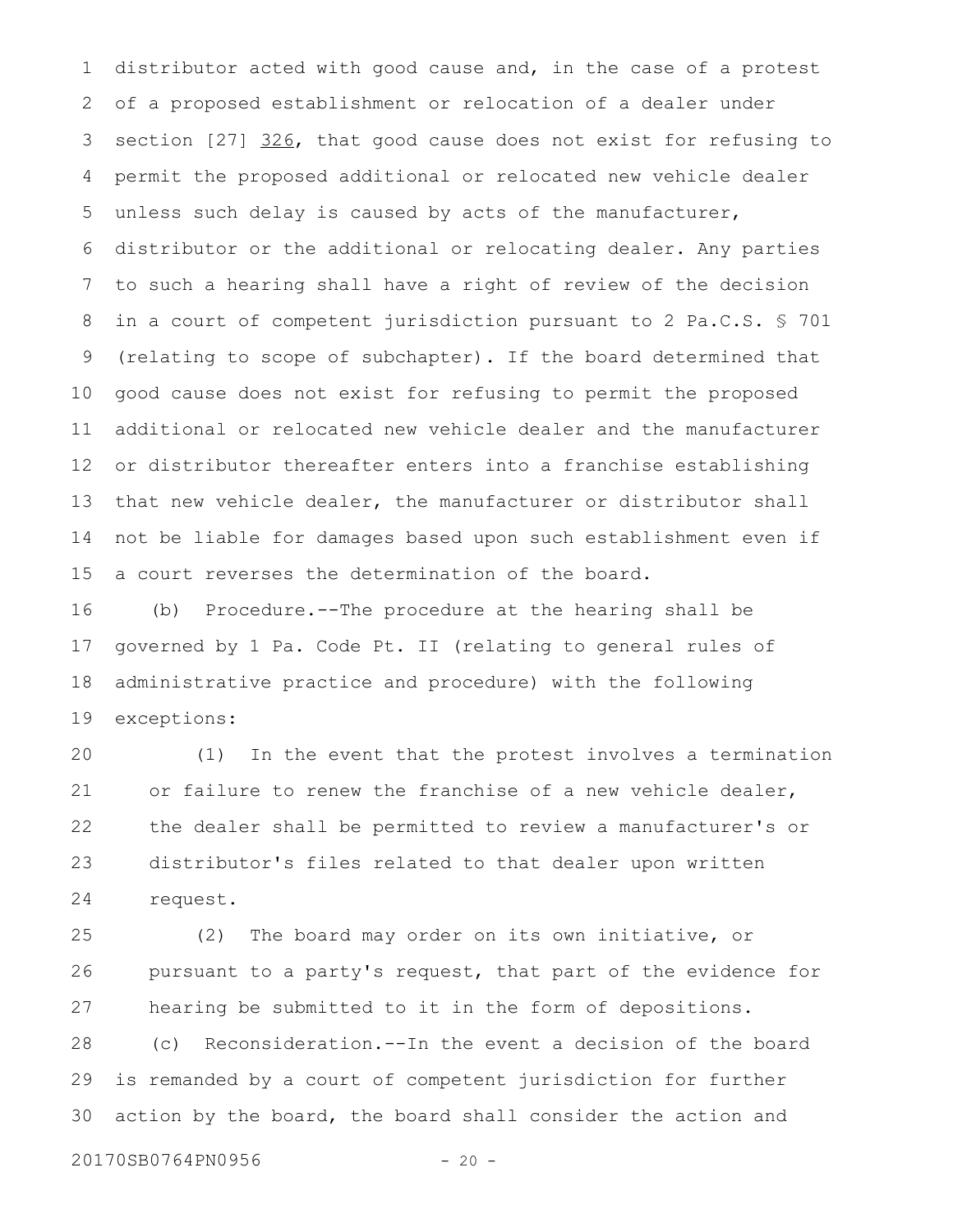issue a final determination, not later than 120 days following receipt of the record from such court, unless the 120-day time period for the board to issue a final determination is waived or extended by the parties. 1 2 3 4

(d) Dealer protest of automobile, motorcycle or truck manufacturer act or omission.-- 5 6

(1) Except for protests authorized under section [13 or 27] 312 or 326 and notwithstanding any other remedy available under this [act] chapter, any new vehicle dealer who believes that an automobile, motorcycle or truck manufacturer or distributor with whom the new vehicle dealer holds a franchise agreement has violated or is violating any provision of this [act] chapter may file a protest with the board setting forth the factual and legal basis for such violation. 7 8 9 10 11 12 13 14 15

(2) The board shall issue a final determination within 120 days after the protest is filed, unless the 120-day time period for the board to issue a final determination is waived or extended by the parties. 16 17 18 19

(3) It shall be the burden of the automobile, motorcycle or truck manufacturer to prove it has not violated any provision of this [act] chapter as set forth in the protest filed by the new vehicle dealer. 20 21 22 23

(4) The protested action shall not become effective until the final determination is issued by the board and shall not be effective thereafter if the board has determined that there is good cause for not permitting the protested action. 24 25 26 27 28

(5) The board shall be empowered to direct or require the automobile, motorcycle or truck manufacturer or 29 30

20170SB0764PN0956 - 21 -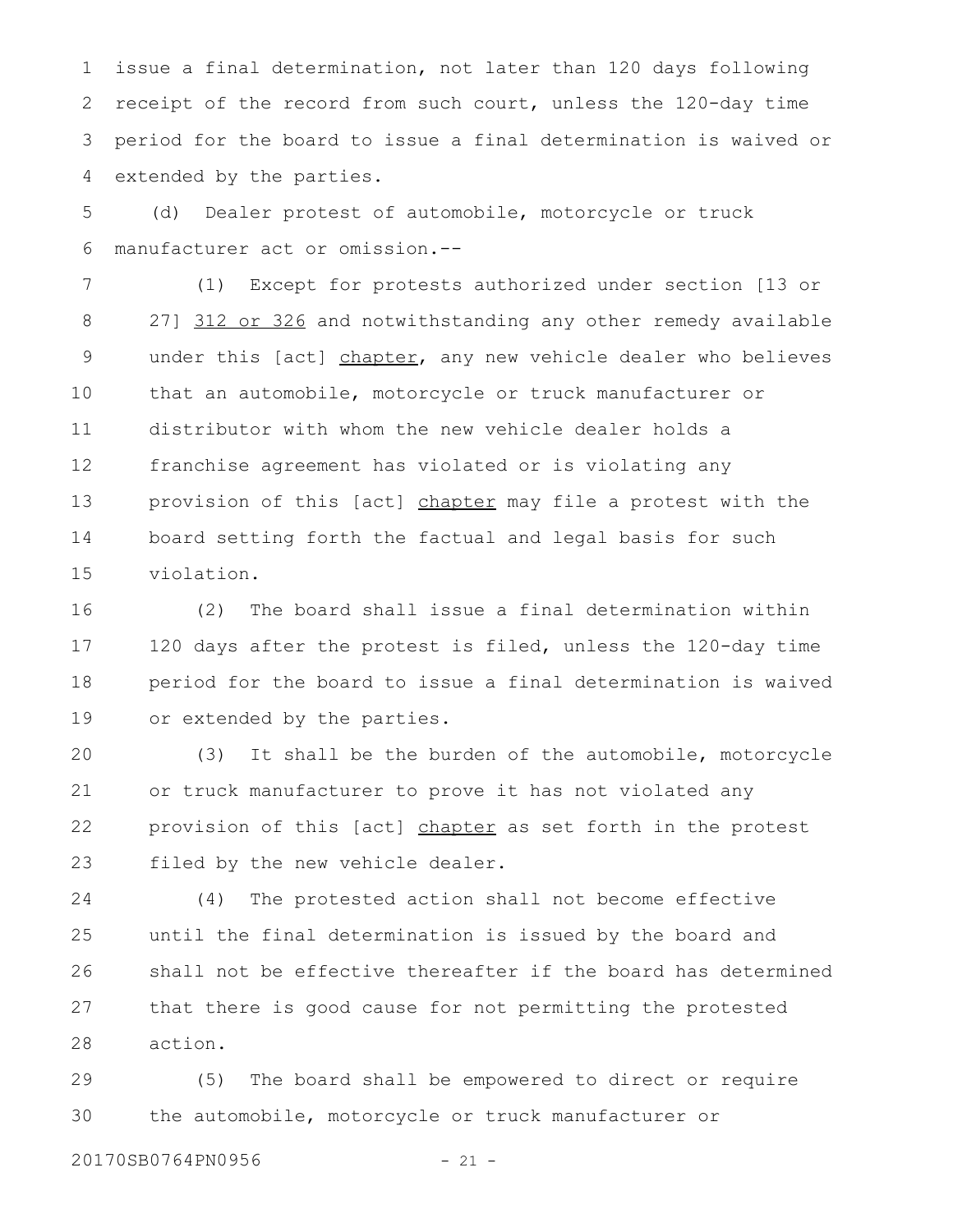distributor to perform such acts as necessary in order for the manufacturer or distributor to comply with the provisions of this [act] chapter. Section [9] 307. Reimbursement for all parts and service required by the manufacturer or distributor; reimbursement audits. (a) Manufacturers or distributors to notify dealers of their obligations.-- \* \* \* (4) This subsection shall not apply to manufacturers or distributors of manufactured housing [or recreational vehicles]. \* \* \* (e) Warranty reimbursement and incentive or reimbursement program approval and audits.-- \* \* \*  $(3)$  \* \* \* (ii) During the 30-day time period under subparagraph (i), a new vehicle dealer may file with the board a protest of the charge-backs as provided for under section [8] 306. When such a protest is filed, the board shall inform the manufacturer or distributor that a timely protest has been filed and that the manufacturer or distributor shall not charge back the new vehicle dealer: (A) until the board has held a hearing; or (B) if the board has determined that there is good cause for not permitting the charge-back of such new vehicle dealer. \* \* \* 1 2 3 4 5 6 7 8 9 10 11 12 13 14 15 16 17 18 19 20 21 22 23 24 25 26 27 28 29 30

20170SB0764PN0956 - 22 -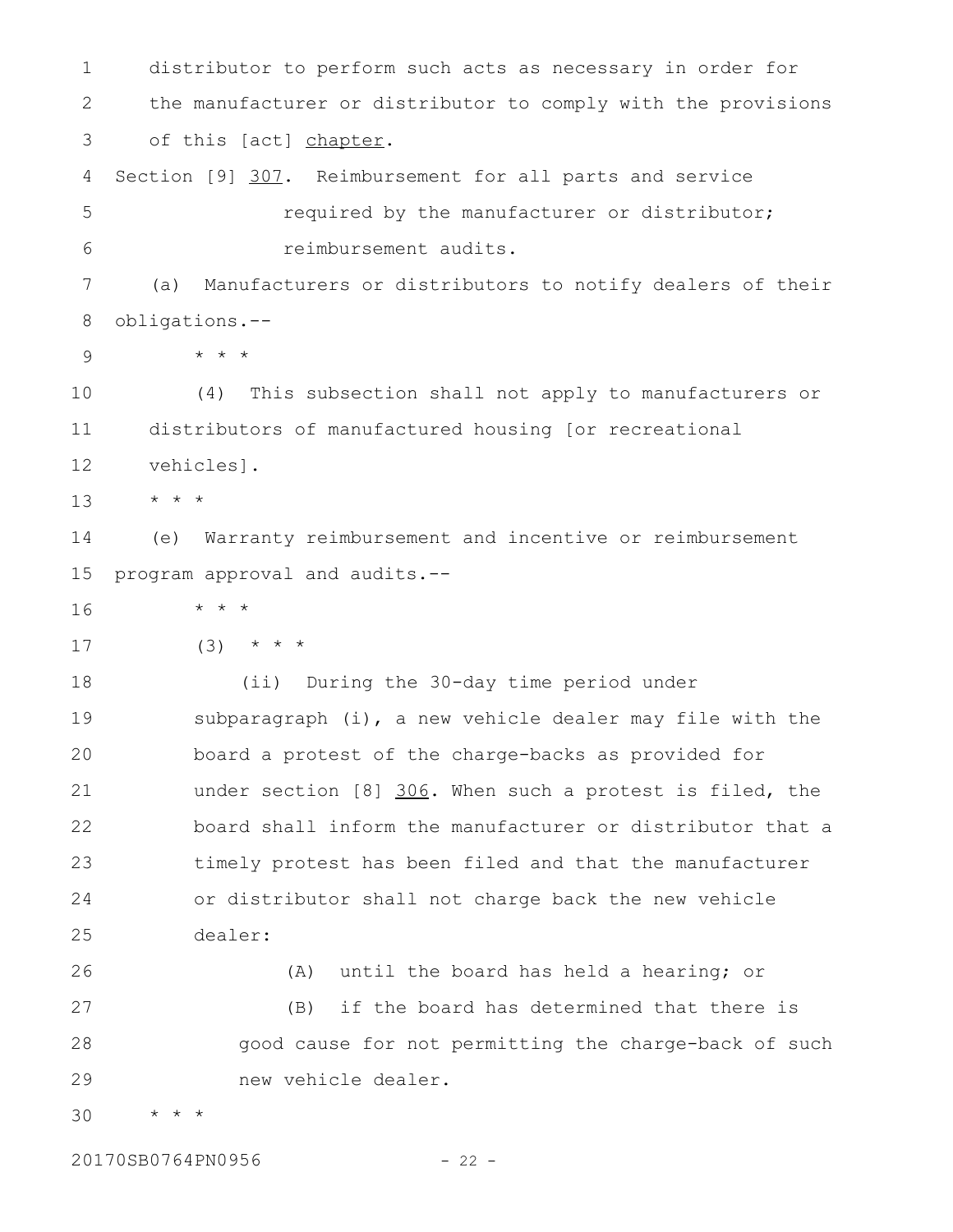1

(g) Applicability.--This section shall not apply to

manufacturers or dealers of recreational vehicles. 2

Section [10] 308. Damage disclosure. 3

(a) Notice to dealer.--Each manufacturer or distributor of new vehicles sold or transferred to a new vehicle dealer shall notify the new vehicle dealer in writing prior to delivery of the vehicle of any material damage to the vehicle which is known to the manufacturer or distributor which was sustained or incurred by the vehicle at any time after the manufacturing process is complete but prior to delivery of the vehicle to the dealer. A dealer may reject the delivery of a nonconforming vehicle under the provisions of 13 Pa.C.S. (relating to commercial code). 4 5 6 7 8 9 10 11 12 13

(b) Notice to purchaser.--When selling a new vehicle, each new vehicle dealer shall notify the purchaser in writing at the time of sale of any material damage sustained or incurred by the vehicle at any time after the manufacturing process is complete which is disclosed by the manufacturer to the new vehicle dealer. 14 15 16 17 18 19

(c) Exemption.--This section shall not apply to manufacturers and dealers of manufactured housing or to manufacturers, distributors or dealers of motorcycles or recreational vehicles. 20 21 22 23

(d) Other statutes and decisions.--Nothing in this section shall be construed to diminish any obligation to provide notice to the purchaser of a new vehicle which obligation is imposed by any other provision of law or by any judicial decision, including, but not limited to, the act of December 17, 1968 (P.L.1224, No.387), known as the Unfair Trade Practices and Consumer Protection Law. 24 25 26 27 28 29 30

20170SB0764PN0956 - 23 -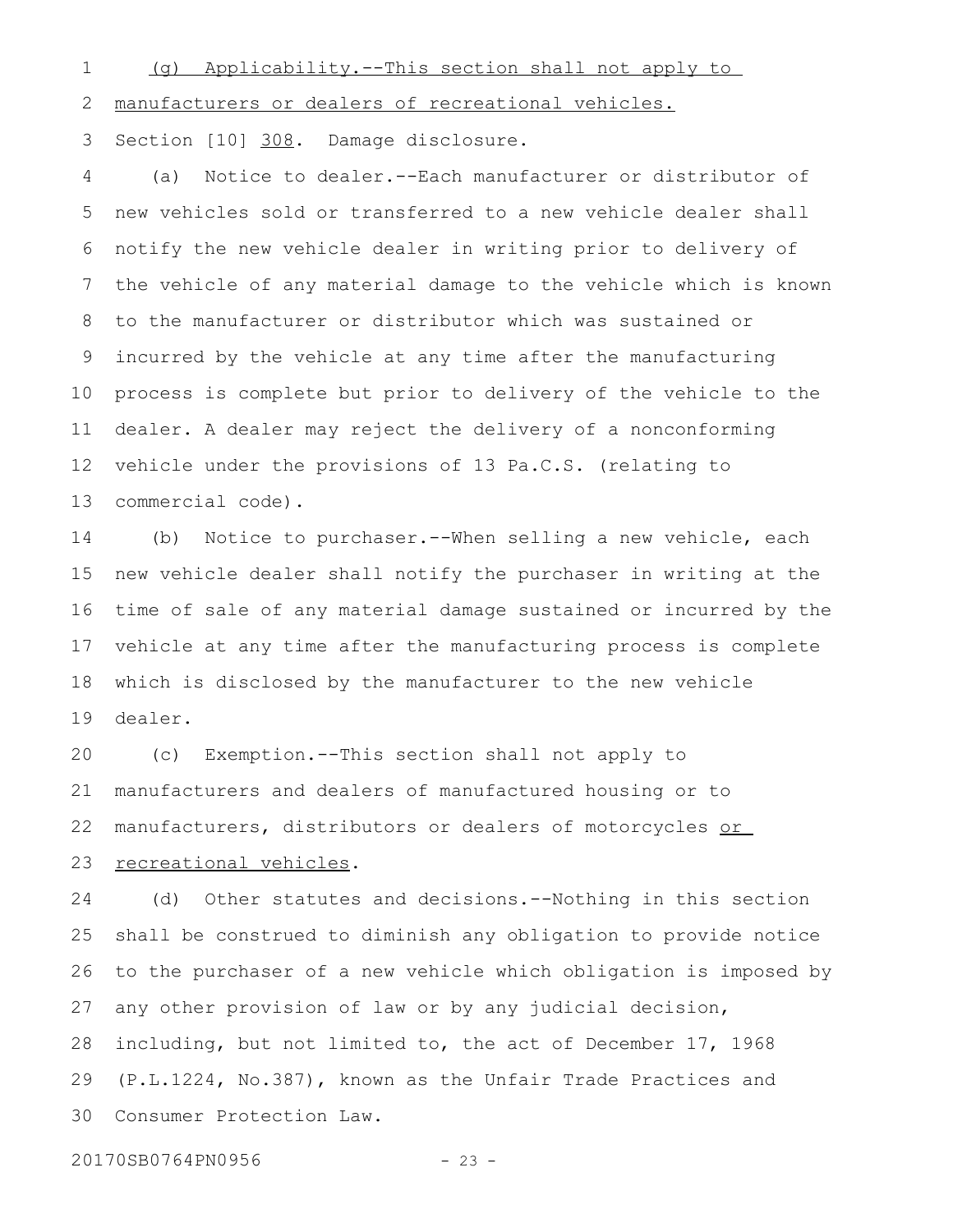- Section [11] 309. Mediation and arbitration. 1
- 2

(a) Mediation of disputes between licensees.--

(1) A dealer or distributor may not file a complaint, petition or protest or bring an action in a court of competent jurisdiction against a manufacturer or distributor based on an alleged violation of this [act] chapter or in a protest action under this [act] chapter regarding an establishment, relocation or termination of a franchise agreement unless the dealer or distributor serves a demand for mediation upon the manufacturer or distributor before or contemporaneous with the filing of the complaint, petition or protest or the bringing of an action. A demand for mediation shall be in writing and served upon the manufacturer or distributor by certified mail at an address designated for that manufacturer or distributor within records of the dealer or distributor. The demand for mediation shall contain a brief statement of the dispute and the relief sought by the dealer or distributor filing the demand. 3 4 5 6 7 8 9 10 11 12 13 14 15 16 17 18

(2) Within 20 days after the date a demand for mediation is served, the parties shall mutually select an independent mediator and meet with that mediator for the purpose of attempting to resolve the dispute. The meeting place shall be in this Commonwealth in a location selected by the mediator. The mediator may extend the date of the meeting for good cause shown by either party or upon stipulation of both parties. 19 20 21 22 23 24 25 26

(3) The service of a demand for mediation under paragraph (1) shall stay the time for the filing of any complaint, petition, protest or action under this [act] chapter until representatives of both parties have met with a 27 28 29 30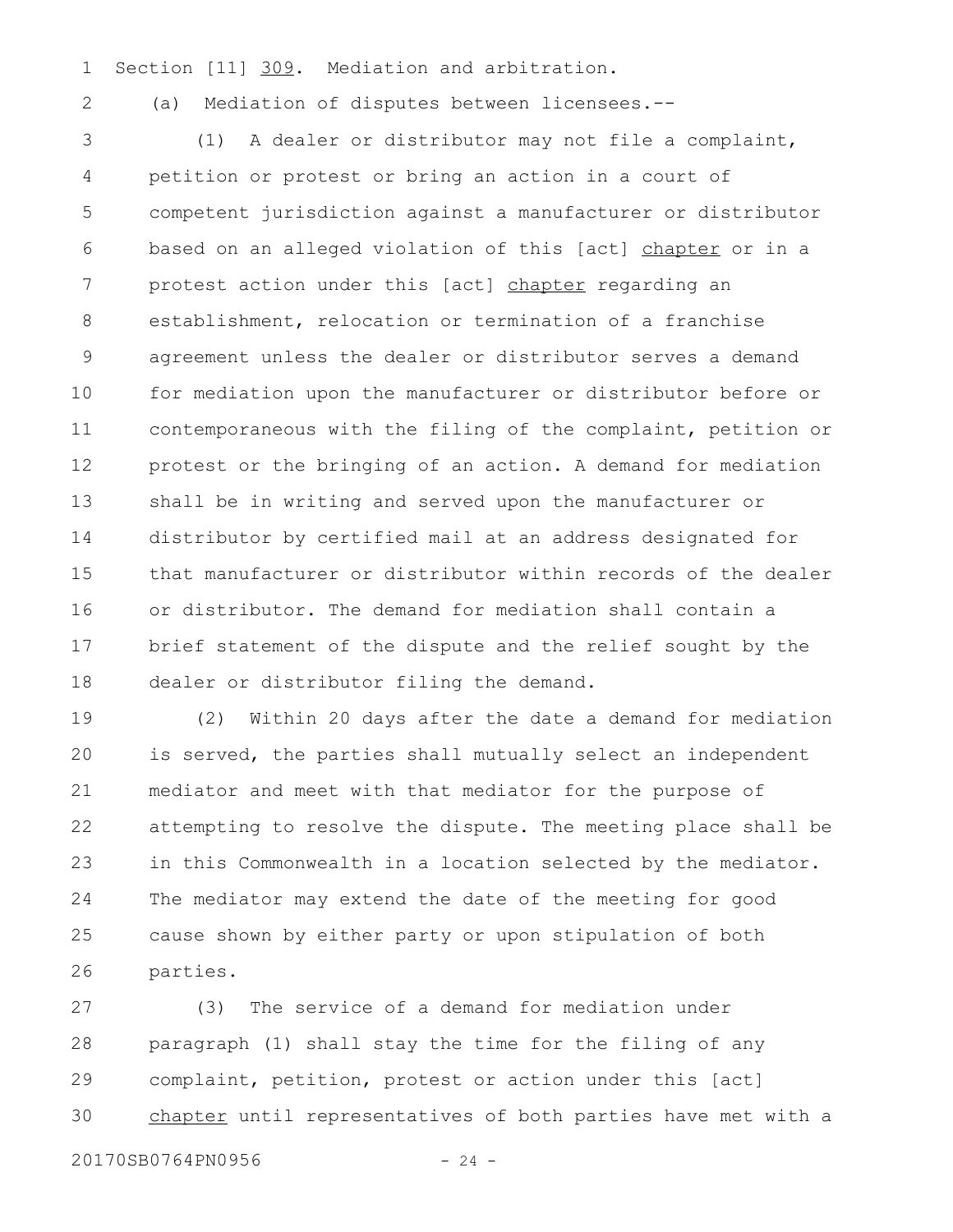mutually selected mediator for the purpose of attempting to resolve the dispute. If a complaint, petition, protest or action is filed before the meeting, the board or court shall enter an order suspending the proceeding or action until the meeting has occurred and may, upon written stipulation of all parties to the proceeding or action that they wish to continue to mediate under this subsection, enter an order suspending the proceeding or action for as long a period as the board or court considers appropriate. A suspension order issued under this paragraph may be revoked upon motion of any party or upon motion of the board or the court. 1 2 3 4 5 6 7 8 9 10 11

(4) The board shall encourage dealers, manufacturers and distributors to establish, maintain and administer a panel of mediators who have the character, ability and training to serve as mediators and who have knowledge of the vehicle industry. 12 13 14 15 16

(5) Mandatory mediation under this section shall not be required of any of the following: 17 18

(i) A dealer seeking to dual two or more franchises or a dealer seeking a relocation involving a request to dual two or more franchises unless another dealer of the same line-make has a right to protest the proposed relocation under section [27] 326. 19 20 21 22 23

(ii) Manufacturers, distributors or dealers of motorcycles. 24 25

(b) Arbitration of disputes between licensees.--After a dispute arises, the licensees may voluntarily agree to submit a dispute arising under this [act] chapter pertaining to a complaint, petition, protest or action to binding or nonbinding arbitration. Any arbitration proceeding shall be voluntary, 26 27 28 29 30

20170SB0764PN0956 - 25 -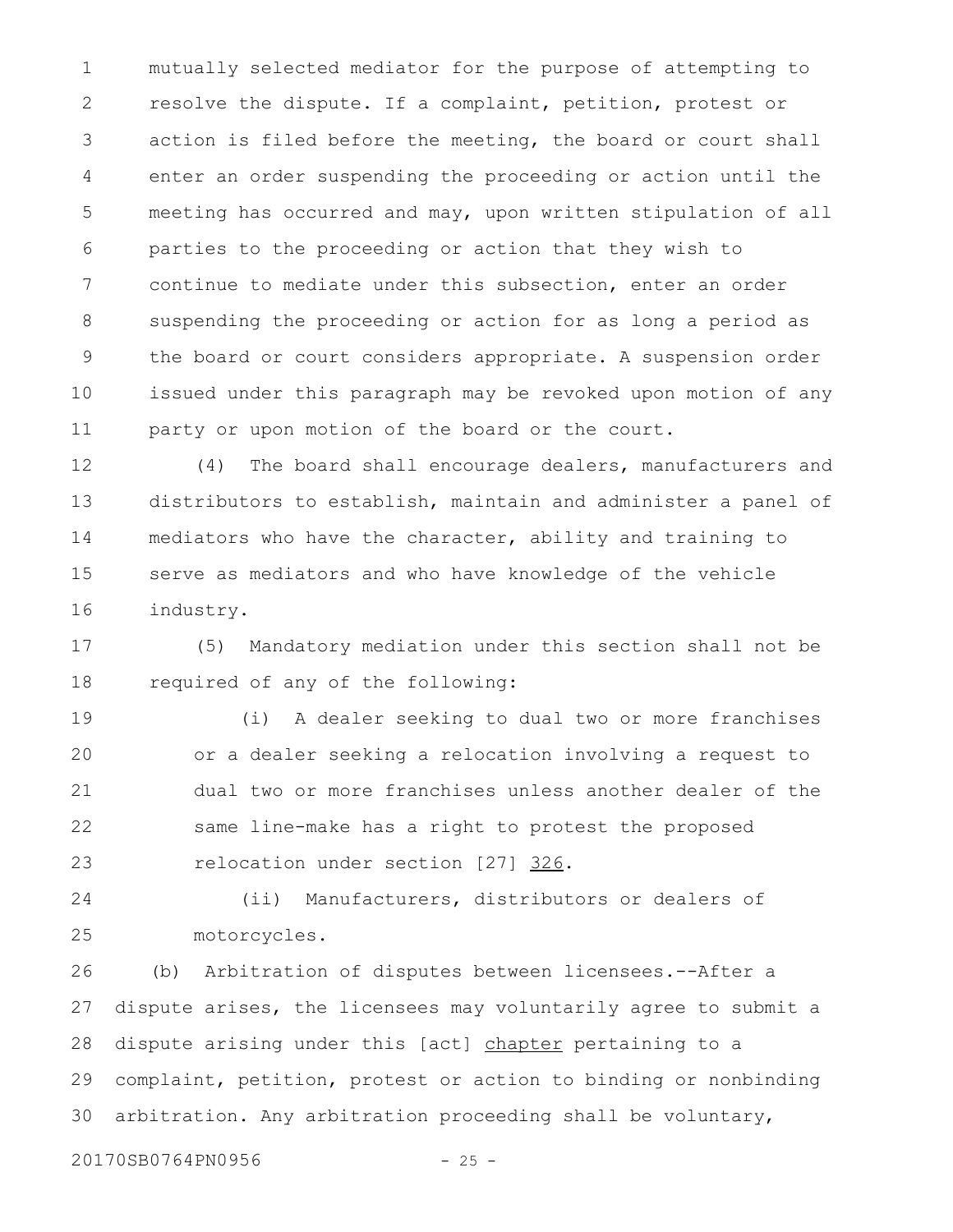initiated by serving a written demand for arbitration on the other party, and shall be conducted under the provisions of 42 Pa.C.S. Ch. 73 Subch. A (relating to statutory arbitration) and administered by representatives of dealers, manufacturers or distributors. 1 2 3 4 5

(c) Immunity and presumption of good faith by mediators and arbitrators.--A mediator or arbitrator is immune from civil liability for any good faith act or omission within the scope of the mediator's or arbitrator's performance of his powers and duties under this section. Every act or omission of a mediator or arbitrator is presumed to be a good faith act or omission. This presumption may be overcome only by clear and convincing evidence. 6 7 8 9 10 11 12 13

(d) Recreational vehicles exempted.--This section shall not apply to recreational vehicle manufacturers, distributors or dealers. 14 15 16

Section [12] 310. Unlawful acts by manufacturers or 17

18

distributors.

(a) Unlawful coercive acts.--It shall be a violation for any manufacturer, factory branch, distributor, field representative, officer, agent or any representative whatsoever of such manufacturer, factory branch or distributor licensed under this [act] chapter to require, attempt to require, coerce or attempt to coerce any new vehicle dealer in this Commonwealth to: 19 20 21 22 23 24

(1) Order or accept delivery of any new vehicle, part or accessory thereof, equipment or any other commodity not required by law which shall not have been voluntarily ordered by the new vehicle dealer, except that this paragraph is not intended to modify or supersede any terms or provisions of the franchise requiring new vehicle dealers to market a 25 26 27 28 29 30

20170SB0764PN0956 - 26 -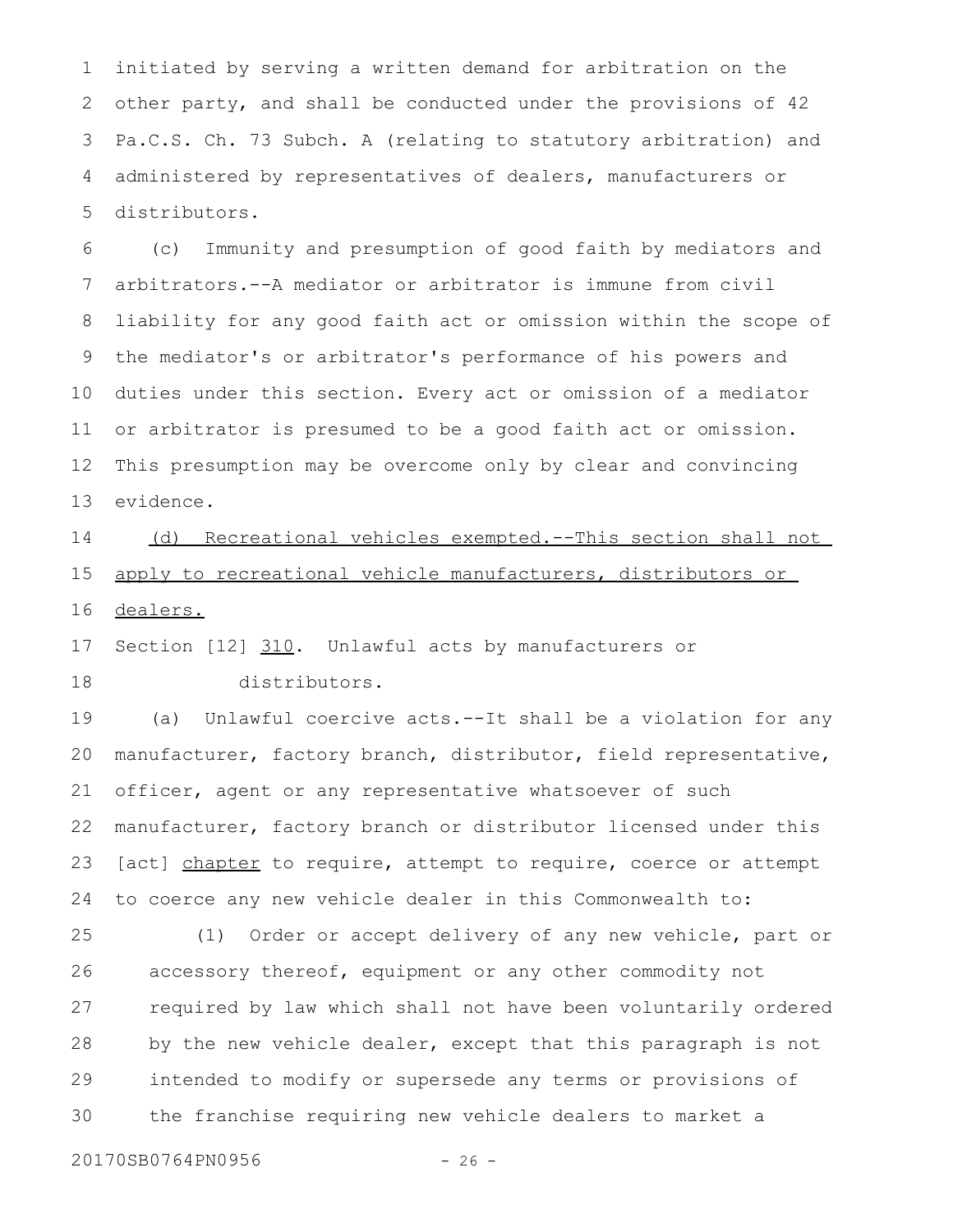representative line of those vehicles which the manufacturer or distributor is publicly advertising. 1 2

(2) Order or accept delivery of any new vehicle with special features, accessories or equipment not included in the list price of such vehicles as publicly advertised by the manufacturer or distributor. 3 4 5 6

(3) Participate monetarily in an advertising campaign or contest or to purchase unnecessary or unreasonable quantities of any promotional materials, training materials, showroom or other display decorations or materials at the expense of the new vehicle dealer. 7 8 9 10 11

(4) Enter into any agreement with the manufacturer or to do any other act prejudicial to the new vehicle dealer by threatening to terminate or not renew a franchise or any contractual agreement existing between the dealer and the manufacturer or distributor, except that this paragraph is not intended to preclude the manufacturer or distributor from insisting on compliance with the reasonable terms or provisions of the franchise or other contractual agreement and notice in good faith to any new vehicle dealer of the new vehicle dealer's violation of such terms or provisions shall not constitute a violation of [the act] this chapter. 12 13 14 15 16 17 18 19 20 21 22

(5) Change the capital structure of the new vehicle dealer or the means by or through which the new vehicle dealer finances the operation of the dealership, provided that the new vehicle dealer at all times meets any reasonable capital standards determined by the manufacturer or distributor in accordance with uniformly applied criteria, and also provided that no change in the capital structure shall cause a change in the principal management or have the 23 24 25 26 27 28 29 30

20170SB0764PN0956 - 27 -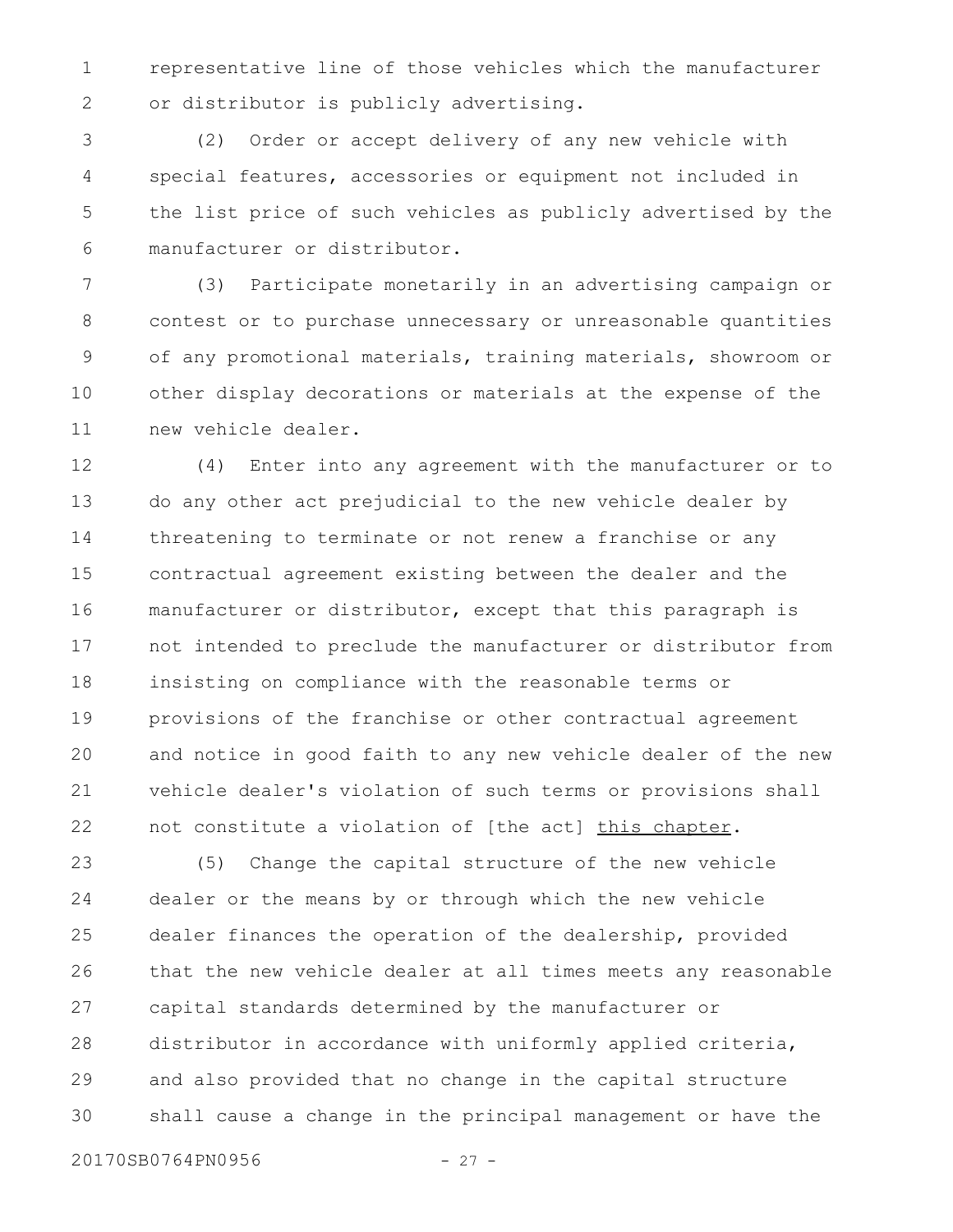effect of a sale of the franchise without the consent of the manufacturer or distributor. The consent shall be granted or denied within 60 days of receipt of a written request from the new vehicle dealer. 1 2 3 4

(6) (i) Refrain from participation in the management of, investment in or the acquisition of any other line of new vehicle or related products. This paragraph does not apply unless the new vehicle dealer maintains a reasonable line of credit for each make or line of new vehicle, the new vehicle dealer remains in compliance with the reasonable terms of the franchise agreement and any reasonable facilities requirements of the manufacturer or distributor, and no change is made in the principal management of the new vehicle dealer. The reasonable facilities requirements shall not include any requirement that a new vehicle dealer establish or maintain exclusive facilities, personnel or display space when such requirements or any of them would be unreasonable in light of economic conditions and would not otherwise be justified by reasonable business considerations. 5 6 7 8 9 10 11 12 13 14 15 16 17 18 19 20 21

(ii) (A) Nothing in this paragraph shall permit the dualing or relocation and addition of a line-make to the dealership facilities without the new vehicle dealer providing written certification to the manufacturer or distributor that the new vehicle dealer, with the addition of a line-make by the new vehicle dealer, will maintain a reasonable line of credit for each make or line of new vehicle and the new vehicle dealer will remain in compliance with the 22 23 24 25 26 27 28 29 30

20170SB0764PN0956 - 28 -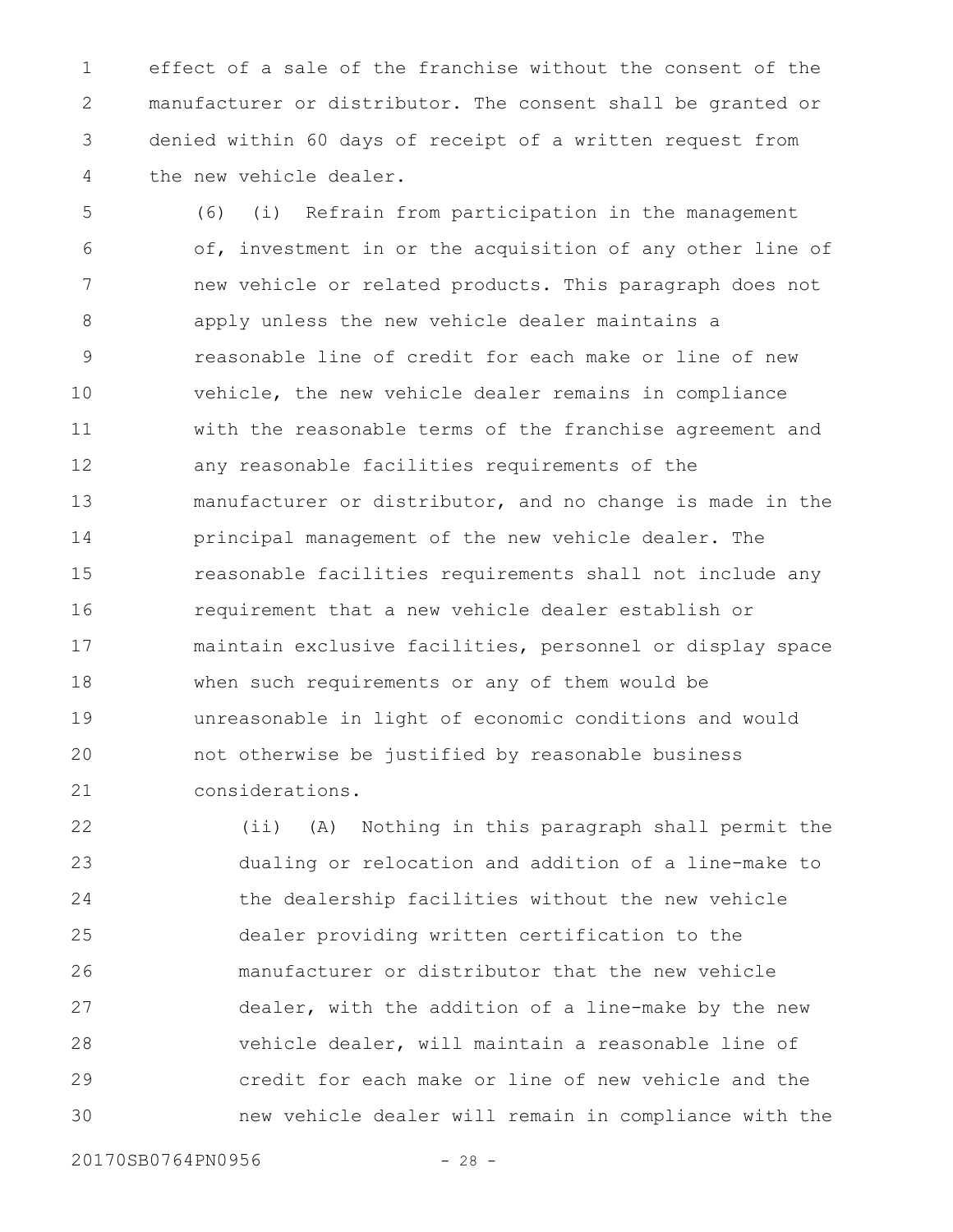reasonable terms of the franchise agreement and any reasonable facilities requirements of the manufacturer or distributor, excluding any exclusive facility or nondualing requirements. (B) The dealer shall provide the following information: (I) the address of the proposed new location, if applicable; (II) a brief description of the proposed facility; and (III) the owner of the proposed new location. (C) Any objection by the manufacturer or distributor with regard to the dualing or relocation and dualing of two or more franchises shall be delivered to the dealer within 45 days of receipt of the written certification from the new vehicle dealer. Failure on the part of the manufacturer or distributor to timely respond to a dualing or relocation and dualing certification shall be deemed to be an approval of the new vehicle dealer's certification notice of dualing or relocation and dualing of two or more franchises. The manufacturer or distributor shall execute and deliver a franchise reflecting the relocated address of the dealership facilities to the new vehicle dealer within 30 days of the date of the deemed approval. (iii) A dealer may file a complaint, petition or protest, or bring an action in a court of competent jurisdiction against a manufacturer or distributor, based 1 2 3 4 5 6 7 8 9 10 11 12 13 14 15 16 17 18 19 20 21 22 23 24 25 26 27 28 29 30

20170SB0764PN0956 - 29 -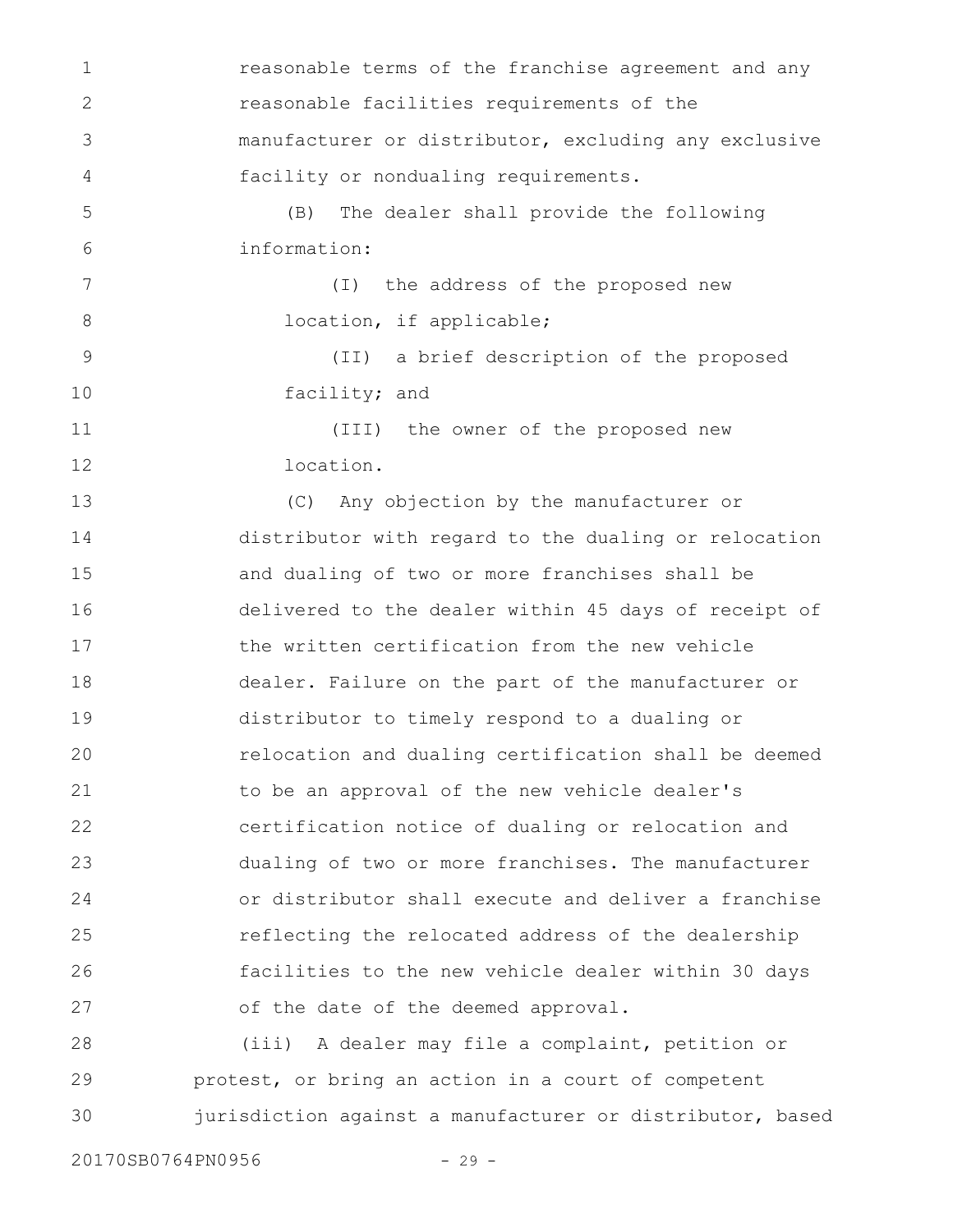on a denial of a request by a dealer to dual or relocate and dual two or more franchises without first going through mediation required under section [11] 309. If a dualing or relocation and dualing denial protest is filed with the board, a hearing shall be held within 45 days of the protest's filing and a final determination issued by the board within 90 days of the protest filing. The burden of proof shall be on the manufacturer or distributor to show that the dualing or relocation and dualing is unreasonable. No automobile, motorcycle or truck manufacturer or distributor may limit or restrict the addition of a line-make to the dealership facilities if the new vehicle dealer maintains a reasonable line of credit for each make or line of new vehicle and the new vehicle dealer remains in compliance with the reasonable terms of the franchise agreement and any reasonable facilities requirements of an automobile, motorcycle or truck manufacturer or distributor. This paragraph shall also apply if the dealer seeks to dual two or more linemakes and no relocation will occur. This paragraph shall not impair the rights of another dealer of the same linemake to protest a proposed relocation under section [27] 326. 1 2 3 4 5 6 7 8 9 10 11 12 13 14 15 16 17 18 19 20 21 22 23

(7) Prospectively assent to a release, assignment, novation, waiver or estoppel which would relieve any person from liability to be imposed by this [act] chapter or to require any controversy between a new vehicle dealer and a manufacturer, distributor or representative to be referred to any person other than the duly constituted courts of the Commonwealth or the United States of America, if such 24 25 26 27 28 29 30

20170SB0764PN0956 - 30 -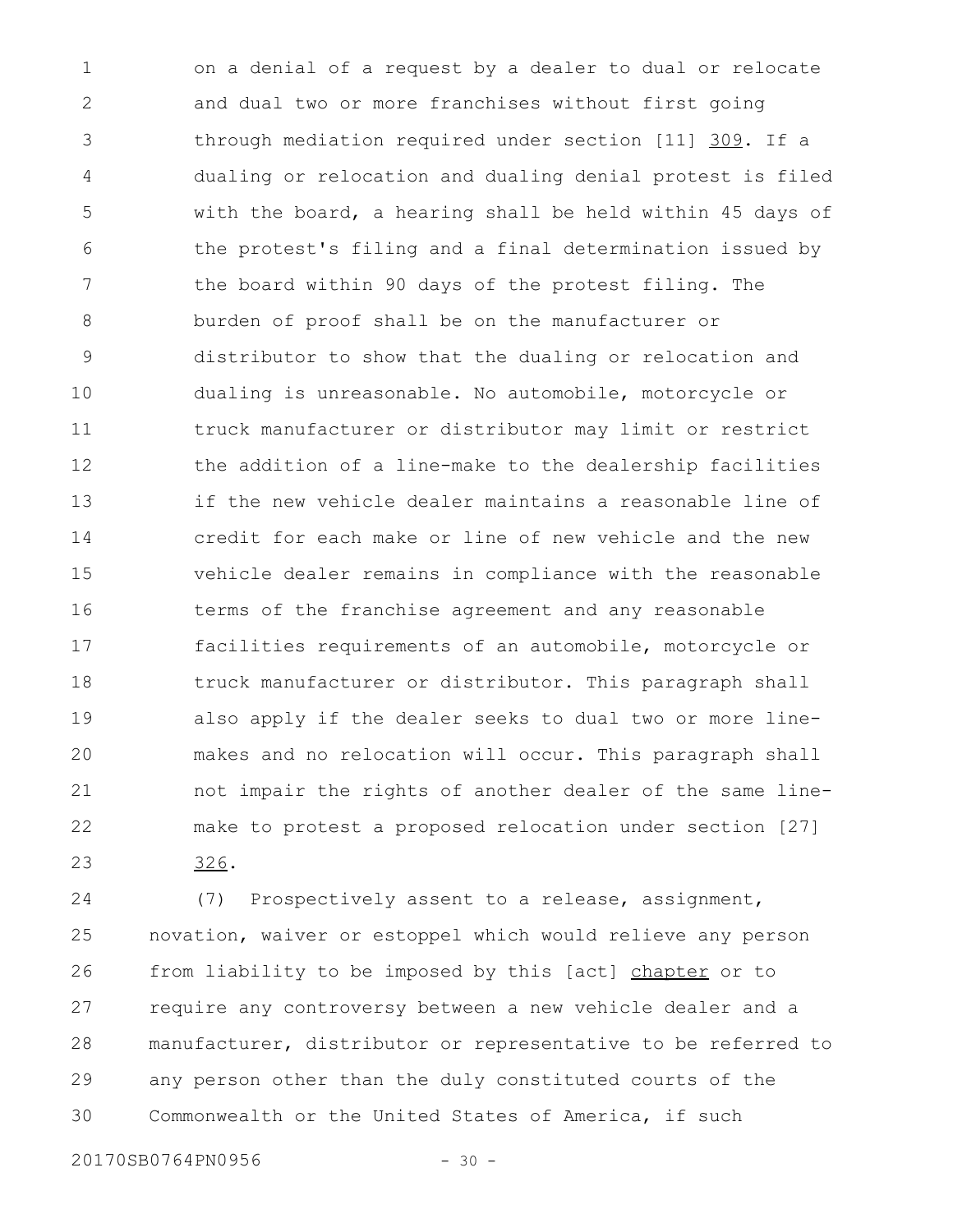referral would be binding upon the new vehicle dealer. A dealer and the manufacturer, distributor or representative, by themselves or through their respective counsel, are permitted to agree to execute a written agreement or to arbitrate in a binding or nonbinding manner after a controversy arises. 1 2 3 4 5 6

(8) Expand, construct or significantly modify facilities without assurances that the manufacturer or distributor will provide a reasonable supply of new vehicles within a reasonable time so as to justify such an expansion in light of the market and economic conditions. 7 8 9 10 11

(8.1) Unreasonably expand, construct or significantly modify facilities in light of the market and economic conditions or require a separate facility for the sale or service of a line-make of a new vehicle if the market and economic conditions do not clearly justify the separate facility. 12 13 14 15 16 17

(8.2) (i) Purchase a good or service from a vendor selected, identified or designated by a manufacturer, factory branch, distributor, distributor branch or an affiliate of a manufacturer, factory branch, distributor, distributor branch by agreement, program, incentive provision or other method if expanding, constructing or significantly modifying a facility without allowing the dealer the option to obtain a good or service of substantially similar quality from a vendor chosen by the dealer and approved by the manufacturer, which approval may not be unreasonably withheld. 18 19 20 21 22 23 24 25 26 27 28

(ii) Nothing under this paragraph shall be construed to: 29 30

20170SB0764PN0956 - 31 -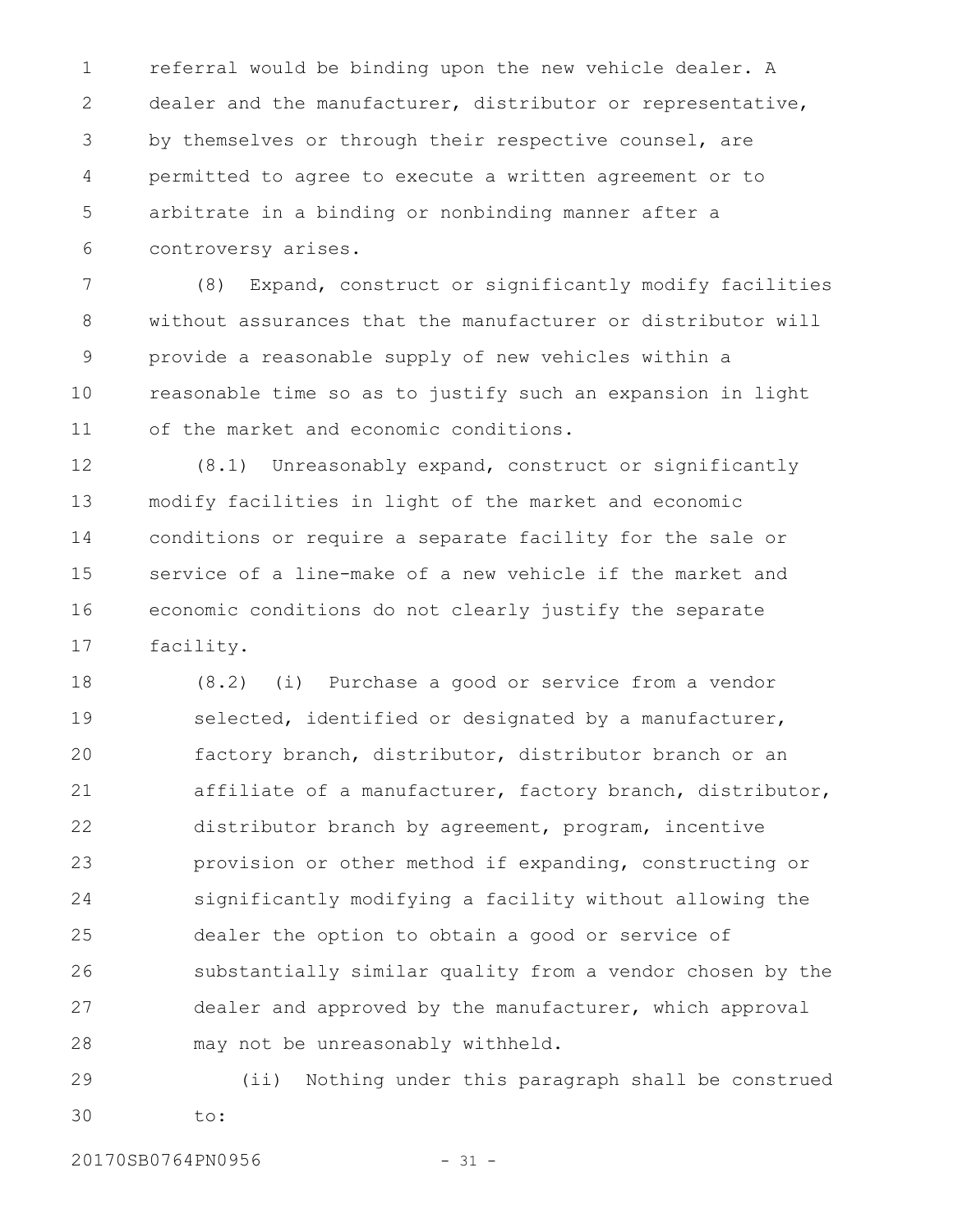(A) Allow a dealer or vendor to eliminate or impair a manufacturer's intellectual property rights, including a manufacturer's intellectual property rights in a trademark. 1 2 3 4

(B) Permit a dealer to erect or maintain signs that do not conform to the intellectual property usage guidelines of the manufacturer. 5 6 7

(9) Agree as a condition to granting or renewing a franchise to waive, limit or disclaim a right that the dealer may have to protest the establishment or relocation of another vehicle dealer in the relevant market area as provided in section [27] 326, unless such agreement is voluntary. 8 9 10 11 12 13

(10) (i) Sell, offer to sell or sell exclusively an extended service contract, extended maintenance plan or similar product, such as gap products, offered, endorsed or sponsored by the manufacturer or distributor by the following means: 14 15 16 17 18

(A) By an act or statement that the manufacturer or distributor will in any manner impact the dealer, whether it is express or implied or made directly or indirectly. 19 20 21 22

(B) By a contract, or an express or implied offer of contract, made to the dealer on the condition that the dealer shall sell, offer to sell or sell exclusively an extended service contract, extended maintenance plan or similar product offered, endorsed or sponsored by the manufacturer or distributor. 23 24 25 26 27 28 29

(C) By measuring the dealer's performance under 20170SB0764PN0956 - 32 -30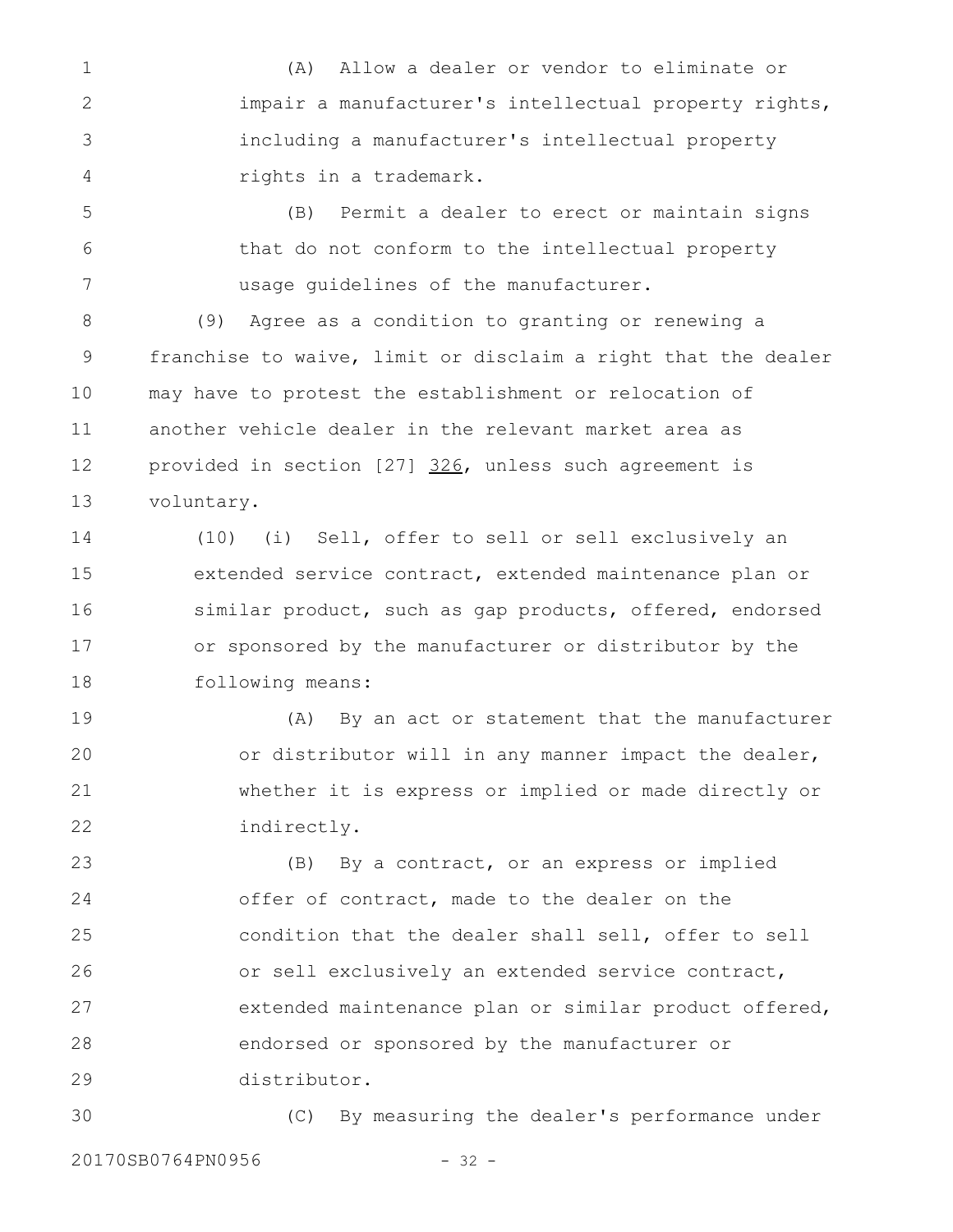the franchise based on the sale of extended service contracts, extended maintenance plans or similar products offered, endorsed or sponsored by the manufacturer or distributor. 1 2 3 4

(D) By requiring the dealer to actively promote the sale of extended service contracts, extended maintenance plans or similar products offered, endorsed or sponsored by the manufacturer or distributor. 5 6 7 8 9

(ii) Nothing in this paragraph shall prohibit a manufacturer or distributor from providing incentive programs to a new vehicle dealer who makes the voluntary decision to offer to sell, sell or sell exclusively an extended service contract, extended maintenance plan or similar product offered, endorsed or sponsored by the manufacturer or distributor. 10 11 12 13 14 15 16

(b) Violations.--It shall be a violation of this [act] chapter for any manufacturer, factory branch, distributor, field representative, officer, agent or any representative whatsoever of such manufacturer, factory branch or distributor licensed under this [act] chapter to: 17 18 19 20 21

(1) Delay, refuse or fail to deliver new vehicles or new vehicle parts or accessories in a reasonable time and in reasonable quantity relative to the new vehicle dealer's facilities and sales potential after acceptance of an order from a new vehicle dealer having a franchise for the retail sale of any new vehicle sold or distributed of an order from a new vehicle dealer having a franchise for the retail sale of any new vehicle sold or distributed by the manufacturer or distributor as are covered by such franchise, if such 22 23 24 25 26 27 28 29 30

20170SB0764PN0956 - 33 -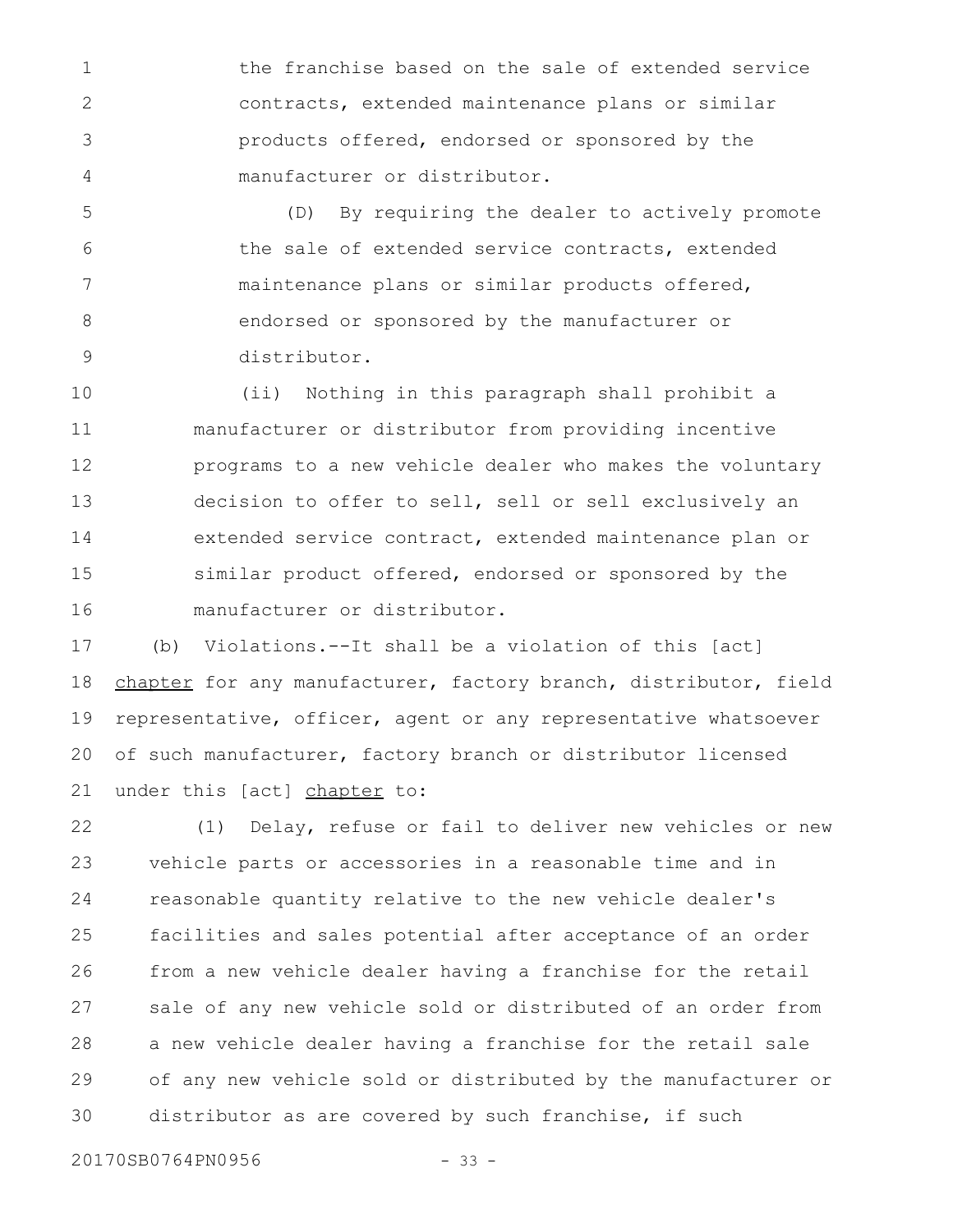vehicle, parts or accessories are publicly advertised as being available for immediate delivery. There is no violation if the failure is caused by acts or causes beyond the control of the manufacturer or distributor. 1 2 3 4

(2) Unfairly discriminate among its new vehicle dealers with respect to warranty, recall, service contract or any other service required by the manufacturer or distributor with regard to labor or parts reimbursement. 5 6 7 8

(3) Unreasonably withhold consent to the sale, transfer or exchange of the franchise to a qualified buyer capable of being licensed as a new vehicle dealer in this Commonwealth who meets the manufacturer's or distributor's reasonable requirements for appointment as a dealer. 9 10 11 12 13

(4) Unreasonably withhold consent to the relocation of an existing new vehicle dealer. If the relocation involves dualing of two or more franchises, the requirements of subsection (a)(6)(ii) and (iii) shall apply and paragraph (5) shall not apply. 14 15 16 17 18

(5) Fail to respond in writing to a request for consent as specified in paragraphs (3) and (4) within 60 days of receipt of a written request on the forms, if any, generally utilized by the manufacturer or distributor for such purposes and containing the information required. The failure to respond within the time period set forth in this paragraph shall be deemed to be approval of the request, and the manufacturer or distributor shall execute and deliver a franchise to the applicant within 30 days of the expiration of this time period. A manufacturer or distributor shall acknowledge in writing to the applicant the receipt of the forms, and, if the manufacturer or distributor requires 19 20 21 22 23 24 25 26 27 28 29 30

20170SB0764PN0956 - 34 -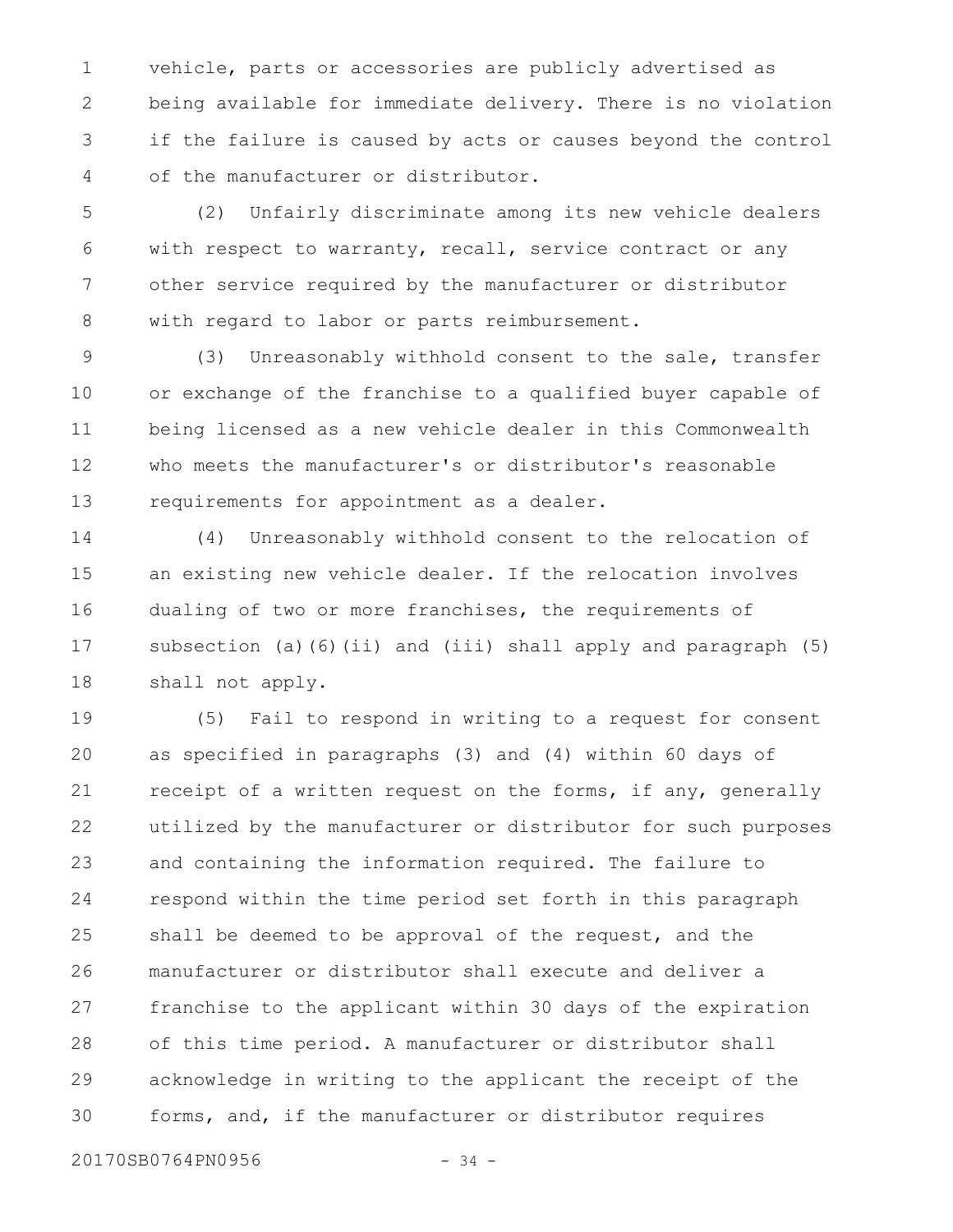additional information to complete its review, the manufacturer or distributor shall notify the applicant within 15 days of the receipt of the forms. If the manufacturer or distributor fails to request additional information from the applicant within 15 days after receipt of the initial forms, the 60-day time period for approval shall be deemed to run from the initial receipt date. Otherwise, the 60-day time period for approval shall run from receipt of the supplemental requested information. In no event shall the total time period for approval exceed 75 days from the date of the receipt of the initial forms. 1 2 3 4 5 6 7 8 9 10 11

(6) Prevent or attempt to prevent by contract or otherwise, any new vehicle dealer from changing the executive management control of the new vehicle dealer unless the manufacturer or distributor, having the burden of proof, can show that such change of executive management will result in executive management or control by a person or persons who are not of good moral character or who do not meet reasonable, preexisting, and, with consideration given to the volume of sales and service of the dealership, uniformly applied minimum business experience standards. Where the manufacturer or distributor rejects a proposed change in executive management control, the manufacturer or distributor shall give written notice of its reasons to the dealer within 60 days of notice to the manufacturer by the dealer of the proposed change; otherwise the change in the executive management of the new vehicle dealer shall be presumptively deemed approved. 12 13 14 15 16 17 18 19 20 21 22 23 24 25 26 27 28

(7) Offer in connection with a sale of a new vehicle or vehicles to the Federal Government, the Commonwealth or any 29 30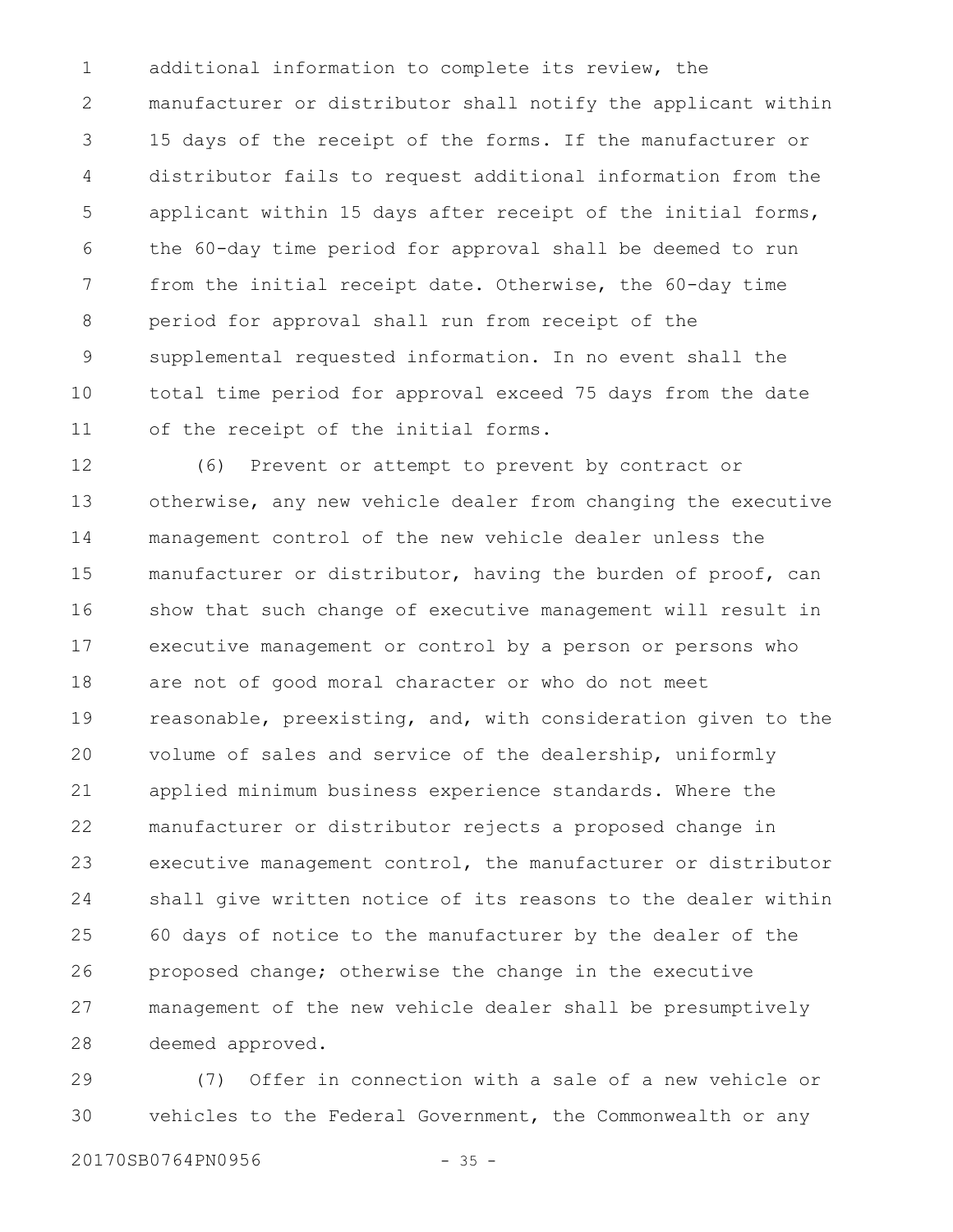political subdivision thereof, any discounts, refunds or any other type of inducement to any new vehicle dealer without making the same offer or offers available to all other of its new vehicle dealers within this Commonwealth. This paragraph shall not be construed to prevent the offering of incentive programs or other discounts if the discounts are equally available to all franchised vehicle dealers in this Commonwealth on a proportionally equal basis. 1 2 3 4 5 6 7 8

(8) Fail to indemnify its franchised dealers, notwithstanding the terms of any franchise agreement, against any judgment for damages or settlement approved in writing by the manufacturer or distributor, including, but not limited to, court costs and reasonable attorney fees of the new vehicle dealer, arising out of complaints, claims or lawsuits, including, but not limited to, strict liability, negligence, misrepresentation, express or implied warranty or rescission of the sale as defined in 13 Pa.C.S. § 2608 (relating to revocation of acceptance in whole or in part) to the extent that the judgment or settlement relates solely to the alleged defective or negligent functions by the manufacturer or distributor beyond the control of the dealer. 9 10 11 12 13 14 15 16 17 18 19 20 21

(9) Sell or exchange with a second or final stage manufacturer, retail consumer or end user except through a licensed new vehicle dealer. This paragraph shall not apply to manufacturer or distributor sales of new vehicles to the Federal Government, charitable organizations and employees of the manufacturer. 22 23 24 25 26 27

(10) (i) Modify a franchise during the term of the franchise or upon its renewal if the modification substantially and adversely affects the new vehicle 28 29 30

20170SB0764PN0956 - 36 -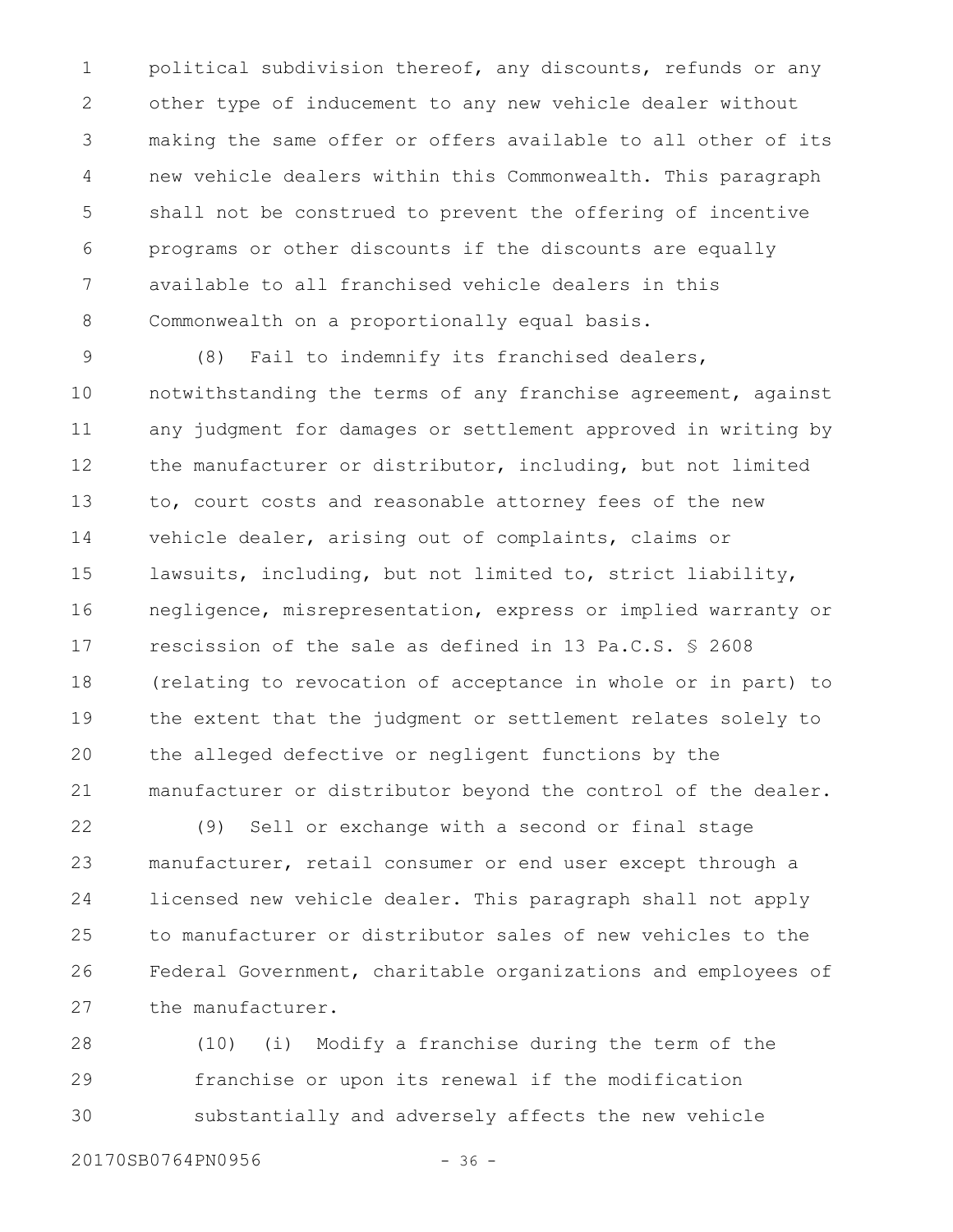dealer's rights, obligations, investment or return on investment without giving 60 days' written notice of the proposed modification to the new vehicle dealer unless the modification is required by law, court order or the board. Within the 60-day notice period, the new vehicle dealer may file with the board and serve notice upon the manufacturer or distributor a protest requesting a determination of whether there is good cause for permitting the proposed modification. The board shall promptly schedule a hearing and decide the matter within 180 days from the date the protest is filed. Multiple protests pertaining to the same proposed modification shall be consolidated for hearing. The proposed modification shall not take effect pending the determination of the matter. In determining whether there is good cause for permitting a proposed modification, the board shall consider any relevant factors, including, but not limited to: [(A)] (i) The reasons for the proposed 1 2 3 4 5 6 7 8 9 10 11 12 13 14 15 16 17 18 19

modification.

20

[(B)] (ii) Whether the proposed modification is applied to or affects all new vehicle dealers in a nondiscriminatory manner. 21 22 23

[(C)] (iii) Whether the proposed modification will have a substantial and adverse effect upon the new vehicle dealer's investment or return on investment. 24 25 26 27

[(D)] (iv) Whether the proposed modification is in the public interest. 28 29

 $[(E)]$   $(V)$  Whether the proposed modification is 20170SB0764PN0956 - 37 -30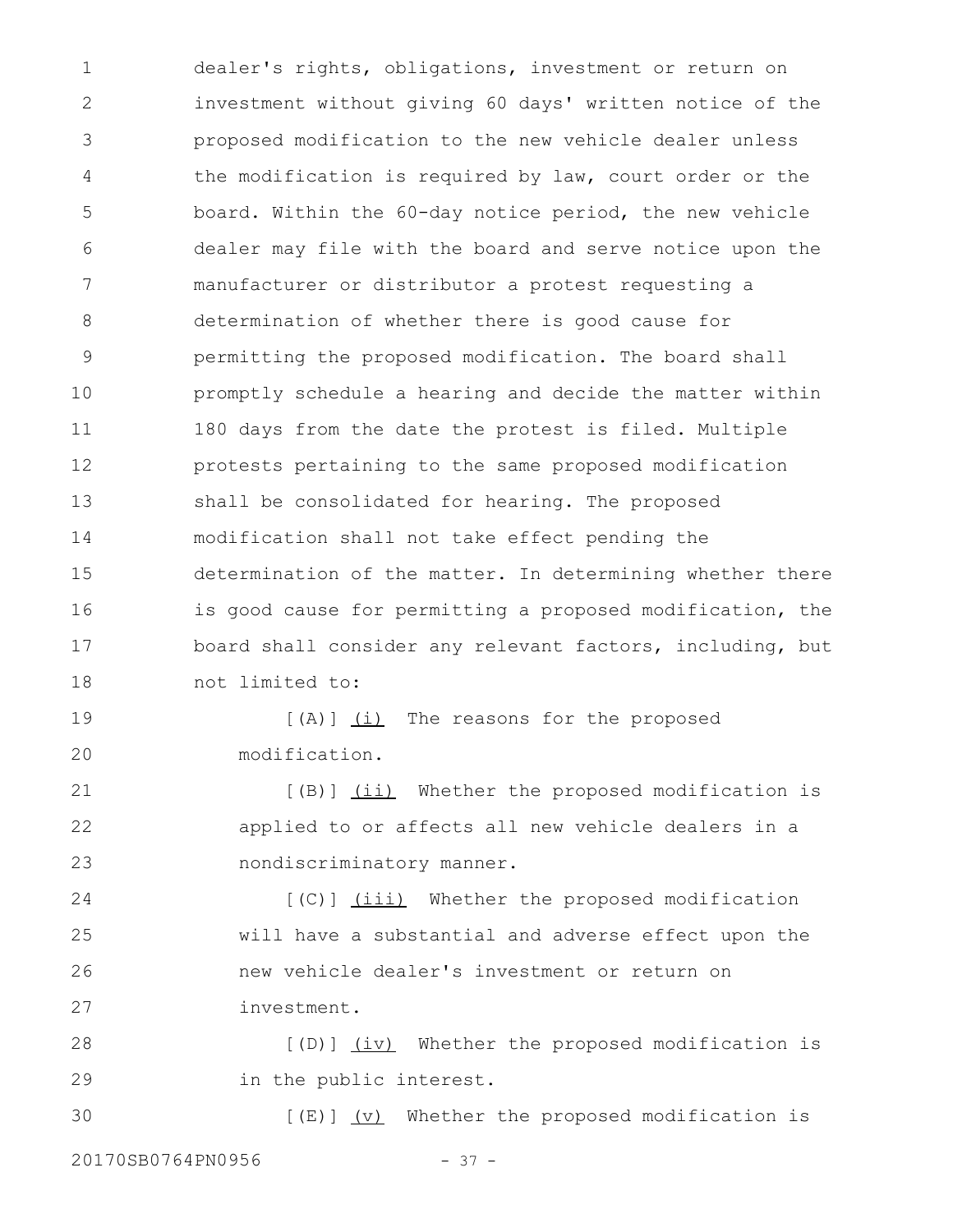necessary to the orderly and profitable distribution of products by the manufacturer or distributor.

[(F)] (vi) Whether the proposed modification is offset by other modifications beneficial to the new vehicle dealer. 3 4 5

[(ii) This paragraph shall not apply to recreational vehicle manufacturers, distributors or dealers.] 6 7

(11) Fail or refuse to offer to its new vehicle dealers all new model vehicles manufactured for that line-make franchise or require any of its new vehicle dealers to pay an unreasonable fee, unreasonably remodel or renovate the new vehicle dealer's existing facilities, unreasonably purchase or construct a new facility, unreasonably purchase parts, supplies, tools, equipment, operational services, other merchandise or unreasonably participate in training programs in order to receive any new model vehicles, parts or accessories. It shall not be a violation of this paragraph if the manufacturer or distributor fails to supply new vehicle dealers with model vehicles, parts or accessories due to circumstances beyond the control of the manufacturer or distributor, including, but not limited to, strike or labor difficulty, shortage of materials, freight embargo or temporary lack of capacity. 8 9 10 11 12 13 14 15 16 17 18 19 20 21 22 23

(12) Operate a system for the allocation of new vehicles which is not reasonable or fair to a new vehicle dealer. Upon the written request of any of its new vehicle dealers, a manufacturer or distributor shall disclose to the new vehicle dealer the method on which new vehicles are allocated among the new vehicle dealers of the same line-make. The manufacturer distributor has the burden of establishing the 24 25 26 27 28 29 30

20170SB0764PN0956 - 38 -

1

2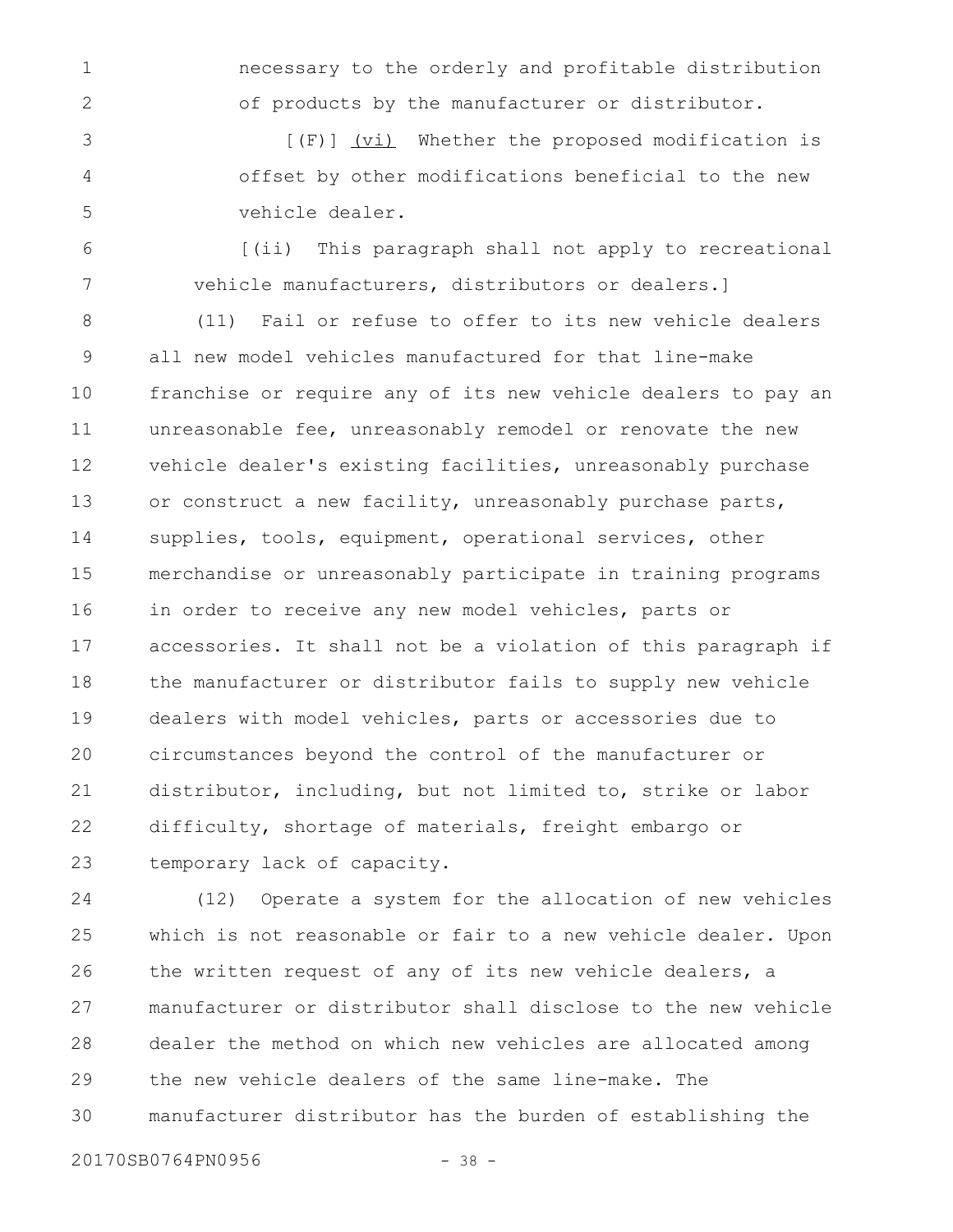fairness of its allocation. 1

(13) Own, operate or control, either directly or indirectly, any vehicle warranty facility. Nothing in this subsection shall prohibit any manufacturer or distributor from owning, operating or controlling any warranty facility for warranty repairs on vehicles owned or operated by the manufacturer or distributor. 2 3 4 5 6 7

(14) Compel a dealer through a finance subsidiary of the manufacturer or distributor to agree to unreasonable operating requirements or to directly or indirectly terminate a new vehicle dealer through the actions of a finance subsidiary of the manufacturer or distributor. This paragraph shall not limit the right of a financing entity to engage in business practices in accordance with the trade of retail or wholesale vehicle financing. 8 9 10 11 12 13 14 15

(15) Use any subsidiary corporation, affiliated corporation or any other controlled corporation, partnership, association, entity or person to accomplish what would otherwise be illegal conduct under this [act] chapter on the part of the manufacturer or distributor. 16 17 18 19 20

(16) Release to any third party any customer information which has been provided by the new vehicle dealer to the manufacturer or distributor if the customer objects in writing to releasing the information, unless the information is necessary for the manufacturer or distributor to meet its obligations to customers or new vehicle dealers under requirements imposed by Federal or State law. 21 22 23 24 25 26 27

(17) Require or coerce or attempt to require or coerce a new vehicle dealer to pay attorney fees of the manufacturer or distributor related to hearings and appeals brought under 28 29 30

20170SB0764PN0956 - 39 -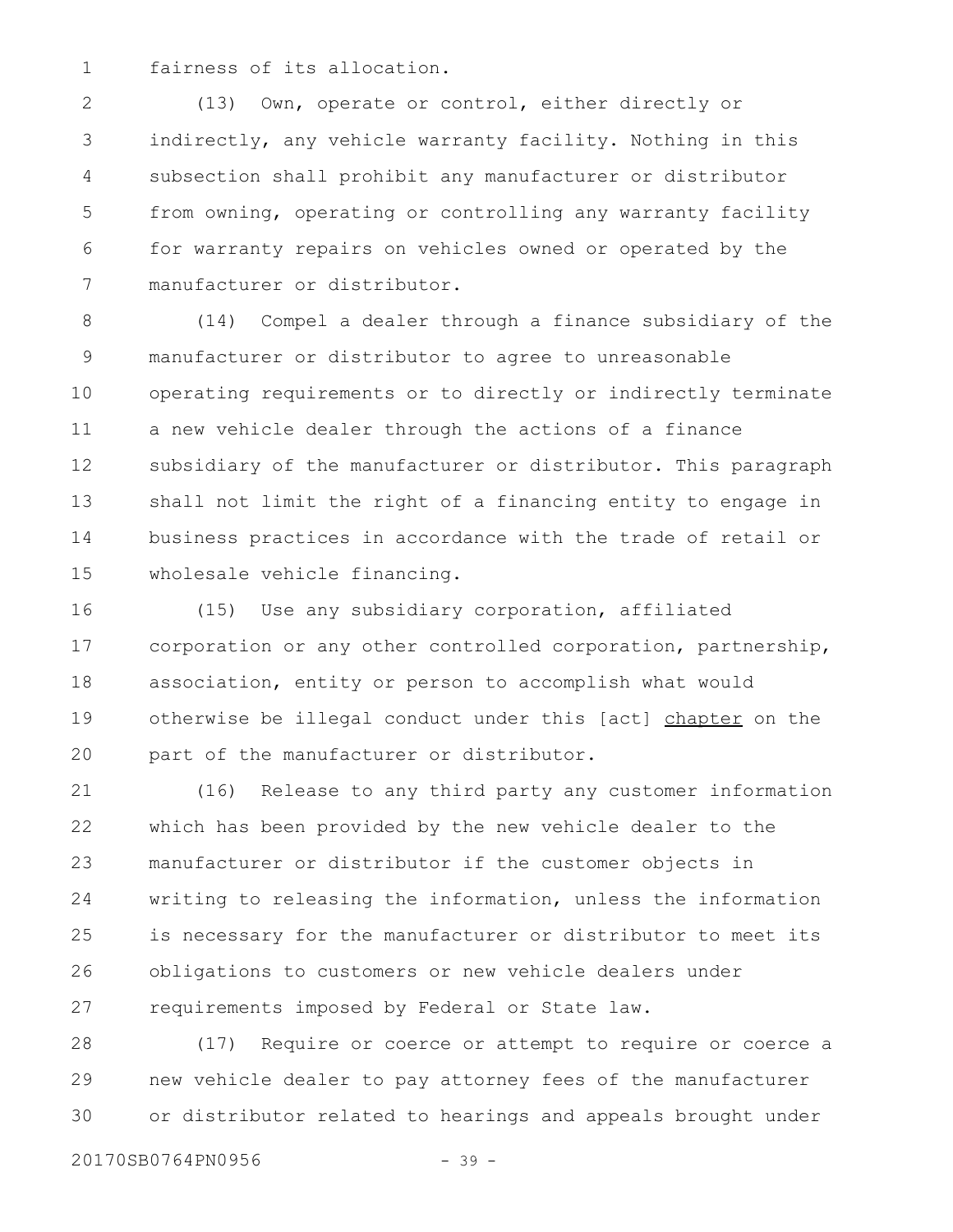this [act] chapter. 1

(18) Vary the price charged to any of its new vehicle dealers, which has the effect of causing a difference in the price of any similarly equipped new vehicle to its new vehicle dealers or to the ultimate purchaser. This paragraph shall not be construed to prevent the offering of incentive programs or other discounts if the incentive or discounts are available to all competing new vehicle dealers of the same line-make in this Commonwealth on a proportionately equal basis. 2 3 4 5 6 7 8 9 10

(19) Directly or indirectly condition any of the following actions on a dealer, prospective dealer or owner of an interest in a dealership franchise or facility to enter into a site-control agreement or exclusive use agreement: 11 12 13 14

(i) awarding of a franchise to a prospective dealer; (ii) adding of a line-make or franchise to an existing dealer's franchise or facility; 15 16 17

(iii) renewing of an existing dealer's franchise; (iv) approving of the relocation of an existing dealer's franchise or facility; or 18 19 20

(v) approving of the sale or transfer of a dealer's ownership of a franchise or facility. 21 22

Nothing in this paragraph prohibits a dealer, prospective dealer or owner of an interest in a dealership franchise or facility from voluntarily entering into such an agreement for other consideration. However, a provision contained in an agreement which is not voluntarily entered into by a dealer, prospective dealer or owner of an interest in a dealership franchise or facility on or after the effective date of this paragraph that is inconsistent with the provisions of this 23 24 25 26 27 28 29 30

20170SB0764PN0956 - 40 -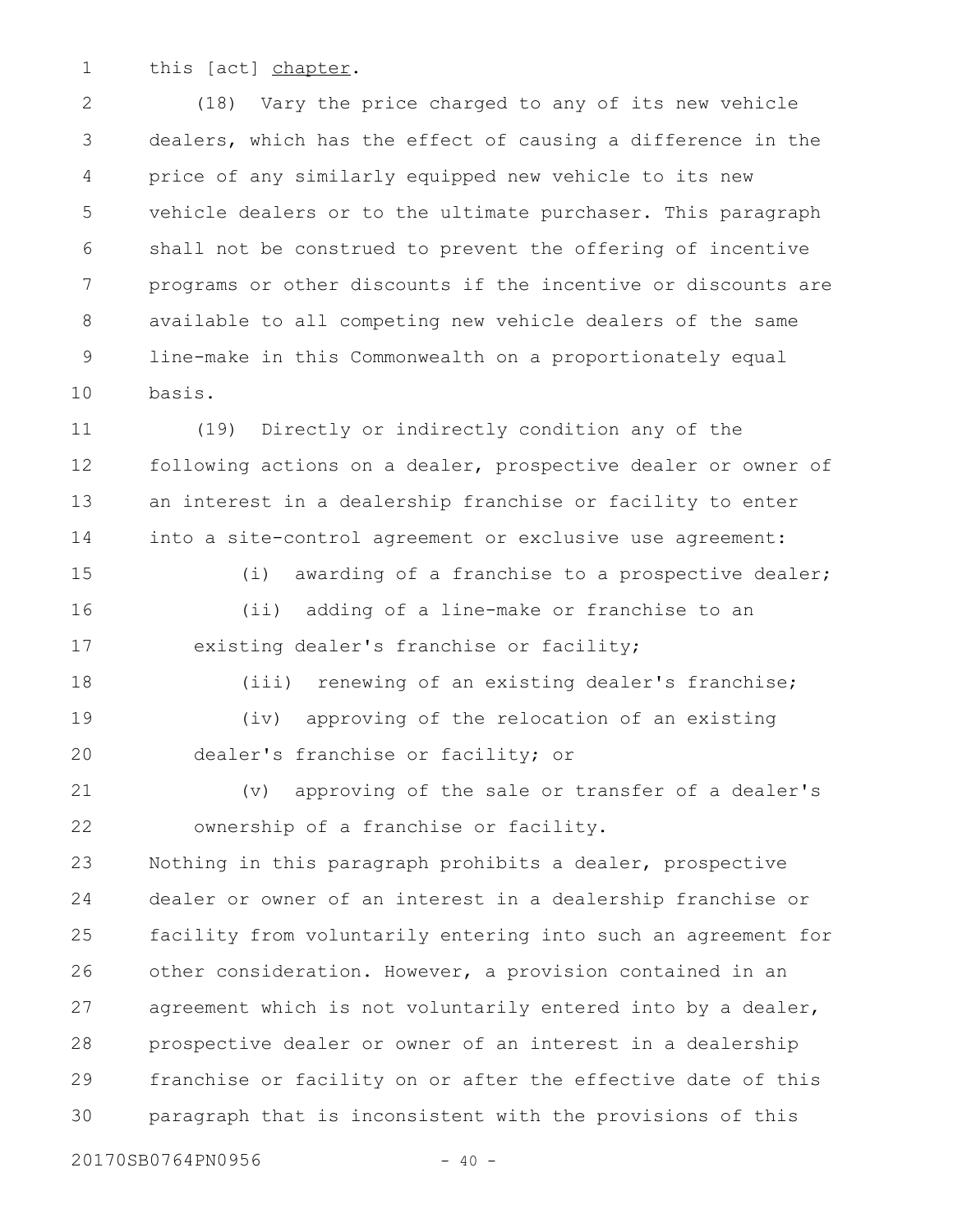section shall be a violation of this [act] chapter. 1

2

(c) Restriction on ownership of dealer.--

(1) Except as otherwise provided in this subsection, a manufacturer or distributor shall not: 3 4

(i) own or hold an interest, other than a passive, minority interest in a publicly traded dealer held for investment purposes, in a dealer licensed under this [act] chapter which is engaging in the business of buying, selling or exchanging vehicles; or 5 6 7 8 9

(ii) operate or control a dealer licensed under this [act] chapter which is engaging in the business of buying, selling or exchanging vehicles. 10 11 12

(2) A manufacturer or distributor may own or hold an interest in a dealer or otherwise operate or control a dealer for a period not to exceed 12 months from the date the manufacturer or distributor acquires an interest in the dealer if: 13 14 15 16 17

(i) The person from whom the manufacturer or distributor acquired the dealer was a franchised dealer. (ii) The dealer is for sale by the manufacturer or distributor at a reasonable price and on reasonable terms and conditions. 18 19 20 21 22

(3) On a showing by a manufacturer or distributor of good cause, the board may extend the time limit set forth in paragraph (2). An extension under this paragraph may not exceed 12 months. Where an extension under this paragraph is sought, the manufacturer or distributor shall provide notice delivered 30 days before the extension request is filed with the board to all the same line-make dealers within a ten-mile radius of the manufacturer or distributor owned, operated or 23 24 25 26 27 28 29 30

20170SB0764PN0956 - 41 -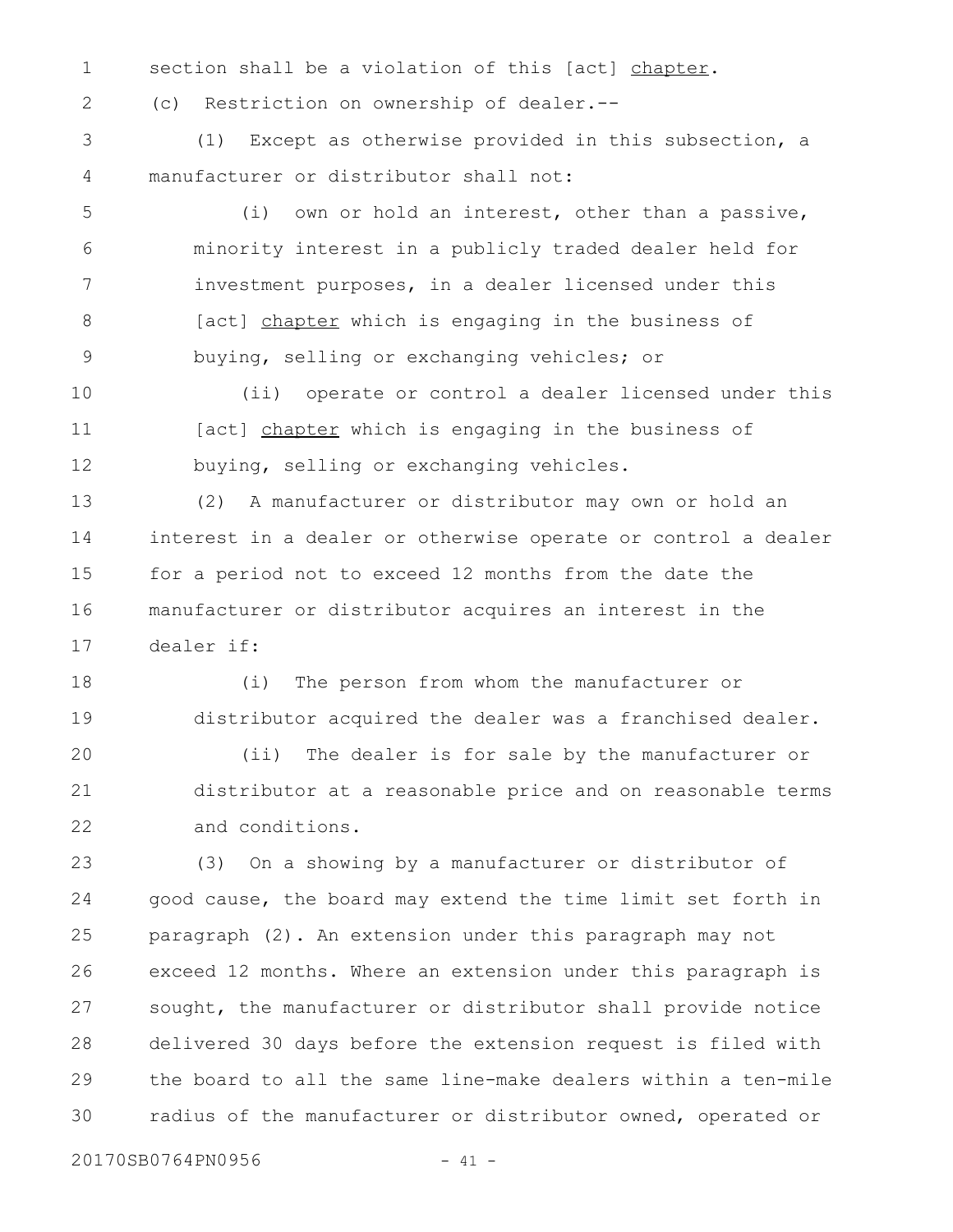controlled dealer. An application for an extension is subject to protest by a dealer of the same line-make who is within the ten-mile radius of the manufacturer or distributor owned, operated or controlled dealer. 1 2 3 4

(4) For the primary purpose of broadening the diversity of its dealer body and enhancing opportunities for qualified persons who are part of a group who have historically been underrepresented in its dealer body or other qualified persons who lack the resources to purchase a dealer outright, a manufacturer or distributor may temporarily own an interest in a dealer if the manufacturer's or distributor's participation in the dealer is in a bona fide relationship with a franchised dealer who: 5 6 7 8 9 10 11 12 13

(i) At or prior to the time the prospective dealer takes an equity interest in the dealer, the prospective dealer is obligated to make a significant investment in the dealer, subject to loss. 14 15 16 17

(ii) Has an ownership interest in the dealer.

(iii) Operates the dealer under a written agreement to acquire full ownership of the dealer within a reasonable time and under reasonable terms and conditions. 19 20 21 22

(5) A manufacturer or distributor shall not unfairly discriminate or compete in terms of any sales, service or operational activities with a new vehicle dealer of the same line-make when a manufacturer or distributor operates a new vehicle dealer under this subsection. 23 24 25 26 27

28

18

(6) The following shall apply:

(i) A manufacturer or distributor may own, operate or control not more than five new vehicle dealerships 29 30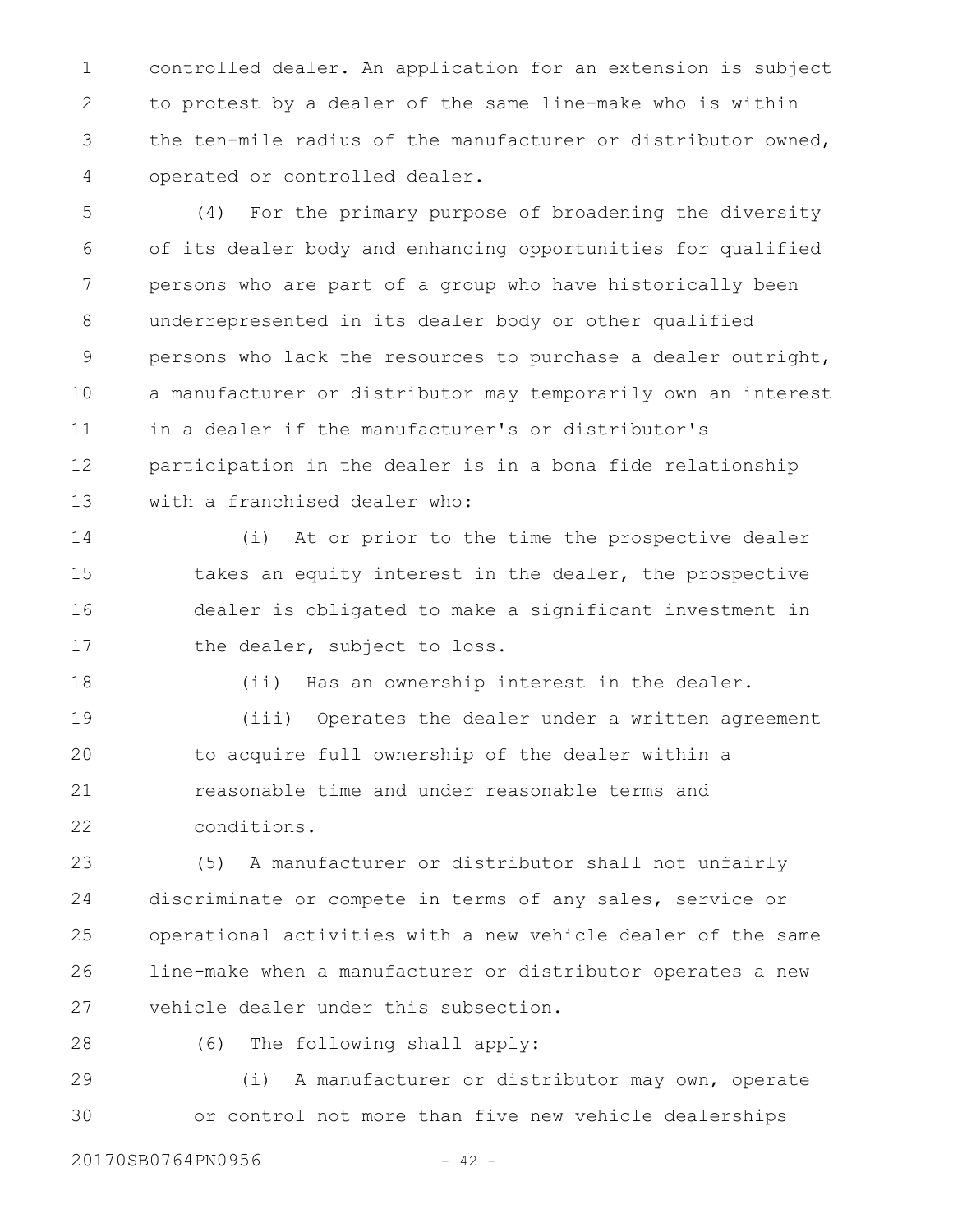trading solely in electric vehicles, as defined in 75 Pa.C.S. § 102 (relating to definitions), that are not sold as new vehicles by a licensed independent new vehicle dealer pursuant to an existing franchise with a manufacturer or distributor, if each of the following conditions are met: 1 2 3 4 5 6

(A) Each of the new vehicle dealerships selling the manufacturer's new motor vehicles in this Commonwealth trade exclusively in the manufacturer's line-make. 7 8 9 10

(B) Each of the new vehicle dealerships selling the manufacturer's motor vehicles in this Commonwealth are determined to be in compliance with this [act] chapter. 11 12 13 14

(C) Either of the following apply:

(I) The manufacturer, distributor or a subsidiary, affiliate or controlled entity has not acquired, nor does it hold a controlling interest in another manufacturer or distributor, required to be licensed under this [act] chapter. 16 17 18 19 20

(II) If a controlling interest is acquired, the manufacturer, distributor or a subsidiary, affiliate or controlled entity may not continue to operate or control a new vehicle dealership under this subsection for a period not more than 12 months from the date it acquired the controlling interest. 21 22 23 24 25 26 27

(D) Either of the following apply: 28

(I) A controlling interest in the original manufacturer, distributor or any subsidiary, 29 30

20170SB0764PN0956 - 43 -

15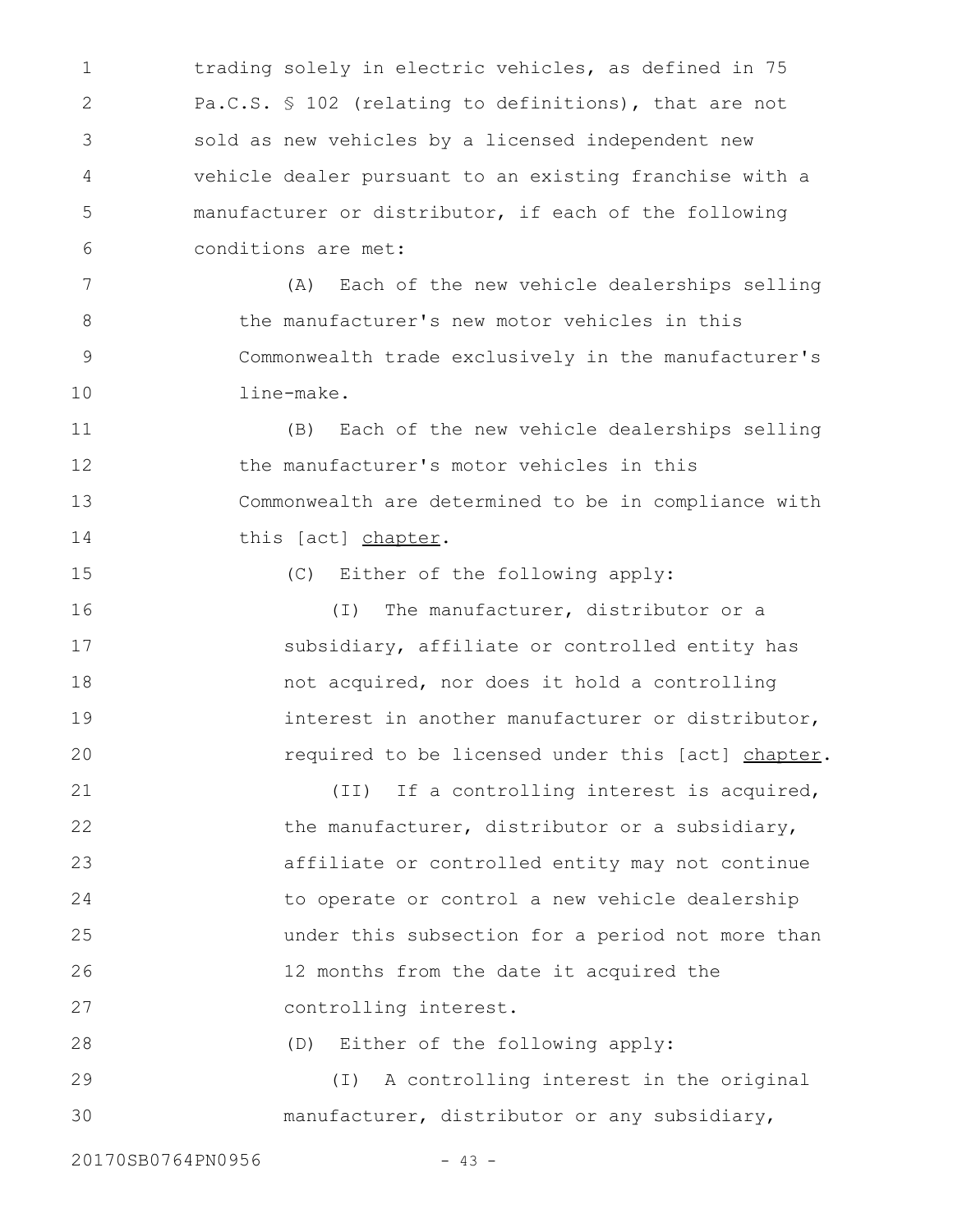affiliate or controlled entity was not transferred, sold or conveyed to another manufacturer, distributor, person or entity required to be licensed under this [act] chapter.

(II) If a controlling interest is transferred, sold or conveyed to another manufacturer, distributor, person or entity required to be licensed under this [act] chapter, the entity may not continue to operate or control a new vehicle dealership under this subsection for a period not more than 12 months from the date it acquired the controlling interest. 5 6 7 8 9 10 11 12

(E) The manufacturer shall have continuously offered electric vehicles for sale for a period of not less than 12 months prior to the effective date of this clause. 13 14 15 16

(ii) Nothing under this [act] chapter shall prohibit a manufacturer operating or controlling a new vehicle dealership under this paragraph from owning, operating or controlling a warranty facility for warranty repairs on the manufacturer's line-make of vehicles. 17 18 19 20 21

(7) Nothing under this subsection shall prohibit the sale or lease of used vehicles obtained as a result of a trade or return of a vehicle during the purchase of a new vehicle under paragraph (6) at a manufacturer's licensed location. 22 23 24 25 26

(d) Applicability.-- 27

(1) Subsections (b)(11) through (17) and (c) shall not apply to manufacturers, distributors or dealers of manufactured housing [or recreational vehicles]. 28 29 30

20170SB0764PN0956 - 44 -

1

2

3

4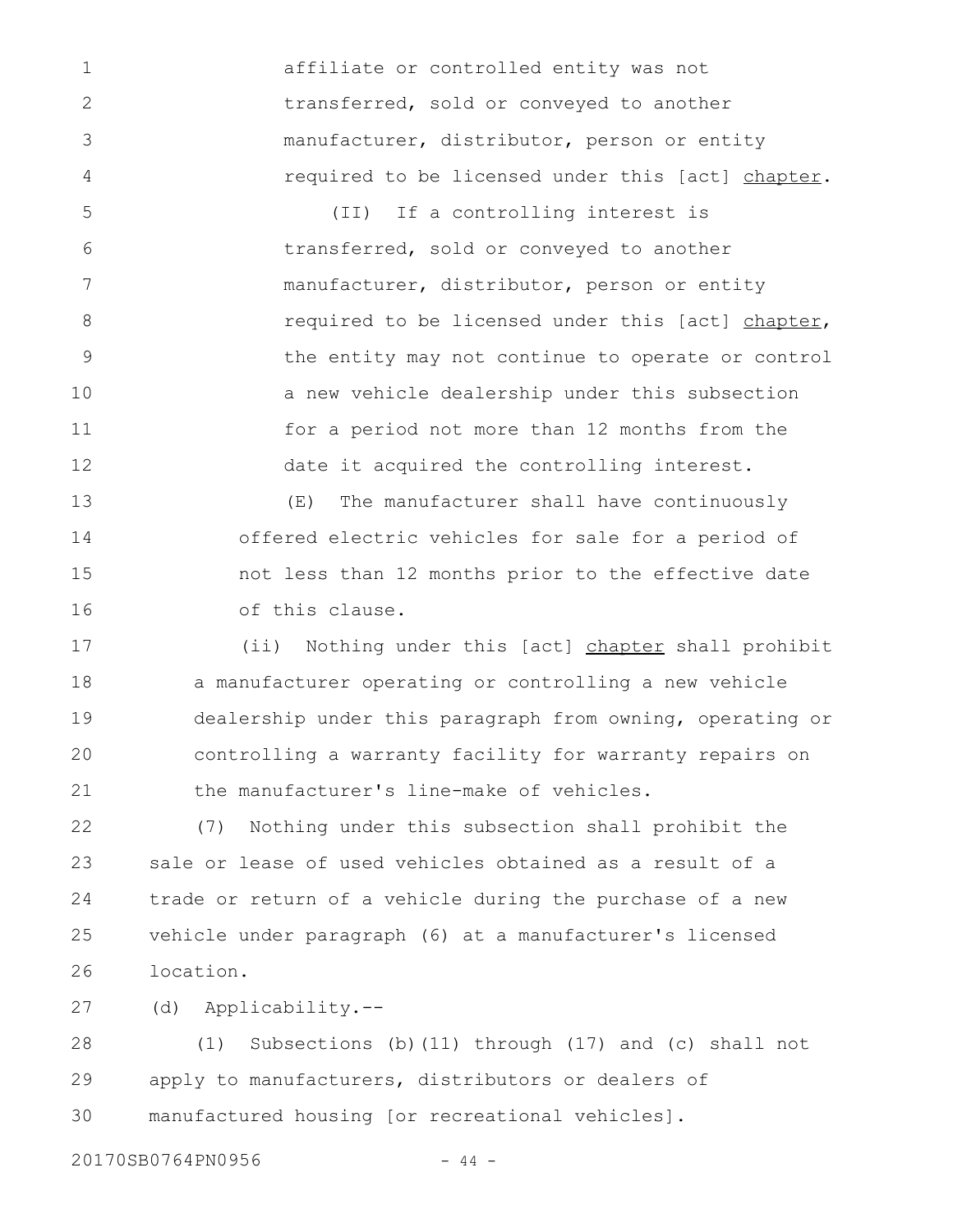| $\mathbf 1$ | (1.1) This section shall not apply to manufacturers,           |
|-------------|----------------------------------------------------------------|
| 2           | distributors or dealers of recreational vehicles.              |
| 3           | Subsections (b) (13) and (15) and (c) shall not apply<br>(2)   |
| 4           | to the ownership or activities of a manufacturer in the        |
| 5           | operation of a licensed dealer or a licensed dealer that       |
| 6           | fulfills the following conditions:                             |
| 7           | The manufacturer maintains an ownership interest<br>(i)        |
| 8           | in, operates or controls a licensed dealer whose primary       |
| $\mathsf 9$ | business purpose is the rental of vehicles.                    |
| 10          | (ii) Vehicles sold by the licensed dealer primarily            |
| 11          | engaged in the business of rental vehicles are limited to      |
| 12          | those vehicles used for rental purposes or vehicles            |
| 13          | obtained in trade for such vehicles.                           |
| 14          | (iii) Any warranty repairs are limited to those                |
| 15          | repairs conducted on the vehicles used in the vehicle          |
| 16          | rental business or vehicles sold by the licensed dealer.       |
| 17          | Section [12.1] 311. Area of responsibility.                    |
| 18          | (a) General rule.--It shall be a violation of this [act]       |
| 19          | chapter for any manufacturer or distributor, officer, agent or |
|             | 20 any representative of a manufacturer or distributor to      |
| 21          | unreasonably alter a new vehicle dealer's area of              |
| 22          | responsibility. The following shall apply:                     |
| 23          | Advance notice from the manufacturer of an<br>(1)              |
| 24          | alteration of a dealer's area of responsibility shall be       |
| 25          | given at least 60 days before the effective date of the        |
| 26          | alteration. The notice shall include an explanation of the     |
| 27          | basis for the alteration.                                      |

(2) At any time before the effective date of such alteration of a dealer's area of responsibility, and after the completion of any internal appeal process pursuant to the 28 29 30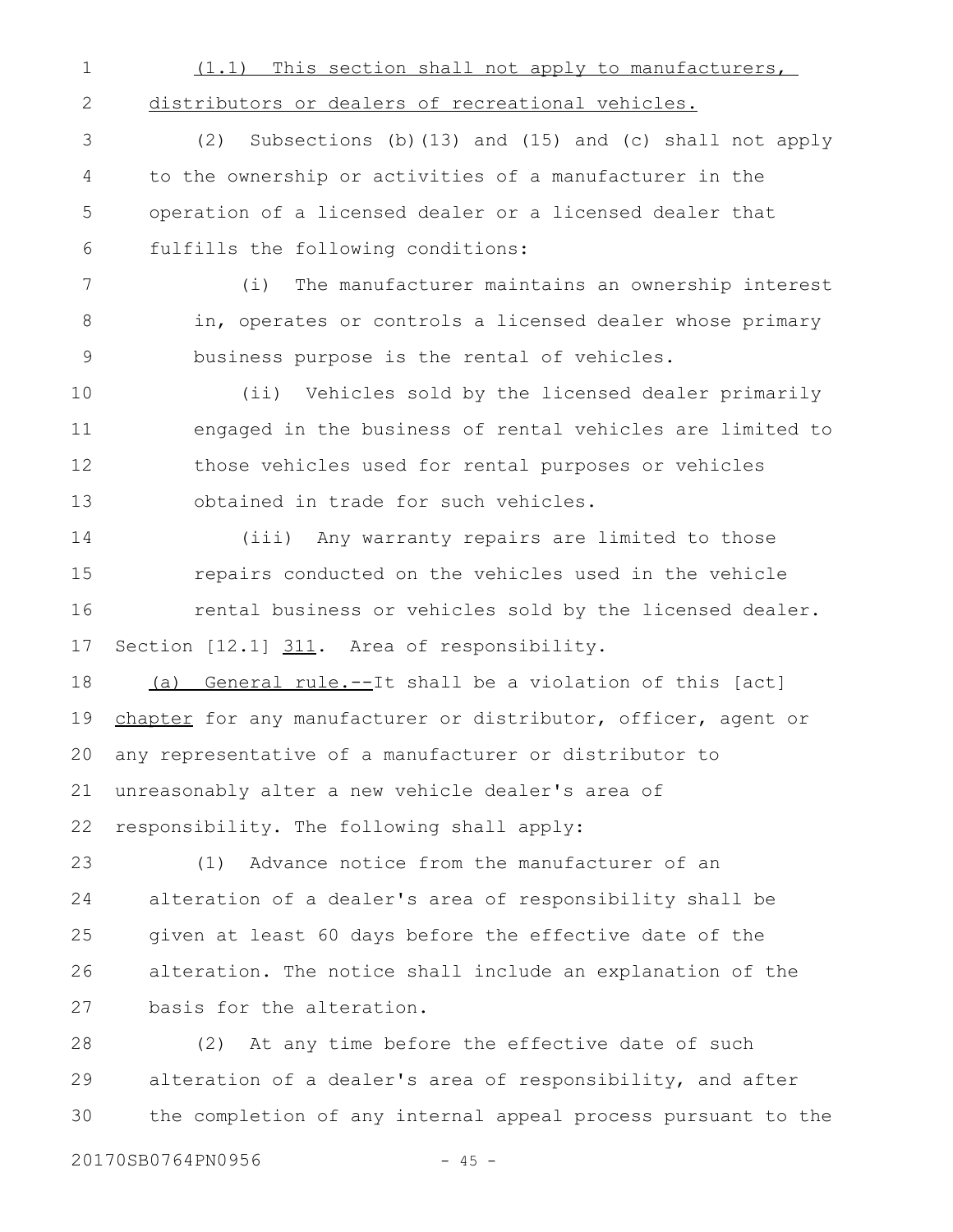manufacturer's or distributor's policy manual, the dealer may file a protest as provided for under section [8] 306. In the event a protest is filed, no such alteration of a dealer's area of responsibility shall become effective until final determination by the board. 1 2 3 4 5

(3) If a dealer protests under paragraph (2), the burden of proof shall be on the manufacturer to show that the dealer's area of responsibility is reasonable and justifiable in light of the market conditions. 6 7 8 9

(4) If a new vehicle dealer's area of responsibility is altered, the manufacturer shall allow 18 months for the dealer to penetrate the market and to become sales effective prior to taking negative legal action claiming a breach or nonperformance of the dealer's sales performance responsibilities against the dealer. 10 11 12 13 14 15

(b) Exception.--This section shall not apply to recreational vehicle manufacturers, distributors or dealers. 16 17

Section [13] 312. Termination of franchises. 18

(a) Terminations.--It shall be a violation of this [act] chapter for any manufacturer or distributor, officer, agent or any representative whatsoever to unfairly, without due regard to the equities of said dealer and without just cause, terminate or fail to renew the franchise of any vehicle dealer; or being a manufacturer, to unfairly, without due regard to the equities of a distributor and without just cause, terminate or fail to renew the franchise of any distributor. The manufacturer or distributor shall not meet its burden of proof to terminate or fail to renew the franchise if the acts of the manufacturer or distributor, in whole or in significant part, caused the dealer or distributor to be unable to comply substantially with the 19 20 21 22 23 24 25 26 27 28 29 30

20170SB0764PN0956 - 46 -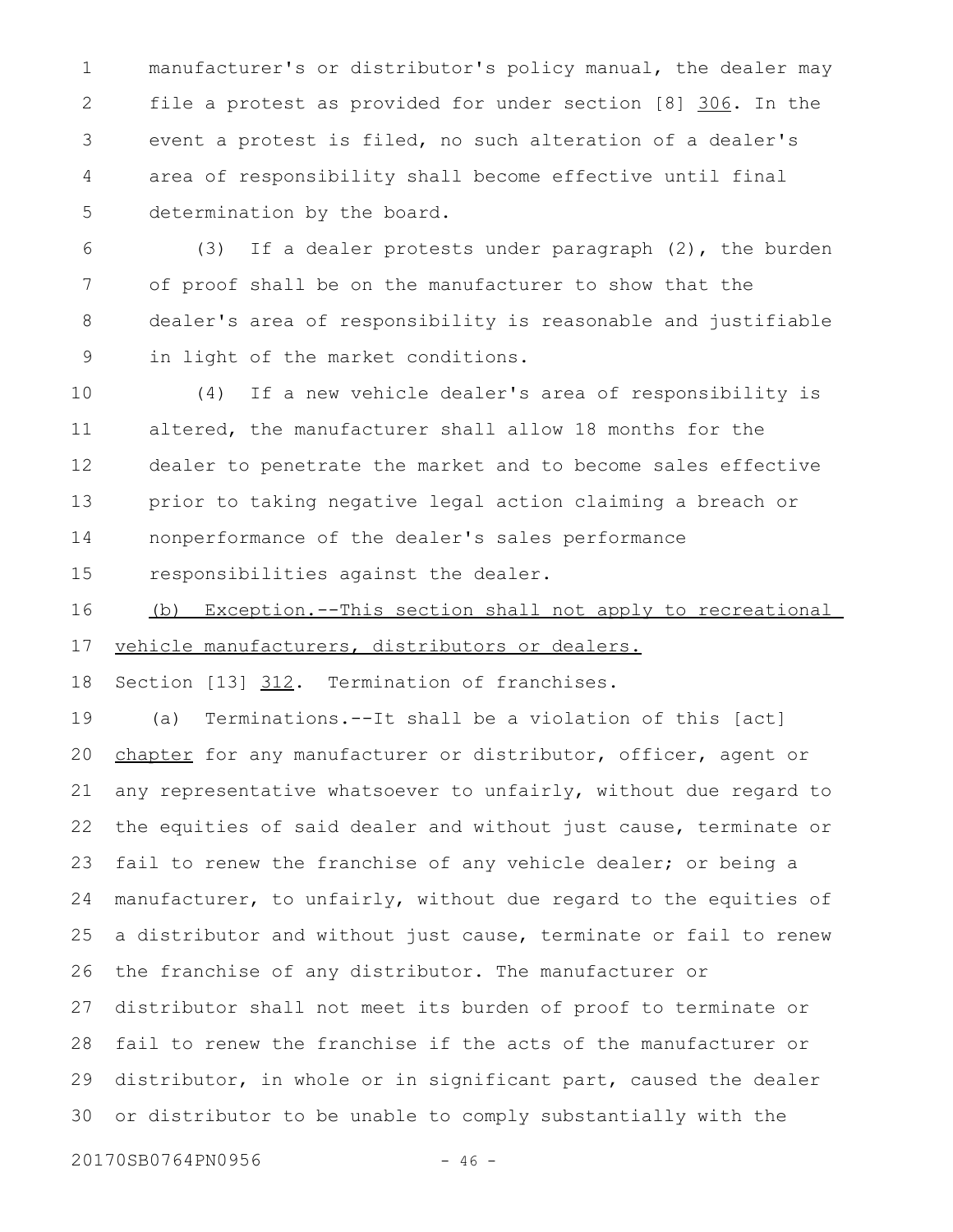reasonable and material requirements of the franchise. 1

(b) Mutual agreement of termination filing.--All existing dealers' franchises shall continue in full force and operation under a newly appointed distributor on the termination of an existing distributor unless a mutual agreement of termination is filed with the board between the newly appointed distributor and such dealer. 2 3 4 5 6 7

(c) Notification of termination.--Not less than 60 days advance notice of such termination or failure to renew shall be given the dealer or distributor prior to the effective date thereof unless the nature or character of the reason for termination or failure to renew is such that the giving of such notice would not be in the public interest. A copy of the notice shall also be provided to the board. 8 9 10 11 12 13 14

(1) The 60-day notice period required by this subsection may be reduced to not less than 15 consecutive business days if the ground for termination or failure to renew is: 15 16 17

(i) insolvency of the dealer or filing of any petition by or against the dealer under any bankruptcy or receivership law; 18 19 20

(ii) failure of the dealer to conduct customary sales and service operations during business hours for seven consecutive business days, except in circumstances beyond the direct control of the dealer; 21 22 23 24

(iii) conviction of the dealer, or any owner thereof, of any felony which is punishable by imprisonment; 25 26 27

(iv) suspension or revocation of any license which the new vehicle dealer is required to have to operate a dealership; or 28 29 30

20170SB0764PN0956 - 47 -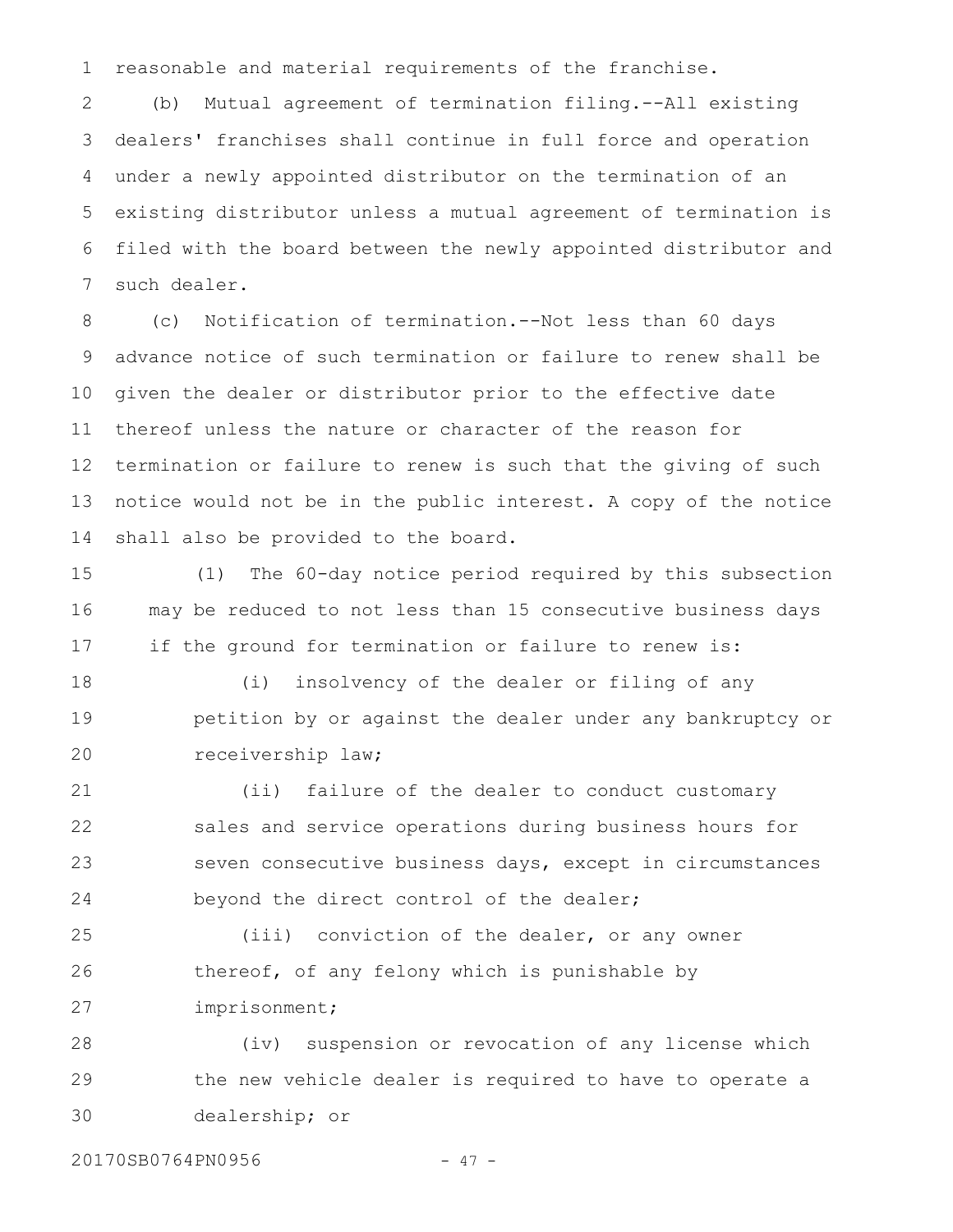(v) based on a determination that there was a fraudulent misrepresentation by the dealer to the manufacturer or distributor which is material to the franchise. 1 2 3 4

(2) The 60-day notice period under this subsection is not required if the new vehicle dealer or distributor waives it voluntarily in writing. 5 6 7

(d) Appeals.--At any time before the effective date of such termination or failure to renew, the dealer or distributor may appeal to the board for a hearing on the merits, and following due notice to all parties concerned, such hearing shall be promptly held. No such termination or failure to renew shall become effective until final determination of the issue by the board. 8 9 10 11 12 13 14

(e) Burden of proof and just cause terminations on appeal.-- In the event of a dealer or distributor appeal of the termination or failure to renew of its franchise, the burden of proof shall be on the manufacturer or distributor to show that such termination or failure to renew was for just cause. Any termination or failure to renew which is subject to section [14] 313 shall not be subject to this subsection. 15 16 17 18 19 20 21

(f) Exception.--This section shall not apply to recreational vehicle manufacturers, distributors or dealers. 22 23

Section [14] 313. Industry reorganization. 24

(a) Violation.-- 25

(1) It shall be a violation of this [act] chapter for a manufacturer or distributor directly or indirectly or through any officer, agent or employee to terminate or fail to renew a franchise of a new vehicle dealer in connection with: (i) any change in ownership or control of all or any 26 27 28 29 30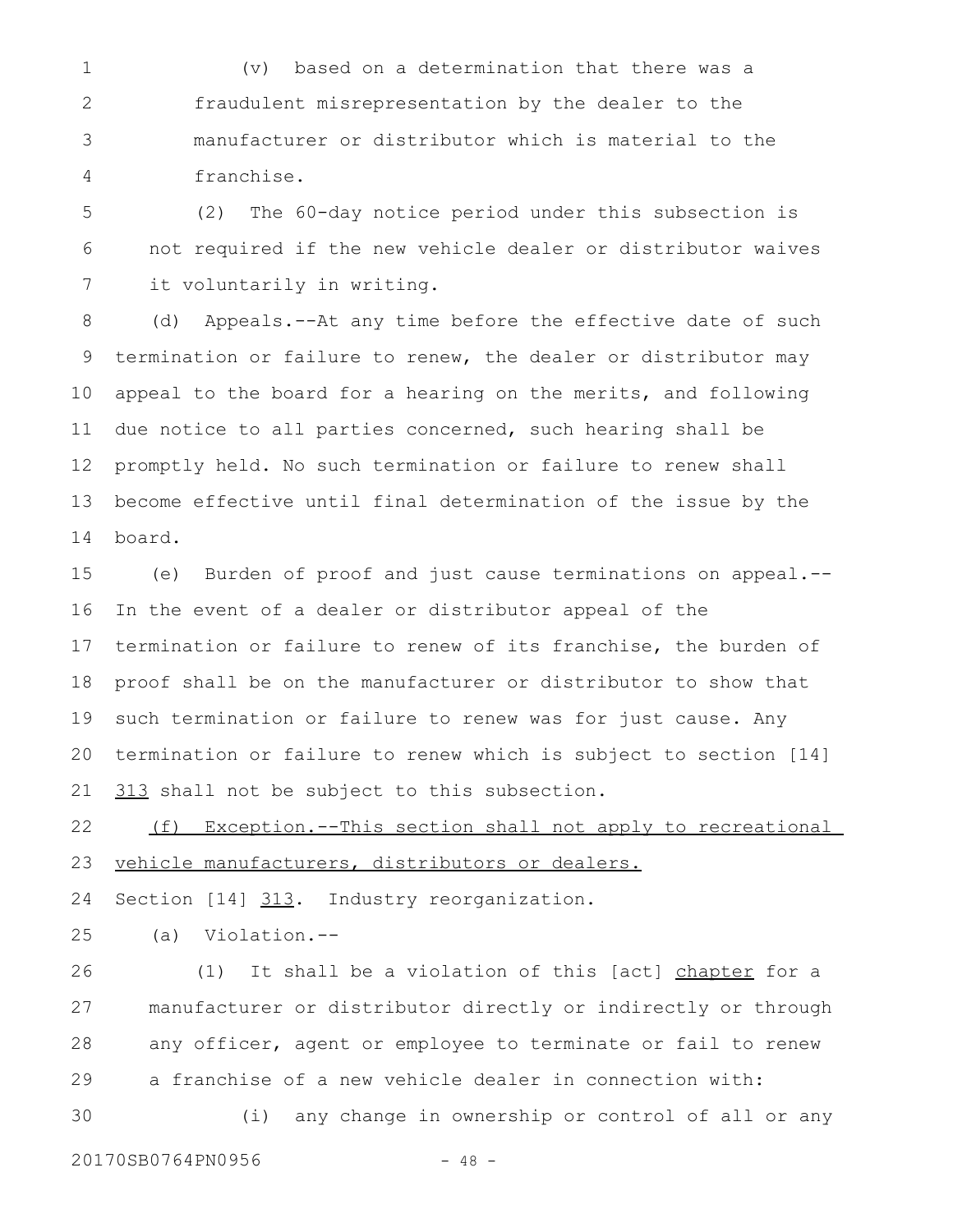part of the manufacturer's or distributor's business whether by sale or transfer of assets, corporate stock or other equity interest; assignment; merger; consolidation; combination; joint venture; redemption; operation of law; or otherwise; or 1 2 3 4 5

(ii) the termination, suspension or cessation of all or any part of the manufacturer's or distributor's business operations except for a termination of a part of the manufacturer's or distributor's business operations throughout the United States that is not otherwise part of any change in ownership or control of the manufacturer's or distributor's business. 6 7 8 9 10 11 12

13

(2) Paragraph (1) shall not apply if:

(i) a manufacturer or distributor offers a dealer a replacement franchise with reasonable terms or conditions; or 14 15 16

(ii) the manufacturer or distributor, within 90 days of the effective date of the termination or failure to renew, compensates the dealer in an amount at least equivalent to the higher of the fair market value of the franchise or portion of the franchise terminated or failed to be renewed on the date the manufacturer or distributor announces the act that results in the termination or nonrenewal of the franchise or the date on which the notice of termination or nonrenewal of the franchise is issued. 17 18 19 20 21 22 23 24 25 26

(3) If the manufacturer or distributor either or both: (i) authorizes the dealer to continue servicing and supplying parts, including warranty service and parts, for any goods or services marketed by the dealer pursuant 27 28 29 30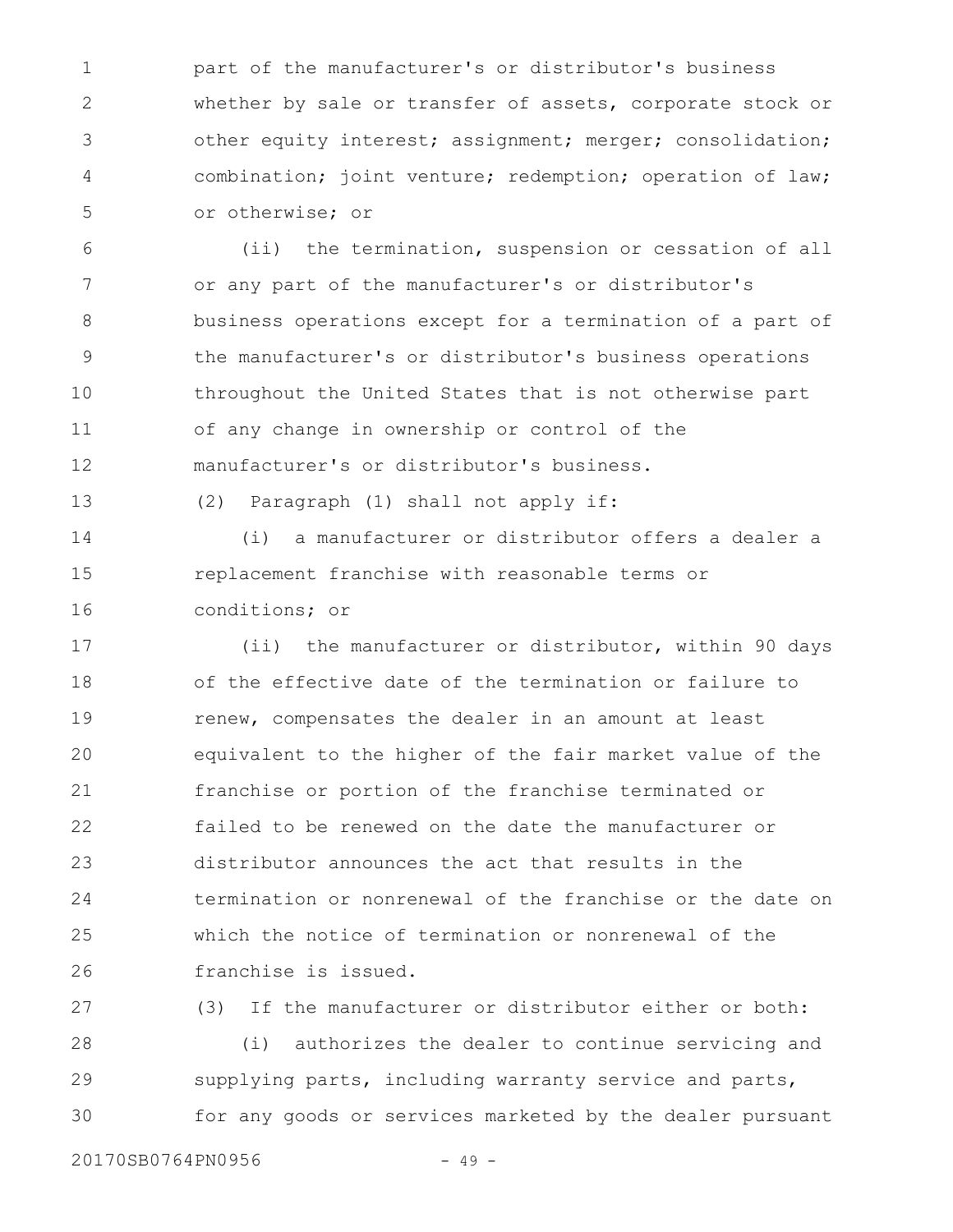to the franchise for a period of not less than five years from the effective date of the termination or failure to renew and continues to reimburse the dealer for warranty parts and service at the same prices and terms as franchised dealers for the manufacturer or distributor; 1 2 3 4 5

(ii) continues to supply the dealer with replacement parts for any goods or services marketed by the dealer pursuant to the franchise for a period of not less than five years from the effective date of the termination or failure to renew at the same prices and terms as franchised dealers for the manufacturer or distributor; and if a dealer chooses to continue either or both such parts and service operation under subparagraph (i) or (ii), the fair market value compensation of the franchise shall be reduced to reflect the value of continuing either or both such parts and service operation. 6 7 8 9 10 11 12 13 14 15 16

(b) Acts affecting franchise.--For purposes of subsection (a), the termination or discontinuation of a series, line, brand or class of new vehicle marketed by a manufacturer or distributor as a distinct series, line, brand or class shall be deemed to be the termination or nonrenewal of a franchise even if said series, line, brand or class of new vehicle is part of a franchise including other series, lines, brands or classes of new vehicle, provided that nothing in this subsection shall be construed as prohibiting a manufacturer or distributor from changing, adding or deleting models, specifications, model names, numbers or identifying marks or similar characteristics of the new vehicles it markets, provided that such change, addition or deletion does not result in the termination or discontinuance of a distinct series, line, brand or class of new 17 18 19 20 21 22 23 24 25 26 27 28 29 30

20170SB0764PN0956 - 50 -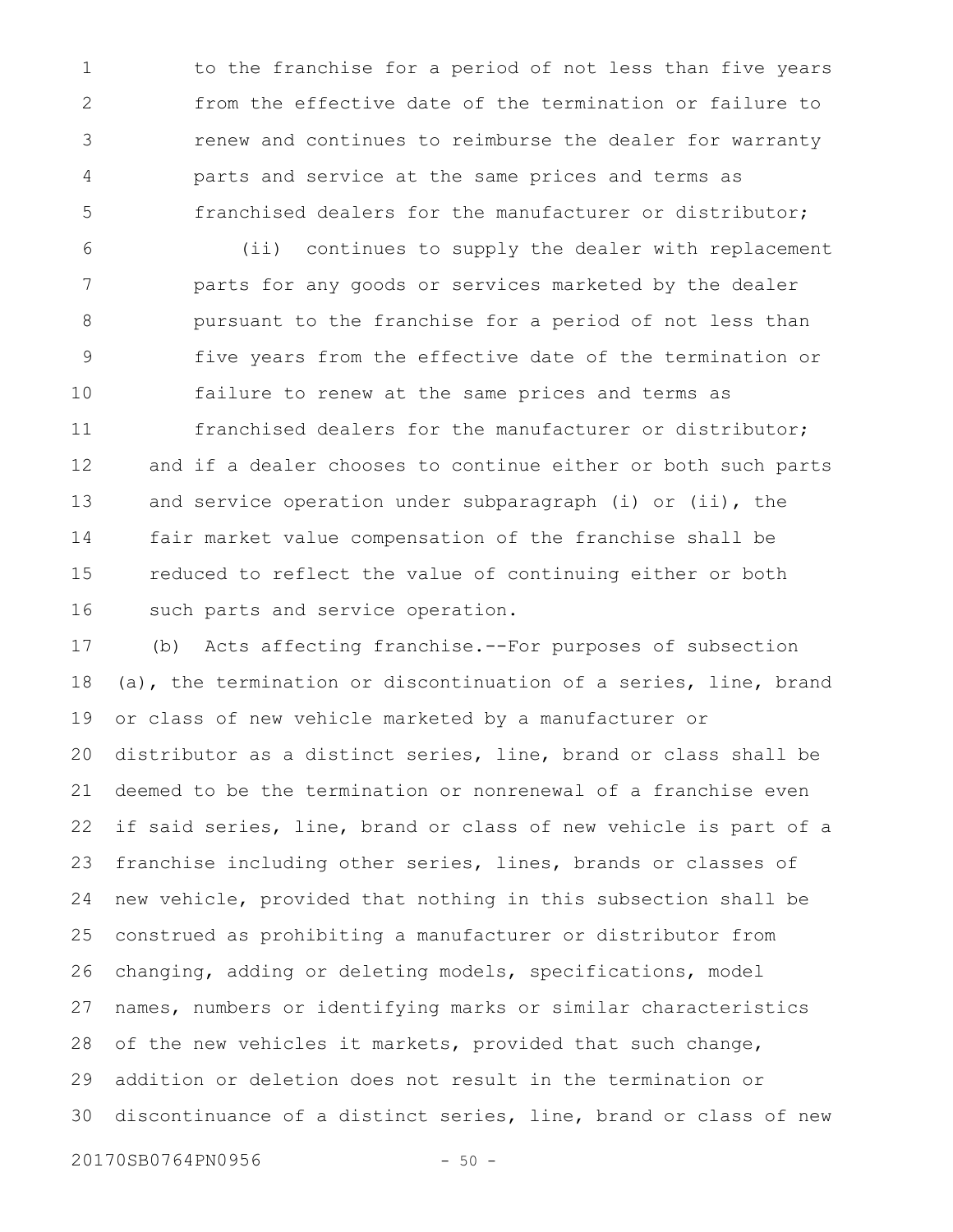vehicle. 1

(c) Disputes.--Any dispute arising between a manufacturer or distributor and a dealer under this section involving the determination of the fair market valuation of a franchise shall be determined by a court of competent jurisdiction and not by the board. 2 3 4 5 6

(d) Exemption.--This section shall not apply to motorcycle or recreational vehicle manufacturers, distributors or dealers. Section  $[15]$   $314$ . Succession to franchise ownership. 7 8 9

(a) Succession of ownership interest.--Notwithstanding the terms of any franchise, any owner of a new vehicle dealership may appoint, by will or any other written instrument, a designated family member, the spouse, child or grandchild, spouse of a child or grandchild, brother, sister or parent of the dealer owner, or qualified manager, who has been employed at the dealership for at least two years, to succeed to the ownership interest of such owner in the new vehicle dealership. 10 11 12 13 14 15 16 17

(b) Consent to succession on part of manufacturer or distributor.--Notwithstanding the terms of any franchise, unless there exists good cause to withhold consent to succession on the part of the manufacturer or distributor, any designated family member or qualified manager of the franchise location in question of a retiring, deceased or incapacitated owner of a new vehicle dealership may succeed to the ownership interest of such owner under the existing franchise, provided: 18 19 20 21 22 23 24 25

(1) The designated family member or qualified manager furnishes written notice to the manufacturer or distributor of his or her intention to succeed to the ownership of the new vehicle dealership within 60 days after the owner's retirement, death or incapacity. 26 27 28 29 30

20170SB0764PN0956 - 51 -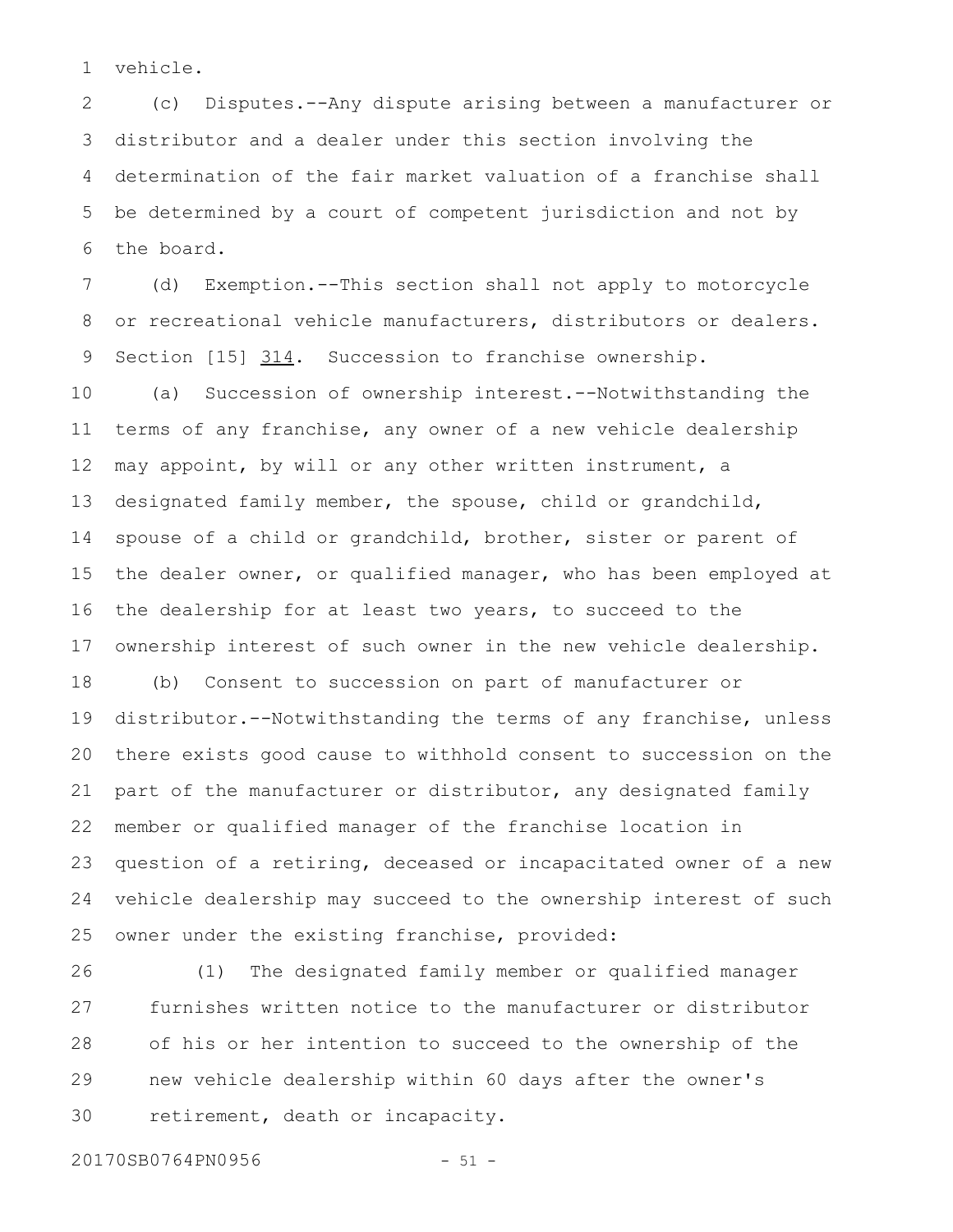(2) The designated family member or qualified manager agrees to be bound by all then existing terms and conditions of the franchise. 1 2 3

(c) Submission of personal and financial information.--The manufacturer or distributor may request, and the designated family member or qualified manager shall promptly provide, such personal and financial information as is reasonably necessary to determine whether the succession will be honored. 4 5 6 7 8

(d) Withholding consent to succession.--If a manufacturer or distributor believes that good cause exists to withhold consent to the succession to the ownership of a new vehicle dealership by a designated family member or qualified manager of a retiring, deceased or incapacitated owner of a new vehicle dealership under the existing franchise, the manufacturer or distributor must serve written notice on the designated family member or qualified manager and on the board of its refusal to honor the succession and intent to discontinue the existing franchise with the new vehicle dealer. Such notice shall be served no later than 60 days after the manufacturer's or distributor's receipt of: 9 10 11 12 13 14 15 16 17 18 19 20

(1) notice of the designated family member's or qualified manager's intent to succeed to the ownership of the new vehicle dealer; or 21 22 23

(2) any personal or financial information requested by the manufacturer or distributor. 24 25

(e) Notice requirements.--The notice in subsection (d) shall state the specific grounds to withhold consent to honor the succession and the manufacturer's or distributor's intent to discontinue the franchise with the new vehicle dealer no sooner than 60 days after the date the notice is served. The reasons 26 27 28 29 30

20170SB0764PN0956 - 52 -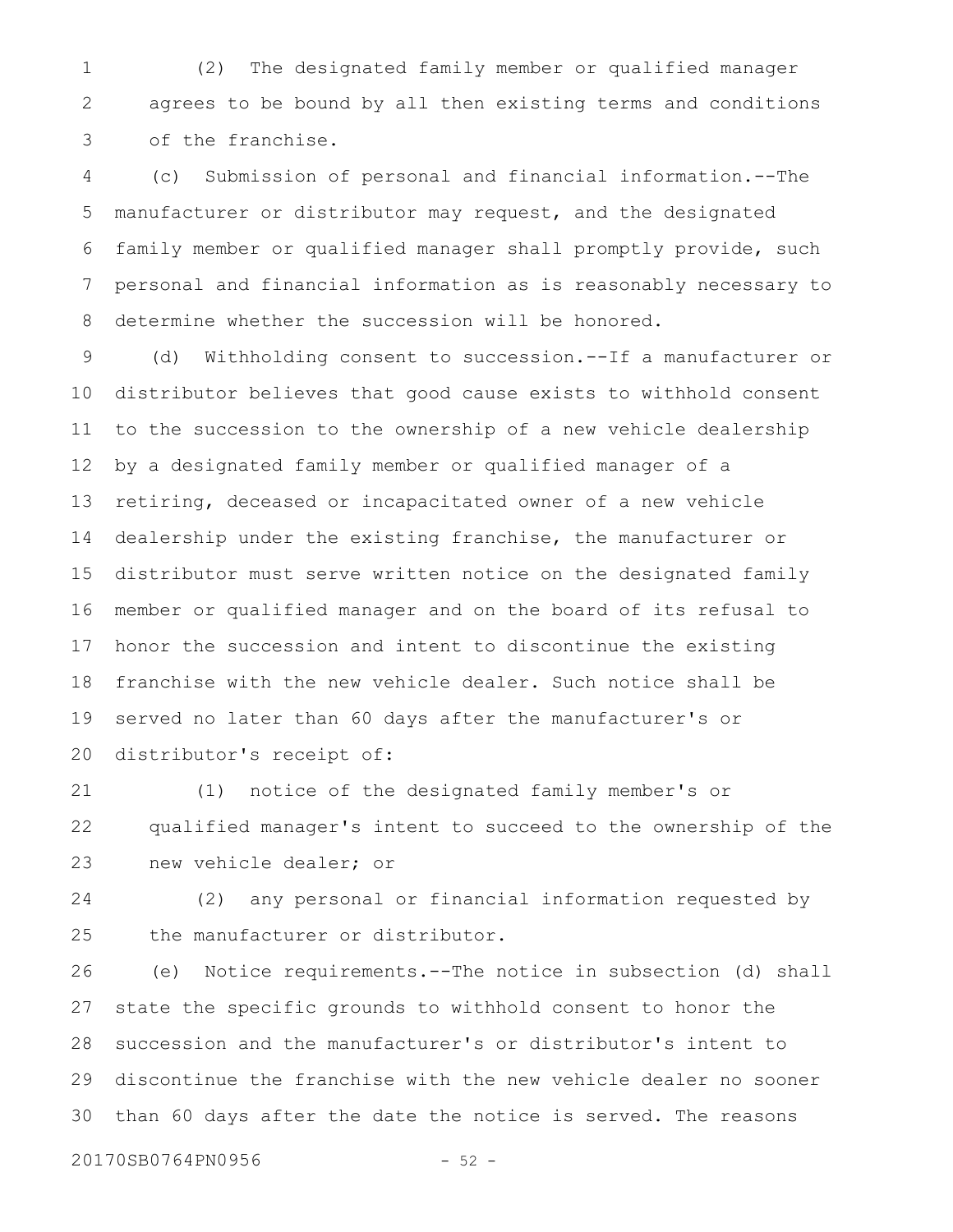given for the disapproval or any explanation of those reasons by the manufacturer or distributor shall not subject the manufacturer or distributor to any civil liabilities unless the reasons given or explanations made are malicious and published with the sole intent to cause harm to the dealer or successor. If the notice of refusal and discontinuance is not timely and properly served, the franchise shall continue in effect, subject to termination only as otherwise provided under this [act] chapter. 1 2 3 4 5 6 7 8 9

(f) Protest requirements upon withholding of consent.-- Within 30 days after receipt of such notice or within 30 days after the end of any appeal procedure provided by the manufacturer or distributor, whichever is greater, the designated family member or qualified manager may file with the board to protest the withholding the consent to honor the succession. When a protest is filed, the board shall promptly notify the manufacturer or distributor that a timely protest has been filed and that such manufacturer or distributor shall not terminate or discontinue the existing franchise until the board has held a hearing and issued a written decision within 120 days of the filing of the protest nor thereafter, unless the board determines that there is good cause for not permitting the succession. 10 11 12 13 14 15 16 17 18 19 20 21 22 23

(g) Conflicts.--This [act] chapter shall not preclude the owner of a new vehicle dealership from designating any person as his or her successor by written instrument filed with the manufacturer or distributor. In the event of any conflict between such a written instrument which has not been revoked by written notice from the owner to the manufacturer or distributor, and this section, the written instrument shall 24 25 26 27 28 29 30

20170SB0764PN0956 - 53 -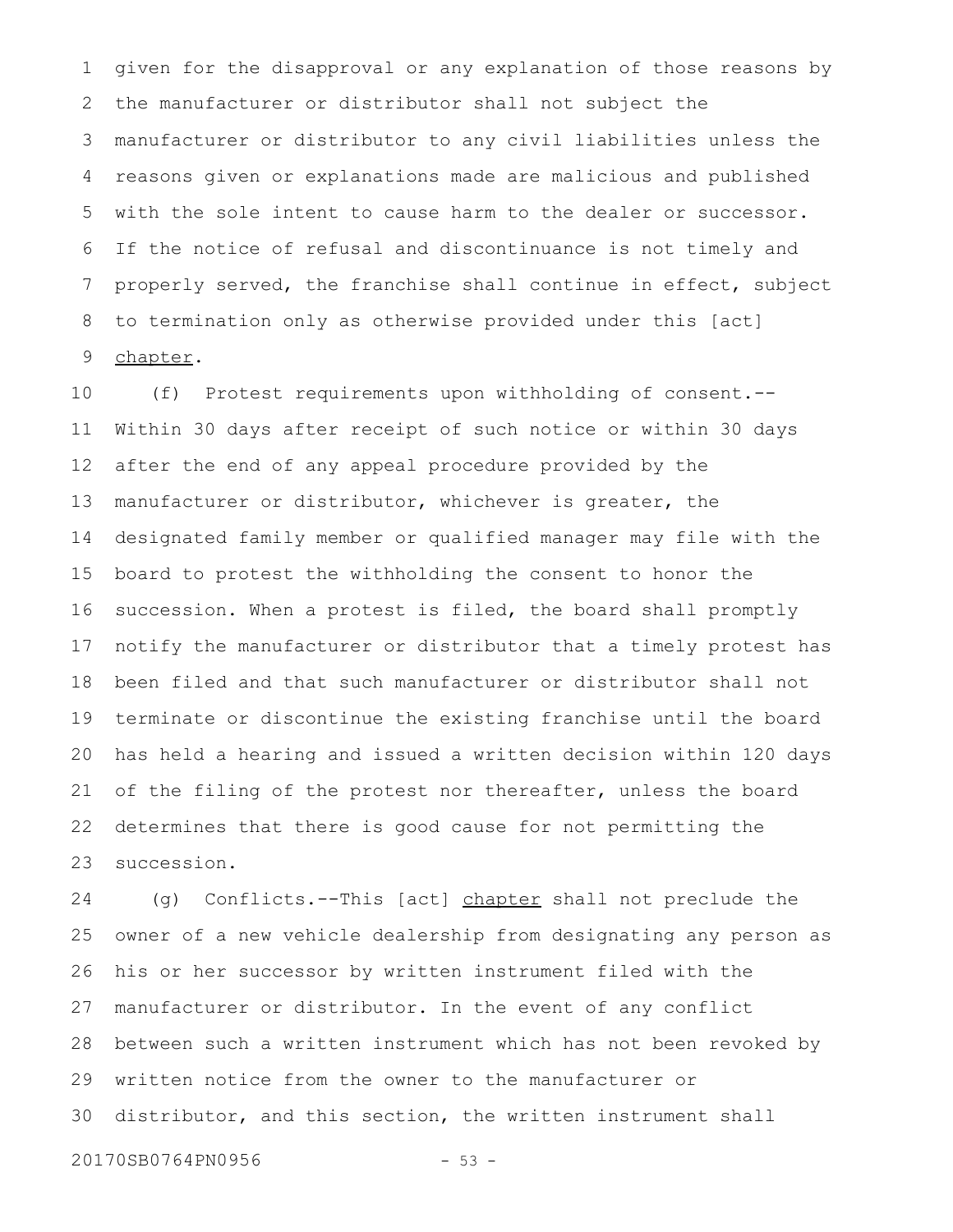govern. 1

(h) Restriction.--This section shall not apply if the successor will not agree to comply with an existing agreement pertaining to transfer of ownership made between the manufacturer or distributor and the dealer transferor or with a new agreement containing substantially the same terms. (i) Exception.--This section shall not apply to recreational 2 3 4 5 6 7

vehicle manufacturers, distributors or dealers. 8

Section [16] 315. Manufacturer right of first refusal. 9

A manufacturer or distributor shall be permitted to enact a right of first refusal to acquire the new vehicle dealer's assets or ownership in the event of a proposed change of all or substantially all ownership or transfer of all or substantially all dealership assets if all of the following requirements are met: 10 11 12 13 14 15

(1) To exercise its right of first refusal, the manufacturer or distributor must notify the dealer in writing within the 60-day or 75-day time limitations established under section [12(b)(5)] 310(b)(5). 16 17 18 19

(2) The exercise of the right of first refusal will result in the dealer and dealer's owners receiving the same or greater consideration as they have contracted to receive in connection with the proposed change of all or substantially all ownership or transfer of all or substantially all dealership assets. In that regard, the following shall apply: 20 21 22 23 24 25 26

(i) The manufacturer or distributor shall have the right to and shall assume the dealer's lease for, or acquire the real property on which the franchise is conducted, on the same terms as those on which the real 27 28 29 30

20170SB0764PN0956 - 54 -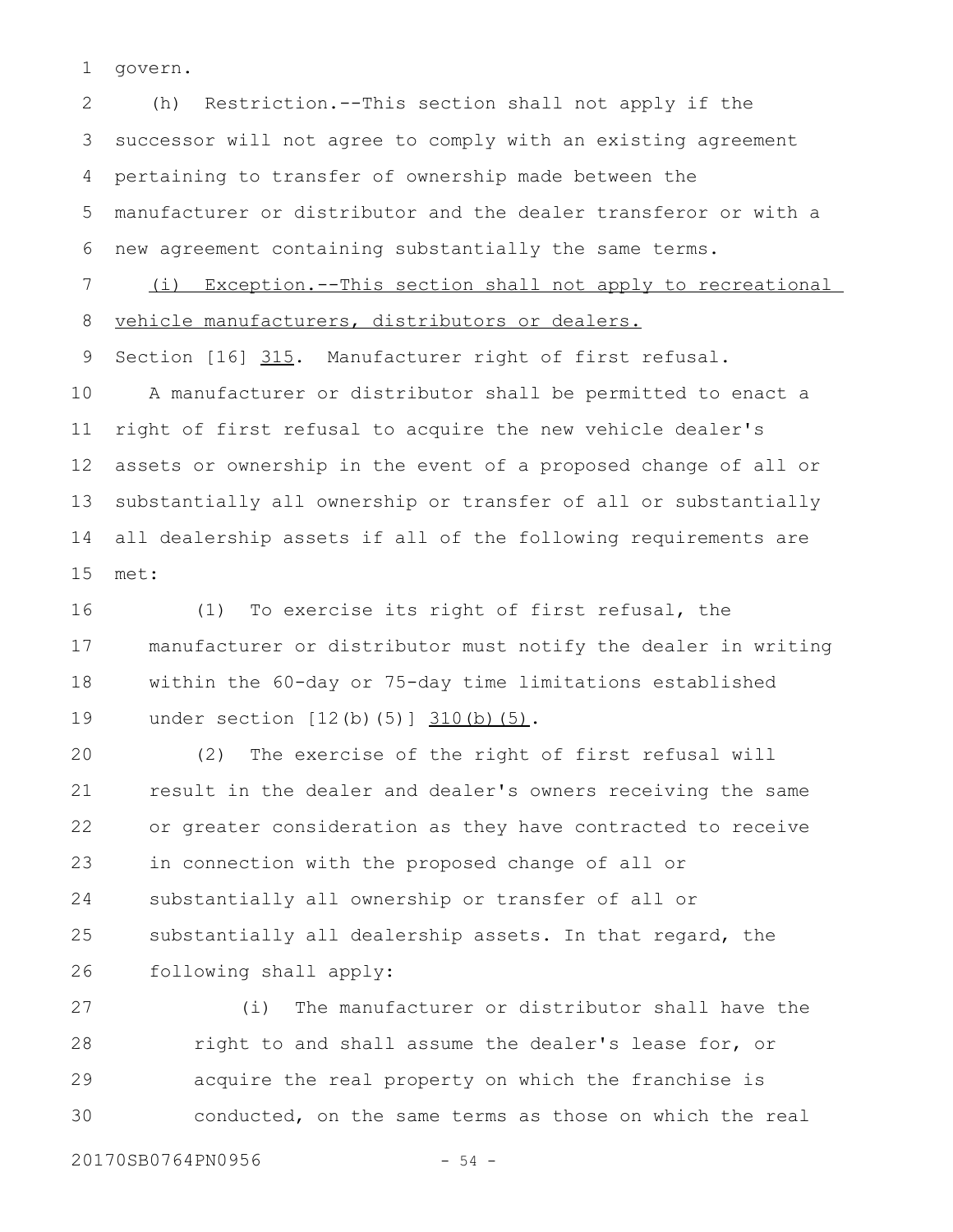property or lease was to be sold or transferred to the proposed new owner in connection with the sale of the franchise, unless otherwise agreed to by the dealer and manufacturer or distributor. The manufacturer or distributor shall have the right to assign the lease or to convey the real property. 1 2 3 4 5 6

(ii) The manufacturer or distributor shall assume all of the duties, obligations and liabilities contained in the agreements that were to be assumed by the proposed new owner and with respect to which the manufacturer or distributor exercised the right of first refusal, including the duty to honor all time deadlines in the underlying agreements, provided that the manufacturer or distributor has knowledge of such obligations at the time of the exercise of the right of first refusal. Failure by an assignee of the manufacturer or distributor to discharge such obligations shall be deemed a failure by the manufacturer or distributor under this subsection. 7 8 9 10 11 12 13 14 15 16 17 18

(3) The proposed change of all or substantially all ownership or transfer of all or substantially all dealership assets does not involve the transfer of assets or the transfer or issuance of stock by the dealer or one or more dealer owners to a designated family member or members, the spouse, child or grandchild, spouse of a child or grandchild, brother, sister or parent of the dealer owner, of one or more dealer owners or to a qualified manager or to a partnership or corporation controlled by such persons. 19 20 21 22 23 24 25 26 27

(4) The manufacturer or distributor agrees to pay the reasonable expenses, including reasonable attorney fees which do not exceed the usual, customary and reasonable fees 28 29 30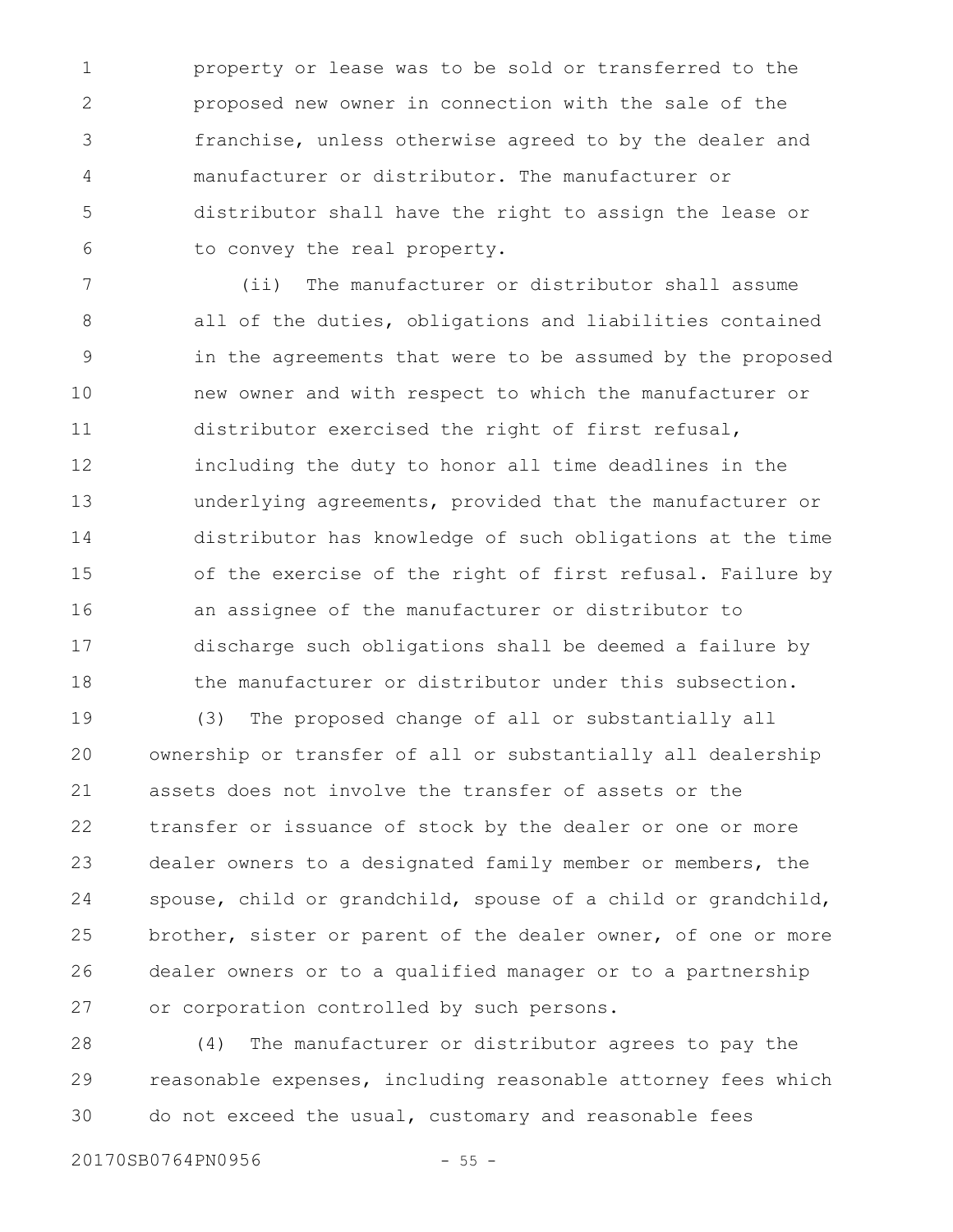charged for similar work done for other clients, incurred by the proposed new owner and transferee prior to the manufacturer's or distributor's exercise of its right of first refusal in negotiating and implementing the contract for the proposed change of all or substantially all ownership or transfer of all or substantially all dealership assets. Notwithstanding the foregoing, no payment of such expenses and attorney fees shall be required if the dealer has not submitted or caused to be submitted an accounting of those expenses within 20 days of the dealer's receipt of the manufacturer's or distributor's written request for such an accounting. Such an accounting may be requested by a manufacturer or distributor before exercising its right of first refusal. 1 2 3 4 5 6 7 8 9 10 11 12 13 14

Section [17] 316. Manufacturer or distributor repurchase of inventory and equipment. 15 16

(a) Return of property for repurchase.--A new vehicle dealer shall return property, including, but not limited to, vehicle inventory, parts, equipment, tools and signs, as permitted under this section or as set forth in the franchise agreement, to the manufacturer or distributor within 90 days of the effective date of any termination or nonrenewal of a franchise or upon a termination or cessation of a part of a manufacturer's or distributor's business operations throughout the United States which is not part of any change in ownership, operation or control of all or any part of the manufacturer's or distributor's business under section [14] 313. The manufacturer or distributor shall supply the new vehicle dealer with instructions on the method by which the new vehicle dealer must return the property to the manufacturer or distributor. Within 17 18 19 20 21 22 23 24 25 26 27 28 29 30

20170SB0764PN0956 - 56 -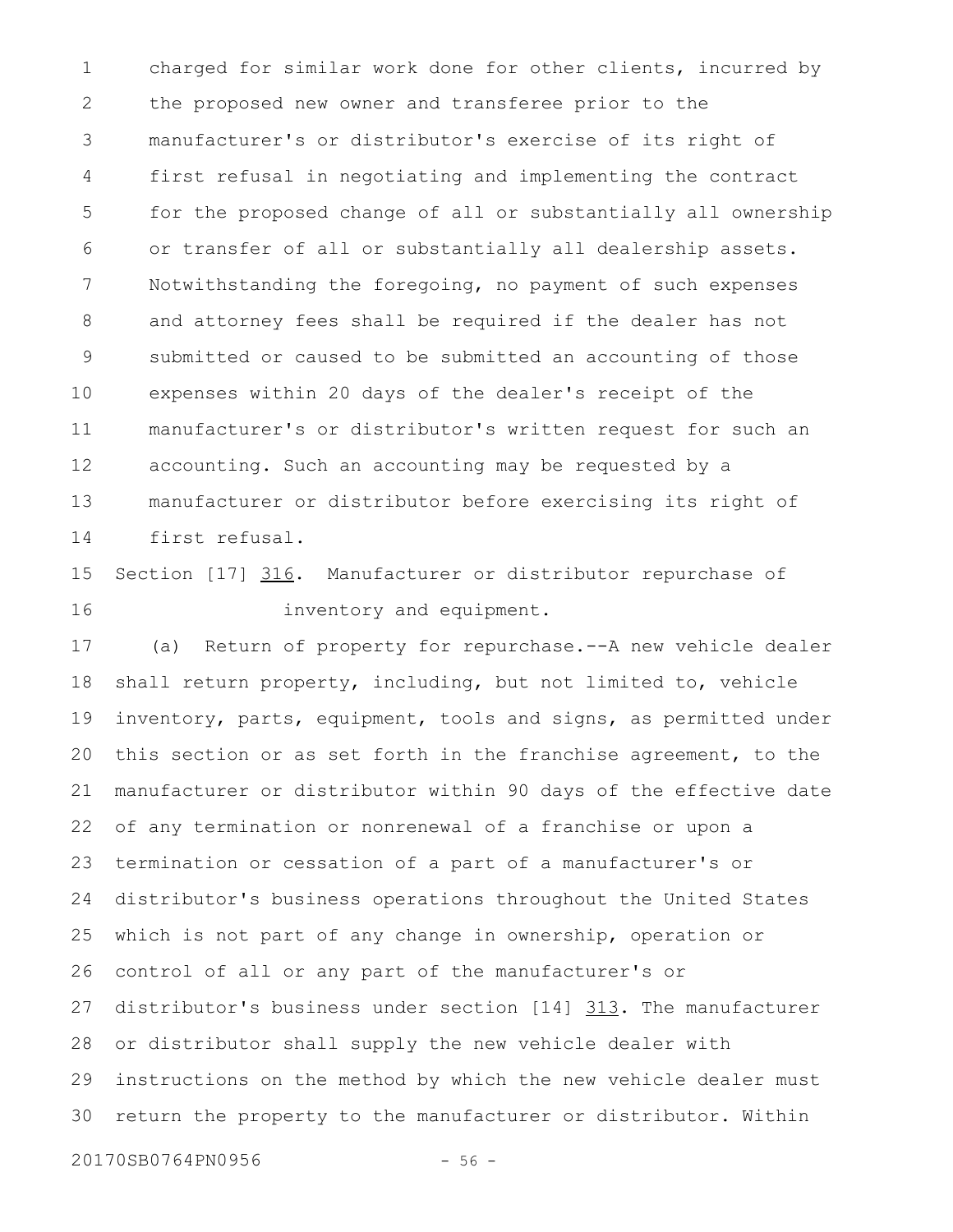60 days of tender of the property to the manufacturer or distributor, the manufacturer or distributor, including medium and heavy-duty truck component and engine manufacturers or distributors who provide integral parts of vehicles or provide major components by selling directly to dealers, shall repurchase from the new vehicle dealer and remit payment to the new vehicle dealer in accordance with their respective interest in: 1 2 3 4 5 6 7 8

(1) Any new, undamaged and unsold vehicle inventory, whether acquired from the manufacturer or distributor or from another dealer of the same line-make in the ordinary course of business within 18 months of the termination date, provided the vehicle has less than 750 miles registered on the odometer, not including mileage incurred in delivery from the manufacturer or in transporting the vehicle between dealers for sale, at the dealer's net acquisition cost, plus any cost to the dealer for returning the vehicle inventory to the manufacturer or distributor. A dealer shall be entitled to the payment under this paragraph for new and undamaged motor vehicles having a gross vehicle weight rating of at least 10,001 pounds of current and two prior model years as determined on a model-by-model basis within the line-make. 9 10 11 12 13 14 15 16 17 18 19 20 21 22

(2) All new, unused, undamaged parts listed in the current price catalog acquired from a manufacturer or distributor or a source approved or recommended by the manufacturer or distributor at the dealer price listed in the current parts catalog, less applicable allowances, plus 5% of the catalog price of the part for the cost of packing and returning the parts to the manufacturer or distributor. Reconditioned or core parts shall be valued at their core 23 24 25 26 27 28 29 30

20170SB0764PN0956 - 57 -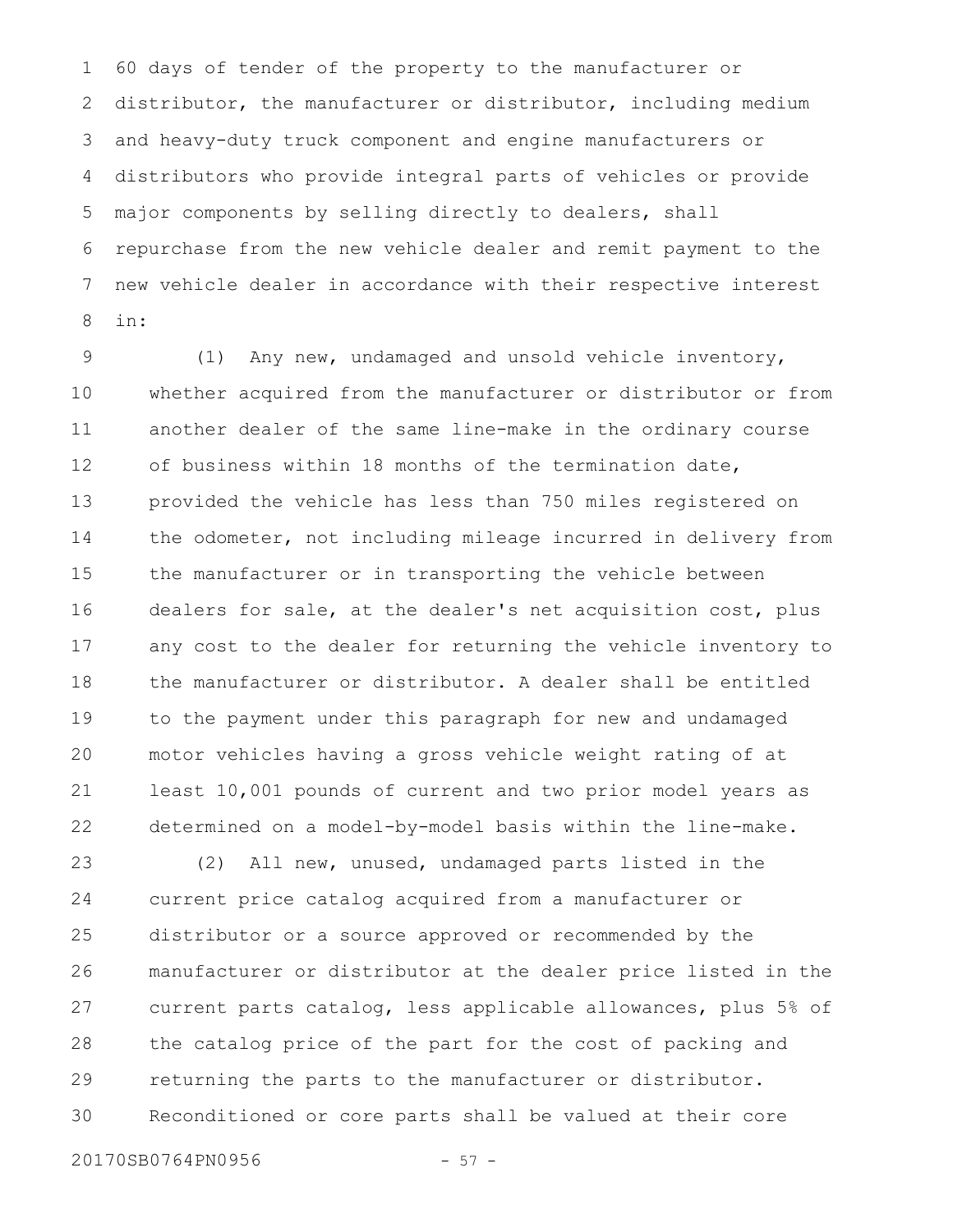value, the price listed in the current parts catalog or the amount paid for expedited return of core parts, whichever is higher. 1 2 3

(3) Any special tools or equipment offered for sale during the three years preceding termination or nonrenewal and each trademark or trade name bearing signs which was recommended or required by the manufacturer or distributor at fair market value at the time the notice of termination or nonrenewal is given. 4 5 6 7 8 9

In the event the inventory is subject to a security interest, the manufacturer may make payment jointly to the dealer and the holder of the security interest. 10 11 12

(b) Failure to pay sums due.--A manufacturer or distributor who fails to pay those sums due the dealer within the prescribed time or at such time as the dealer proffers good title prior to the prescribed time for payment is liable to the new vehicle dealer for: 13 14 15 16 17

(1) the greater of dealer net acquisition cost, fair market value or current price of inventory; 18 19

(2) interest on the amount due, calculated at the rate applicable to a judgment of court; and 20 21

22

(3) reasonable attorney fees and costs.

(c) Limited applicability.--This section shall not apply to manufacturers, distributors or dealers of recreational vehicles or manufactured housing, nor shall it apply to motorcycle manufacturers, distributors or dealers except when the unilateral termination or failure to renew is by the 23 24 25 26 27

manufacturer or distributor. 28

Section [18] 317. Reimbursement of rental costs for dealer facility. 29 30

20170SB0764PN0956 - 58 -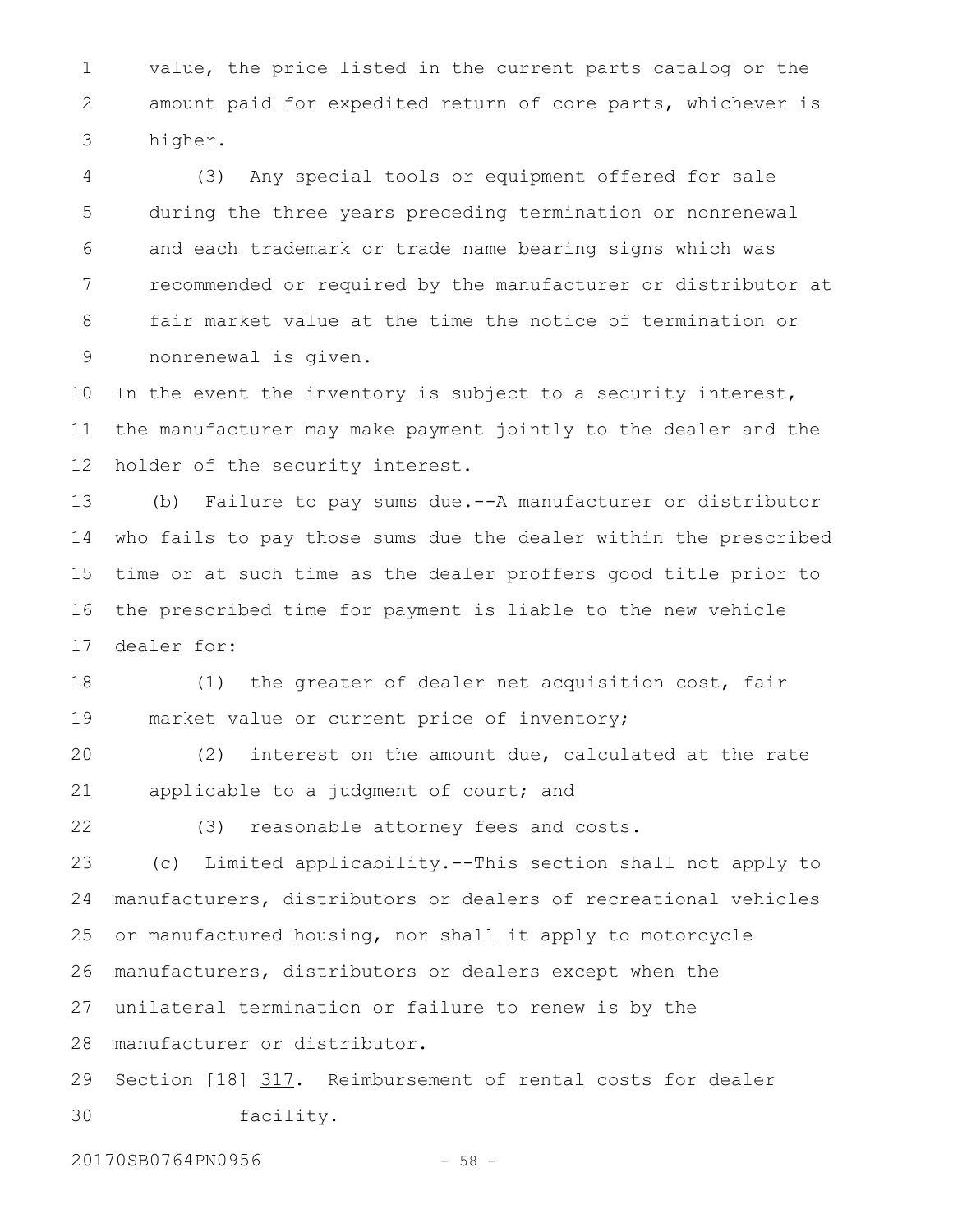(a) Reimbursement of rental costs.--In the event of a termination or nonrenewal under this [act] chapter, except for termination or nonrenewal under section [14] 313, the manufacturer or distributor shall, at the request and option of the new vehicle dealer, also pay to the new vehicle dealer: 1 2 3 4 5

(1) a sum equivalent to rent for the unexpired term of the lease or one year, whichever is less, or such longer term as provided in the franchise, if the new vehicle dealer is leasing the new vehicle dealership facilities from a lessor other than the manufacturer or distributor; or 6 7 8 9 10

(2) a sum equivalent to the reasonable rental value of the new vehicle dealership facilities for one year or until the facilities are leased or sold, whichever is less, if the new vehicle dealer owns the new vehicle dealership facilities. 11 12 13 14 15

(b) Extent of requirement.--The rental payment required under subsection (a) is only required to the extent that the facilities were used for activities under the franchise and only to the extent the facilities were not leased for unrelated purposes. If payment under subsection (a) is made, the manufacturer or distributor is entitled to possession and use of the new vehicle dealership facilities for the period rent is paid. 16 17 18 19 20 21 22 23

(c) Exemption.--This section shall not apply to motorcycle or recreational vehicle manufacturers, distributors or dealers. Section [19] 318. Grounds for disciplinary proceedings. 24 25 26

In addition to any criminal or civil penalties otherwise provided in this act, the board shall have the power to formally reprimand, suspend or revoke any license or refuse to issue or renew any license of an applicant or licensee or a person 27 28 29 30

20170SB0764PN0956 - 59 -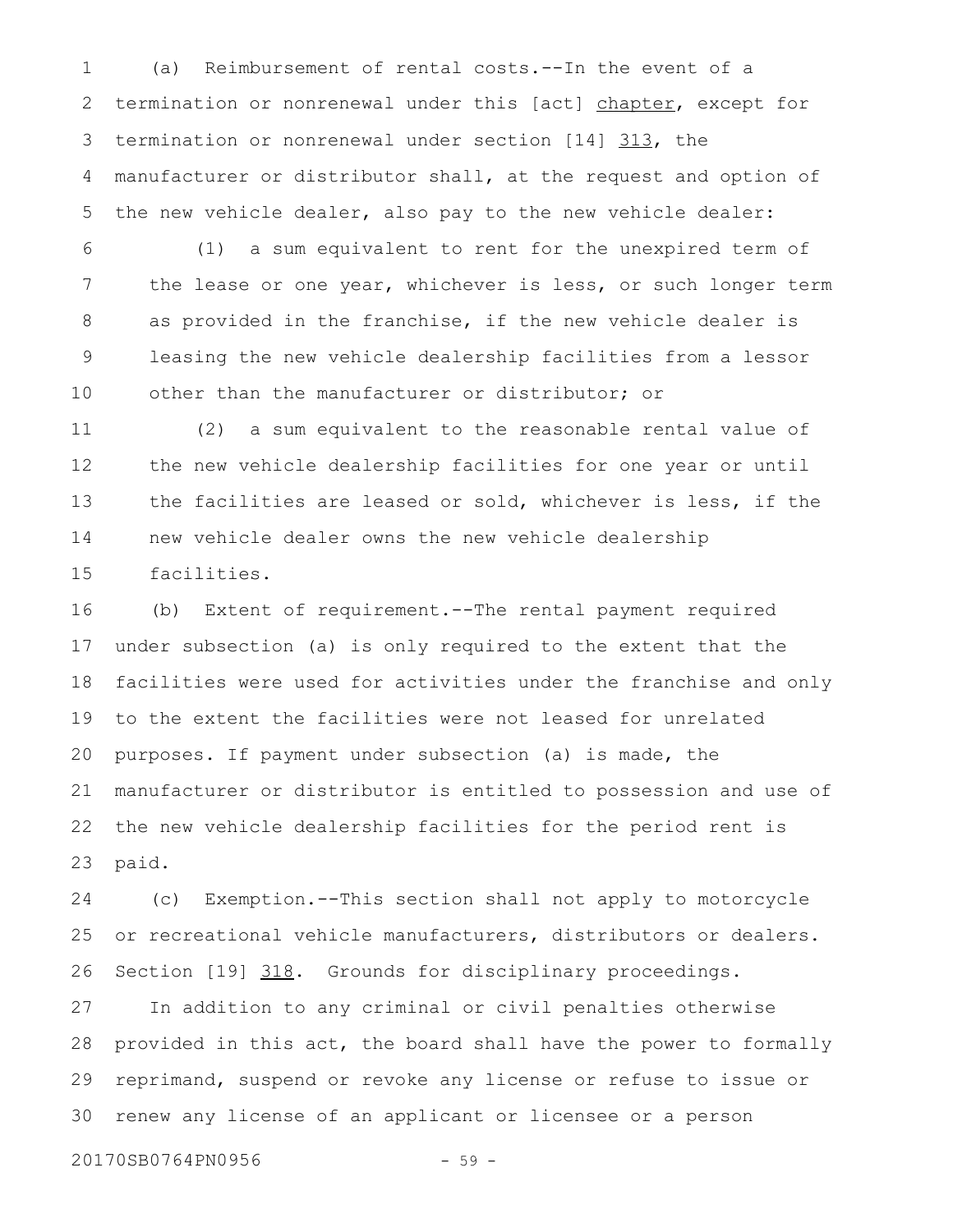required to be licensed under this act, if after due notice of and hearing, the person charged is found in violation of or fails to carry out the acts and procedures set forth in this act or is found guilty of committing or attempting to commit any of the acts set forth in section [23] 322 or any of the following acts: 1 2 3 4 5 6

(1) Having had a license revoked or suspended by the Commonwealth or another state based on grounds similar to those which in this Commonwealth allow disciplinary proceedings, in which case the record of such revocation or suspension shall be conclusive evidence. 7 8 9 10 11

(2) Make any substantial misrepresentation of material facts. 12 13

(3) Make any false promise of a character likely to influence, persuade or induce the sale of a vehicle. 14 15

(4) Being a vehicle dealer or salesperson, having within five years prior to the application for or issuance of a license or while his current license is in force pleaded guilty, entered a plea of nolo contendere or been found guilty in a court of competent jurisdiction in this or any other state or Federal jurisdiction of forgery, embezzlement, obtaining money under false pretenses, extortion, conspiracy to defraud, bribery, odometer tampering or any other crime involving moral turpitude. 16 17 18 19 20 21 22 23 24

(5) Having failed or refused to account for moneys or other valuables belonging to others which have come into his possession arising out of the sale of vehicles. 25 26 27

(6) Having engaged in false, deceptive or misleading advertising of vehicles. 28 29

(7) Having committed any act or engaged in conduct in 20170SB0764PN0956 - 60 -30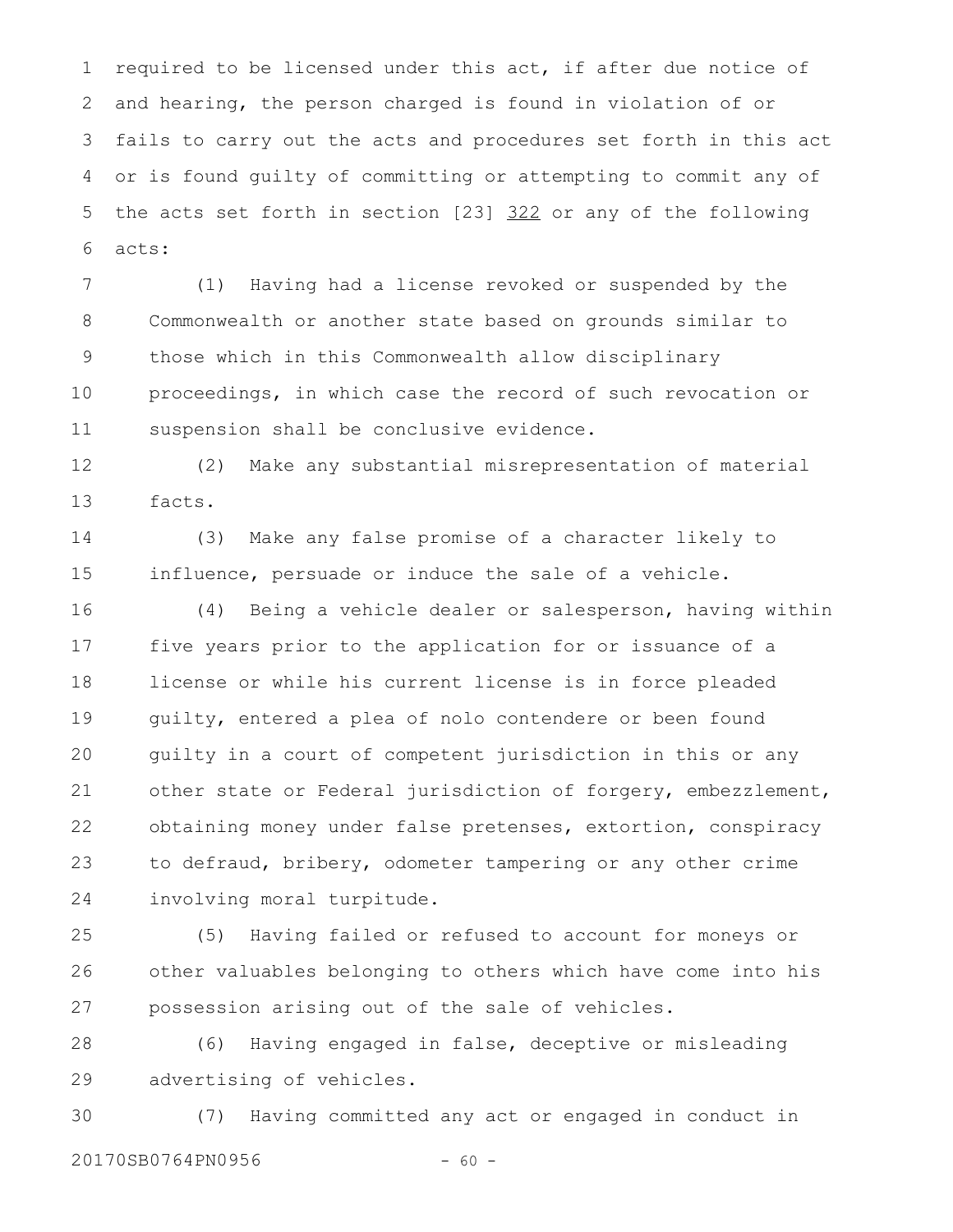connection with the sale of vehicles which clearly demonstrates unprofessional conduct or incompetency to operate as a licensee under this act. 1 2 3

(8) Having made a material misstatement in application for licensure. 4 5

(9) Having set up, promoted or aided in promotion of a plan by which vehicles are sold to a person for consideration and upon the further consideration that the purchaser agrees to secure one or more persons to participate in the plan by respectively making a similar purchase and in turn agreeing to secure one or more persons likewise to join in said plan, each purchaser being given the right to secure money, credits, goods or something of value, depending upon the number of persons joining in the plan. 6 7 8 9 10 11 12 13 14

(10) Having engaged in the buying, selling, exchanging, trading or otherwise dealing in vehicles on Sunday in violation of 18 Pa.C.S. § 7365 (relating to trading in motor vehicles and trailers). 15 16 17 18

(i) Manufactured housing is permitted to be sold on Sundays by licensed manufactured housing dealers without being subject to prosecution under this paragraph. 19 20 21

(ii) Licensed motorcycle dealers are permitted to buy, sell, exchange, trade or otherwise deal in motorcycles on Sunday without being subject to prosecution under this paragraph. 22 23 24 25

(11) Being a dealer or broker who advertises or otherwise holds out to the public that he is selling new vehicles for which he does not hold a franchise agreement in writing with a manufacturer or distributor giving the dealer authority to sell the particular line-make of new vehicles. 26 27 28 29 30

20170SB0764PN0956 - 61 -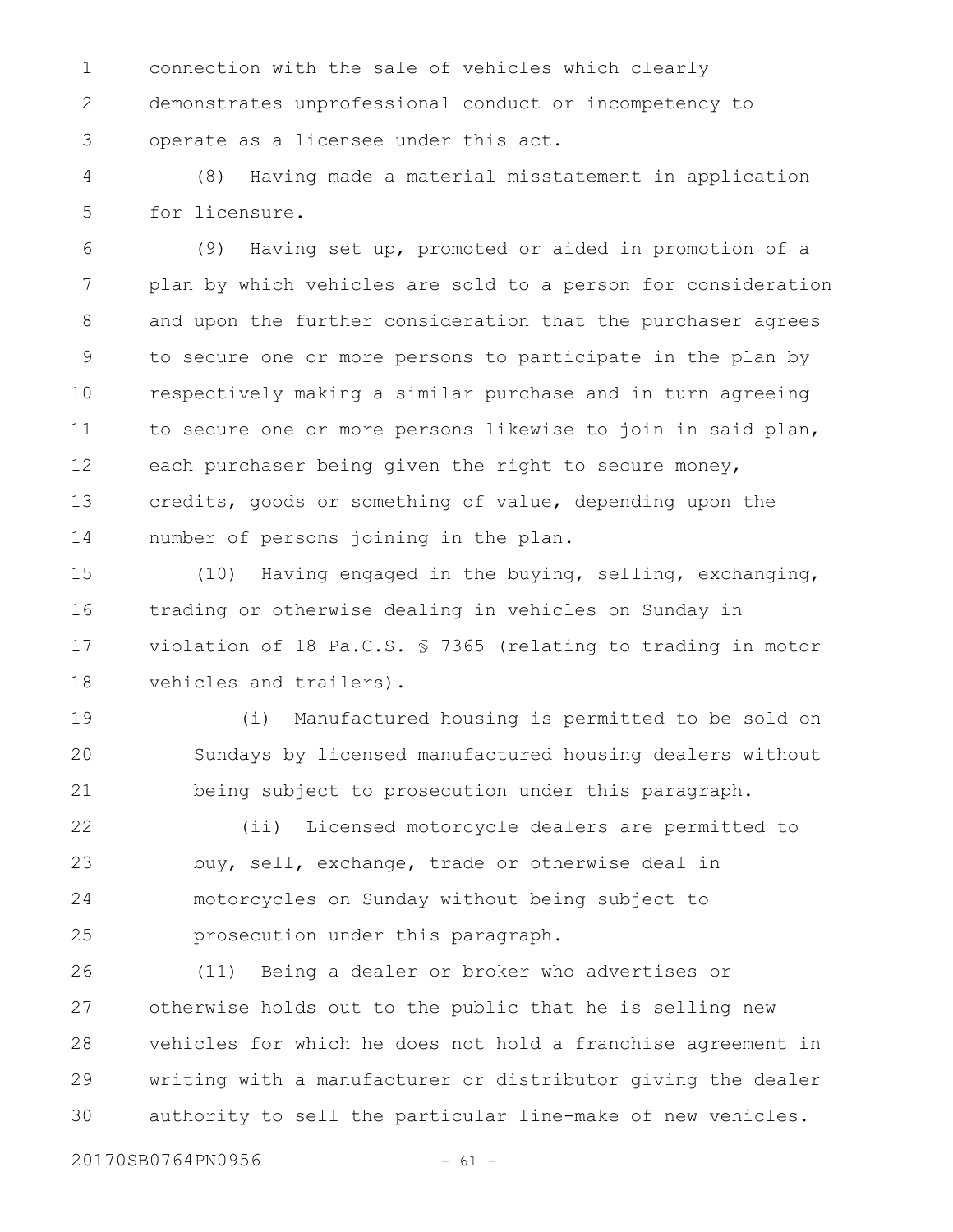(12) Being a dealer or broker who sells new vehicles for which he does not hold a franchise agreement in writing with a manufacturer or distributor giving the dealer authority to sell the particular line-make of new vehicles. 1 2 3 4

(13) Failing to take immediate remedial action when the dealer knows that someone in his direct employ or someone who renders vehicle-related services to the dealer for consideration, has unlawfully tampered with the odometer of a vehicle in his care, custody or control or which has been sold or exchanged by the dealer. For the purpose of this paragraph, remedial action shall be defined as at least reporting the incident in writing to the Pennsylvania State Police or the board. 5 6 7 8 9 10 11 12 13

(14) Engaging in the business for which such licensee is licensed without at all times maintaining an established place of business as required. 14 15 16

(15) Employing any person as a salesperson who has not been licensed as required. 17 18

(16) Having had his vehicle business registration plates (dealer identification number) suspended or revoked by the Department of Transportation pursuant to 75 Pa.C.S. § 1374(a) (relating to suspension or revocation of vehicle business registration plates). A certified copy of the decision and order of the Department of Transportation will constitute conclusive evidence. 19 20 21 22 23 24 25

(17) Being a new car dealer whose franchise agreement with a manufacturer or distributor, which gives the subject dealer selling rights for that line-make, has been finally terminated, but who continues to sell new vehicles. A recreational vehicle or manufactured housing dealer, whose 26 27 28 29 30

20170SB0764PN0956 - 62 -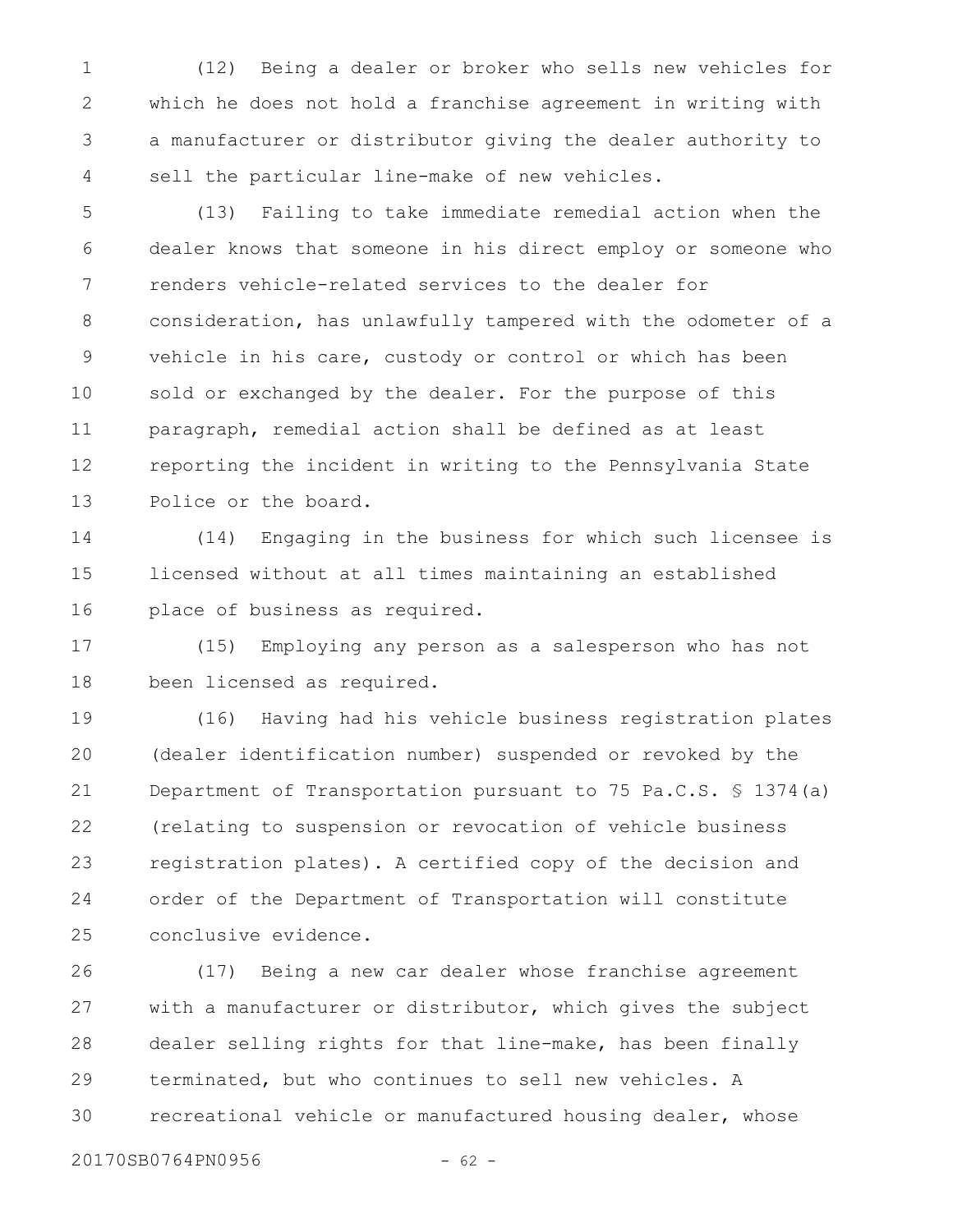franchise was terminated or failed to be renewed by either the manufacturer or the dealer, who owned new vehicles prior to the termination or nonrenewal and sold them subsequent to the termination or nonrenewal is exempt from prosecution under this paragraph. Such dealers shall be authorized to sell as new all new vehicles that remain on their lot after a franchise is terminated or failed to be renewed. 1 2 3 4 5 6 7

8

(18) Willfully failing to display a license.

(19) Failing to obey any order of the board entered pursuant to the act. 9 10

(20) Permitting or allowing another individual or organization not licensed by the board to use that individual's license for the purpose of operating in this Commonwealth in a capacity for which the individual or organization should have held a license. 11 12 13 14 15

(21) Willfully having made any false statement as to a material matter in any oath or affidavit which is required by this act. 16 17 18

(22) Failing to collect a tax or fee due the Commonwealth upon a sale of a vehicle as defined in 75 Pa.C.S. § 102 (relating to definitions). 19 20 21

(23) Collecting a tax or fee and failing to issue a true copy of the tax report to the purchaser as required by law. 22 23

(24) Issuing a false or fraudulent tax report or copy thereof. 24 25

(25) Failing to pay over taxes or fees collected for the Commonwealth at the time and in the manner required by law. 26 27

(26) Violating any provision of this act. 28

(27) Being an unlicensed salesperson, dealer, vehicle auction, branch lot, manufacturer or any other person or 29 30

20170SB0764PN0956 - 63 -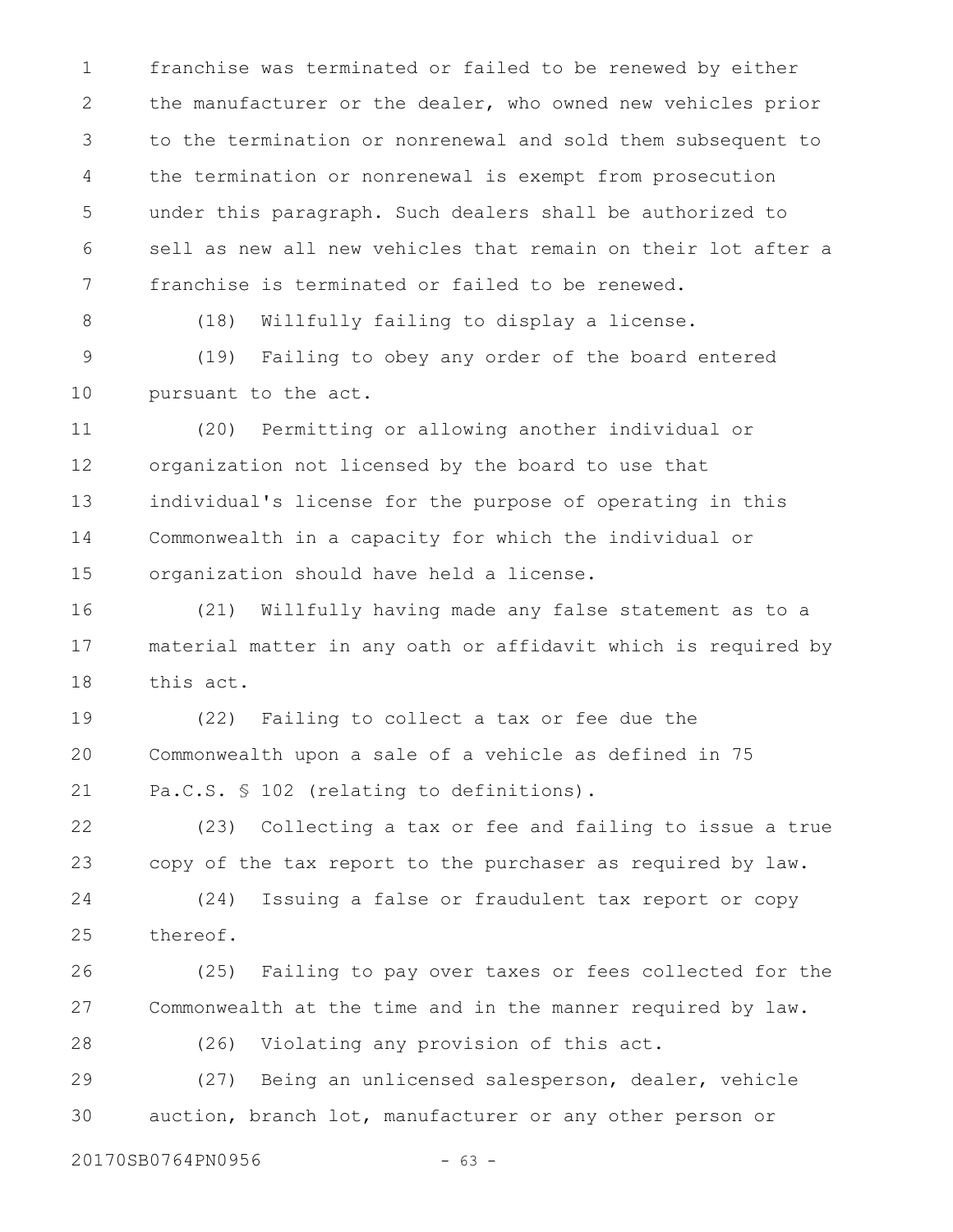business where a license is required under this act. 1

(28) Any violation of the regulations promulgated by the board. 2 3

(29) Being a wholesale vehicle auction who permits dealers who are not currently licensed in this Commonwealth or any other state or jurisdiction or a vehicle business registered with the Department of Transportation and issued a Department of Transportation identification number or licensed or registered by any other state or jurisdiction for a similar activity who during the time their licenses or registrations are suspended or revoked by the Commonwealth or any other state to sell, represent or purchase vehicles at an auction. 4 5 6 7 8 9 10 11 12 13

(29.1) Being a wholesale vehicle auction who permits a vehicle business as described under paragraph (29), which is restricted to certain vehicle buys, sales or exchanges as set forth in section  $[5(f)(2)]$   $303(f)(2)$ , to buy, sell or exchange vehicles of a type which the vehicle business is not authorized to engage in. 14 15 16 17 18 19

(30) Being a dealer which permits salespersons who are not currently licensed in this Commonwealth or any other state or who during the time their licenses are suspended or revoked by the Commonwealth or any other state to sell, represent or purchase vehicles at an auction. 20 21 22 23 24

(31) Being a public or retail vehicle auction who knowingly and willfully permits any buyer or seller to buy or sell vehicles which results in engaging in the business as dealer without a license or permitting any other person to engage in any activity which would require licensure under this act. 25 26 27 28 29 30

20170SB0764PN0956 - 64 -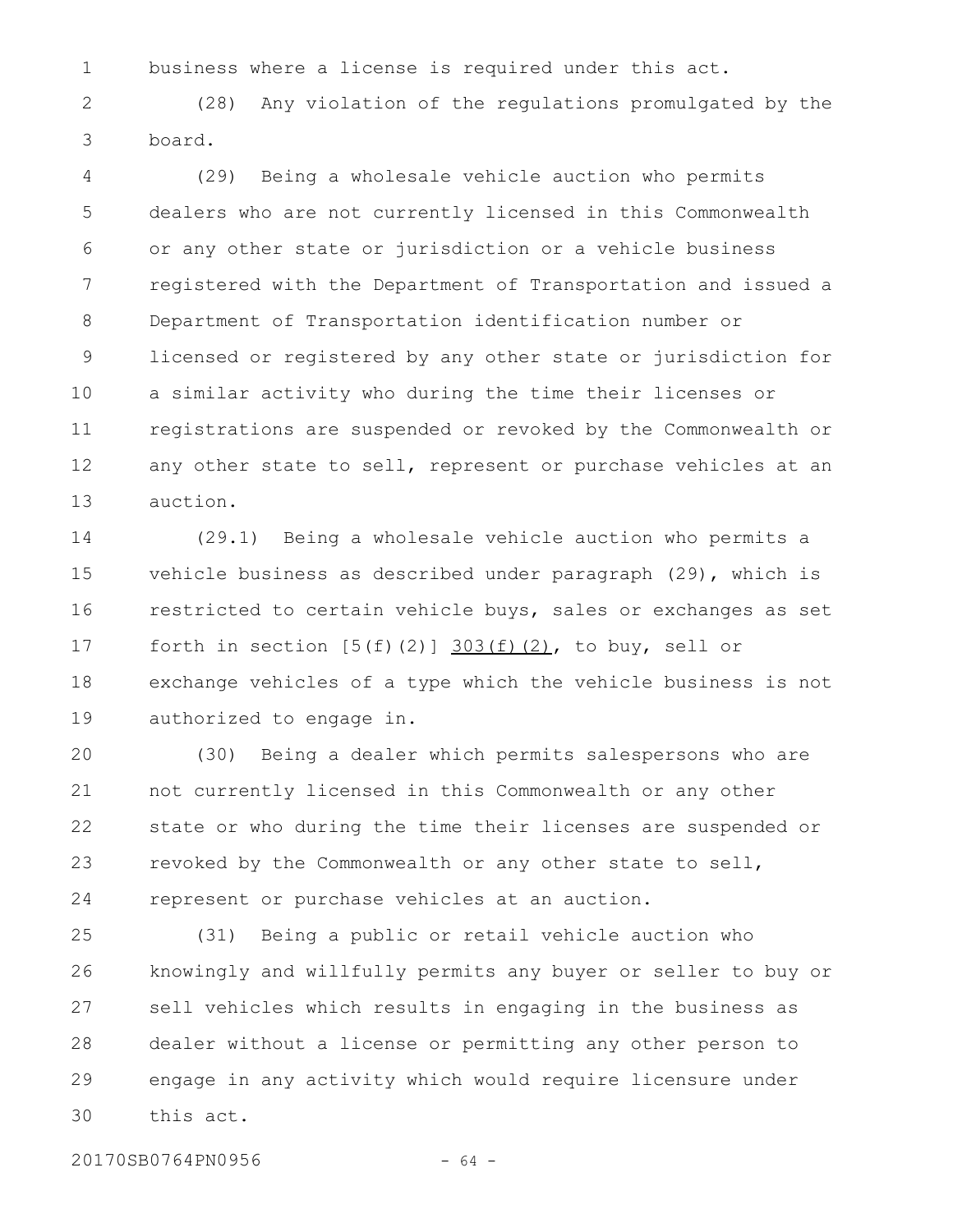(32) Being a dealer which willfully permits an individual or salesperson to buy, sell or exchange a vehicle for his own benefit or profit under the dealer's license. 1 2 3

(33) Being a dealer which willfully permits any person who is not a licensed salesperson or owner of the dealership to use the dealer's dealer identification number issued by the Department of Transportation, vehicle dealer's license number or dealer's vehicle registration plates for the purpose of buying, selling or exchanging vehicles. 4 5 6 7 8 9

(34) Being a dealer which conducts its business under any name other than the name in which it is registered or at any other location than that authorized by its license. 10 11 12

(35) Being a dealer, agent of a dealer or a salesperson who buys, sells or exchanges vehicles with a person who is required to be licensed under this act if the dealer, agent or salesperson knew or should have known that the person is not licensed. 13 14 15 16 17

(36) Accepting an order of purchase or a contract from a buyer, which offer of purchase or contract is subject to subsequent acceptance by the seller, if such arrangement results in the practice of bushing. 18 19 20 21

(37) Failing to produce business records when an authorized agent of the board reasonably requests the licensee to produce business records. 22 23 24

(38) Being a person whose license under this act or authority to engage as a dealer or salesperson in any other state or jurisdiction was suspended or revoked and, while the license or authority was suspended or revoked, was physically present at a wholesale vehicle auction or public or retail vehicle auction during the auctioning of vehicles. A vehicle 25 26 27 28 29 30

20170SB0764PN0956 - 65 -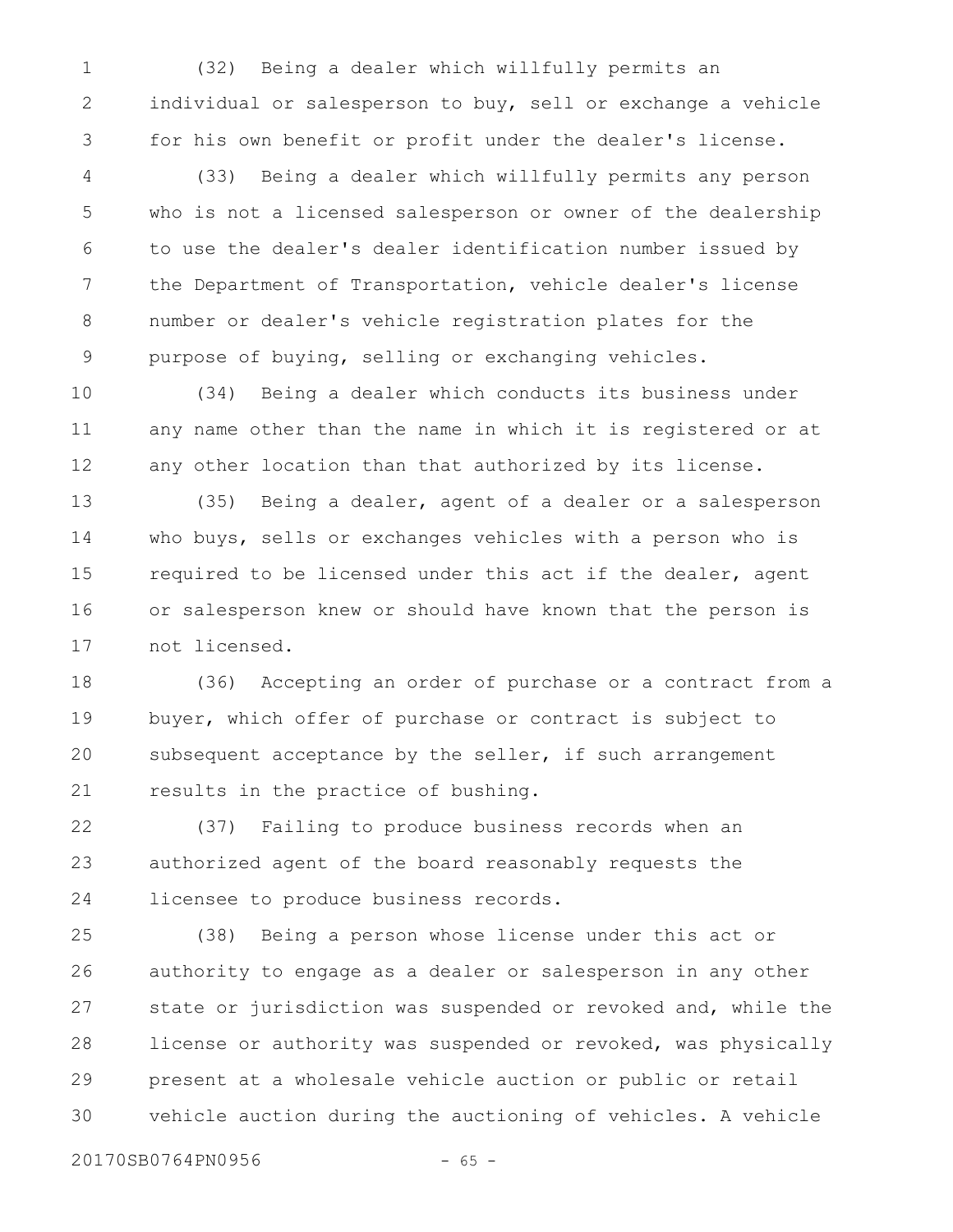auction shall not be subject to prosecution for a violation of a person being physically present under this paragraph. 1 2

(39) Being an out-of-State recreational vehicle dealer who, while buying, selling, titling, registering, financing or exchanging recreational vehicles in this Commonwealth, violates a Pennsylvania law or regulation or a law or regulation of the state or jurisdiction of licensure or the state or jurisdiction of domicile regarding the buying, selling, titling, registering, financing or exchanging of recreational vehicles. 3 4 5 6 7 8 9 10

(40) Being an out-of-State recreational vehicle dealer who fails to demonstrate, upon direction of or investigation by the board or its agents, that the out-of-State recreational vehicle dealer satisfies the provisions of section 32.1(c) regarding participation in this Commonwealth in a recreational vehicle show, recreational vehicle offpremise sale, recreational vehicle exhibition or recreational vehicle rally. 11 12 13 14 15 16 17 18

Section [20] 319. Administrative liability of employer, 19

20

copartnership, association or corporation.

In the event of the revocation of the license issued to any member of a partnership or to any officer of an association or corporation, the license issued to a partnership, association or corporation shall be revoked by the board unless, within a time fixed by the board, in the case of a partnership, the connection of the member whose license has been revoked shall be severed and his interest in the partnership and his share in its activities brought to an end, or in the case of an association or corporation, the offending officer shall be discharged and shall have no further participation in its activities. 21 22 23 24 25 26 27 28 29 30

20170SB0764PN0956 - 66 -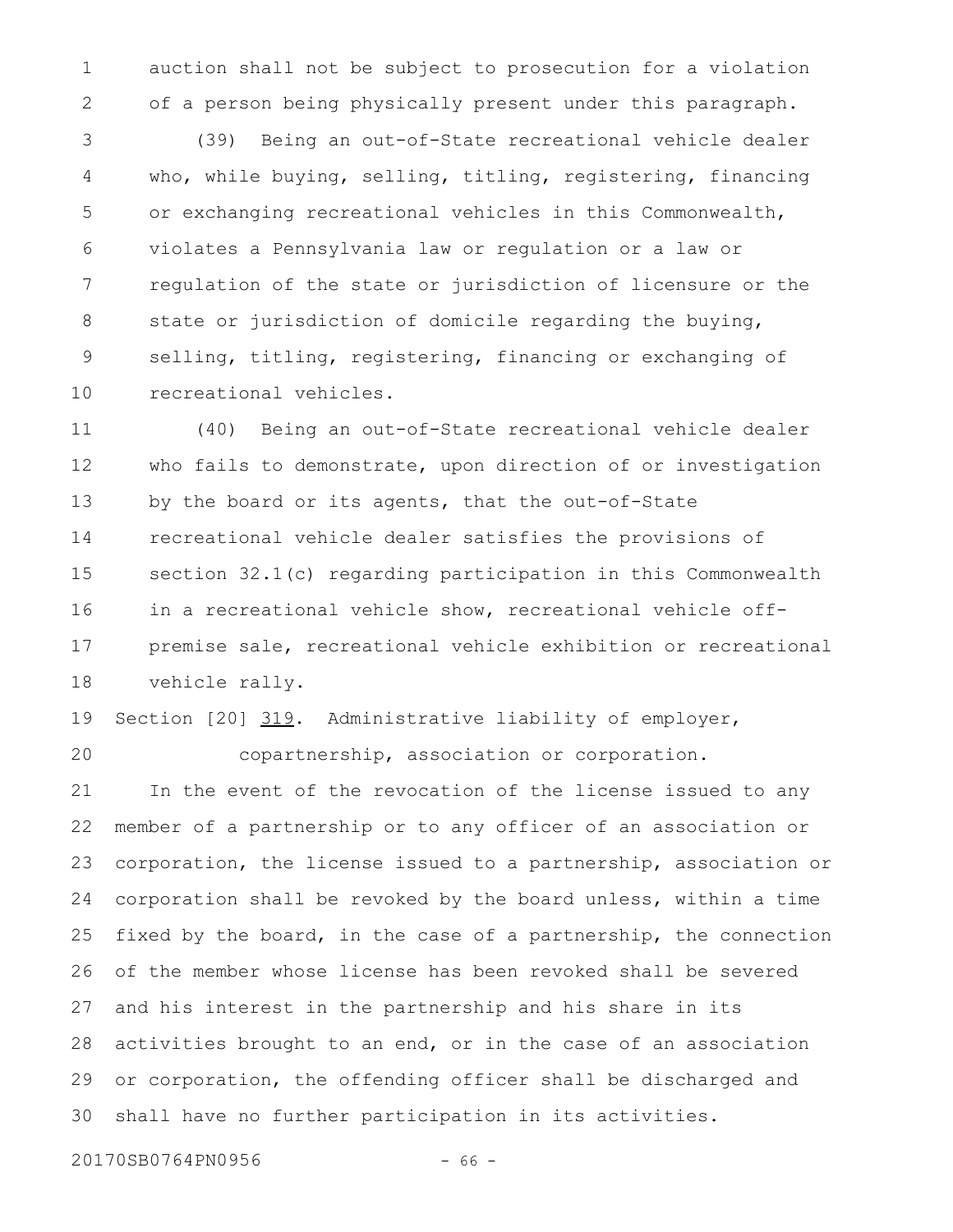Section [21] 320. Reinstatement. 1

(a) Suspension.--Upon application in writing and after a hearing pursuant to notice, the board may reissue or modify the suspension of any license which has been suspended. 2 3 4

(b) Revocation.--Unless ordered to do so by a court, the board shall not reinstate the license of a person that has been revoked and such person shall be required to apply for a license after a period of five years in accordance with section [22] 321 if he desires to resume operating as a licensee at any time after such revocation. 5 6 7 8 9 10

Section [22] 321. Application for license. 11

(a) Dealer's or vehicle auction's license.--Application for license as a dealer or vehicle auction shall be made in writing to the board, signed by the applicant, setting forth the following: 12 13 14 15

(1) Name of applicant and location of principal place of business to which the license will be issued. 16 17

(2) Name or style under which business is to be conducted and, if a corporation, the state of incorporation. 18 19

(3) Name and address of each owner or partner and, if a corporation, the names of principal officers and directors. 20 21

(4) Locations in which the business is to be conducted if the dealer has more than one place of business. 22 23

(5) If new vehicles are to be sold, the line-make or line-makes to be handled. 24 25

(6) A statement of the previous history, record and association of the applicant and of each owner, partner, officer and director, which statement shall be sufficient to establish to the satisfaction of the board the reputation in business of the applicant. 26 27 28 29 30

20170SB0764PN0956 - 67 -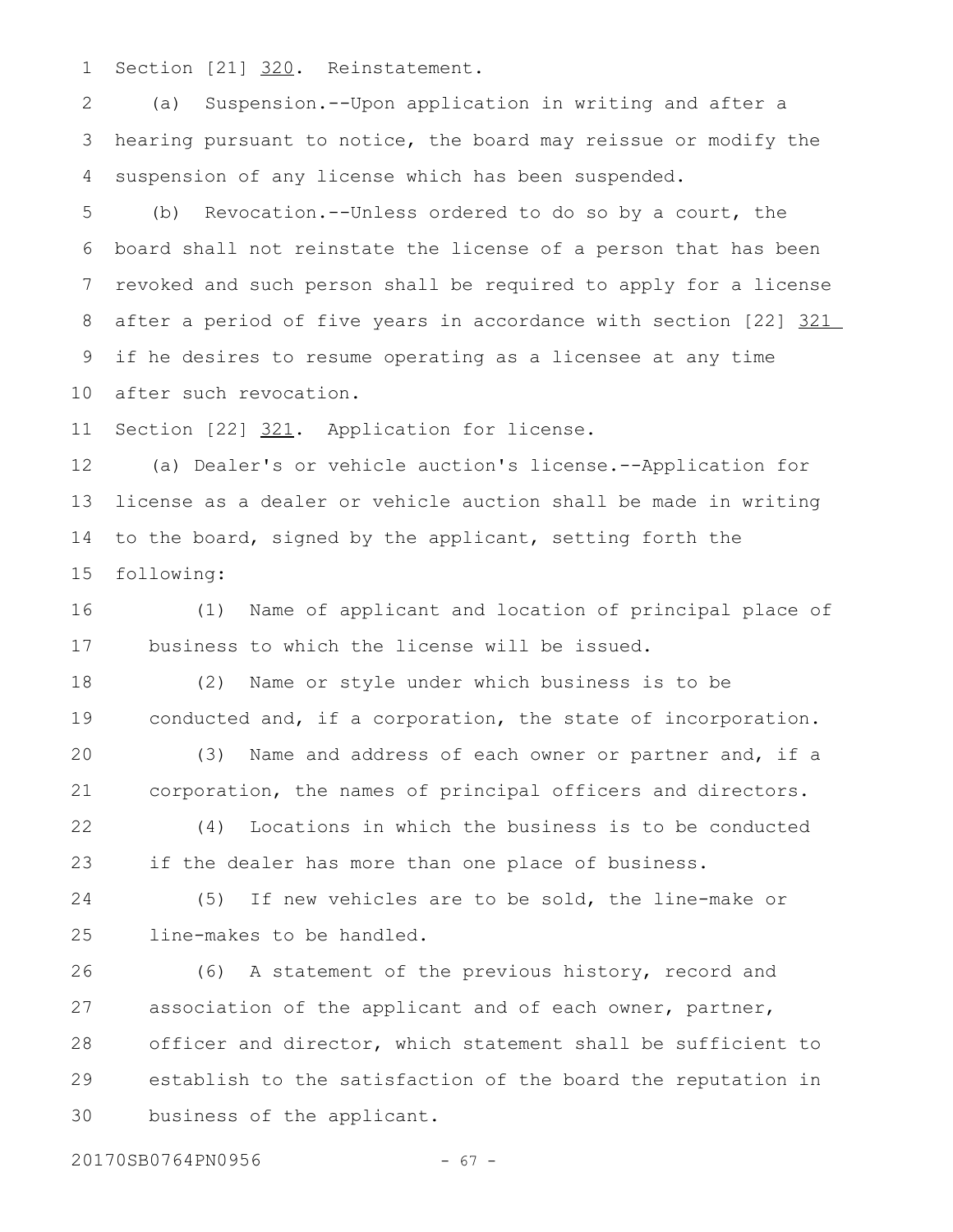(7) A statement showing whether the applicant has previously applied for a license and the result of such application and whether the applicant has ever been the holder of either a dealer, vehicle auction or salesperson license which was revoked or suspended. 1 2 3 4 5

(8) If the applicant is a corporation or partnership, a statement showing whether any of the partners, employees, officers or directors have been refused a dealer's, vehicle auction's or salesperson's license or have been the holder of such a license which was revoked or suspended. 6 7 8 9 10

(9) A statement by the applicant that he has met all facility requirements as noted herein and as required by regulation. 11 12 13

(b) Salesperson's license.--Application for license as a salesperson shall be made in writing to the board, signed by the applicant, setting forth the following: 14 15 16

17

(1) The applicant's name and address.

(2) The period of time, if any, during which he has been engaged in the occupation of salesperson. 18 19

20

(3) The name and address of his last employer.

(4) The name and address of the dealer then employing him or into whose employ he is about to enter. If the applicant is to be licensed for a dealer who is licensed in more than one category or at more than one location and the applicant desires to sell for each of the dealer's licensed entities, the name and address of the primary location and of each other entity shall be supplied. 21 22 23 24 25 26 27

(5) The recommendation of his employer or prospective employer certifying that the applicant is honest, trustworthy and of good repute and recommending that a license be 28 29 30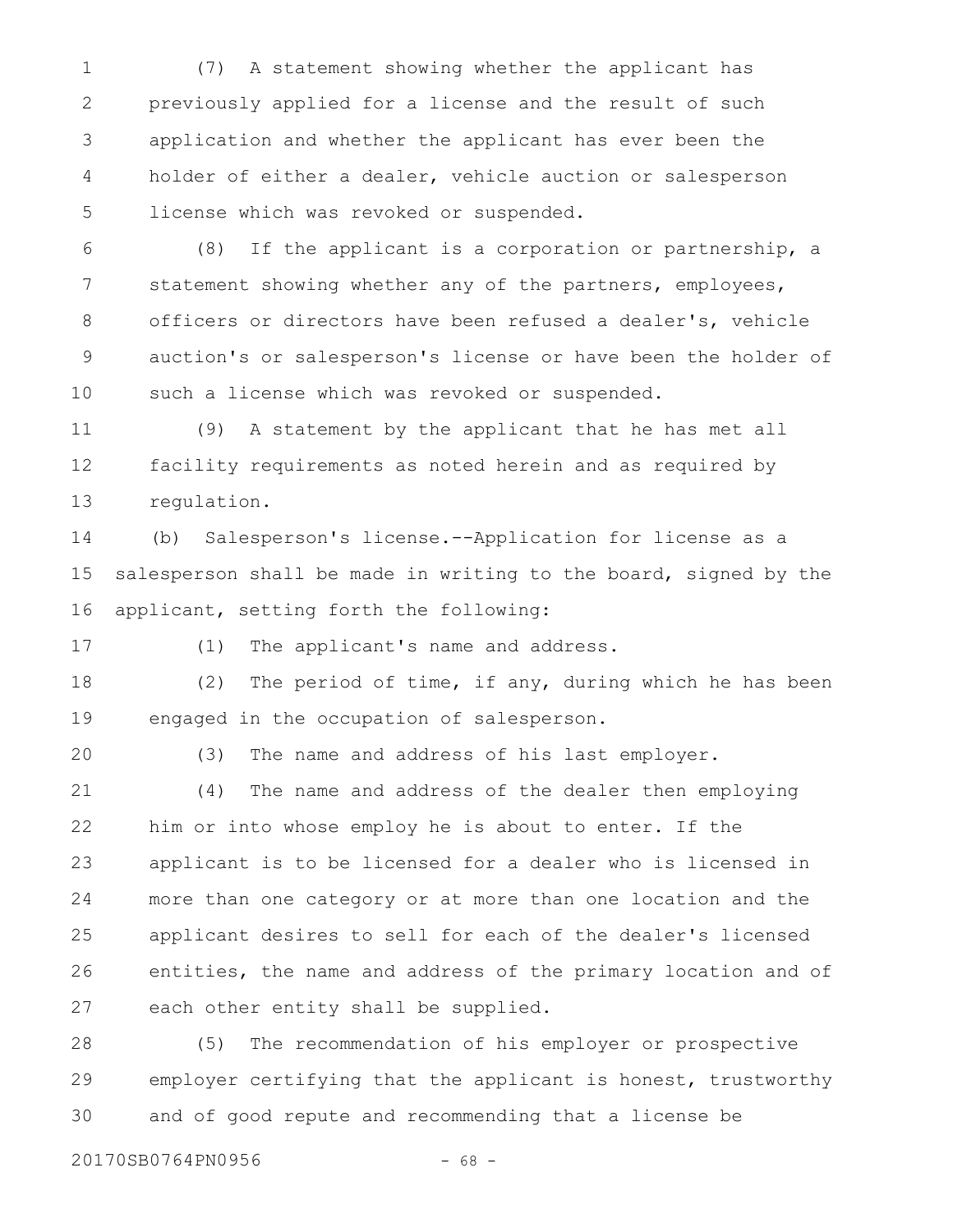granted. In the case of an applicant who is himself a dealer, an officer of a corporation which is a dealer or a member of a partnership which is a dealer, the foregoing recommendation shall be made by another dealer, bank or sales finance company which has personal knowledge concerning the reputation and fitness of the applicant. 1 2 3 4 5 6

(6) A statement showing whether the applicant has previously applied for a license and the result of such application and whether the applicant has ever been the holder of a salesperson's license which was revoked or suspended or the subject of disciplinary action by this board or that of any other jurisdiction. 7 8 9 10 11 12

(7) The application shall be made upon a form prepared by the board containing such other reasonable information as the board shall require. 13 14 15

(c) Application for license other than as a dealer, vehicle auction or salesperson.--Application for license other than as a dealer, vehicle auction or salesperson shall be made in writing to the board accompanied by the required fee. The board may require, in such application or otherwise, information relating to the applicant's background and his financial standing, all of which may be considered by the board in determining the fitness of said applicant to engage in the business for which he desires to be licensed. 16 17 18 19 20 21 22 23 24

(d) Manufacturer's or distributor's license.--Application for license as a manufacturer or distributor shall be made in writing to the board, signed by the applicant, setting forth or attaching the following: 25 26 27 28

(1) Name of applicant and location of principal place of business for the license which is the subject of the 29 30

20170SB0764PN0956 - 69 -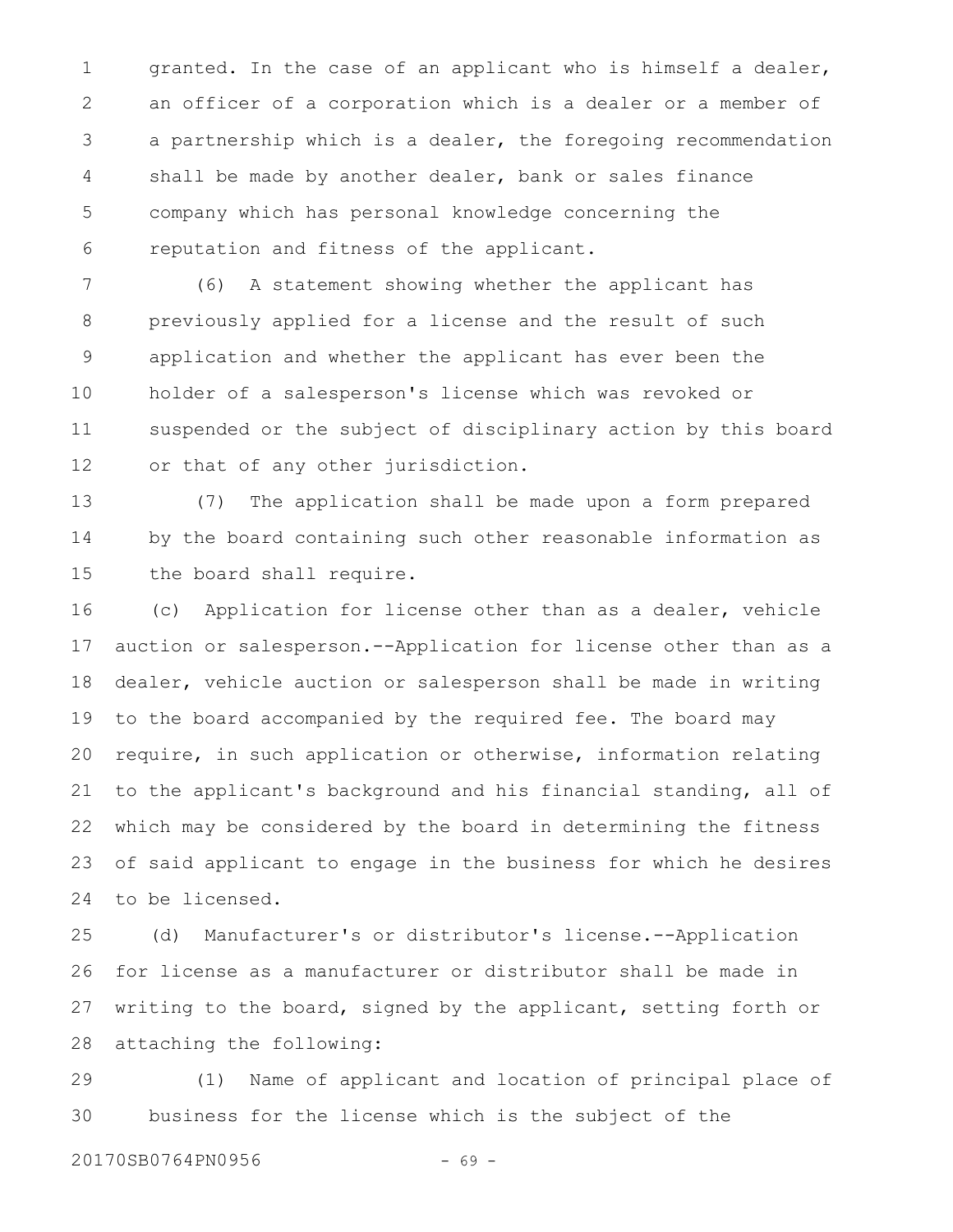application and the location of any other place of business within this Commonwealth. 1 2

(2) Name or style under which business is to be conducted and, if a corporation, the state of incorporation. 3 4

(3) The line-make or line-makes of new vehicles which are to be manufactured or distributed. 5 6

(4) A statement showing whether the applicant has previously applied for a license and the result of such application. 7 8 9

(e) Change of ownership.--A dealer or vehicle auction shall supply the board with information regarding any change in named owners. The information shall include a statement of the previous history, record and reputation in the business of the new owner. Where the same business name and address is to be retained, any change in owners shall only require the licensee to inform the board of the change in owners but shall not require the licensee to submit to the entire license application process as set forth by this act or corresponding regulations. Section [23] 322. Refusal of license. 10 11 12 13 14 15 16 17 18 19

The board may refuse to issue a license if the applicant has committed any of the acts set forth as grounds for the suspension or revocation of a license or the board finds that the applicant continued to engage in an activity in violation of this act during the suspension or revocation period. The board may also refuse to issue a license when it determines: 20 21 22 23 24 25

(1) That the applicant was previously the holder of a license issued under this act, which license was revoked for cause or which license was suspended for cause and the terms of the suspension have not been fulfilled. 26 27 28 29

(2) That the applicant was previously a limited or 30

20170SB0764PN0956 - 70 -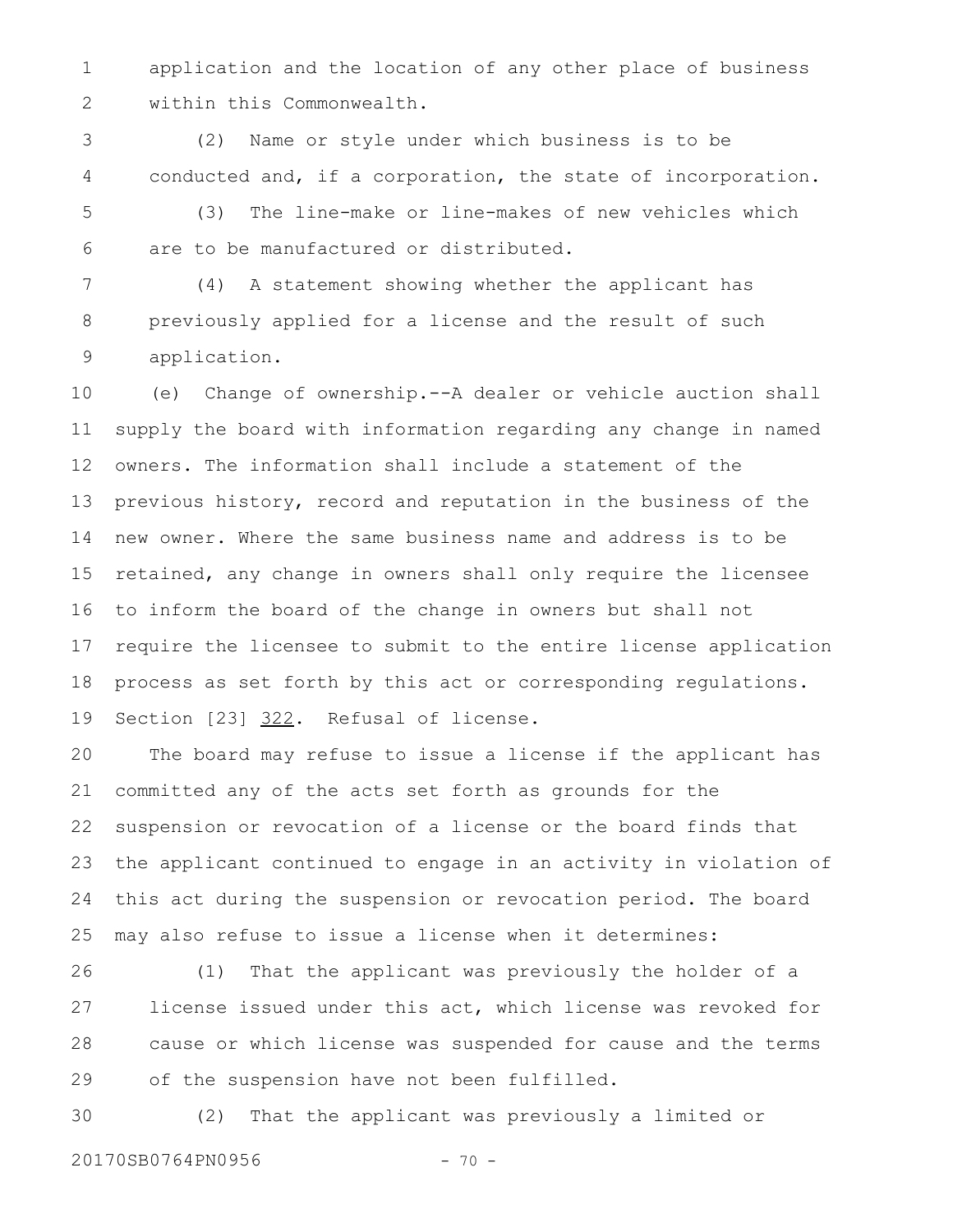general partner, stockholder, director or officer of a partnership or corporation whose license issued under the authority of this act was revoked for cause and never reissued or was suspended for cause and the terms of suspension have not been fulfilled. 1 2 3 4 5

(3) If the applicant is a partnership or corporation, that one or more of the limited or general partners, stockholders, directors or officers of the partnership or corporation was previously the holder of a license issued under the authority of this act which was revoked for cause or was suspended for cause and the terms of the suspension have not been fulfilled, or that by reason of the facts and circumstances touching the organization, control and management of the partnership or corporation business, the policy of such business will be directed, controlled or managed by individuals who, by reason of their conviction of violations of the provisions of this act, would be ineligible for a license and that by licensing such corporation or partnership, the purposes of this act would likely be defeated. 6 7 8 9 10 11 12 13 14 15 16 17 18 19 20

(4) That the applicant is a vehicle dealer, vehicle auction or salesperson who, having within five years prior to the application for or issuance of a license or while a current license is in force, pleaded guilty, entered a plea of nolo contendere or has been found guilty in a court of competent jurisdiction in Federal or in this or any other state jurisdiction of forgery, embezzlement, obtaining money under false pretenses, extortion, conspiracy to defraud, bribery, odometer tampering or any other crime involving moral turpitude. 21 22 23 24 25 26 27 28 29 30

20170SB0764PN0956 - 71 -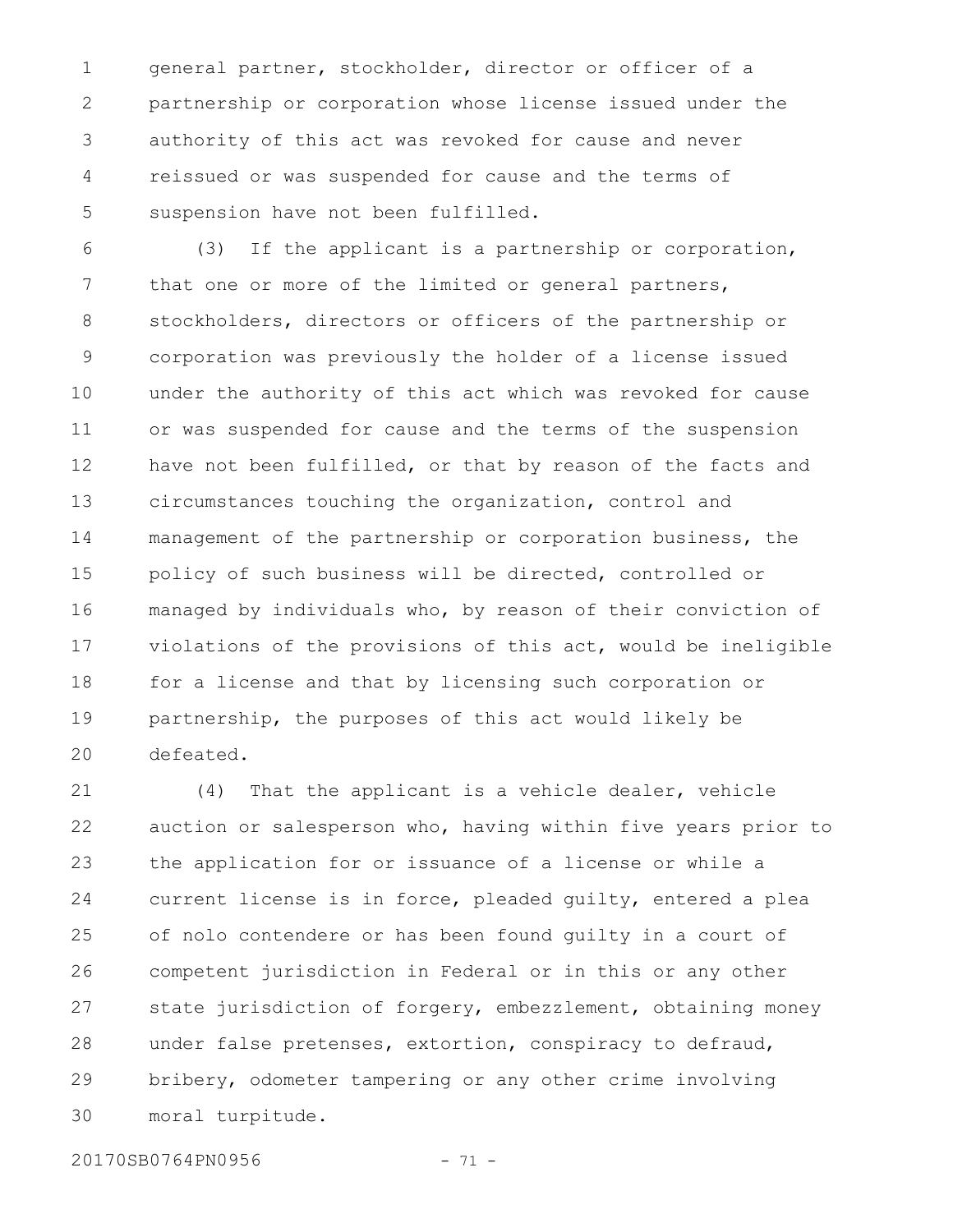Section [24] 323. Change of salesperson's license to indicate new employer. 1 2

Whenever a licensed salesperson desires to change his employment from one licensed dealer to another, he shall notify the board in writing using the appropriate form, which is completed in its entirety and is accurate, no later than ten days after the date of change, pay the required fee and return the current license if not previously returned. The board shall issue a new license upon receipt of a complete and accurate salesperson's transfer application. In the interim at such time as the change in affiliation of the salesperson occurs, he shall maintain a copy of the notification sent to the board as his temporary license pending receipt of his new current license. This temporary transfer license shall expire at the end of 45 days from the date on the transfer application. It shall be the duty of the applicant to notify the board if a new license or other pertinent communication is not received from the board within 30 days of the submission of the transfer application. The new license shall be issued for the remainder of the period covered by the previous license. The fee for the issuance of such changed license shall be determined by regulation. Section [25] 324. Termination of employment or business. (a) Salesperson's license to be surrendered after termination of employment.--Within ten days after termination of employment, the dealer shall surrender that salesperson's license to the board. If the license is not in the dealer's possession, then it will be the responsibility of the salesperson to return the license to the board. (b) Dealer's, branch lot or vehicle auction license to be surrendered after termination of business.--Within ten days 3 4 5 6 7 8 9 10 11 12 13 14 15 16 17 18 19 20 21 22 23 24 25 26 27 28 29 30

20170SB0764PN0956 - 72 -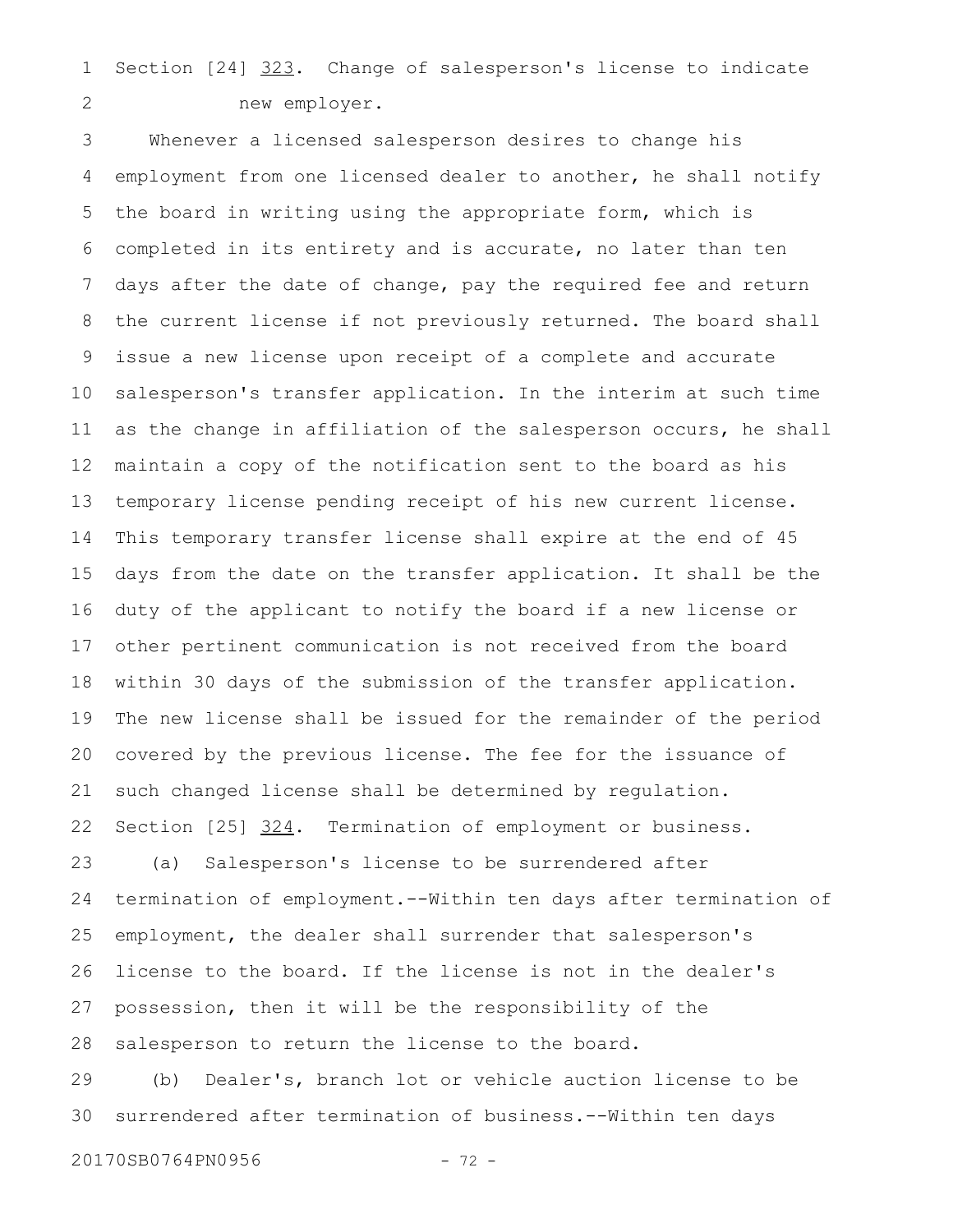after termination of business activities, the dealer, branch lot or vehicle auction shall surrender to the board all of its licenses and its salespersons' licenses issued by the board. Section [26] 325. Exemption from licensure and registration. This act shall not be construed to require licensure and registration in the following cases: 1 2 3 4 5 6

(1) Public officers in the conduct of sales of vehicles in the performance of their official duties. 7 8

(2) Sales finance companies and banks licensed under the provisions of the act of June 28, 1947 (P.L.1110, No.476), known as the Motor Vehicle Sales Finance Act, in the conduct of sales of vehicles which have been repossessed by them. 9 10 11 12

(3) The sale, exchange or purchase by a person in one calendar year of fewer than five vehicles, except manufactured housing or mobile homes, on which sales tax has been paid at the purchase of the vehicle by that person. Where such a vehicle is authorized under Article II of the act of March 4, 1971 (P.L.6, No.2), known as the Tax Reform Code of 1971, to be transferred from the person who paid the sales tax to another without being subject to sales tax, such as, but not limited to, wife and husband transfers or disbursements from an estate to a beneficiary, the recipient of the vehicle shall be permitted to sell such vehicle without paying sales tax prior to his sale of the vehicle. 13 14 15 16 17 18 19 20 21 22 23 24

(4) The sale, exchange or purchase of fewer than five manufactured housing or mobile homes by a person in one calendar year. 25 26 27

Section [27] 326. Limitations on establishing or relocating dealers. 28 29

(a) Additional or relocation of new vehicle dealers.-- 30

20170SB0764PN0956 - 73 -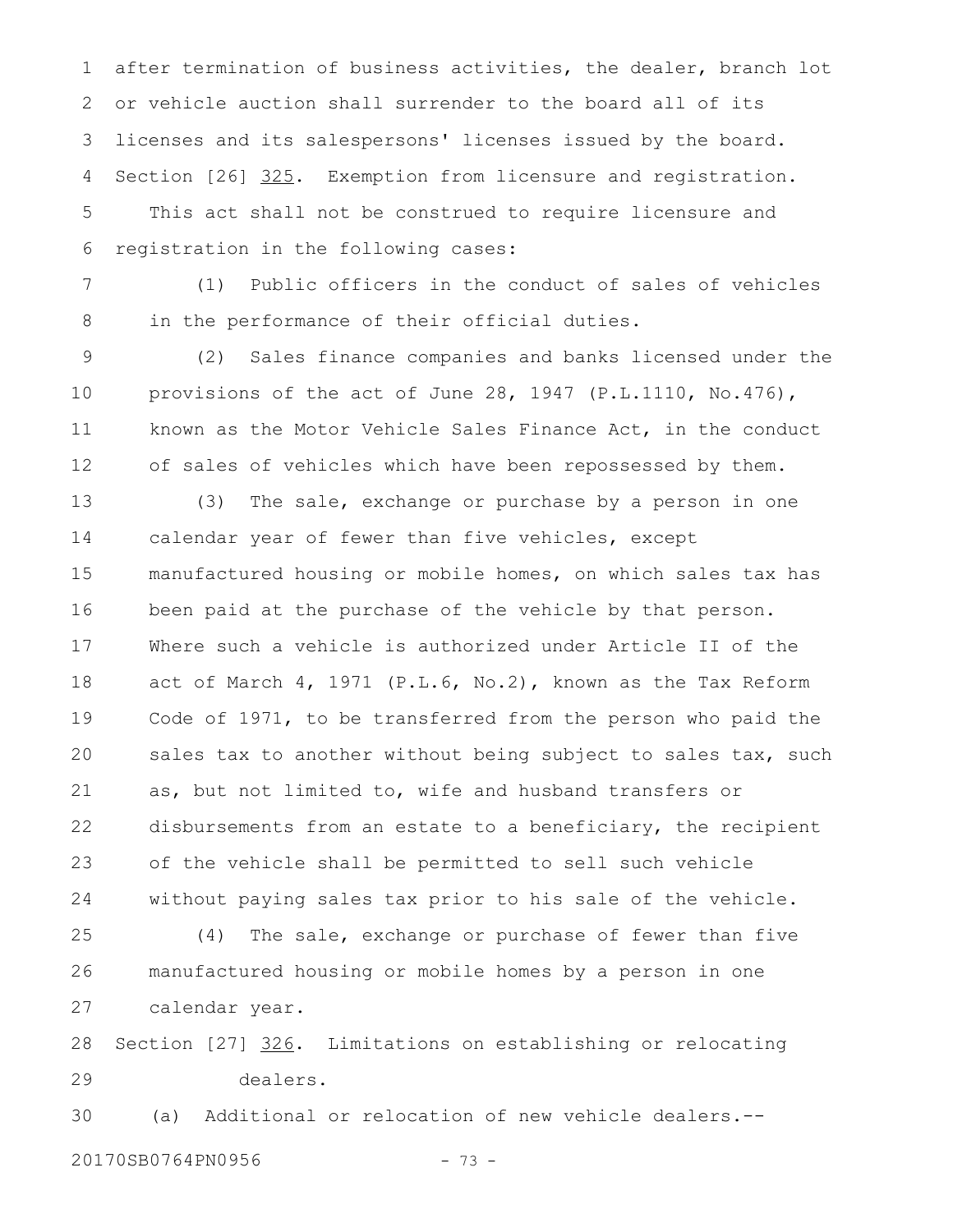(1) In the event that a manufacturer seeks to enter into a franchise establishing an additional new vehicle dealer or relocating an existing new vehicle dealer within or into a relevant market area where the same line-make is then represented, the manufacturer shall in writing first notify the board and each new vehicle dealer in such line-make in the relevant market area of the intention to establish an additional dealer or to relocate an existing dealer within or into that market area. Within 20 days after the end of any appeal procedure provided by the manufacturer, any such new vehicle dealer may file with the board a protest to the establishing or relocating of the new vehicle dealer. When such a protest is filed, the board shall inform the manufacturer that a timely protest has been filed, and that the manufacturer shall not establish the proposed new vehicle dealer or relocate the new vehicle dealer until the board has held a hearing, nor thereafter, if the board has determined that there is good cause for not permitting the addition or relocation of such new vehicle dealer. 1 2 3 4 5 6 7 8 9 10 11 12 13 14 15 16 17 18 19

(2) The notice required by this subsection shall include the following information: 20 21

(i) The location of the proposed additional or relocating new vehicle dealer. 22 23

(ii) An explanation of the appeal procedure provided by the manufacturer or distributor, if any, to the establishment of the proposed additional new vehicle dealer or relocation of the new vehicle dealer. 24 25 26 27

(iii) An explanation of the existing new vehicle dealer's rights to file a protest with the board to the establishment of the proposed new vehicle dealer or the 28 29 30

20170SB0764PN0956 - 74 -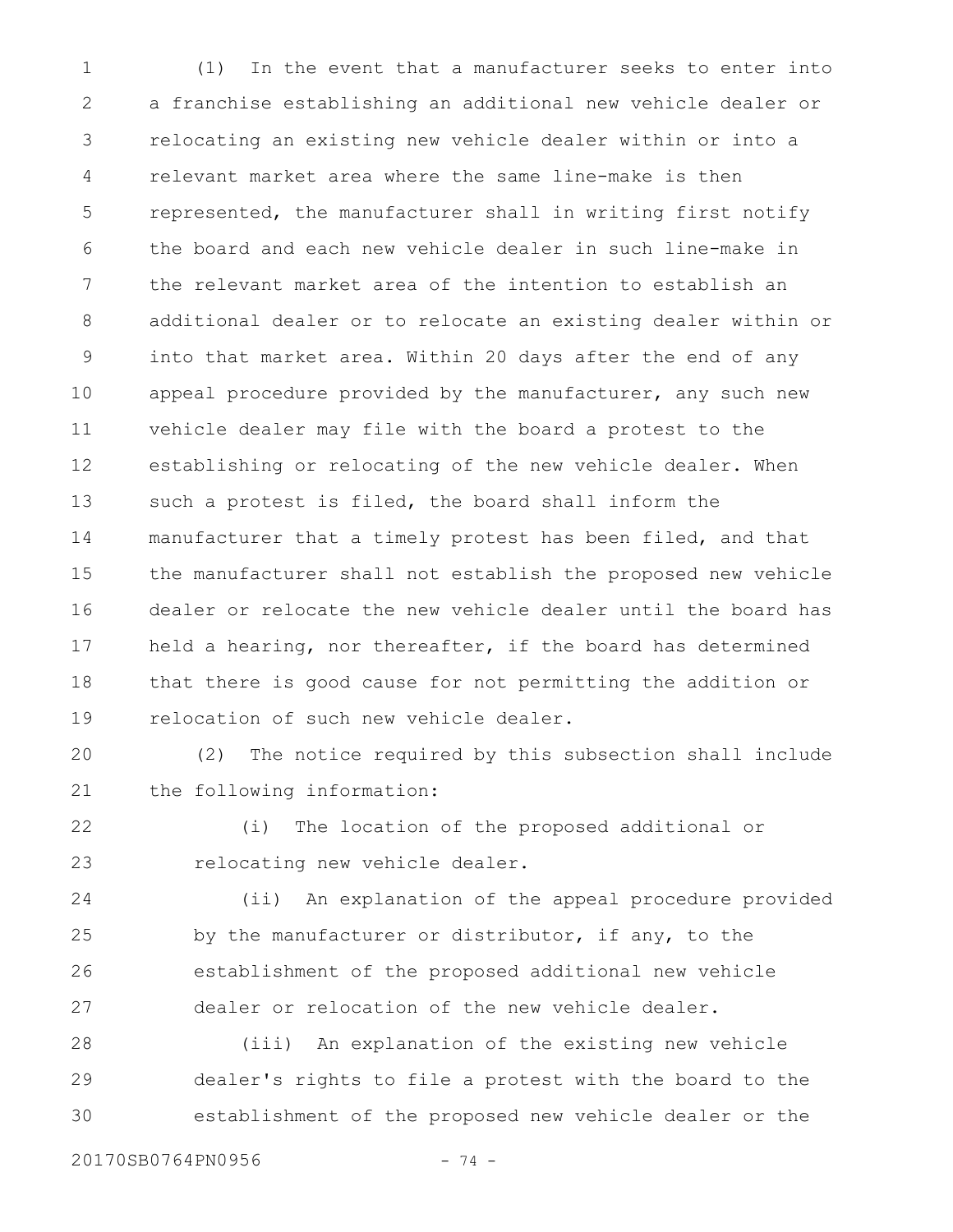relocation of the new vehicle dealer.

1

(3) Under this subsection, relocating an existing new vehicle dealer shall include any instance where an existing dealer sells or otherwise transfers all or substantially all of its business to a new owner and the new owner, who has been approved by the manufacturer or distributor to enter into a franchise agreement, seeks to relocate the ongoing, operating dealership franchise from its current licensed address to a site within the relevant market area of the existing dealer which is not within five miles of another licensed new vehicle dealer for the same line-make of vehicle as set forth in subsection (b)(1). 2 3 4 5 6 7 8 9 10 11 12

(4) (i) Where an automobile, motorcycle or truck manufacturer or distributor seeks to enter into an agreement or franchise establishing an additional vehicle warranty service facility or seeks to relocate an existing vehicle warranty service facility within or into a radius of five miles surrounding where an existing new vehicle dealer vehicle warranty service facility of the same line-make is then represented, except in cases involving a franchised new medium or heavy-duty truck dealer, in which case the affected radius shall be the relevant market area or the area of responsibility as defined in the dealer's franchise, whichever is greater, the automobile, motorcycle or truck manufacturer shall in writing first notify the board and each affected new vehicle dealer vehicle warranty service facility of such line-make of the intention to establish an additional vehicle warranty service facility or to relocate an existing vehicle warranty service facility within or into 13 14 15 16 17 18 19 20 21 22 23 24 25 26 27 28 29 30

20170SB0764PN0956 - 75 -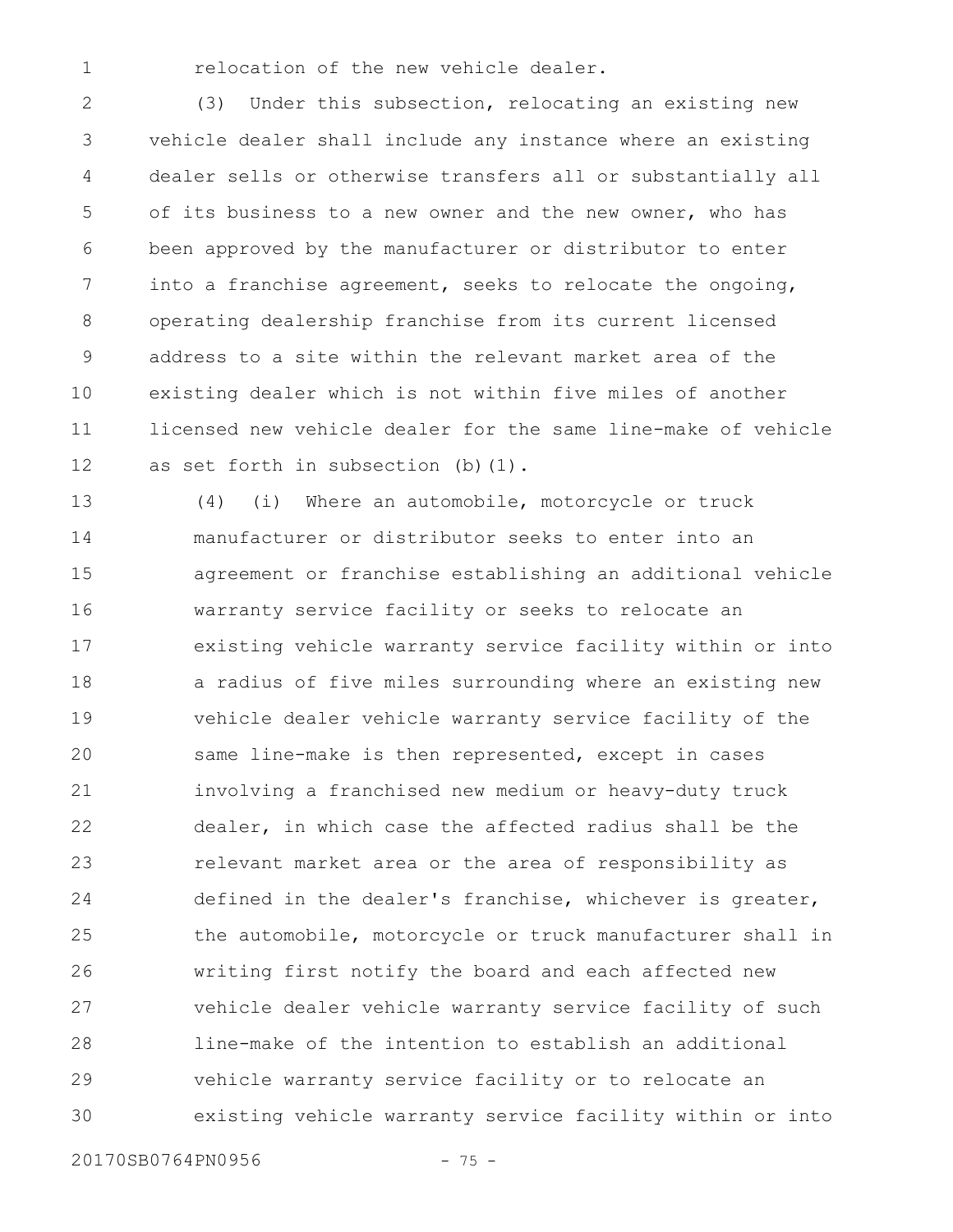the affected market areas.

(ii) The notice required by subparagraph (i) shall include the following information: 2 3

4

5

1

(A) The location of the proposed additional or relocating vehicle warranty service facility.

(B) An explanation of the appeal procedure provided by the automobile, motorcycle or truck manufacturer or distributor, if any, to the establishment of the proposed additional vehicle warranty service facility or relocation of the vehicle warranty service facility. 6 7 8 9 10 11

(C) An explanation of the existing new vehicle dealer's or vehicle warranty service facility's rights to file a protest with the board to the establishment of the proposed vehicle warranty service facility or the relocation of the vehicle warranty service facility. 12 13 14 15 16 17

(iii) Within 20 days after the end of any appeal procedure provided by the automobile, motorcycle or truck manufacturer, any such new vehicle warranty dealer vehicle service facility may file with the board a protest to the establishment or relocation of the vehicle warranty service facility. 18 19 20 21 22 23

(iv) When such a protest is filed, the board shall inform the automobile, motorcycle or truck manufacturer that a timely protest has been filed and that the automobile, motorcycle or truck manufacturer shall not establish the proposed vehicle warranty service facility or relocate the vehicle warranty service facility until the board has held a hearing nor thereafter if the board 24 25 26 27 28 29 30

20170SB0764PN0956 - 76 -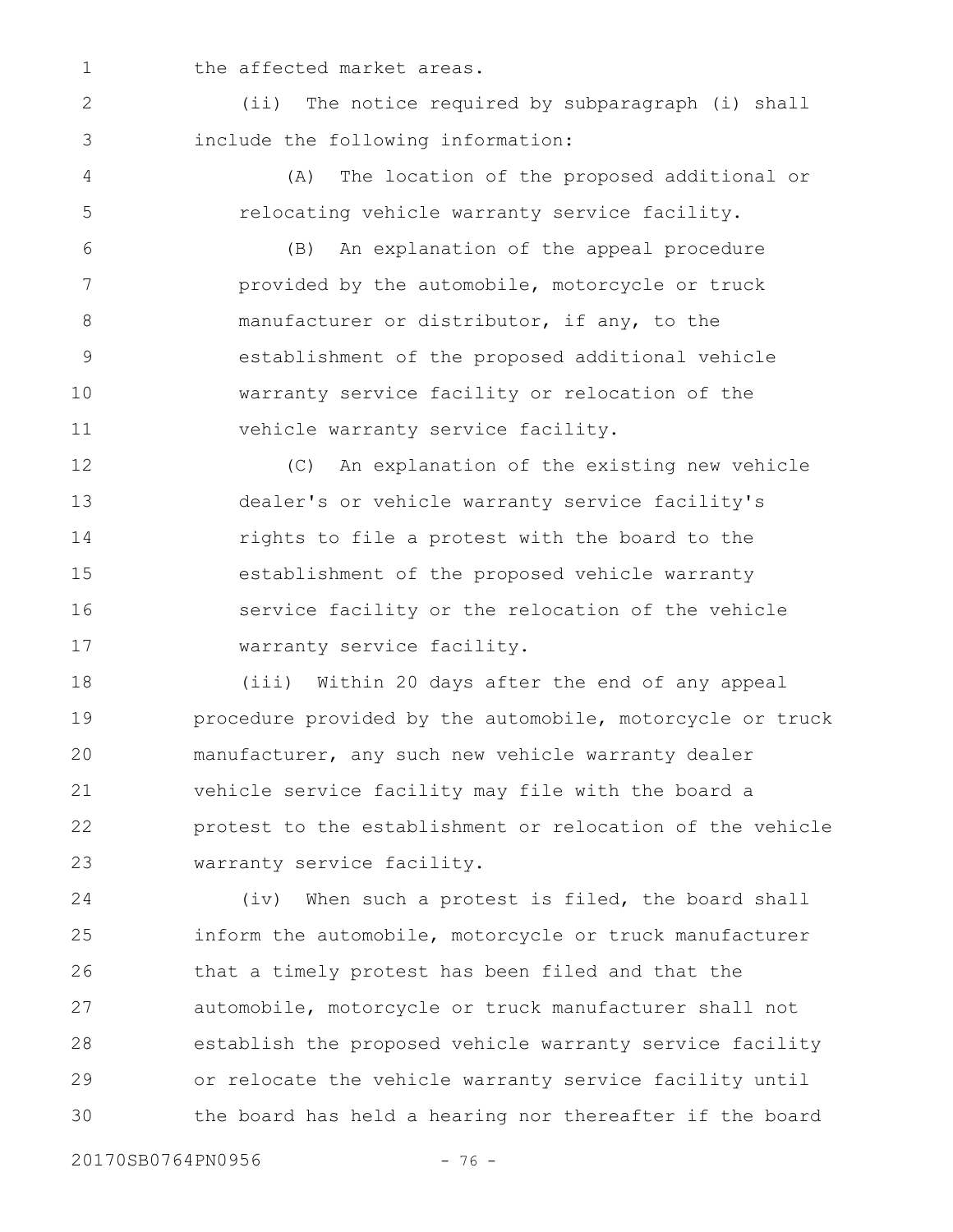has determined that there is good cause for not permitting the addition or relocation of such vehicle warranty service facility. 1 2 3

(v) In determining whether good cause exists to allow for the establishment or relocation of a vehicle warranty service facility, the board shall consider the same type of circumstances as established in subsection  $(c)$ . 4 5 6 7 8

(b) Nonapplicability of section.--This section does not apply: 9 10

(1) To the relocation of an existing dealer within that dealer's relevant market area, provided that the relocation not be at a site within five miles of a licensed new vehicle dealer for the same line-make of vehicles. 11 12 13 14

(2) If the proposed new vehicle dealer is to be established at or within two miles of a location at which a former licensed new vehicle dealer for the same line-make of new vehicle had ceased operating within the previous two years. For purposes of this section, a former vehicle dealer shall have ceased operations on the date on which the franchise or agreement shall have been finally terminated. 15 16 17 18 19 20 21

(3) To the relocation of an existing dealer to a site that is further away from the nearest dealer of the same line-make. 22 23 24

(4) To manufactured housing or recreational vehicle dealers. 25 26

(c) Board to consider existing circumstances.--In determining whether good cause has been established for not entering into or relocating an additional new vehicle dealer for the same line-make, the board shall take into consideration the 27 28 29 30

20170SB0764PN0956 - 77 -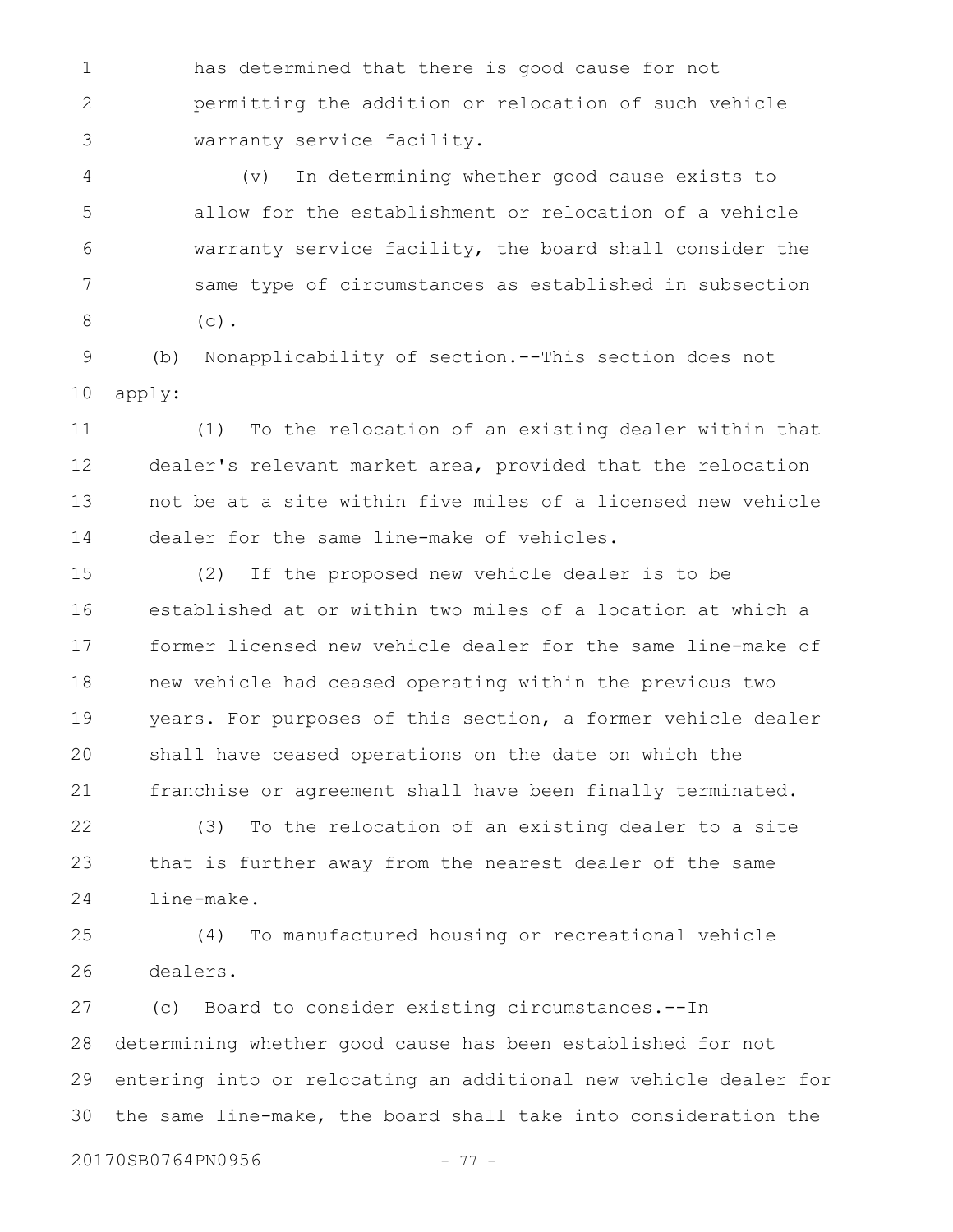existing circumstances, including, but not limited to: 1

(1) Permanency of the investment of both the existing and proposed new vehicle dealers. 2 3

(2) Growth or decline in population and new vehicle registrations in the relevant market area. 4 5

(3) Effect on the consuming public in the relevant market area. 6 7

(4) Whether it is injurious or beneficial to the public welfare for an additional new vehicle dealer to be established. 8 9 10

(5) Whether the new vehicle dealers of the same linemake in that relevant market area are providing adequate competition and convenient customer care for the vehicles of the line-make in the market area which shall include the adequacy of vehicle sales and service facilities, equipment, supply of vehicle parts and qualified service personnel. 11 12 13 14 15 16

(6) Whether the establishment of an additional new vehicle dealer would increase competition and whether such increased competition would be in the public interest. 17 18 19

(7) The effect the denial of relocation will have on a relocating dealer. 20 21

Section [27.1] 327. Licensing cost. 22

(a) Licensing cost.--Subject to the limitations established under subsection (c), a licensed dealer who has a contract with the Department of Transportation pursuant to 75 Pa.C.S. § 7501 (relating to authorization of messenger and agent services) may charge the purchaser of a vehicle a licensing cost permissible under 75 Pa.C.S. Ch. 19 (relating to fees) and the act of December 17, 1968 (P.L.1224, No.387), known as the Unfair Trade Practices and Consumer Protection Law, and regulations 23 24 25 26 27 28 29 30

20170SB0764PN0956 - 78 -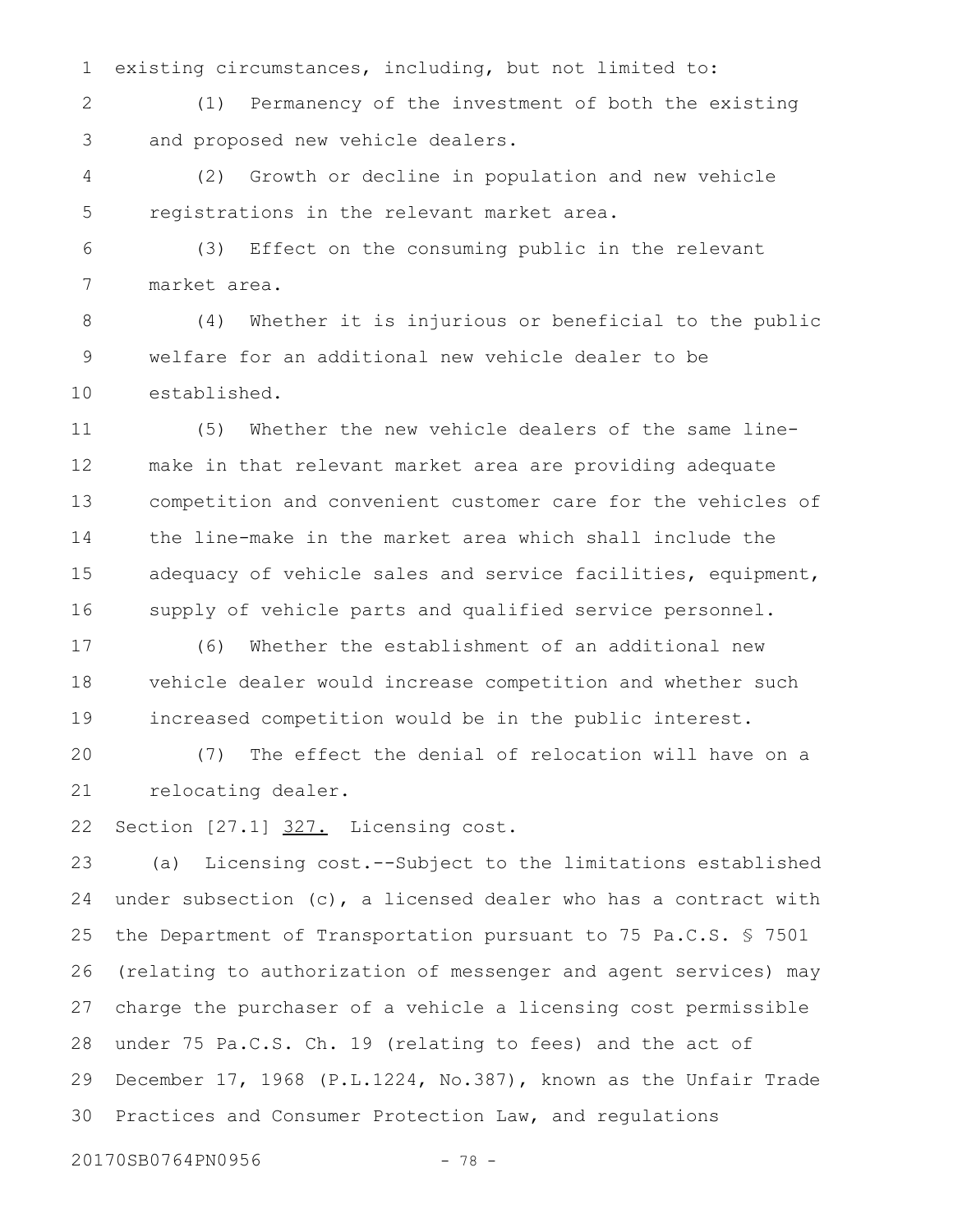promulgated thereunder, to include any of the following: (1) The actual cost incurred by the dealer for fees associated with titling and registering the vehicle, including messenger fees, notary fees and electronic transaction fees. (2) A documentary preparation charge for: (i) Preparation and completion of documents required to register and license the vehicle under 75 Pa.C.S. (relating to vehicles). (ii) Collection and submission of taxes payable by the purchaser. (iii) Preparation of any other information associated with titling and registration of a vehicle. (b) Out-of-State title.--The provisions of subsection (a) shall apply whether or not the purchaser intends to title and register the vehicle outside this Commonwealth. (c) Limitations.--The following limitations shall apply: (1) A dealer which provides electronic transaction services for documents under subsection (a)(2) may impose a maximum charge of \$100 for calendar year 2008 and a maximum charge of \$120 for calendar year 2009. (2) A dealer which does not provide electronic transaction services for document preparation under subsection (a)(2) may impose a maximum charge of \$80 for calendar year 2008 and a maximum charge of \$100 for calendar year 2009. (d) Adjustment.--Beginning in January 2010, and annually thereafter, the licensing cost for documentary preparation shall 1 2 3 4 5 6 7 8 9 10 11 12 13 14 15 16 17 18 19 20 21 22 23 24 25 26 27 28

for All Urban Consumers (CPI-U) for all items as published by 30

20170SB0764PN0956 - 79 -

29

be adjusted in accordance with the Federal Consumer Price Index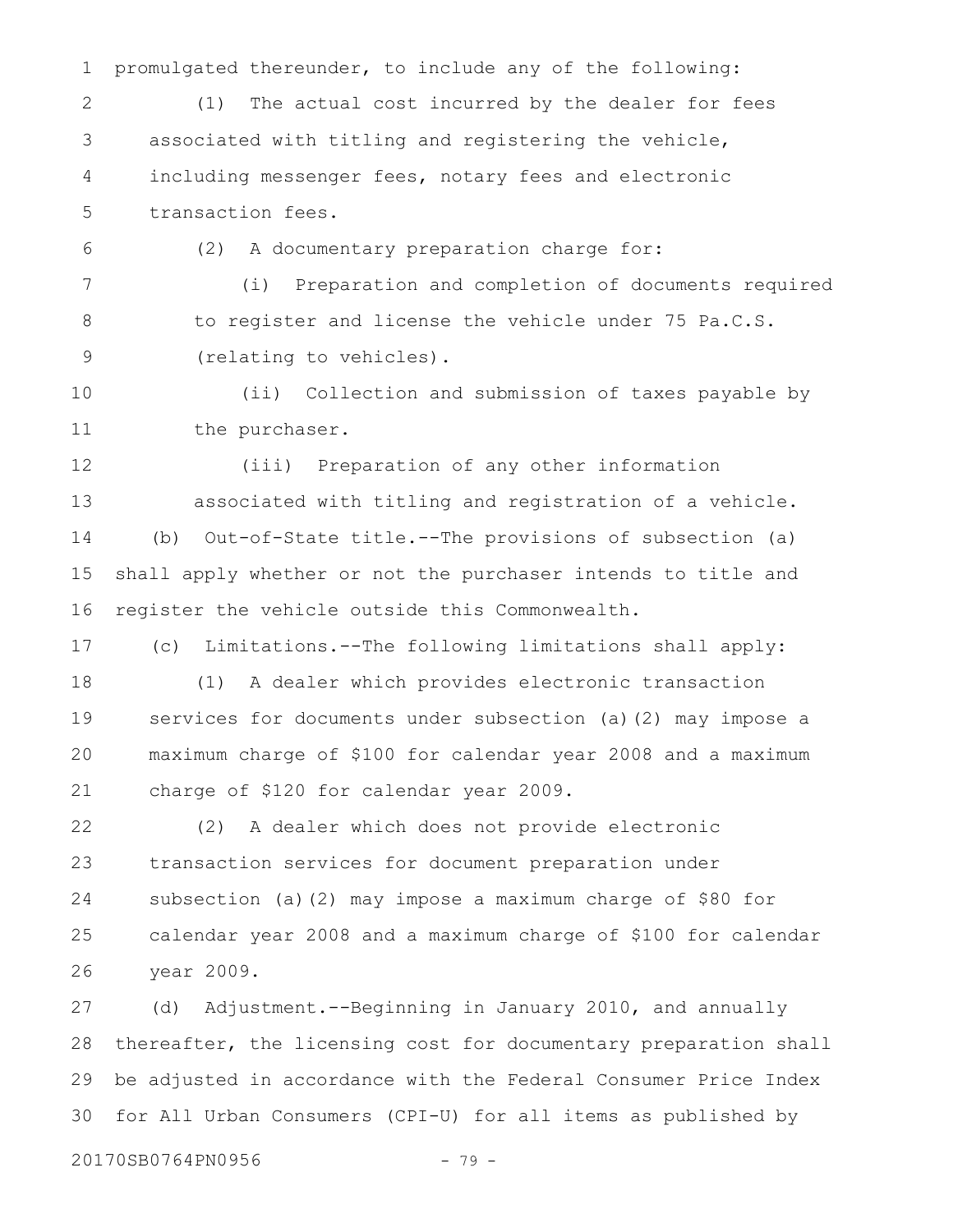the United States Department of Labor, Bureau of Labor Statistics, for the previous 12-month period on a cumulative basis. Any adjustment which is less than 50¢ shall be rounded down to the next lowest dollar amount and any adjustment which is 50¢ or greater shall be rounded up to the next highest dollar amount. 1 2 3 4 5 6

(e) Fees.--Licensing costs under this section shall not be considered fees for purposes of section [30 or 31] 330 or 331. Section [28] 328. Penalties. 7 8 9

(a) Criminal penalties for violation of this act.--Whoever shall give any false or forged evidence of any kind to the board or to any member in order to obtain a license, or shall refuse upon request to furnish business records, documents and files relating to practice under this act, or shall otherwise violate the provisions of this act shall be guilty of a summary offense and, upon conviction, shall be ordered to pay a fine of \$1,000. A licensee shall be subject to criminal prosecution under this subsection for violation of any provision of this act. 10 11 12 13 14 15 16 17 18

(b) Criminal penalties for unlicensed activity.--Whoever engages in the business of vehicle dealer, manufacturer, factory branch, distributor, distributor branch, auction or broker or engages in the occupation of vehicle salesperson or factory or distributor representative without being licensed and registered as required or exempted from licensure as provided, or shall present or attempt to use as his own the license of another, shall be guilty of a summary offense and, upon conviction, shall be sentenced to pay a fine of \$1,000 or any higher amount equal to double the pecuniary gain derived from the offense. For the purpose of this act the sale of each vehicle in violation of this act constitutes a separate offense. 19 20 21 22 23 24 25 26 27 28 29 30

20170SB0764PN0956 - 80 -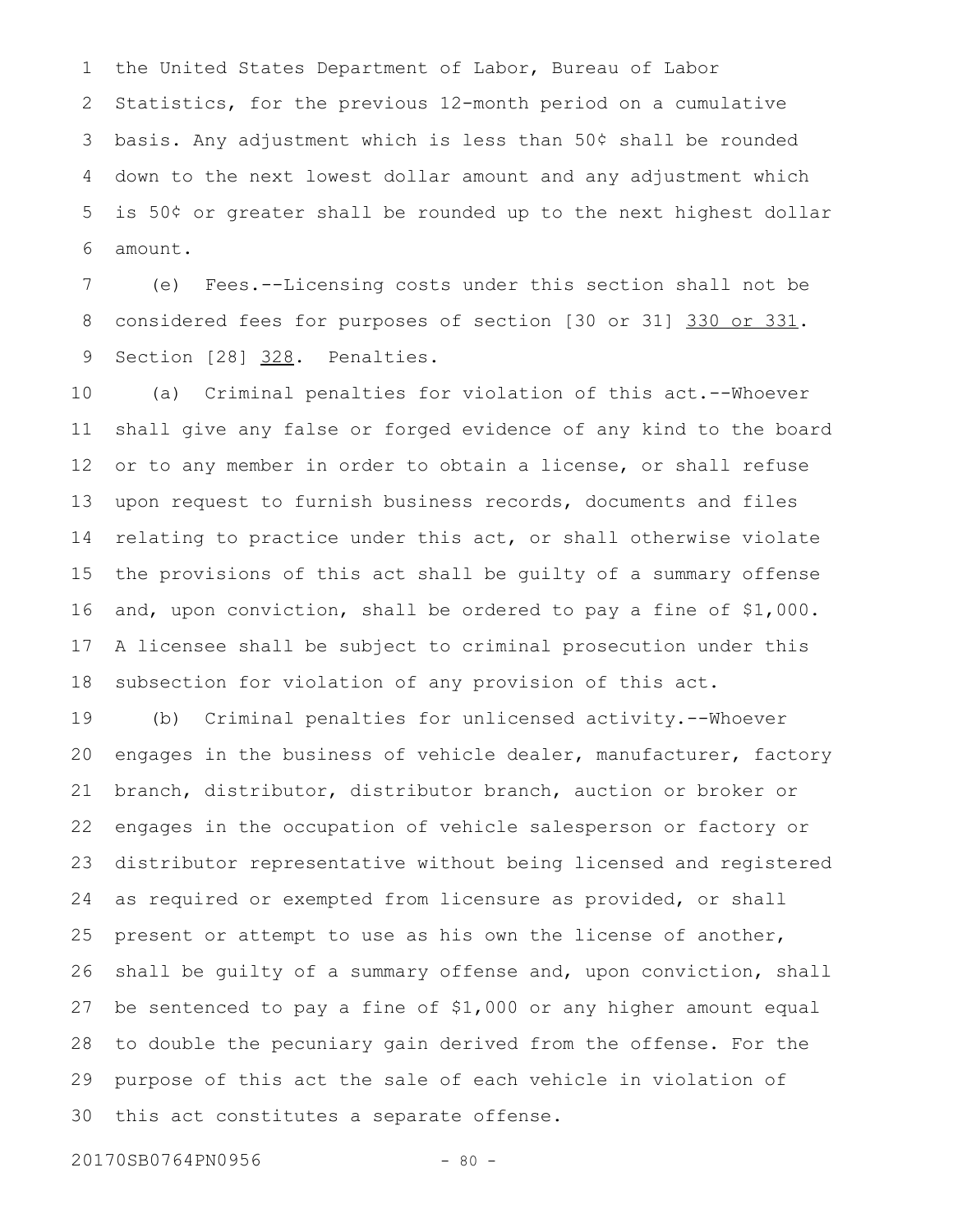(c) Additional remedy.--In addition to any other civil remedy or criminal penalty provided for in this act, the board by a vote of the majority of the authorized membership of the board as provided by law, or by a vote of the majority of the duly qualified and confirmed membership, may levy a civil penalty of up to \$1,000 on any current licensee who violates any provision of this act or on any person who engages in an activity required to be licensed by this act. The board shall levy this penalty only after affording the accused party the opportunity for a hearing as provided in 2 Pa.C.S. (relating to administrative law and procedure). 1 2 3 4 5 6 7 8 9 10 11

Section [29] 329. Civil actions for violations. 12

Notwithstanding the terms, provisions or conditions of any agreement or franchise or other terms or provisions of any novation, waiver or other written instrument, any person who is or may be injured by a violation of a provision of this act of any party to a franchise who is so injured in his business or property by a violation of a provision of this act relating to that franchise, or any person so injured because he refuses to accede to a proposal for an arrangement which, if consummated, would be in violation of this act, may bring an action for damages and equitable relief, including injunctive relief, in any court of competent jurisdiction. 13 14 15 16 17 18 19 20 21 22 23

Section [30] 330. Fees. 24

(a) General rule.--All fees required under the provisions of this act shall be fixed by the board by regulation and shall be subject to review in accordance with the act of June 25, 1982 (P.L.633, No.181), known as the Regulatory Review Act. If the revenues generated by fees, fines and civil penalties imposed in accordance with the provisions of this act are not sufficient to 25 26 27 28 29 30

20170SB0764PN0956 - 81 -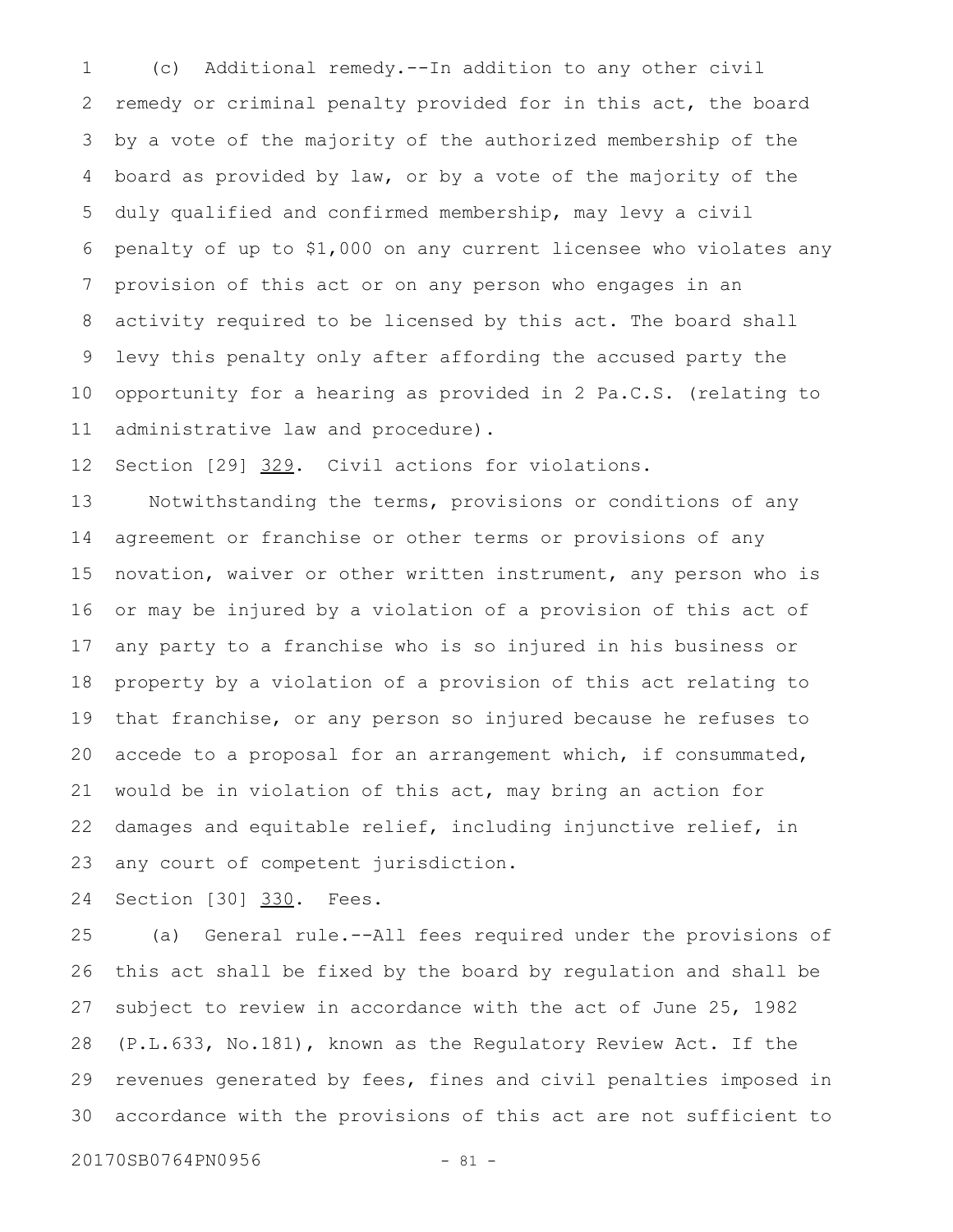match expenditures over a two-year period, the board shall increase those fees by regulation, subject to review in accordance with the Regulatory Review Act, such that the projected revenues will meet or exceed projected expenditures. 1 2 3 4

(b) Increases by bureau.--If the Bureau of Professional and Occupational Affairs determines that the fees established by the board are inadequate to meet the minimum enforcement efforts required, then the bureau, after consultation with the board, shall increase the fees by regulation, subject to review in accordance with the Regulatory Review Act, such that adequate revenues are raised to meet the required enforcement effort. 5 6 7 8 9 10 11

(c) Existing fees.--All fees fixed pursuant to section 211 of the act of July 1, 1978 (P.L.700, No.124), known as the Bureau of Professional and Occupational Affairs Fee Act, shall continue in full force and effect until changed by the board pursuant to subsection (a). 12 13 14 15 16

Section [31] 331. Disposition of fees and fines. 17

All civil fines and fees and all criminal fines shall be paid into the Special Augmentation Fund established by section 301 of the act of July 1, 1978 (P.L.700, No.124), known as the Bureau of Professional and Occupational Affairs Fee Act. 18 19 20 21

Section [32] 332. Vehicle shows, off-premise sales and exhibitions. 22 23

(a) Participation.--Any licensed dealer, distributor or manufacturer may participate in public vehicle shows, offpremise sales and exhibitions, provided that a dealer shall participate only in shows, off-premise sales and exhibitions held within the dealer's relevant market area. A dealer shall be permitted to conduct a vehicle show or exhibition at its established place of business. 24 25 26 27 28 29 30

20170SB0764PN0956 - 82 -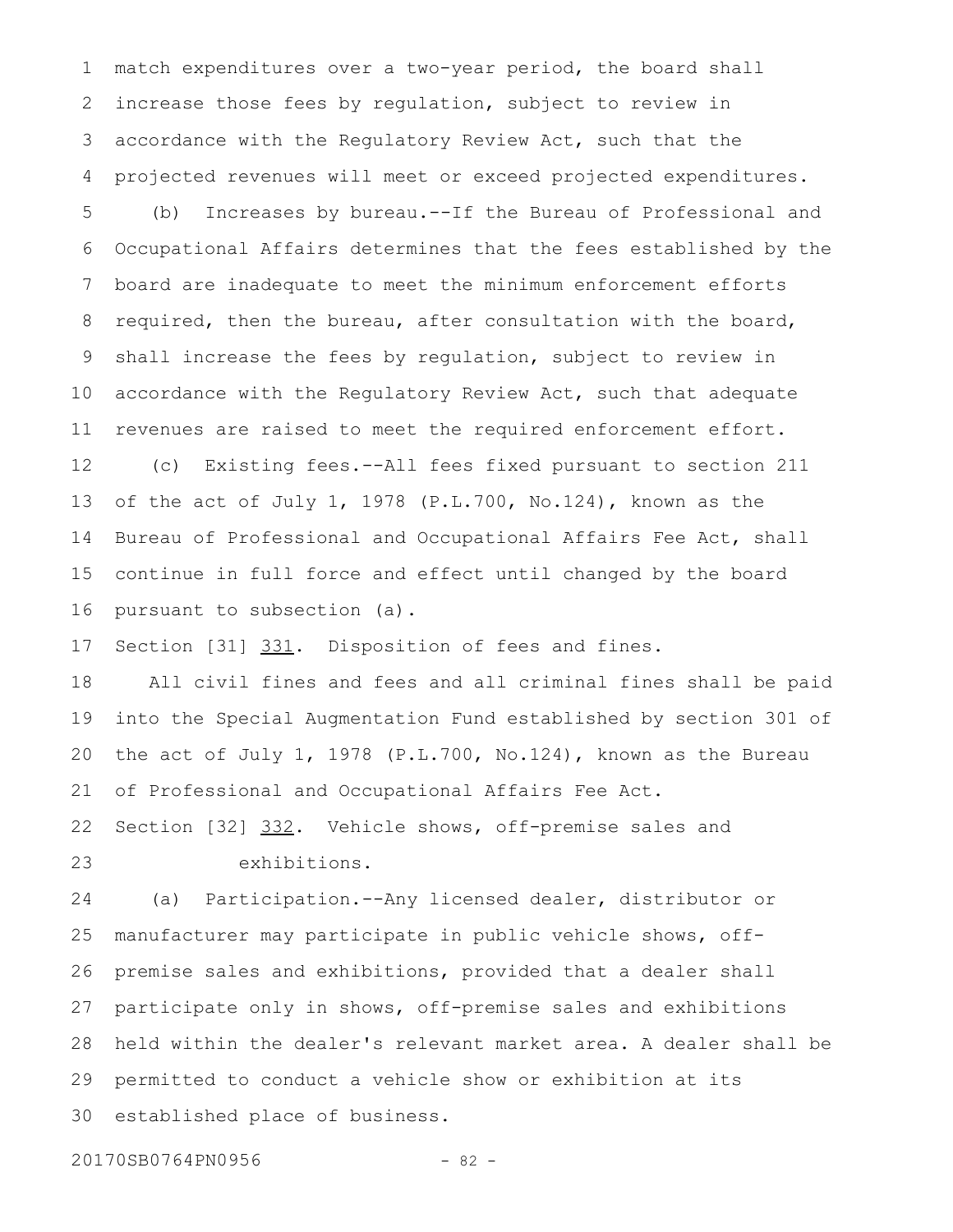(b) Application of section.--The provisions of this section relating to "relevant market area" shall not apply to vehicle shows held as part of, and in conjunction with, the following: 1 2 3

(1) An event operated to benefit a charitable organization or group of organizations approved under section 501(c)(3) of the Internal Revenue Code of 1954 (68A Stat. 3, 26 U.S.C. § 501(c)(3)). 4 5 6 7

8

(2) A community or agricultural fair which receives funds from the Pennsylvania Fair Fund. 9

(3) An event pertaining to shows of recreational vehicles, manufactured housing or mobile homes. 10 11

(c) Out-of-State new vehicle dealers.--A new vehicle dealer, except a recreational vehicle dealer, licensed in another state or jurisdiction may participate with permission of its licensed manufacturer in industrywide public vehicle shows and exhibitions in which a total of 50 or more new vehicle dealers participate as exhibitors. Furthermore, the limitations relating to relevant market area contained in subsection (a) shall not be applicable to industrywide public vehicle shows and exhibitions in which, when open to the public, a total of 50 or more new vehicle dealers participate as exhibitors. 12 13 14 15 16 17 18 19 20 21

(e) Emergency vehicles.--Licensed manufacturers of firefighting or emergency service vehicles shall be authorized to buy, sell or exchange such vehicles to governmental agencies or emergency service providers at vehicle shows, off-premise sales and exhibitions without possessing a dealer's license. 22 23 24 25 26

(f) Applicability.--This section shall not apply to recreational vehicle dealers. 27 28

Section 8. (Reserved). 29

Section 9. Section 33 of the act is renumbered and amended 30

20170SB0764PN0956 - 83 -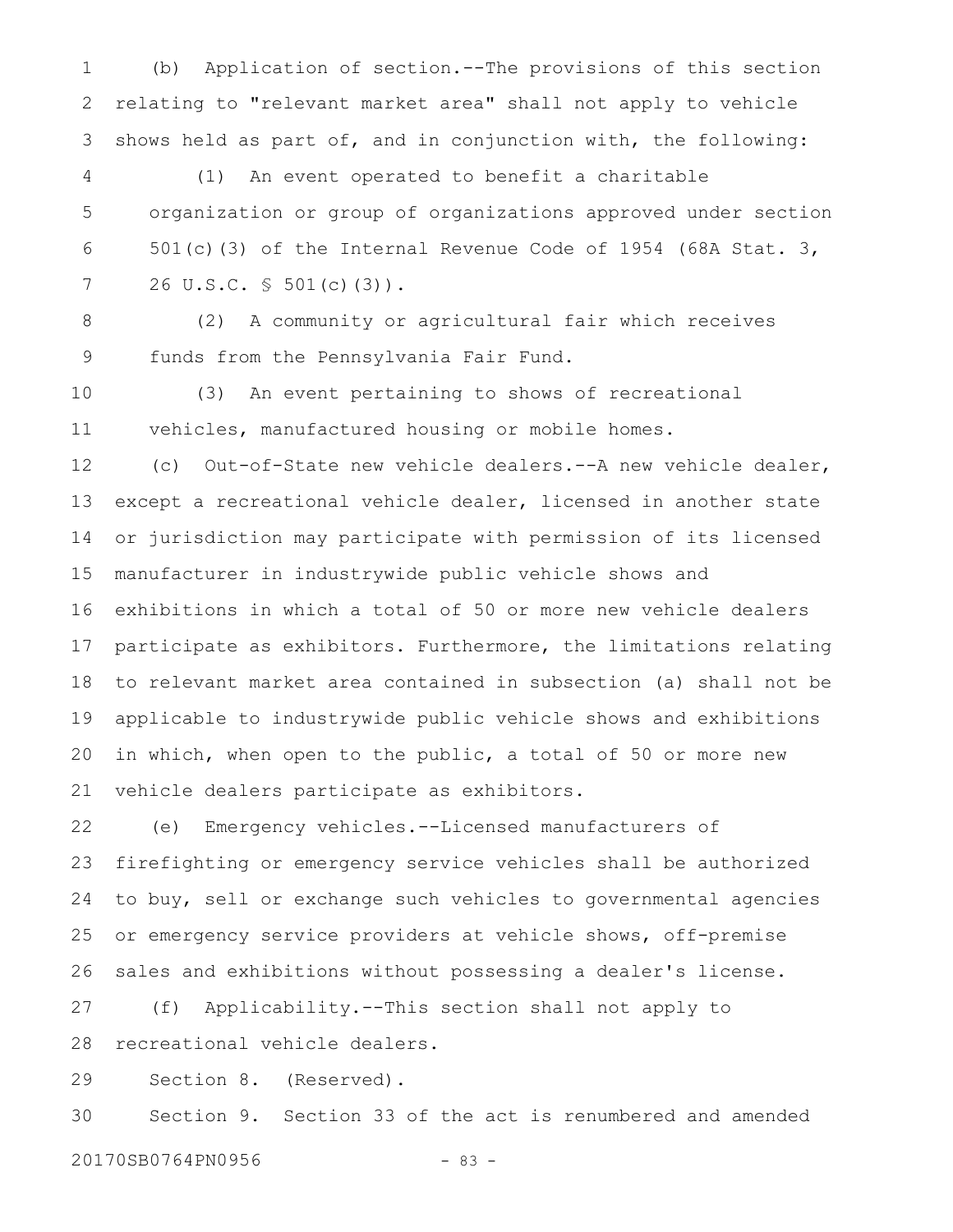| 1               | to read:                                                      |
|-----------------|---------------------------------------------------------------|
| 2               | Section [33] 333. Off-premise sales, shows, exhibitions or    |
| 3               | rallies on Sundays.                                           |
| 4               | (1) The following shall be permitted to be open on            |
| 5               | Sundays:                                                      |
| 6               | (i) Off-premise vehicle sales, shows and                      |
| $7\phantom{.0}$ | exhibitions.                                                  |
| 8               | recreational vehicle shows, recreational<br>$(i$ i)           |
| $\mathsf 9$     | vehicle off-premise sales, recreational vehicle               |
| 10              | exhibitions and recreational vehicle rallies.                 |
| 11              | Off-premise vehicle sales, shows and exhibitions shall be     |
| 12              | permitted to be open on Sundays.                              |
| 13              | Except as provided in [paragraphs (3) and] paragraph<br>(2)   |
| 14              | (4), normal vehicle business practices shall be allowed at    |
| 15              | off-premise sales, vehicle shows or exhibitions on Sunday     |
| 16              | except that no final sales contract may be consummated on a   |
| 17              | Sunday.                                                       |
| 18              | Normal vehicle business practices shall be allowed<br>(3)     |
| 19              | at recreational vehicle shows, recreational vehicle off-      |
| 20              | premise sales, recreational vehicle exhibitions and           |
| 21              | recreational vehicle rallies. recreational vehicle dealers    |
| 22              | are permitted to consummate final sales contracts on Sundays. |
| 23              | Manufactured housing dealers are permitted to<br>(4)          |
| 24              | consummate final sales contracts on Sundays.                  |
| 25              | Section 10. The act is amended by adding a chapter to read:   |
| 26              | CHAPTER <sub>5</sub>                                          |
| 27              | RECREATIONAL VEHICLES                                         |
| 28              | Section 501. Legislative intent.                              |
| 29              | It is the intent of the General Assembly to protect the       |
| 30              | public health, safety and welfare of the residents of this    |
|                 | 20170SB0764PN0956<br>$-84 -$                                  |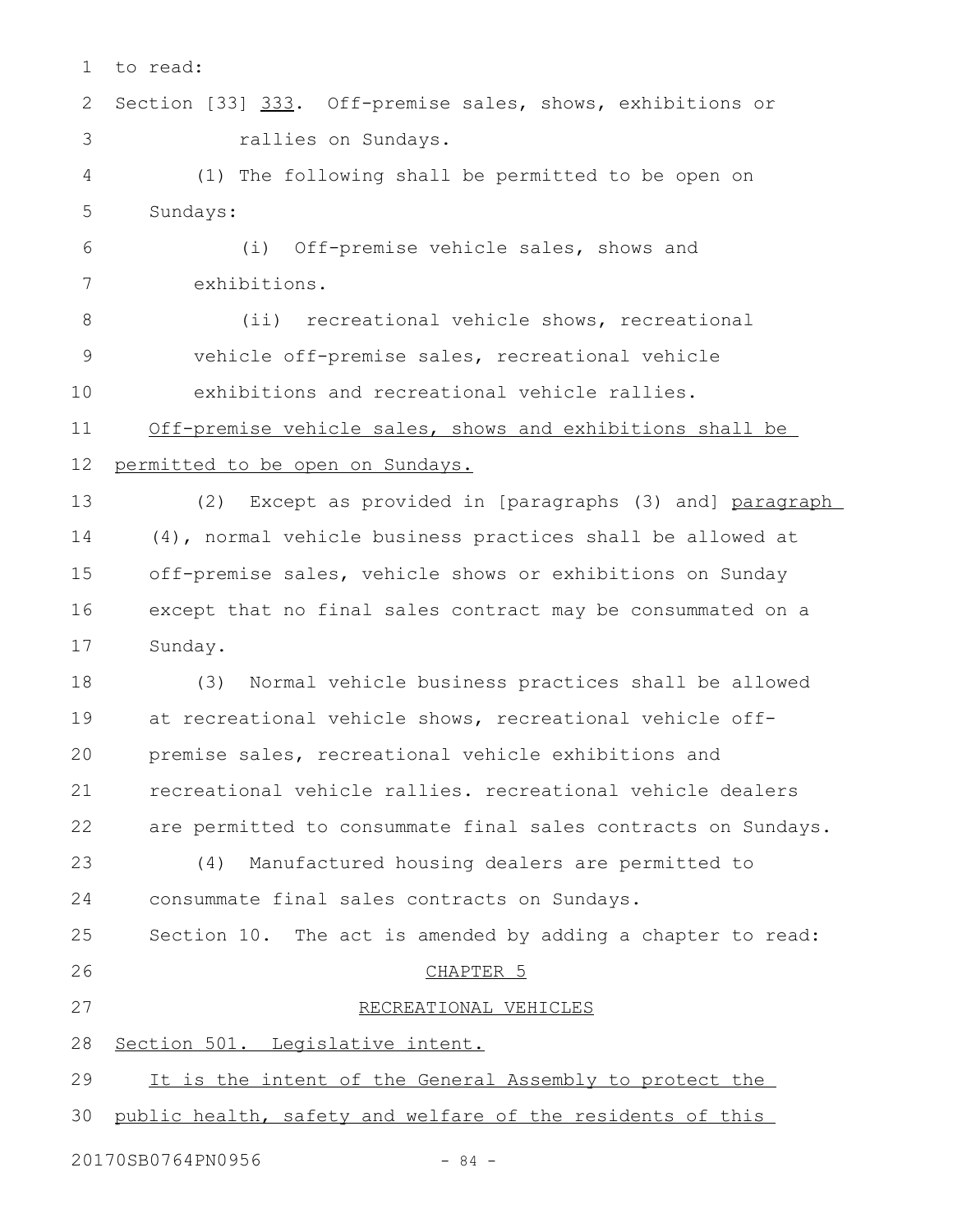| 1  | Commonwealth by regulating the relationship between recreational |
|----|------------------------------------------------------------------|
| 2  | vehicle dealers, manufacturers and suppliers, maintaining        |
| 3  | competition and providing consumer protection and fair trade.    |
| 4  | Section 502. Definitions.                                        |
| 5  | The following words and phrases when used in this chapter        |
| 6  | shall have the meanings given to them in this section unless the |
| 7  | context clearly indicates otherwise:                             |
| 8  | "Area of sales responsibility." The geographical area,           |
| 9  | agreed to by the dealer and the manufacturer in the              |
| 10 | manufacturer/dealer agreement, within which the dealer has the   |
| 11 | exclusive right to display and sell the manufacturer's new       |
| 12 | recreational vehicles of a particular line-make to the retail    |
| 13 | public.                                                          |
| 14 | "Dealer." A person, firm, corporation or business entity         |
| 15 | licensed or required to be licensed under this chapter.          |
| 16 | "Distributor." A person, firm, corporation or business           |
| 17 | entity that purchases new recreational vehicles for resale to    |
| 18 | dealers.                                                         |
| 19 | "Factory campaign." An effort on the part of a warrantor to      |
| 20 | contact a recreational vehicle owner or dealer in order to       |
| 21 | address a part or equipment issue.                               |
| 22 | "Family member." A spouse, child, grandchild, parent,            |
| 23 | sibling, niece or nephew or the spouse of a child, grandchild,   |
| 24 | sibling, niece or nephew.                                        |
| 25 | "Fifth wheel trailer." A vehicle mounted on wheels designed      |
| 26 | to provide temporary living quarters for recreational, camping   |
| 27 | or travel use which is a size and weight which does not require  |
| 28 | a special highway movement permit and is designed to be towed by |
| 29 | a motorized vehicle that contains a towing mechanism mounted     |
| 30 | above or forward of the tow vehicle's rear axle.                 |
|    |                                                                  |

20170SB0764PN0956 - 85 -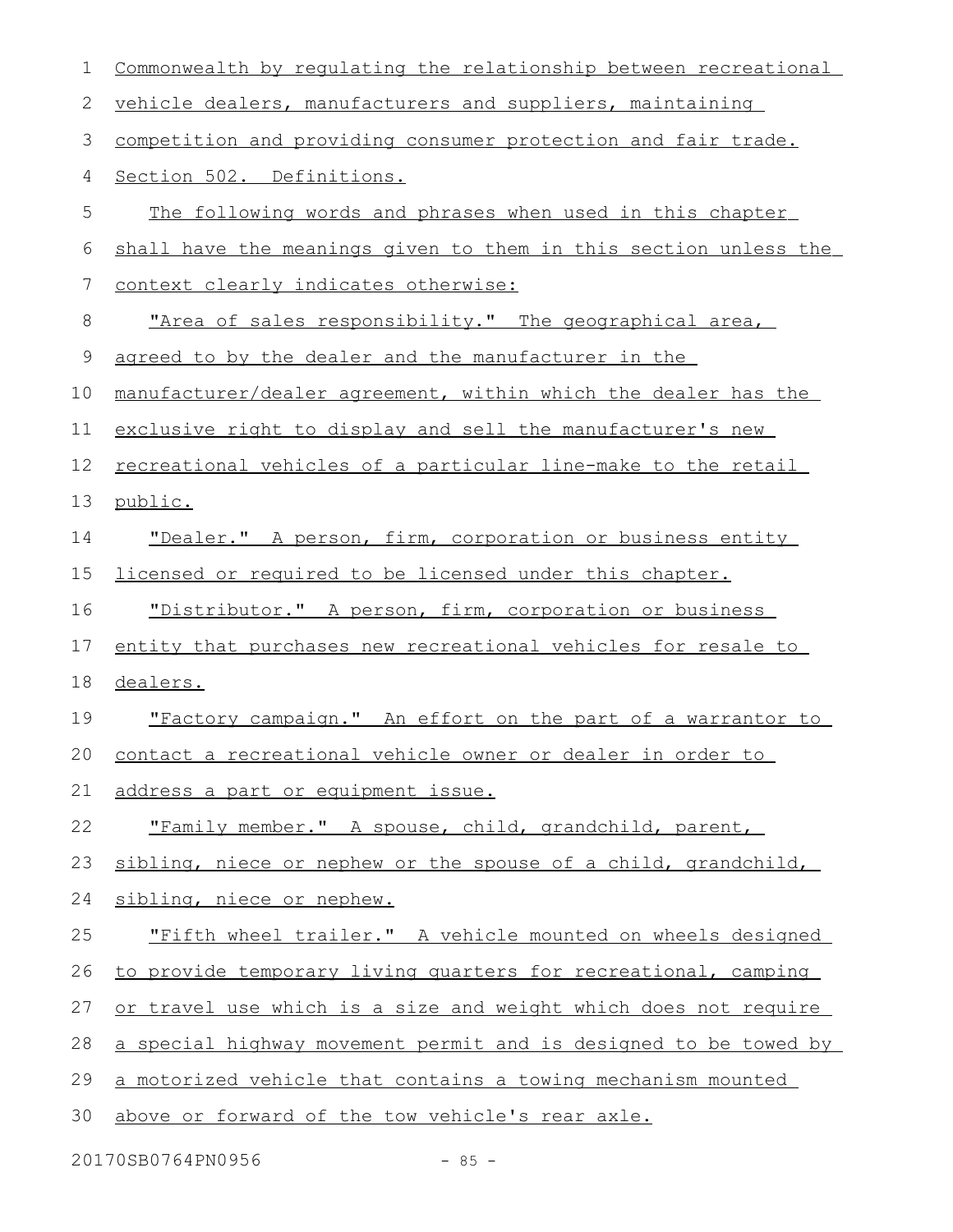| 1             | "Folding camping trailer." A vehicle mounted on wheels and      |
|---------------|-----------------------------------------------------------------|
| 2             | constructed with collapsible side walls that fold for towing by |
| 3             | another vehicle and unfold at the campsite to provide temporary |
| 4             | living quarters for recreational, camping or travel use.        |
| 5             | "Line-make." A specific series of recreational vehicles         |
| 6             | that:                                                           |
| 7             | (1) Are identified by a common series trade name or             |
| 8             | trademark.                                                      |
| $\mathcal{G}$ | Are targeted to a particular market segment, as<br>(2)          |
| 10            | determined by the recreational vehicle's decor, features,       |
| 11            | equipment, size, weight and price range.                        |
| 12            | (3) Have lengths and interior floor plans that                  |
| 13            | distinguish the recreational vehicles from other recreational   |
| 14            | vehicles with substantially the same decor, equipment,          |
| 15            | features, price and weight.                                     |
| 16            | (4) Belong to a single, distinct classification of              |
| 17            | recreational vehicle product type having a substantial degree   |
| 18            | of commonality in the construction of the chassis, frame and    |
| 19            | body.                                                           |
| 20            | (5)<br>The manufacturer/dealer agreement authorizes a           |
| 21            | dealer to sell.                                                 |
| 22            | "Manufacturer." A person, firm, corporation or business         |
| 23            | entity that engages in the manufacturing of recreational        |
| 24            | vehicles.                                                       |
| 25            | "Manufacturer/dealer agreement." A written agreement or         |
| 26            | contract entered into between a manufacturer and a dealer that  |
| 27            | fixes the rights and responsibilities of the parties and under  |
| 28            | which the dealer sells new recreational vehicles.               |
| 29            | "Proprietary part." A part manufactured by or for and sold      |
| 30            | exclusively by a manufacturer.                                  |
|               |                                                                 |

20170SB0764PN0956 - 86 -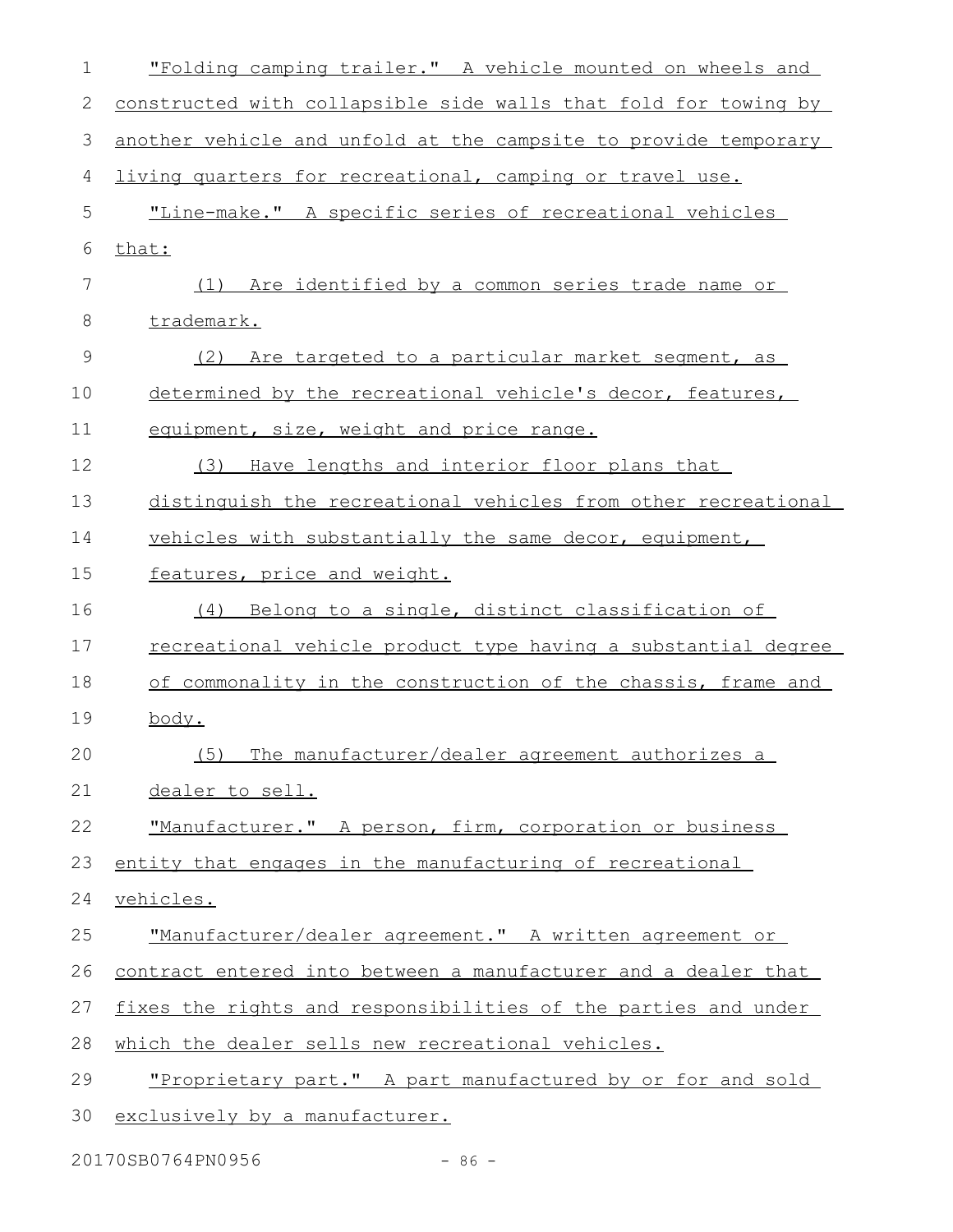| 1            | "Supplier." A person, firm, corporation or business entity        |
|--------------|-------------------------------------------------------------------|
| $\mathbf{2}$ | that engages in the manufacturing of recreational vehicle parts,  |
| 3            | accessories or components.                                        |
| 4            | "Transient customer." A customer who is temporarily               |
| 5            | traveling through a dealer's area of sales responsibility.        |
| 6            | <u>"Travel trailer." A vehicle mounted on wheels designed to </u> |
| 7            | provide temporary living quarters for recreational, camping or    |
| 8            | travel use of a size and weight as to not require a special       |
| 9            | highway movement permit when towed by a motorized vehicle.        |
| 10           | <u>"Truck camper." A vehicle designed to be placed in the bed</u> |
| 11           | of a pickup truck to provide temporary living quarters for        |
| 12           | recreational, camping or travel use.                              |
| 13           | "Warrantor." A person, firm, corporation or business entity,      |
| 14           | including a manufacturer or supplier that provides a written      |
| 15           | warranty to a consumer in connection with a new recreational      |
| 16           | vehicle or a part, accessory or component of a new recreational   |
| 17           | vehicle. The term does not include service contracts, mechanical  |
| 18           | or other insurance or extended warranties sold for separate       |
| 19           | consideration by a dealer or other person not controlled by a     |
| 20           | manufacturer.                                                     |
| 21           | Section 503. Written agreements and designated territories.       |
| 22           | General rule.--A manufacturer or distributor may not<br>(a)       |
| 23           | sell a recreational vehicle in this Commonwealth to or through a  |
| 24           | dealer without having first entered into a manufacturer/dealer    |
| 25           | agreement with a dealer which has been signed by both parties.    |
| 26           | (b) Area of sales responsibility.--The manufacturer shall         |
| 27           | designate the area of sales responsibility exclusively assigned   |
| 28           | to a dealer in the manufacturer/dealer agreement and may not      |
| 29           | change the area or contract with another dealer for sale of the   |
| 30           | same line-make in the designated area for the duration of the     |
|              |                                                                   |

20170SB0764PN0956 - 87 -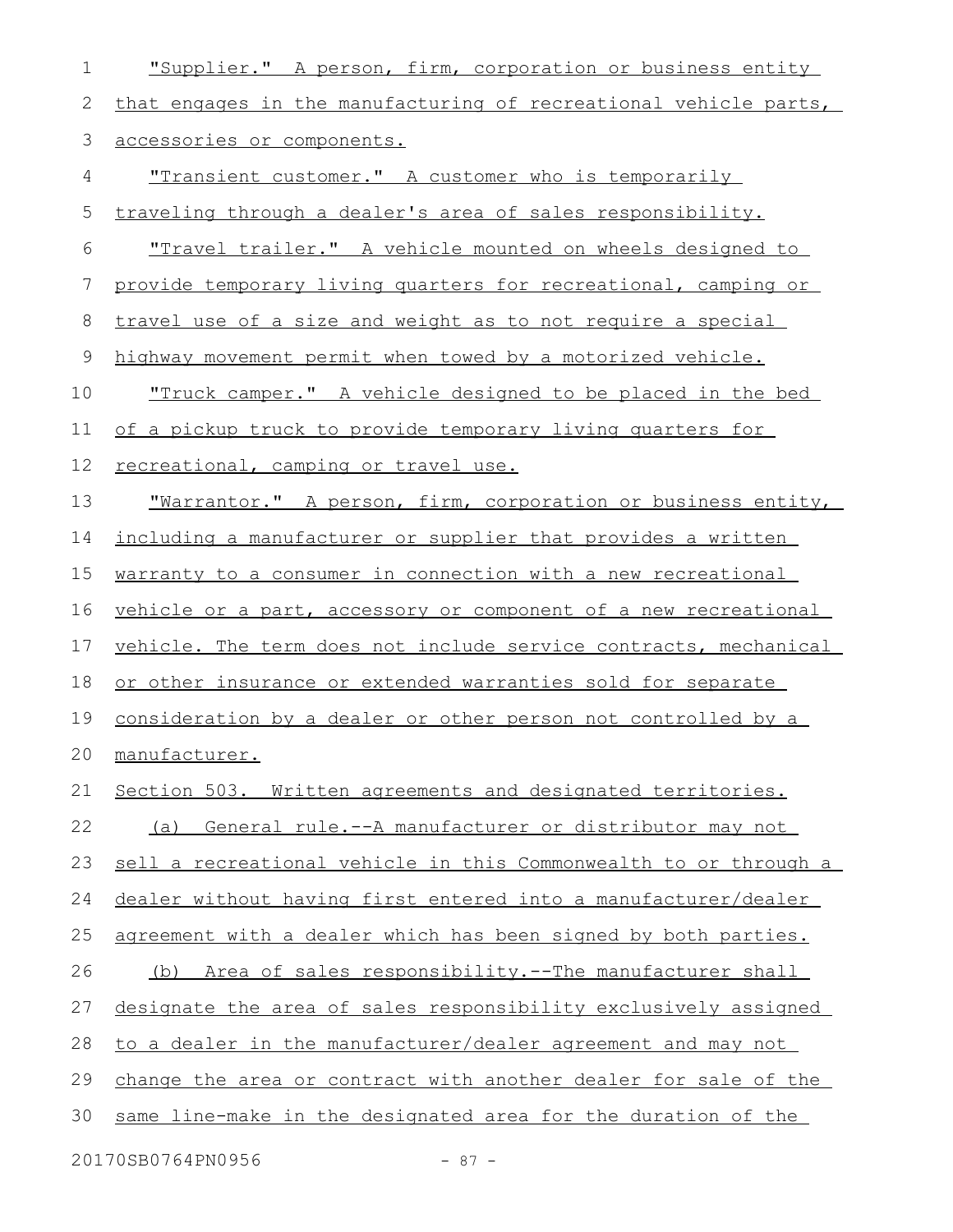1 agreement.

| $\mathbf{2}$ | <u>Review.--The area of sales responsibility may be</u><br>(C)   |
|--------------|------------------------------------------------------------------|
| 3            | reviewed or changed with the consent of both parties not less    |
| 4            | than 12 months after the execution of the manufacturer/dealer    |
| 5            | agreement.                                                       |
| 6            | (d) New vehicles.--A recreational vehicle dealer may not         |
| 7            | sell a new recreational vehicle in this Commonwealth without     |
| 8            | having first entered into a manufacturer/dealer agreement with a |
| 9            | manufacturer or distributor which has been signed by both        |
| 10           | parties.                                                         |
| 11           | Section 504. Termination, cancellation, nonrenewal and           |
| 12           | alteration of dealership by manufacturer.                        |
| 13           | (a) General rule.--A manufacturer or distributor, directly       |
| 14           | or through an authorized officer, agent or employee, may         |
| 15           | terminate, cancel or fail to renew a manufacturer/dealer         |
| 16           | agreement with good cause.                                       |
| 17           | (1) If the manufacturer or distributor terminates,               |
| 18           | cancels or fails to renew the manufacturer/dealer agreement      |
| 19           | without good cause, the manufacturer or distributor must         |
| 20           | comply with section 506.                                         |
| 21           | (2) If the manufacturer or distributor terminates,               |
| 22           | cancels or fails to renew the manufacturer/dealer agreement      |
| 23           | with good cause, the provisions of section 506 shall not         |
| 24           | apply.                                                           |
| 25           | Burden of proof.--The manufacturer or distributor has<br>(b)     |
| 26           | the burden of showing good cause for terminating, canceling or   |
| 27           | failing to renew a manufacturer/dealer agreement with a dealer.  |
| 28           | For purposes of determining whether there is good cause for the  |
| 29           | proposed action, any of the following factors may be considered: |
| 30           | The extent of the affected dealer's penetration in<br>(1)        |
|              |                                                                  |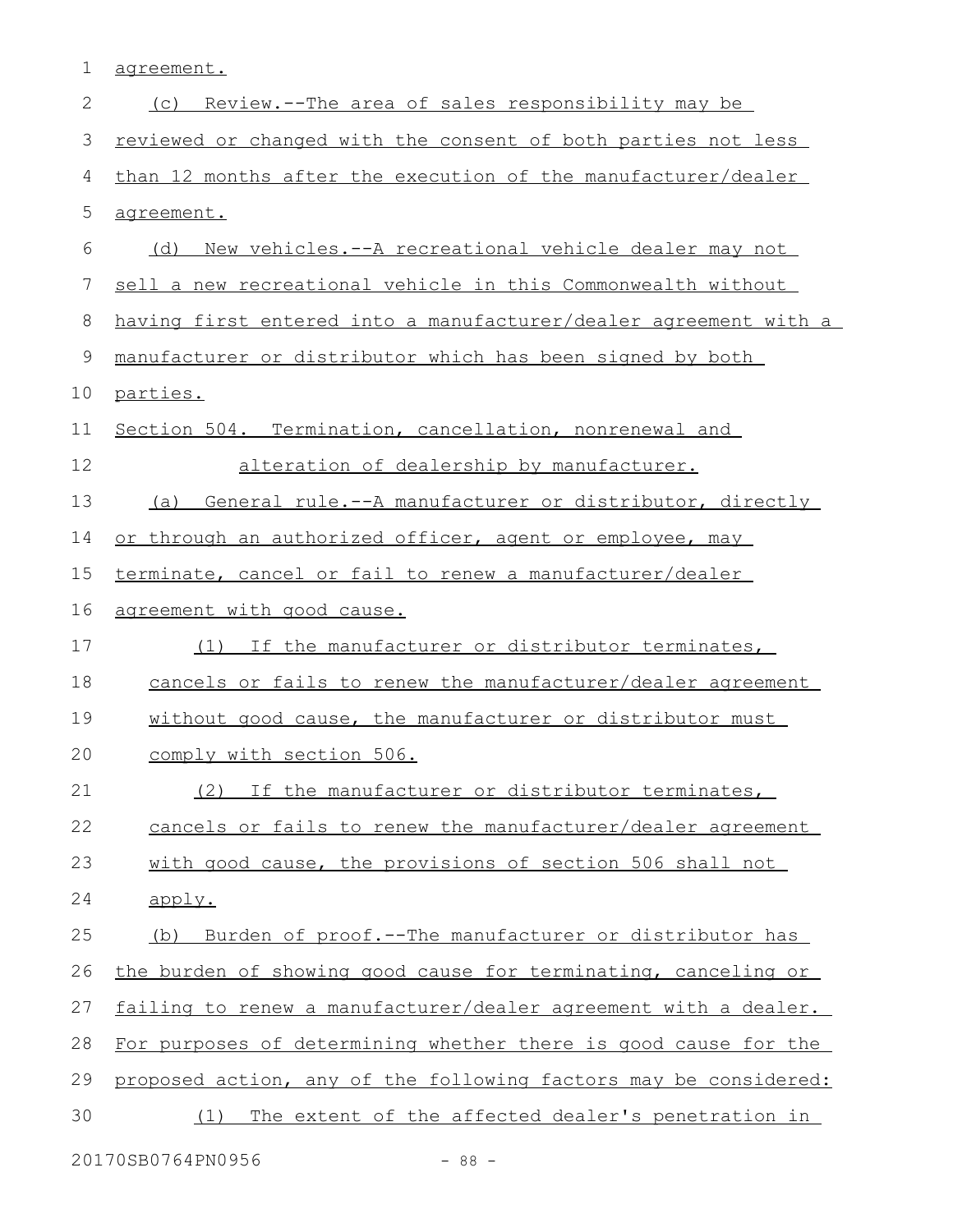|  |  |  | the area of sales responsibility. |  |
|--|--|--|-----------------------------------|--|
|  |  |  |                                   |  |

| $\mathbf{2}$  | The nature and extent of the dealer's investment in<br>(2)     |
|---------------|----------------------------------------------------------------|
| 3             | the dealer's business.                                         |
| 4             | The adequacy of the dealer's service facilities,<br>(3)        |
| 5             | equipment, parts, supplies and personnel.                      |
| 6             | The effect of the proposed action on the community.<br>(4)     |
| 7             | The extent and quality of the dealer's service under<br>(5)    |
| 8             | recreational vehicle warranties.                               |
| $\mathcal{G}$ | (6)<br>The dealer's failure to follow agreed-upon              |
| 10            | procedures or standards related to the overall operation of    |
| 11            | the dealership.                                                |
| 12            | The dealer's performance under the terms of its<br>(7)         |
| 13            | manufacturer/dealer agreement.                                 |
| 14            | (c) Written notice required.--Except as otherwise provided     |
| 15            | in this section, a manufacturer or distributor shall provide a |
| 16            | dealer with at least 90 days' prior written notice of          |
| 17            | termination, cancellation or nonrenewal of the                 |
| 18            | manufacturer/dealer agreement in the event the dealer is being |
| 19            | terminated for good cause. The following shall apply:          |
| 20            | The notice shall state all reasons for the proposed<br>(1)     |
| 21            | termination, cancellation or nonrenewal and shall state that,  |
| 22            | within 30 days following receipt of the notice, the dealer     |
| 23            | shall provide to the manufacturer or distributor written       |
| 24            | notice of intent to cure all claimed deficiencies. The dealer  |
| 25            | shall have 90 days following receipt of the original notice    |
| 26            | to rectify the deficiencies.                                   |
| 27            | If the deficiencies are rectified within 90 days,<br>(2)       |
| 28            | the manufacturer's or distributor's notice shall be voided.    |
| 29            | If the dealer fails to provide the notice of intent to cure    |
| 30            | the deficiencies in the prescribed time period or fails to     |
|               |                                                                |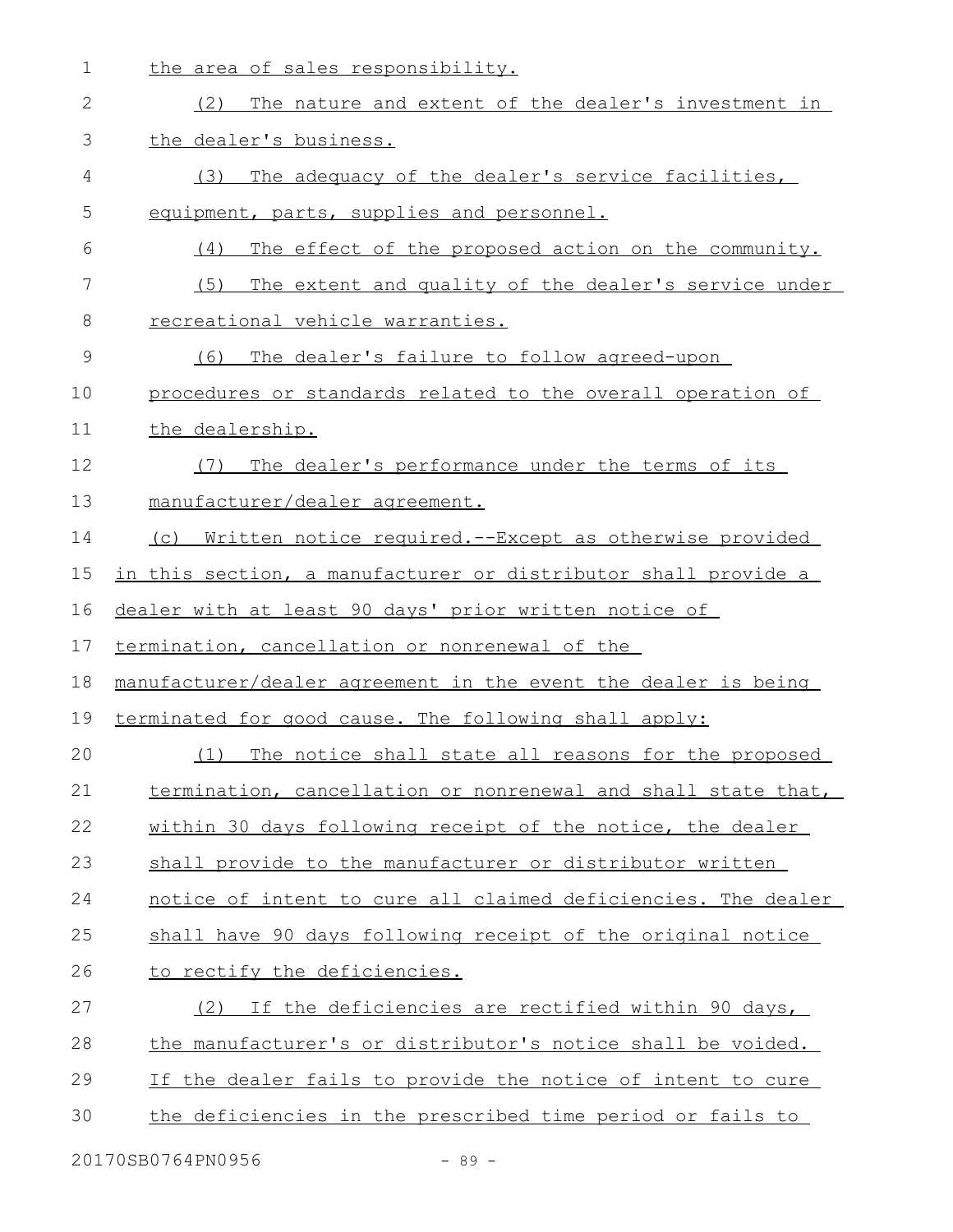| $\mathbf 1$ | cure the deficiencies in the time period provided, the          |
|-------------|-----------------------------------------------------------------|
| 2           | termination, cancellation or nonrenewal shall take effect 30    |
| 3           | days after the dealer's receipt of the original notice. If      |
| 4           | the dealer has new and untitled inventory on hand, it may be    |
| 5           | sold under section 506.                                         |
| 6           | Time period of notice.--The notice period may be reduced<br>(d) |
| 7           | to 30 days if the manufacturer's or distributor's grounds for   |
| 8           | termination, cancellation or nonrenewal are due to any of the   |
| 9           | following good cause factors:                                   |
| 10          | (1) A dealer or one of its owners has been convicted of         |
| 11          | or has entered a plea of nolo contendere to a felony.           |
| 12          | The abandonment or closing of the business<br>(2)               |
| 13          | operations of the dealer for 10 consecutive business days       |
| 14          | unless the closing is due to an act of God, strike, labor       |
| 15          | difficulty or other cause over which the dealer has no          |
| 16          | control.                                                        |
| 17          | (3) A significant misrepresentation by the dealer               |
| 18          | materially affecting the business relationship.                 |
| 19          | (4) A suspension or revocation of the dealer's license          |
| 20          | or refusal to renew the dealer's license by the department.     |
| 21          | A material violation of this chapter which is not<br>(5)        |
| 22          | resolved within 30 days after the written notice by the         |
| 23          | manufacturer.                                                   |
| 24          | Nonapplicability of notice.--The notice provisions of<br>(e)    |
| 25          | subsection (c) do not apply if the reason for termination,      |
| 26          | cancellation or nonrenewal is the dealer's insolvency, the      |
| 27          | occurrence of an assignment for the benefit of creditors or     |
| 28          | bankruptcy.                                                     |
| 29          | Section 505. Termination, cancellation, nonrenewal and          |
| 30          | alteration of dealership by dealer.                             |

20170SB0764PN0956 - 90 -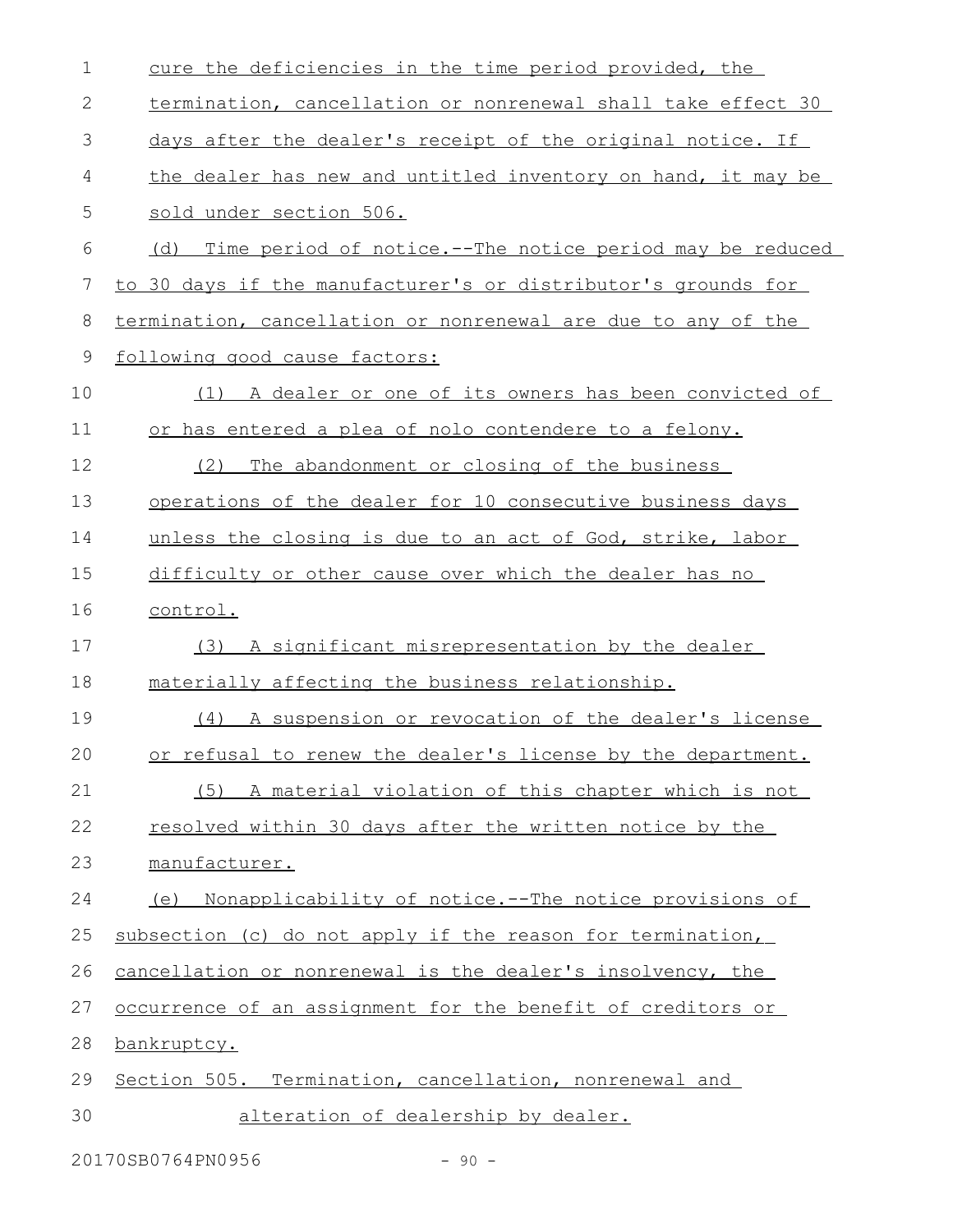| 1             | General rule.--A dealer may terminate or cancel its<br>(a)       |
|---------------|------------------------------------------------------------------|
| 2             | manufacturer/dealer agreement with a manufacturer or distributor |
| 3             | with or without good cause by giving 30 days' written notice.    |
| 4             | (1) If the termination or cancellation is for good               |
| 5             | cause, the notice shall state all reasons for the proposed       |
| 6             | termination or cancellation and shall state that if, within      |
| 7             | 30 days following receipt of the notice, the manufacturer or     |
| 8             | distributor provides to the dealer a written notice of intent    |
| $\mathcal{G}$ | to cure all claimed deficiencies, the manufacturer or            |
| 10            | distributor will then have 90 days following receipt of the      |
| 11            | original notice to rectify the deficiencies.                     |
| 12            | If the deficiencies are rectified within 90 days,<br>(2)         |
| 13            | the dealer's notice shall be voided. If the manufacturer or      |
| 14            | distributor fails to provide the notice of intent to cure the    |
| 15            | deficiencies or fails to cure the deficiencies in the time       |
| 16            | period prescribed in the original notice, the termination or     |
| 17            | cancellation shall take effect as provided in the original       |
| 18            | notice.                                                          |
| 19            | Good cause shown. -- If the dealer terminates, cancels or<br>(b) |
| 20            | fails to renew the manufacturer/dealer agreement without good    |
| 21            | cause, the provisions of section 506 shall not apply. If the     |
| 22            | dealer terminates, cancels or fails to renew the                 |
| 23            | manufacturer/dealer agreement with good cause, the provisions of |
| 24            | section 506 shall apply. The dealer has the burden of showing    |
| 25            | good cause for the proposed termination, cancellation or         |
| 26            | nonrenewal action by a dealer due to any of the following good   |
| 27            | cause factors:                                                   |
| 28            | (1) A manufacturer being convicted of or entering a plea         |
| 29            | of nolo contendere to a felony.                                  |
| 30            | (2) The business operations of the manufacturer have             |

20170SB0764PN0956 - 91 -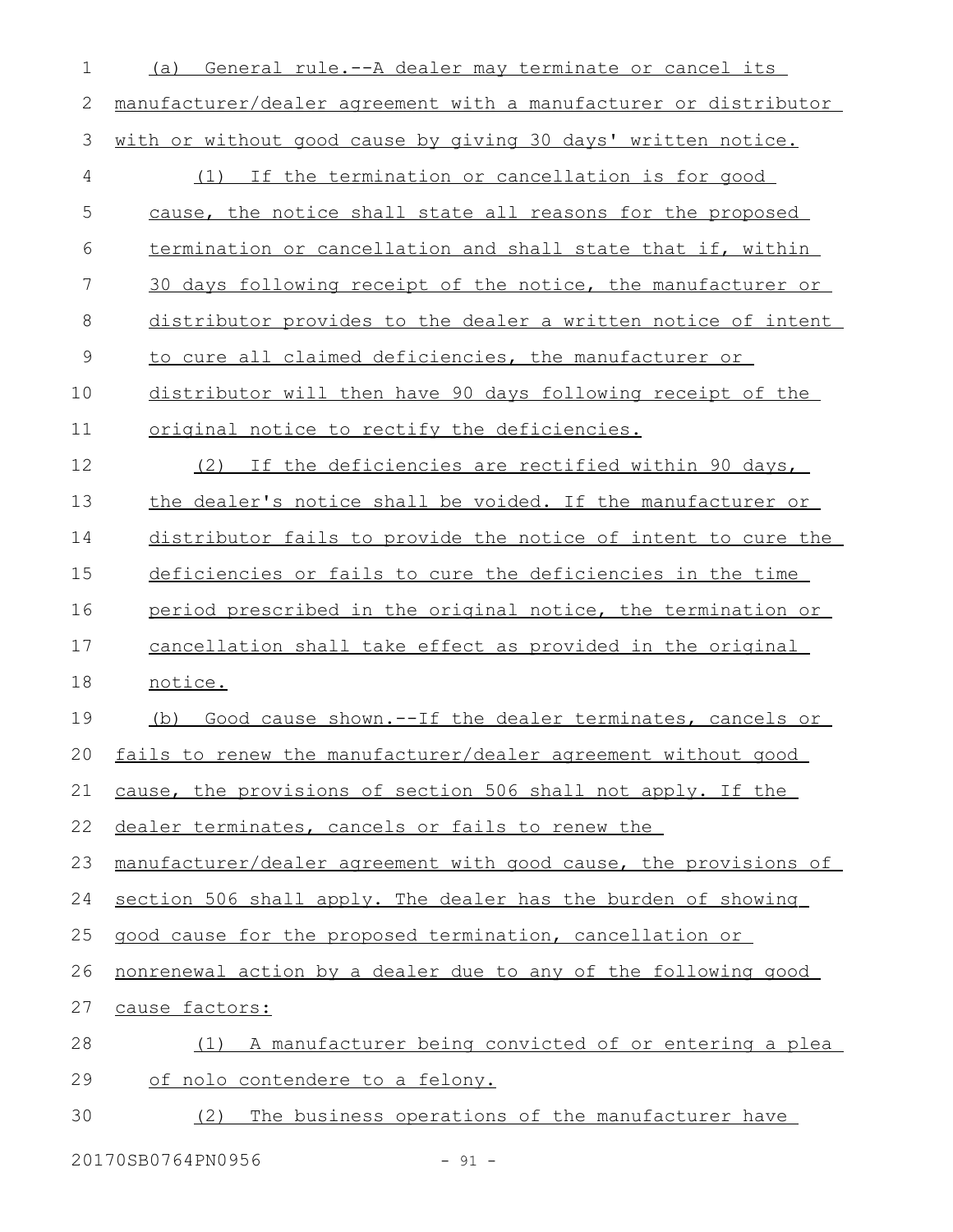been abandoned or closed for 10 consecutive business days, unless the closing is due to an act of God, strike, labor difficulty or other cause over which the manufacturer has no control. (3) A significant misrepresentation by the manufacturer materially affecting the business relationship. (4) A material violation of this chapter which is not cured within 30 days after written notice by the dealer. (5) A declaration by the manufacturer of bankruptcy, insolvency or the occurrence of an assignment for the benefit of creditors or bankruptcy. Section 506. Repurchase of inventory. (a) General rule.--If the manufacturer/dealer agreement is terminated, canceled or not renewed by the manufacturer or distributor without good cause, or if the dealer terminates or cancels the manufacturer/dealer agreement for good cause as defined in section 505(a)(1) and the manufacturer fails to provide notice or cure the claimed deficiencies as provided in section  $505(a)(2)$ , the manufacturer shall, at the dealer's option and within 45 days after termination, cancellation or nonrenewal, repurchase: (1) All new, untitled recreational vehicles that were acquired from the manufacturer or distributor within 12 months before the effective date of the notice of termination, cancellation or nonrenewal that have not been used, except for demonstration purposes, and that have not been altered or damaged, at 100% of the net invoice cost, including transportation, less applicable rebates and discounts to the dealer. (2) In the event any of the vehicles repurchased under 1 2 3 4 5 6 7 8 9 10 11 12 13 14 15 16 17 18 19 20 21 22 23 24 25 26 27 28 29 30

20170SB0764PN0956 - 92 -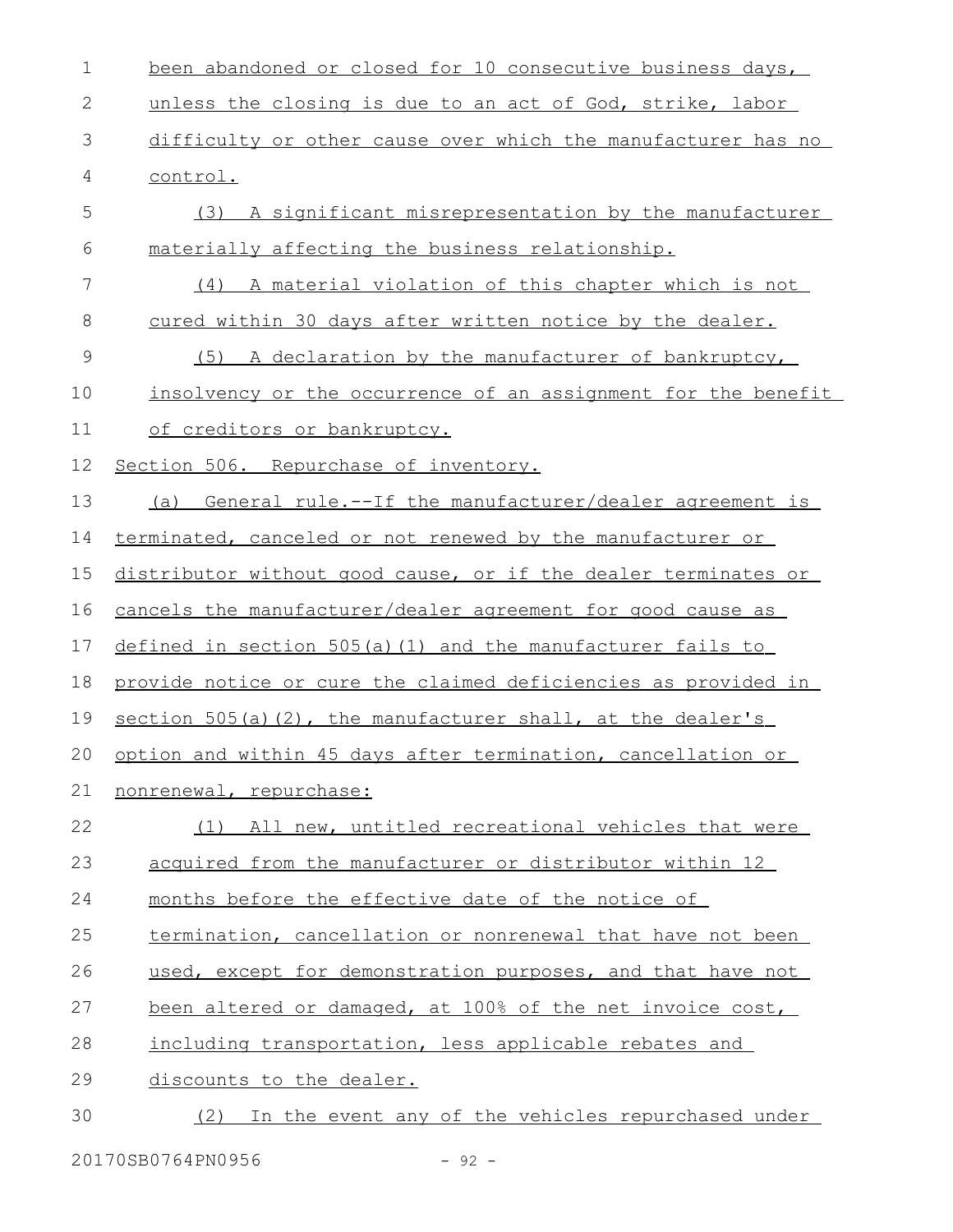| $\mathbf 1$ | this section are damaged, but do not trigger a consumer             |
|-------------|---------------------------------------------------------------------|
| 2           | disclosure requirement, the amount due the dealer shall be          |
| 3           | reduced by the cost to repair the vehicle. Damage prior to          |
| 4           | delivery to the dealer that is disclosed at the time of             |
| 5           | delivery will not disqualify repurchase under this                  |
| 6           | subsection.                                                         |
| 7           | (3) All undamaged accessories and proprietary parts sold            |
| 8           | to the dealer for resale within the 12 months prior to              |
| $\mathsf 9$ | termination, cancellation or nonrenewal, if accompanied by          |
| 10          | the original invoice, at 105% of the original net price paid        |
| 11          | to the manufacturer or distributor to compensate the dealer         |
| 12          | for handling, packing and shipping the parts.                       |
| 13          | Properly functioning diagnostic equipment, special<br>(4)           |
| 14          | tools, current signage or other equipment and machinery which       |
| 15          | was purchased by the dealer upon the manufacturer's or              |
| 16          | distributor's request within five years prior to the                |
| 17          | termination, cancellation or nonrenewal and which can no            |
| 18          | <u>longer be used in the normal course of the dealer's ongoing</u>  |
| 19          | business at 100% of the dealer's net cost plus freight.             |
| 20          | (b) Sale of remaining inventory after termination.--                |
| 21          | A dealer is not prohibited from selling the<br>(1)                  |
| 22          | <u>remaining in-stock inventory of a particular line-make after</u> |
| 23          | a manufacturer/dealer agreement has been terminated or not          |
| 24          | renewed under section 504.                                          |
| 25          | If recreational vehicles of a line-make subject to<br>(2)           |
| 26          | the terminated agreement are not repurchased or required to         |
| 27          | be repurchased by the manufacturer or distributor, the dealer       |
| 28          | may continue to sell the recreational vehicles that are             |
| 29          | subject to the terminated manufacturer/dealer agreement and         |
| 30          | are currently in stock until those recreational vehicles are        |
|             | 20170SB0764PN0956<br>$-93 -$                                        |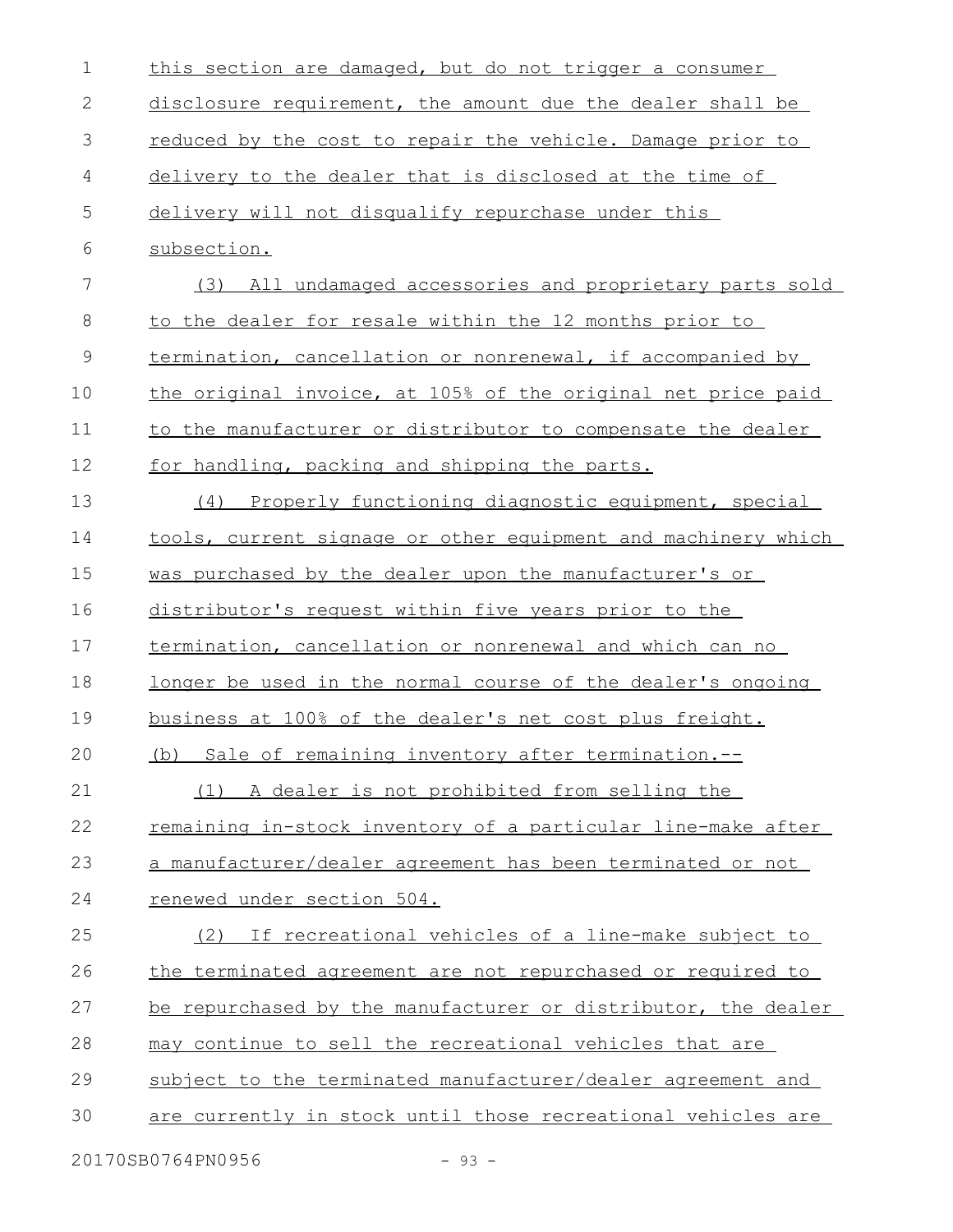no longer in the dealer's inventory. 1

## Section 507. Transfer of dealership and family succession. (a) General rule.-- (1) If a dealer desires to make a change in ownership by the sale of the business assets, stock transfer or otherwise, the dealer shall give the manufacturer or distributor written notice at least 15 business days before the closing, including all supporting documentation as may be reasonably required by the manufacturer or distributor to determine if an objection to the sale may be made. In the absence of a breach by the selling dealer of its manufacturer/dealer agreement or this chapter, the manufacturer or distributor shall not object to the proposed change in ownership unless the prospective transferee: (i) has previously been terminated by the manufacturer for breach of its dealer agreement; (ii) has been convicted of a felony or a crime of fraud, deceit or moral turpitude; (iii) lacks a license required by law; (iv) does not have an active line of credit sufficient to purchase a manufacturer's product; or (v) has undergone in the last 10 years bankruptcy, insolvency, a general assignment for the benefit of creditors or the appointment of a receiver, trustee or conservator to take possession of the transferee's business or property. (2) If the manufacturer or distributor objects to a proposed change of ownership, the manufacturer or distributor shall give written notice of its reasons to the dealer within 10 business days after receipt of the dealer's notification 2 3 4 5 6 7 8 9 10 11 12 13 14 15 16 17 18 19 20 21 22 23 24 25 26 27 28 29 30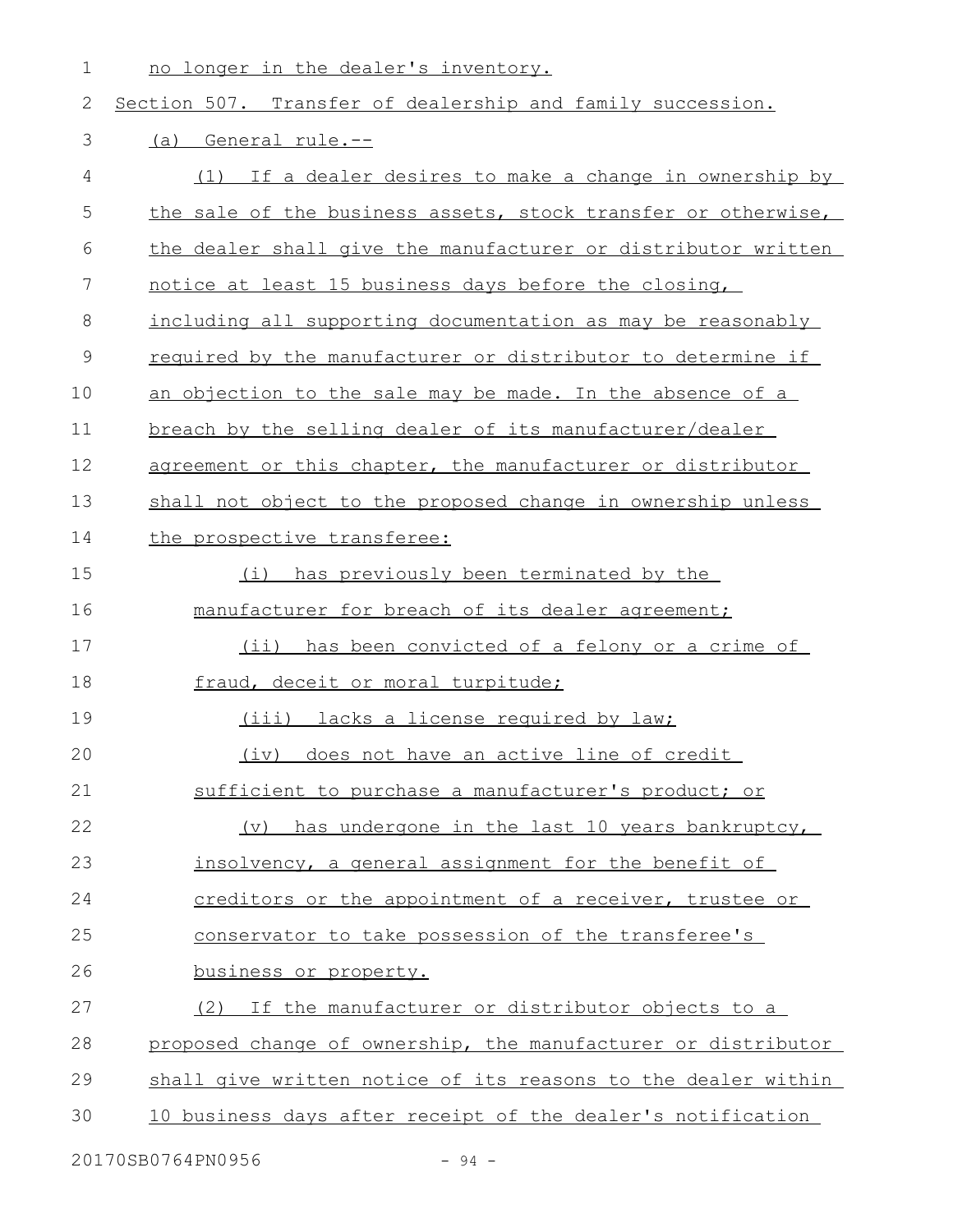| $\mathbf 1$  | and complete documentation. The manufacturer or distributor   |
|--------------|---------------------------------------------------------------|
| $\mathbf{2}$ | has the burden of proof with regard to its objection. If the  |
| 3            | manufacturer or distributor does not give timely notice of    |
| 4            | its objection, the change or sale shall be deemed approved.   |
| 5            | (3) It is unlawful for a manufacturer or distributor to       |
| 6            | fail to provide a dealer an opportunity to designate, in      |
| 7            | writing, a family member as a successor to the dealership in  |
| 8            | the event of the death, incapacity or retirement of the       |
| 9            | dealer. It is unlawful to prevent or refuse to honor the      |
| 10           | succession to a dealership by a family member of the          |
| 11           | deceased, incapacitated or retired dealer unless the          |
| 12           | manufacturer or distributor has provided to the dealer        |
| 13           | written notice of its objections within 10 days after receipt |
| 14           | of the dealer's modification of the dealer's succession plan. |
| 15           | In the absence of a breach of the dealer agreement, the       |
| 16           | manufacturer may object to the succession for the following   |
| 17           | reasons only:                                                 |
| 18           | conviction of the successor of a felony or a<br>(i)           |
| 19           | crime of fraud, deceit or moral turpitude;                    |
| 20           | (ii) bankruptcy or insolvency of the successor                |
| 21           | during the past 10 years;                                     |
| 22           | (iii) prior termination by the manufacturer of the            |
| 23           | successor for breach of a dealer agreement;                   |
| 24           | (iv) the successor does not have an active line of            |
| 25           | credit sufficient to purchase the manufacturer's product;     |
| 26           | $or$                                                          |
| 27           | (v) the successor lacks a license required by law.            |
| 28           | Burden of proof.--The manufacturer or distributor has<br>(b)  |
| 29           | the burden of proof regarding the manufacturer's or           |
| 30           | distributor's objection. A family member may not succeed to a |
|              | 20170SB0764PN0956<br>$-95 -$                                  |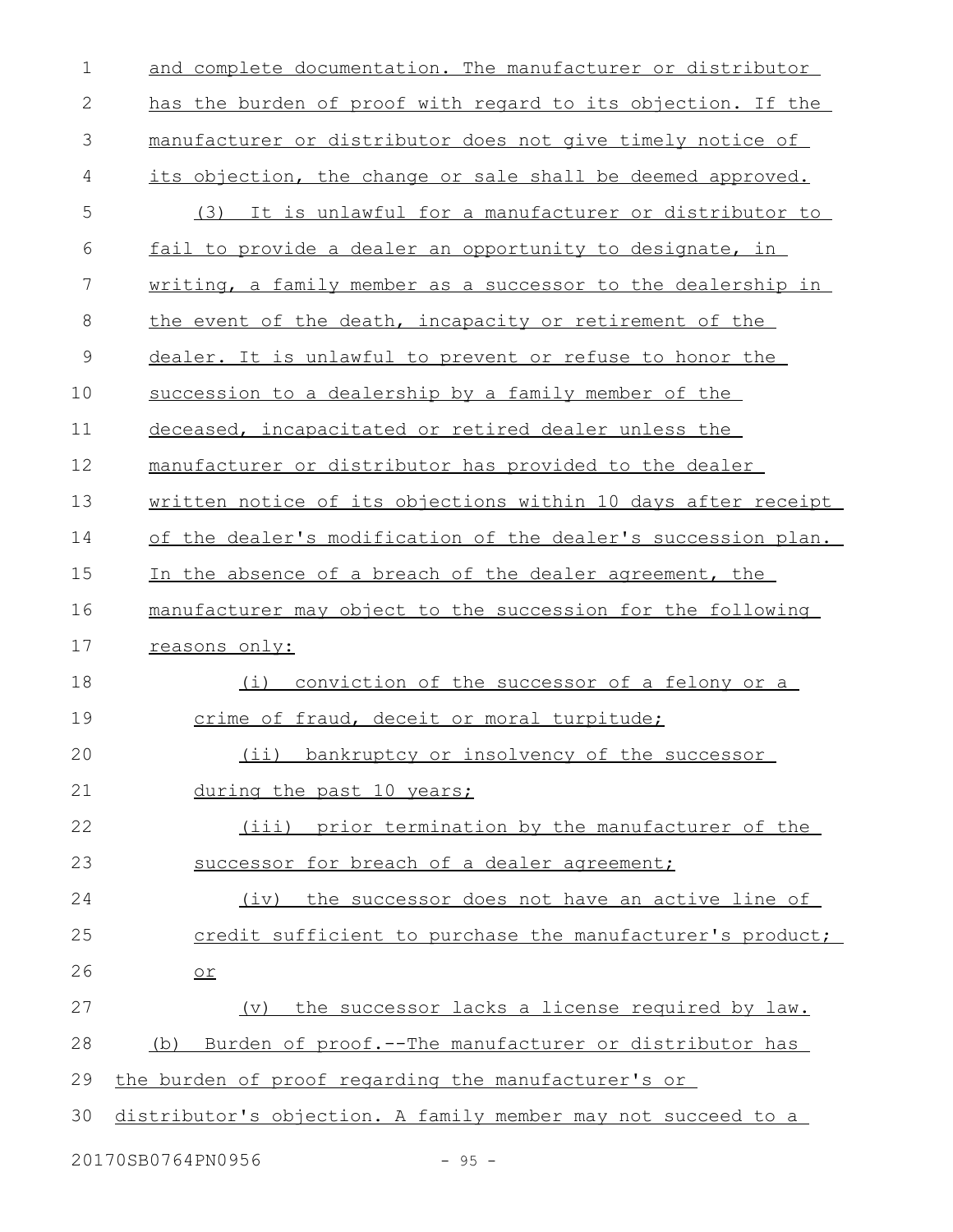| 1      | dealership if the succession involves, without the               |
|--------|------------------------------------------------------------------|
| 2      | manufacturer's or distributor's consent, a relocation of the     |
| 3      | business or an alteration of the terms and conditions of the     |
| 4      | manufacturer/dealer agreement.                                   |
| 5      | Section 508. Warranty obligations.                               |
| 6      | (a) General rule.--Each warrantor shall:                         |
| 7      | Specify in writing to each of its dealer<br>(1)                  |
| 8      | obligations, if any, for preparation, delivery and warranty      |
| 9      | service on its products.                                         |
| 10     | Compensate the dealer for warranty service required<br>(2)       |
| 11     | of the dealer by the warrantor.                                  |
| 12     | Provide to the dealer the schedule of compensation<br>(3)        |
| 13     | to be paid and the time allowances for the performance of        |
| 14     | work and service. The schedule of compensation must include      |
| 15     | reasonable compensation for diagnostic work, as well as          |
| 16     | warranty labor.                                                  |
| 17     | Time allowances and compensation.--Time allowances for<br>(b)    |
| 18     | the diagnosis and performance of warranty labor must be          |
| 19     | reasonable for the work to be performed. In the determination of |
| $20 -$ | what constitutes reasonable compensation under this section, the |
| 21     | principal factors to be given consideration shall be the actual  |
| 22     | wage rates being paid by the dealer and the actual retail labor  |
| 23     | rate being charged by the dealers in the community in which the  |
| 24     | dealer is doing business. The compensation of a dealer for       |
| 25     | warranty labor may not be less than the lowest retail labor      |
| 26     | rates actually charged by the dealer for similar nonwarranty     |
| 27     | labor as long as the rates are reasonable.                       |
| 28     | Reimbursement.--The warrantor shall reimburse the dealer<br>(C)  |
| 29     | for warranty parts at actual wholesale cost plus a minimum 30%   |
| 30     | handling charge and the cost, if any, of freight to return       |
|        |                                                                  |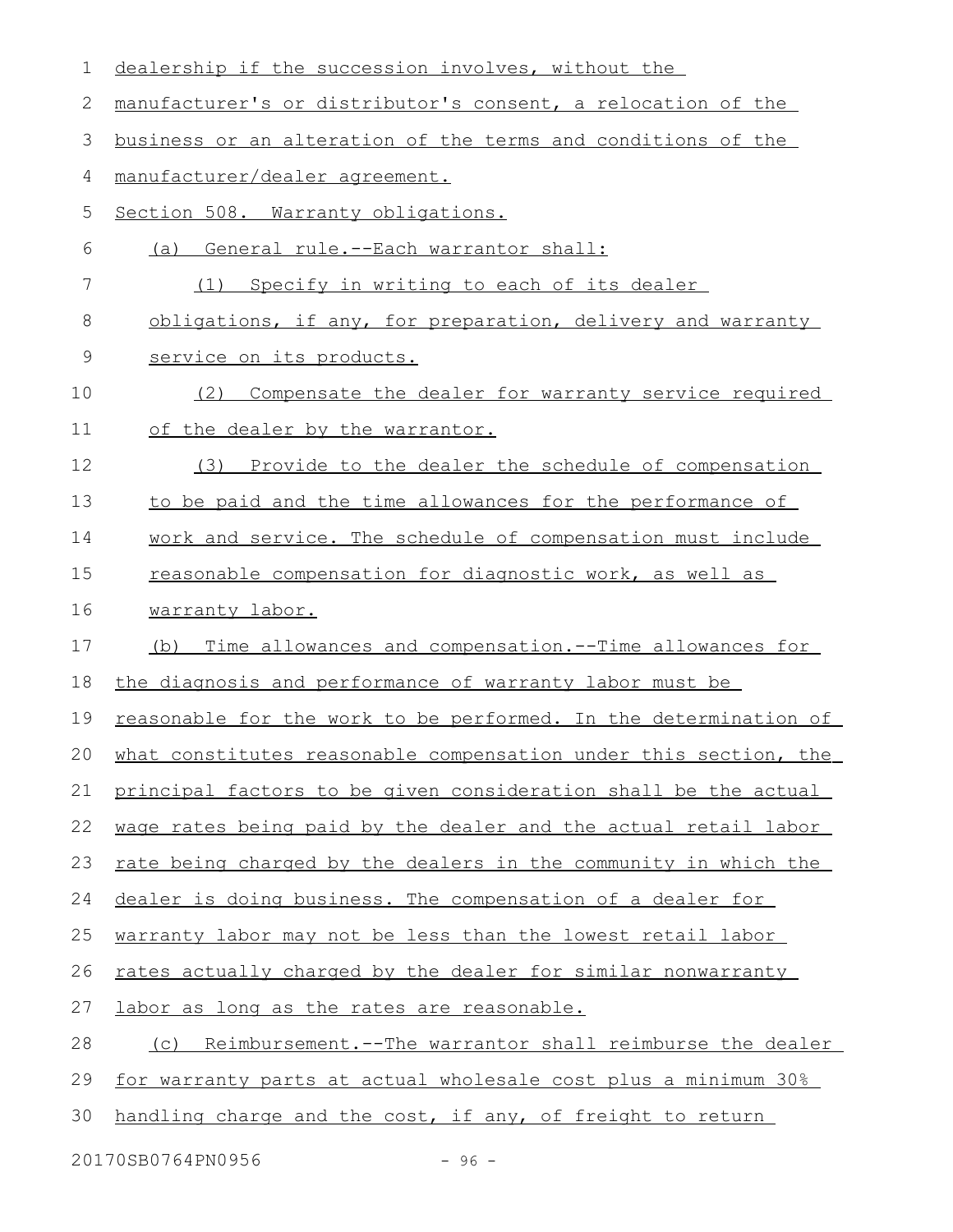1 warranty parts to the warrantor.

| $\mathbf 2$ | (d) Audits.--Warranty audits of dealer records may be            |
|-------------|------------------------------------------------------------------|
| 3           | conducted by the warrantor on a reasonable basis, and dealer     |
| 4           | claims for warranty compensation may not be denied except for    |
| 5           | cause, such as performance of nonwarranty repairs, material      |
| 6           | noncompliance with the warrantor's published policies and        |
| 7           | procedures, lack of material documentation, fraud or             |
| 8           | misrepresentation.                                               |
| $\mathsf 9$ | (e) Warranty claims.--The dealer shall submit warranty           |
| 10          | claims within 45 days after completing work.                     |
| 11          | (f) Inability to perform repairs.--The dealer shall              |
| 12          | immediately notify the warrantor verbally or in writing if the   |
| 13          | dealer is unable to perform warranty repairs within 10 days of   |
| 14          | receipt of verbal or written complaints from a consumer.         |
| 15          | Disapproval of warranty claims.--The warrantor shall<br>(q)      |
| 16          | disapprove warranty claims in writing within 45 days after the   |
| 17          | date of submission by the dealer in the manner and form          |
| 18          | prescribed by the warrantor. Claims not specifically disapproved |
| 19          | in writing within 45 days shall be construed to be approved and  |
| 20          | must be paid within 60 days of submission.                       |
| 21          | (h) Violation.--It is a violation of this chapter for a          |
| 22          | warrantor to:                                                    |
| 23          | (1) Fail to perform any of its warranty obligations with         |
| 24          | respect to its warranted products.                               |
| 25          | (2) Fail to include, in written notices of factory               |
| 26          | campaigns to recreational vehicle owners and dealers, the        |
| 27          | expected date by which necessary parts and equipment,            |
| 28          | including tires and chassis or chassis parts, will be            |
| 29          | available to dealers to perform the campaign work. The           |
| 30          | warrantor may ship parts to the dealer to effect the campaign    |
|             | 20170SB0764PN0956<br>$-97 -$                                     |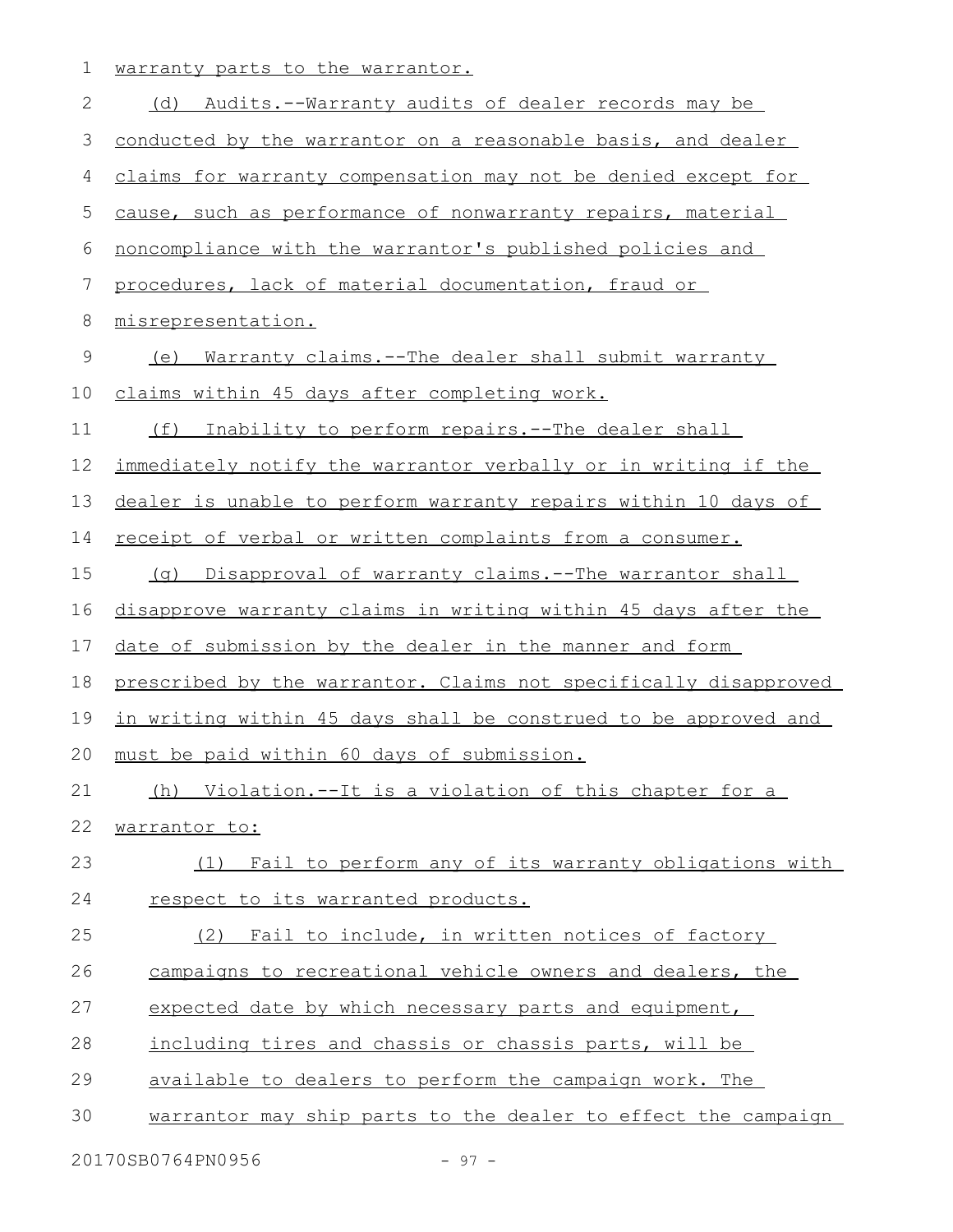| 1            | work, and, if the parts are in excess of the dealer's         |
|--------------|---------------------------------------------------------------|
| $\mathbf{2}$ | requirements, the dealer may return unused parts to the       |
| 3            | warrantor for credit after completion of the campaign.        |
| 4            | (3) Fail to compensate its dealers for authorized             |
| 5            | repairs effected by the dealer on merchandise damaged in      |
| 6            | manufacture or transit to the dealer, if the carrier is       |
| 7            | designated by the warrantor, factory branch, distributor or   |
| 8            | distributor branch.                                           |
| 9            | (4) Fail to compensate its dealers in accordance with         |
| 10           | the schedule of compensation provided to the dealer under     |
| 11           | this section if repairs are performed in a timely and         |
| 12           | competent manner.                                             |
| 13           | (5)<br>Intentionally misrepresent in any way to purchasers    |
| 14           | of recreational vehicles that warranties with respect to the  |
| 15           | manufacture, performance or design of the vehicle are made by |
| 16           | the dealer as warrantor or cowarrantor.                       |
| 17           | Require the dealer to make warranties to customers<br>(6)     |
| 18           | in any manner related to the manufacture of the recreational  |
| 19           | vehicle.                                                      |
| 20           | (i) Violations.--It is a violation of this chapter for a      |
| 21           |                                                               |
|              | dealer to:                                                    |
| 22           | Fail to perform predelivery inspection functions, as<br>(1)   |
| 23           | specified by the warrantor, in a competent and timely manner. |
| 24           | (2) Fail to perform warranty service work authorized by       |
| 25           | the warrantor in a competent and reasonably timely manner on  |
| 26           | a transient customer's recreational vehicle of a line make    |
| 27           | sold or serviced by that dealer.                              |
| 28           | (3) Fail to accurately document the time spent                |
| 29           | completing each repair, the total number of repair attempts   |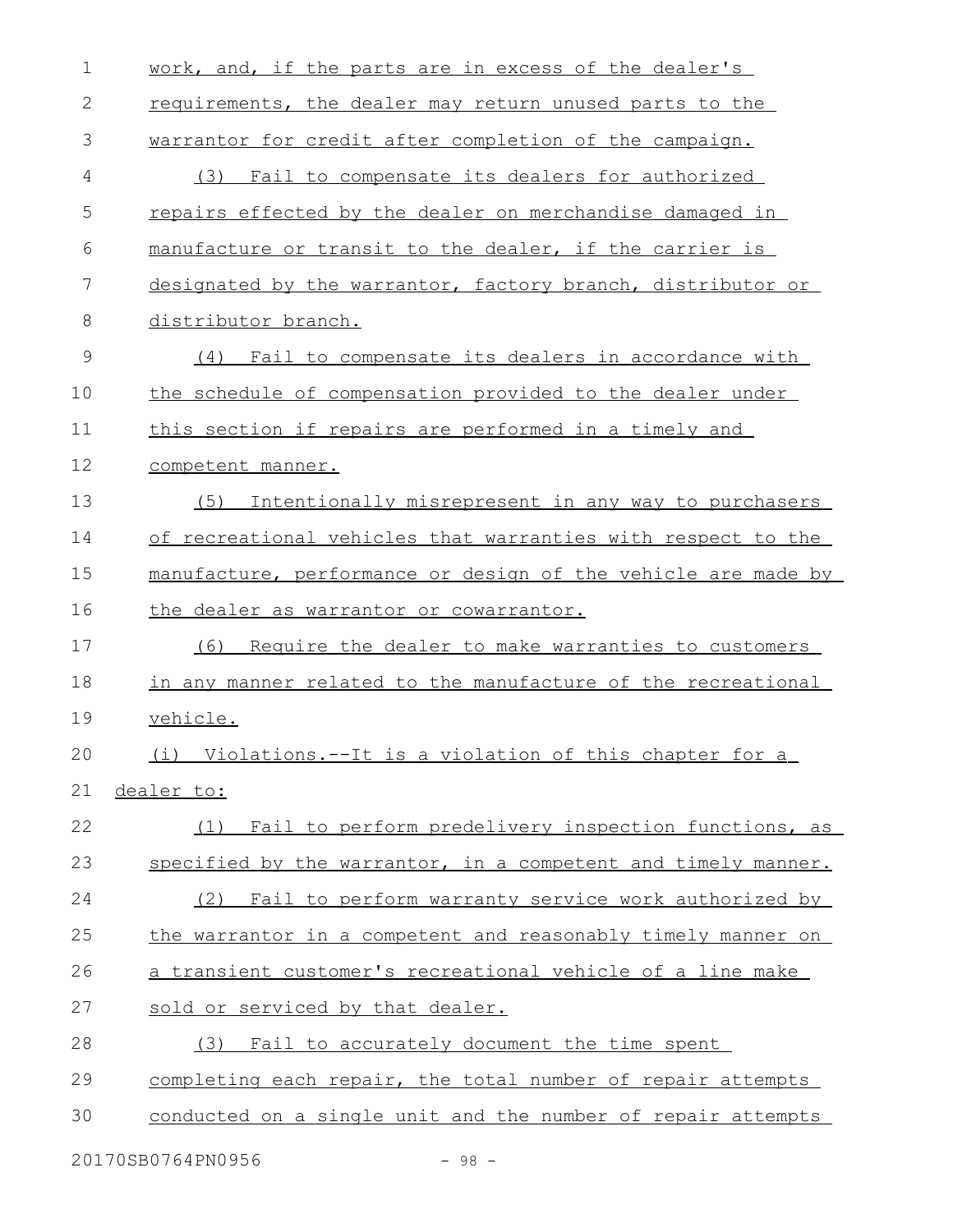| $\mathbf 1$   | for the same repair conducted on a single vehicle.               |
|---------------|------------------------------------------------------------------|
| $\mathbf{2}$  | Fail to notify the warrantor within 10 days of a<br>(4)          |
| 3             | second repair attempt which impairs the use, value or safety     |
| 4             | of the vehicle.                                                  |
| 5             | (5) Fail to maintain written records, including a                |
| 6             | consumer's signature, regarding the amount of time a unit is     |
| 7             | stored for the consumer's convenience during a repair.           |
| 8             | Make fraudulent warranty claims or misrepresent the<br>(6)       |
| $\mathcal{G}$ | terms of a warranty.                                             |
| 10            | Section 509. Indemnification.                                    |
| 11            | General rule.--Notwithstanding the terms of a<br>(a)             |
| 12            | manufacturer/dealer agreement, it is a violation of this chapter |
| 13            | for:                                                             |
| 14            | (1) A warrantor to fail to indemnify and hold harmless           |
| 15            | its new recreational vehicle dealer against losses or damages    |
| 16            | to the extent that the losses or damages are caused by the       |
| 17            | negligence or willful misconduct of the warrantor.               |
| 18            | A new recreational vehicle dealer to be denied<br>(2)            |
| 19            | indemnification for failing to discover, disclose or remedy a    |
| 20            | defect in the design or manufacturing of a new recreational      |
| 21            | vehicle or new recreational trailer.                             |
| 22            | (3) A new recreational vehicle dealer to fail to                 |
| 23            | indemnify and hold harmless its warrantor against losses or      |
| 24            | damages to the extent that the losses or damages are caused      |
| 25            | by the negligence or willful misconduct of the new               |
| 26            | recreational vehicle dealer.                                     |
| 27            | Denial of indemnification. -- A new recreational vehicle<br>(b)  |
| 28            | dealer may be denied indemnification if the new recreational     |
| 29            | vehicle dealer fails to remedy a known and announced defect in   |
| 30            | accordance with the written instructions of a warrantor for whom |
|               |                                                                  |

20170SB0764PN0956 - 99 -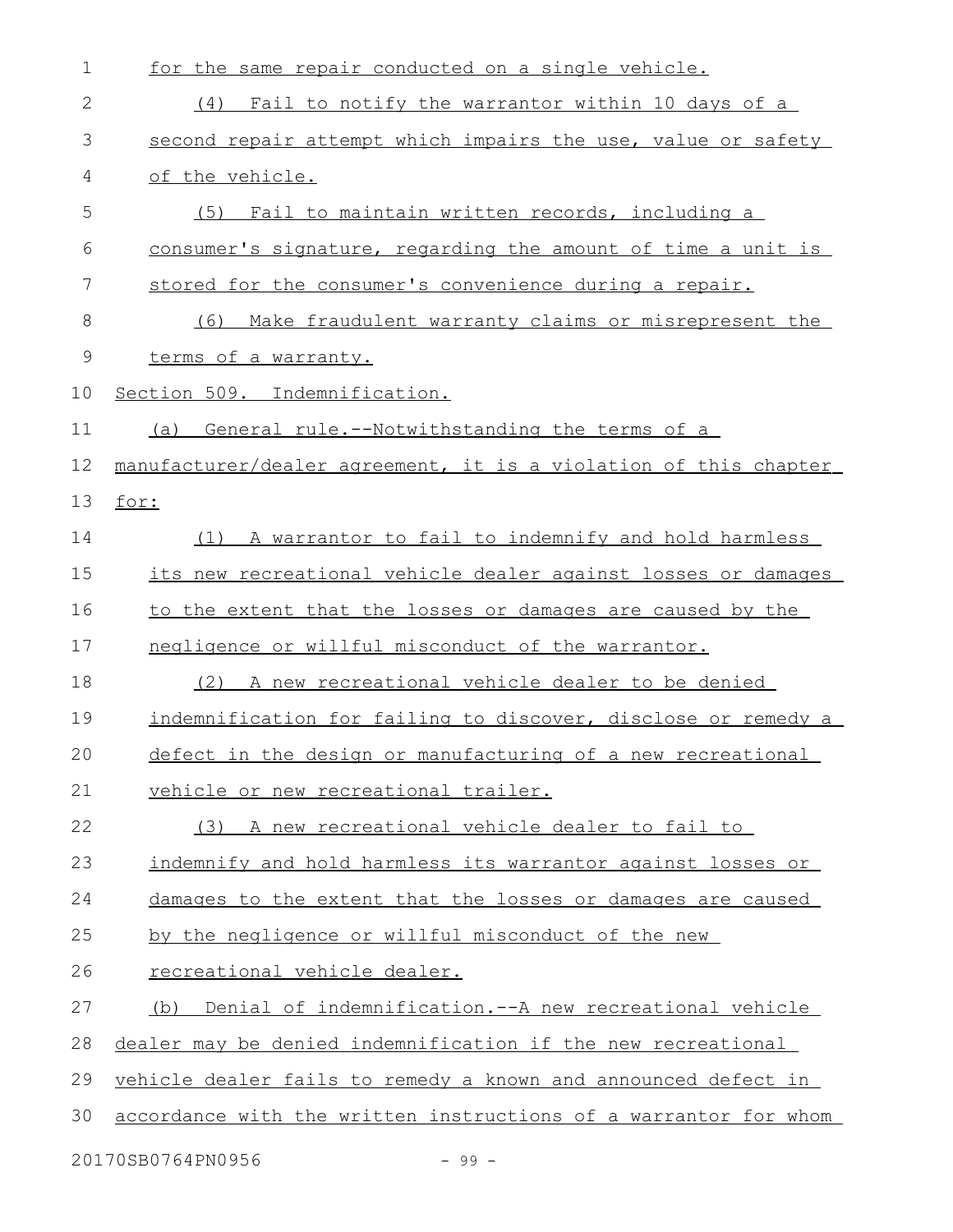| 1           | the new recreational vehicle dealer is obligated to perform     |
|-------------|-----------------------------------------------------------------|
| 2           | warranty service.                                               |
| 3           | (c) Pending lawsuits.--                                         |
| 4           | (1) A new recreational vehicle dealer shall provide to a        |
| 5           | warrantor a copy of any pending lawsuit in which allegations    |
| 6           | are made that are covered by the provisions of this section     |
| 7           | within 10 days after receiving the suit. This subsection        |
| $8\,$       | shall continue to apply even after the new recreational         |
| $\mathsf 9$ | vehicle is titled.                                              |
| 10          | A warrantor shall provide to a new recreational<br>(2)          |
| 11          | vehicle dealer a copy of any pending law suit or similar        |
| 12          | proceeding in which allegations are made that come within the   |
| 13          | provisions of this subsection within 10 days after receiving    |
| 14          | the suit. This paragraph shall continue to apply even after     |
| 15          | the new recreational vehicle is titled.                         |
| 16          | Section 510. Inspection and rejection by dealer.                |
| 17          | (a) General rule.--Whenever a new recreational vehicle is       |
| 18          | damaged prior to transit to the dealer or is damaged in transit |
| 19          | to the dealer when the carrier or means of transportation has   |
|             | 20 been selected by the manufacturer or distributor, the dealer |
| 21          | shall notify the manufacturer or distributor of the damage      |
| 22          | within the time frame specified in the manufacturer/dealer      |
| 23          | agreement and:                                                  |
| 24          | request from the manufacturer or distributor<br>(1)             |
| 25          | authorization to replace the components, parts and              |
| 26          | accessories damaged or otherwise correct the damage; or         |
| 27          | reject the vehicle within the time frame set forth<br>(2)       |
| 28          | in subsection (d).                                              |
| 29          | Refusal or failure to repair. -- If the manufacturer or<br>(b)  |
| 30          | distributor refuses or fails to authorize repair of the damage  |
|             |                                                                 |

20170SB0764PN0956 - 100 -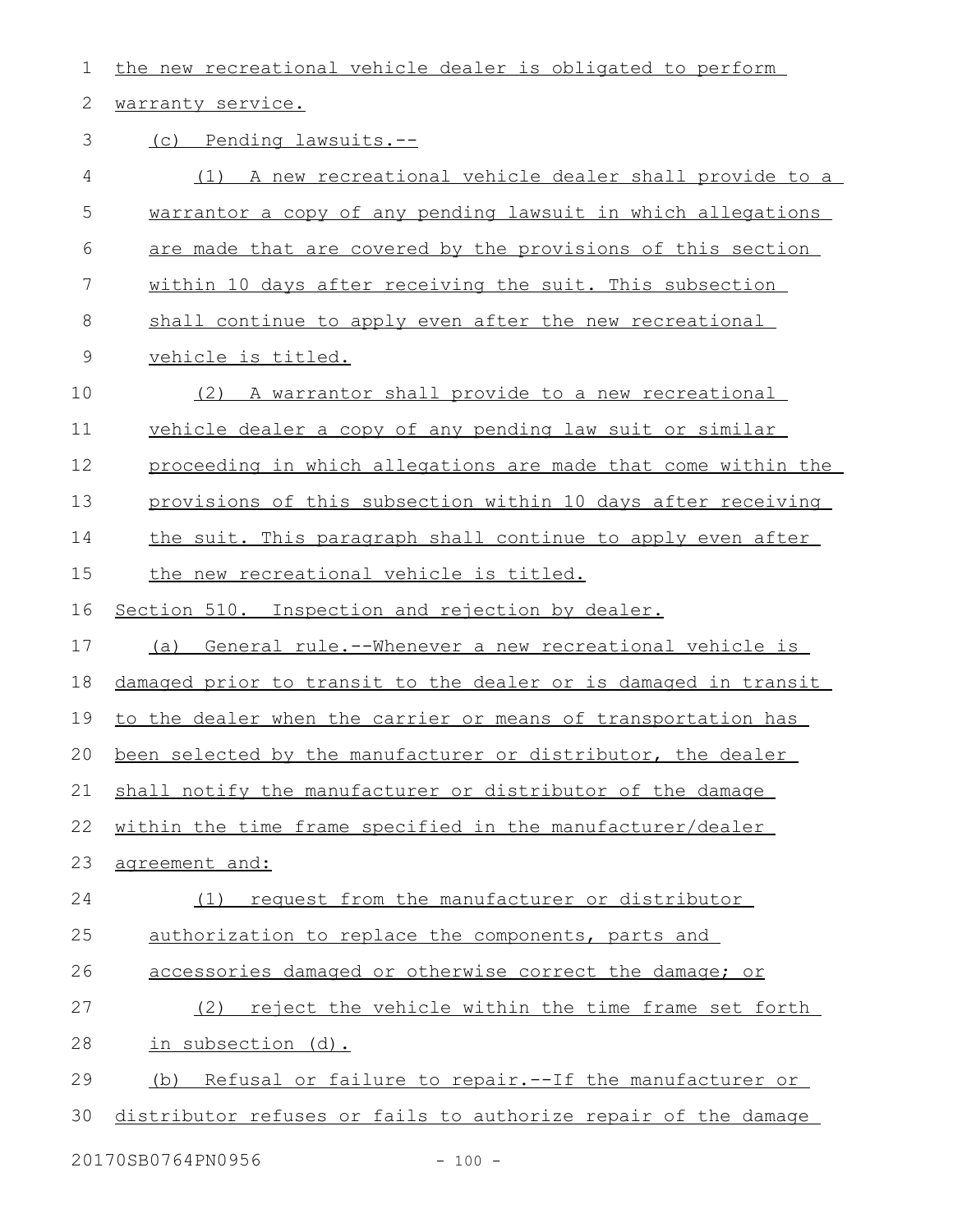| 1           | within 10 days after receipt of notification or if the dealer        |
|-------------|----------------------------------------------------------------------|
| 2           | rejects the recreational vehicle because of damage, ownership of     |
| 3           | the new RV shall revert to the manufacturer or distributor.          |
| 4           | (c) Obligations.--The dealer shall exercise due care in              |
| 5           | custody of the damaged recreational vehicle, but the dealer          |
| 6           | shall have no other obligations, financial or otherwise, with        |
| 7           | respect to that recreational vehicle.                                |
| 8           | (d) Time frame.--The time frame for inspection and rejection         |
| $\mathsf 9$ | by the dealer must be part of the manufacturer/dealer agreement      |
| 10          | and may not be less than two business days after the physical        |
| 11          | delivery of the recreational vehicle.                                |
| 12          | (e) Unreasonable mileage.--A recreational vehicle that has,          |
| 13          | at the time of delivery to the dealer, an unreasonable amount of     |
| 14          | miles on its odometer, as determined by the dealer, may be           |
| 15          | subject to rejection by the dealer and reversion of the vehicle      |
| 16          | to the manufacturer or distributor. In no instance shall a           |
| 17          | dealer deem an amount less than the distance between the dealer      |
| 18          | and the manufacturer's factory or a distributor's point of           |
| 19          | distribution, plus 100 miles, as unreasonable.                       |
| 20          | Notice to dealer. -- Each manufacturer or distributor of<br>(f)      |
| 21          | new recreational vehicles sold or transferred to a new               |
| 22          | <u>recreational vehicle dealer shall notify the new recreational</u> |
| 23          | vehicle dealer in writing prior to delivery of the recreational      |
| 24          | vehicle of any material damage to the recreational vehicle which     |
| 25          | is known to the manufacturer or distributor which was sustained      |
| 26          | or incurred by the vehicle at any time after the manufacturing       |
| 27          | process is complete but prior to delivery of the recreational        |
| 28          | vehicle to the dealer. A dealer may reject the delivery of a         |
| 29          | <u>nonconforming recreational vehicle under the provisions of 13</u> |
| 30          | Pa.C.S. (relating to commercial code) and the following shall        |
|             |                                                                      |

20170SB0764PN0956 - 101 -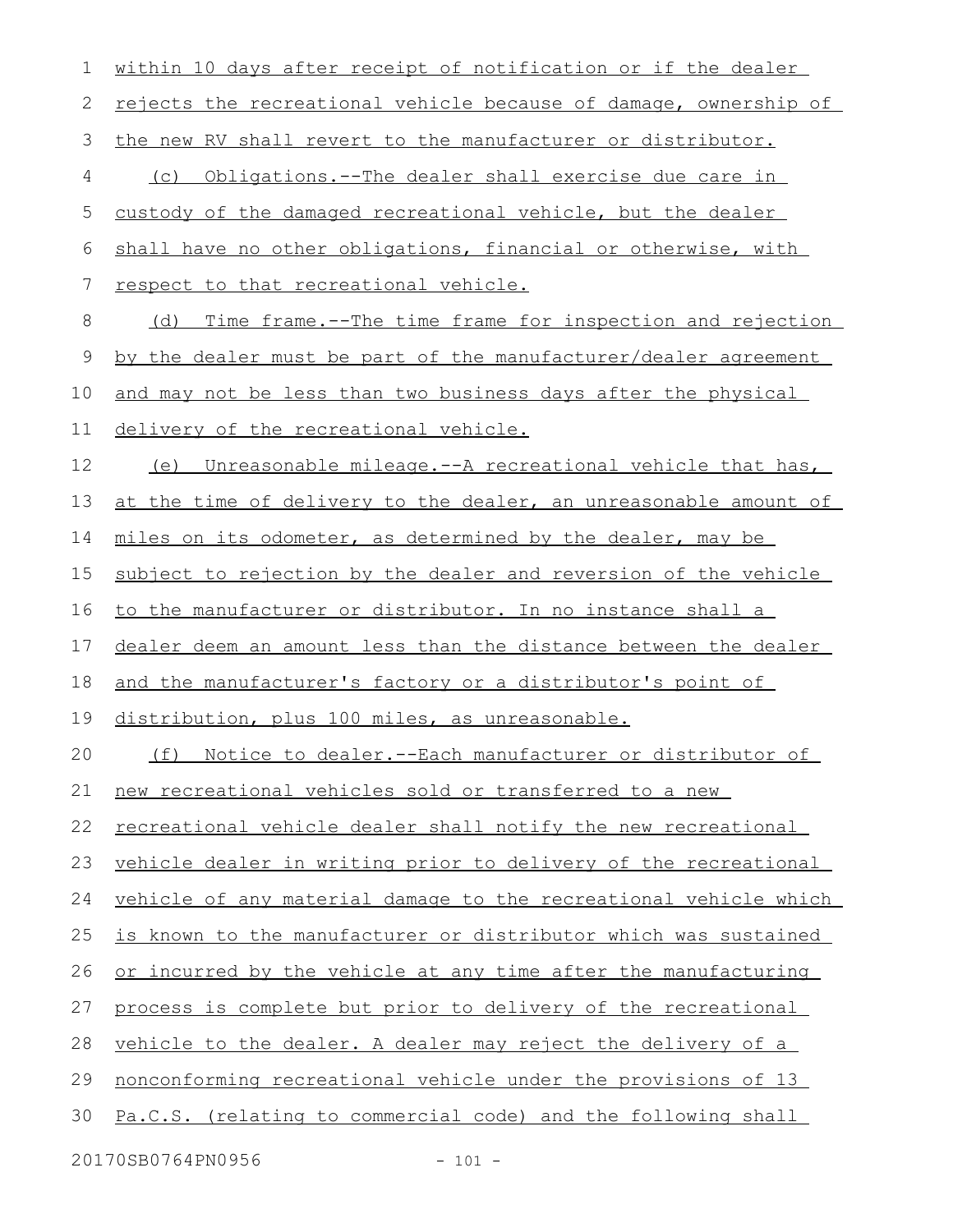1 apply:

| $\mathbf{2}$ | When selling a new recreational vehicle, each new<br>(1)         |
|--------------|------------------------------------------------------------------|
| 3            | recreational vehicle dealer shall notify the purchaser in        |
| 4            | writing at the time of sale of any material damage sustained     |
| 5            | or incurred by the recreational vehicle at any time after the    |
| 6            | manufacturing process is complete which is disclosed by the      |
| 7            | manufacturer to the new recreational vehicle dealer.             |
| 8            | Nothing in this section shall be construed to<br>(2)             |
| $\mathsf 9$  | diminish any obligation to provide notice to the purchaser of    |
| 10           | a new recreational vehicle which obligation is imposed by any    |
| 11           | other provision of law or by any judicial decision,              |
| 12           | including, but not limited to, the act of December 17, 1968      |
| 13           | (P.L.1224, No.387), known as the Unfair Trade Practices and      |
| 14           | Consumer Protection Law.                                         |
| 15           | Section 511. Coercion of dealer prohibited.                      |
| 16           | (a) General rule.--A manufacturer or distributor may not         |
| 17           | coerce or attempt to coerce a dealer to:                         |
| 18           | purchase a product that the dealer did not order;<br>(1)         |
| 19           | (2)<br>enter into an agreement with the manufacturer or          |
| 20           | distributor; or                                                  |
| 21           | (3) enter into an agreement that requires the dealer to          |
| 22           | submit its disputes to binding arbitration or otherwise waive    |
| 23           | rights or responsibilities provided under this chapter.          |
| 24           | (b) Definition.--As used in this section, the term "coerce"      |
| 25           | includes, but is not limited to, threatening to terminate,       |
| 26           | cancel or not renew a manufacturer/dealer agreement without good |
| 27           | cause or threatening to withhold product lines the dealer is     |
| 28           | entitled to purchase under the manufacturer/dealer agreement or  |
| 29           | delay product delivery as an inducement to amending the          |
| 30           | manufacturer/dealer agreement.                                   |

20170SB0764PN0956 - 102 -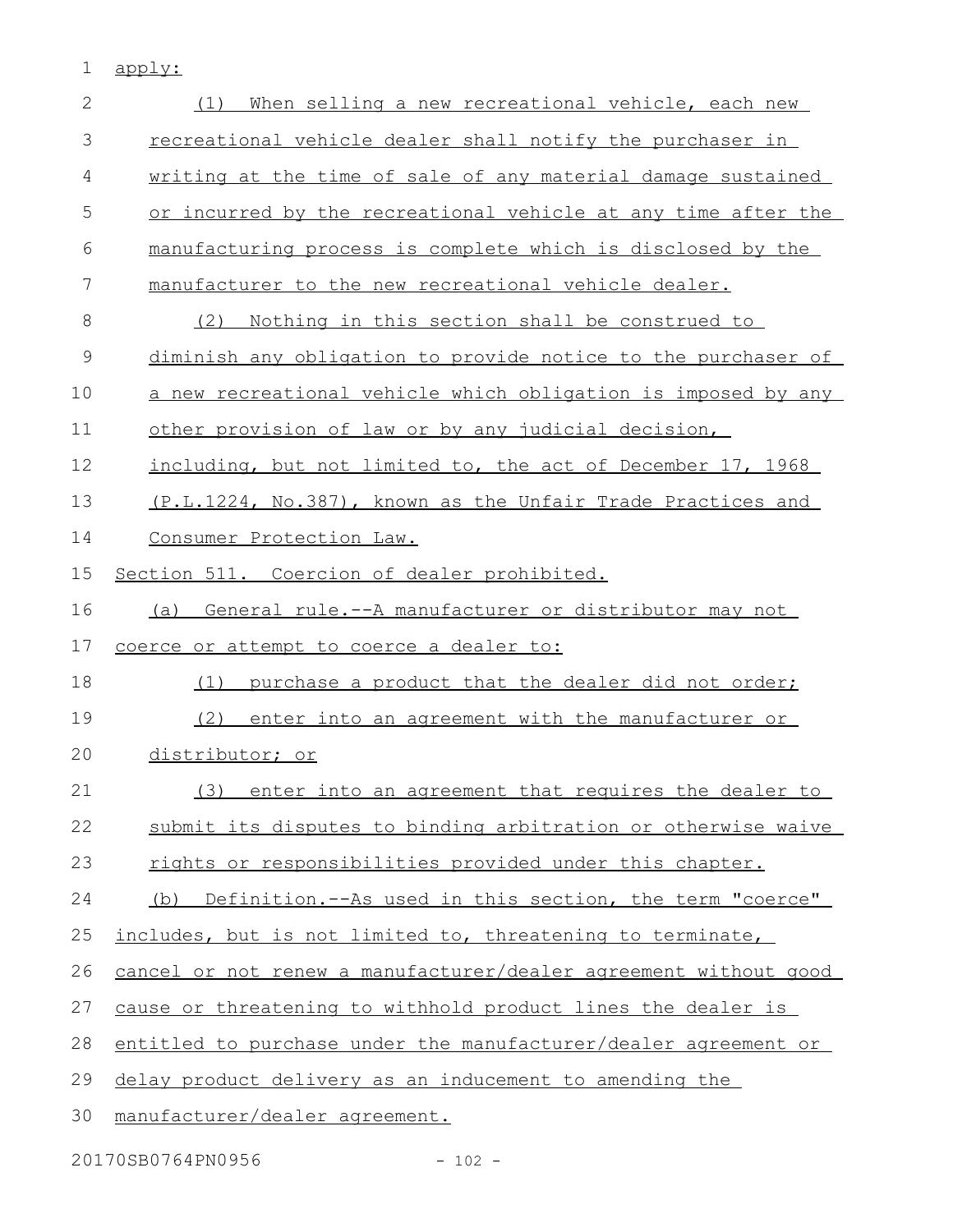1 Section 512. Mediation.

| 2  | General rule.--A dealer, manufacturer or warrantor<br>(a)           |
|----|---------------------------------------------------------------------|
| 3  | injured by another party's violation of this chapter may bring a    |
| 4  | civil action in circuit court to recover actual damages. The        |
| 5  | court shall award attorney fees and costs to the prevailing         |
| 6  | party in an action. Venue for a civil action authorized by this     |
| 7  | section shall be in a county in this Commonwealth in which the      |
| 8  | dealer's business is located. In an action involving more than      |
| 9  | one dealer, venue may be in a county in this Commonwealth in        |
| 10 | which a dealer that is party to the action has a business           |
| 11 | location.                                                           |
| 12 | <u>Written demand for mediation.--Prior to bringing suit</u><br>(b) |
| 13 | under this section, the party bringing suit for an alleged          |
| 14 | violation shall serve a written demand for mediation upon the       |
| 15 | offending party. The following shall apply:                         |
| 16 | The demand for mediation shall be served upon the<br>(1)            |
| 17 | other party via certified mail at the address stated within         |
| 18 | the manufacturer/dealer agreement between the parties.              |
| 19 | The demand for mediation shall contain a brief<br>(2)               |
| 20 | statement of the dispute and the relief sought by the party         |
| 21 | filing the demand.                                                  |
| 22 | Within 20 days after the date a demand for mediation<br>(3)         |
| 23 | is served, the parties shall mutually select an independent         |
| 24 | certified mediator and meet with that mediator for the              |
| 25 | purpose of attempting to resolve the dispute. The meeting           |
| 26 | place shall be in this Commonwealth in a location selected by       |
| 27 | the mediator. The mediator may extend the date of the meeting       |
| 28 | for good cause shown by either party or upon stipulation of         |
| 29 | both parties.                                                       |
| 30 | The service of a demand for mediation under this<br>(4)             |
|    |                                                                     |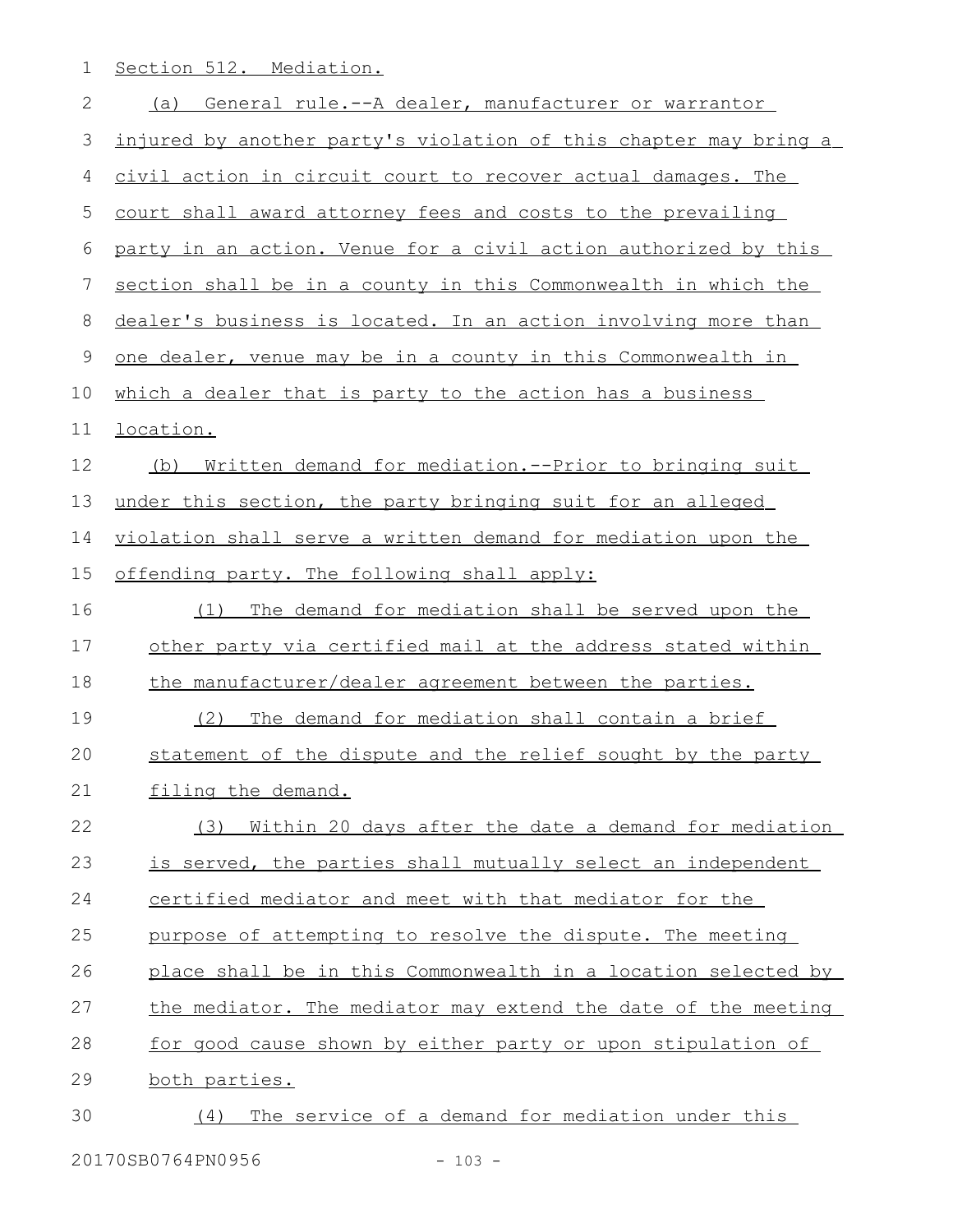| $\mathbf 1$   | section shall toll the time for the filing of a complaint,            |
|---------------|-----------------------------------------------------------------------|
| $\mathbf{2}$  | petition, protest or other action under this chapter until            |
| 3             | representatives of both parties have met with a mutually              |
| 4             | selected mediator for the purpose of attempting to resolve            |
| 5             | the dispute. If a complaint, petition, protest or other               |
| 6             | action is filed before that meeting, the court shall enter an         |
| 7             | order suspending the proceeding or action until the mediation         |
| 8             | meeting has occurred and may, upon written stipulation of all         |
| $\mathcal{G}$ | parties to the proceeding or action that they wish to                 |
| 10            | continue to mediate under this section, enter an order                |
| 11            | suspending the proceeding or action for as long a period as           |
| 12            | the court considers appropriate.                                      |
| 13            | The parties to the mediation shall bear their own<br>(5)              |
| 14            | costs for attorney fees and divide equally the cost of the            |
| 15            | mediator.                                                             |
| 16            | (c) Injunction.--In addition to the remedies provided in              |
| 17            | this section and notwithstanding the existence of any additional      |
| 18            | remedy at law, a manufacturer, warrantor or a dealer is               |
| 19            | authorized to make application to a circuit court for the grant,      |
|               | 20 upon a hearing and for cause shown, of a temporary or permanent    |
| 21            | injunction, or both, restraining a person from acting as a            |
| 22            | dealer without being properly licensed, from violating or             |
| 23            | <u>continuing to violate any of the provisions of this chapter or</u> |
| 24            | from failing or refusing to comply with the requirements of this      |
| 25            | chapter. The injunction shall be issued without bond. A single        |
| 26            | act in violation of the provisions of this chapter shall be           |
| 27            | sufficient to authorize the issuance of an injunction.                |
| 28            | Section 513. Severability.                                            |
| 29            | The provisions of this chapter are severable. If any                  |
| 30            | provision of this chapter or its application to any person or         |
|               |                                                                       |

20170SB0764PN0956 - 104 -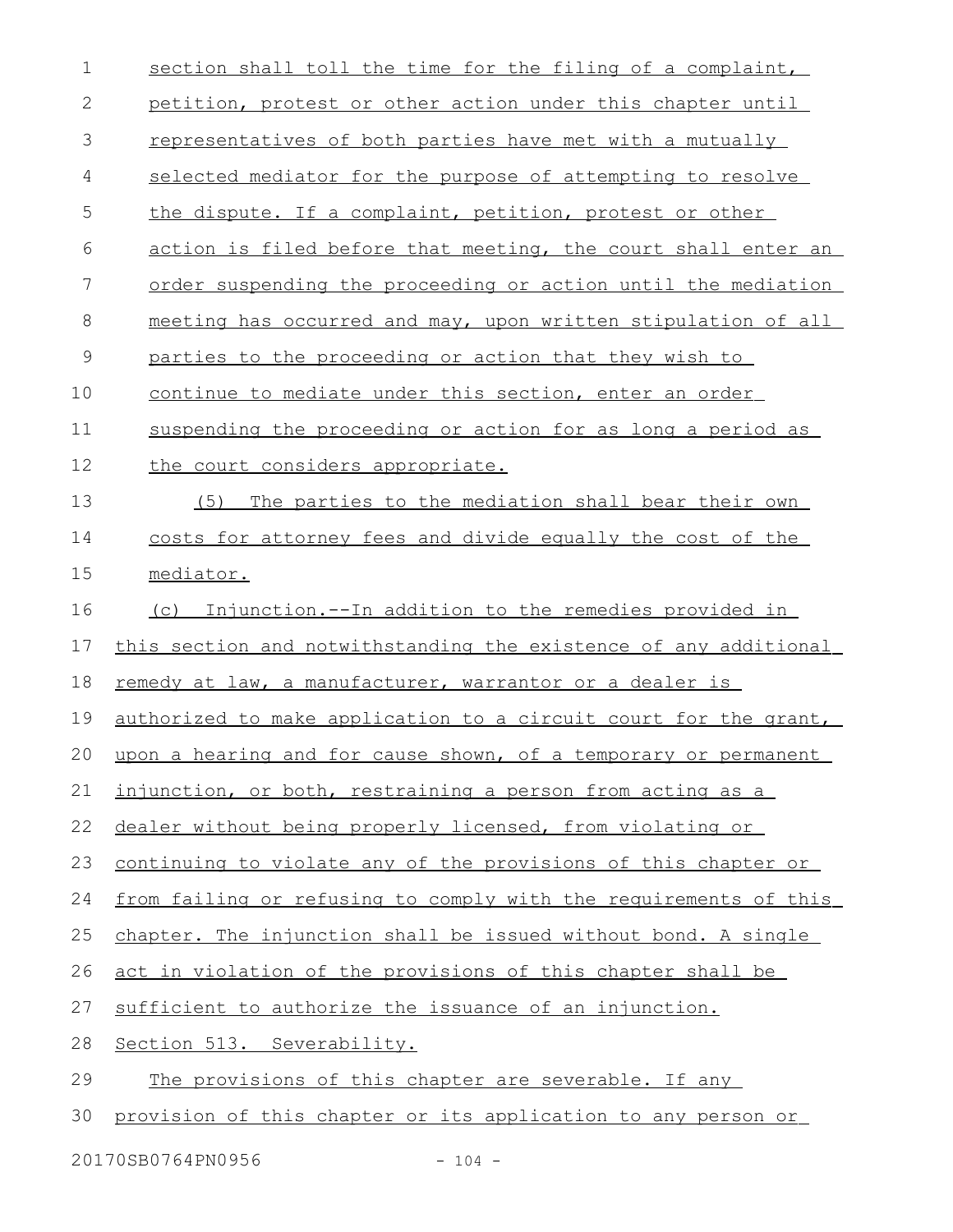| 1  | circumstance is held invalid, the invalidity shall not affect    |
|----|------------------------------------------------------------------|
| 2  | other provisions or applications of this chapter which can be    |
| 3  | given effect without the invalid provision or application.       |
| 4  | Section 11. The act is amended by adding a chapter heading       |
| 5  | to read:                                                         |
| 6  | CHAPTER 7                                                        |
| 7  | MISCELLANEOUS PROVISIONS                                         |
| 8  | Section 12. Sections 34, 35, 36 and 37 of the act are            |
| 9  | renumbered to read:                                              |
| 10 | Section [34] 701. Savings provision.                             |
| 11 | This act shall not be deemed to repeal, suspend, modify or       |
| 12 | revoke any of the provisions of 75 Pa.C.S. (relating to          |
| 13 | vehicles) or of the act of June 28, 1947 (P.L.1110, No.476),     |
| 14 | known as the Motor Vehicle Sales Finance Act.                    |
| 15 | Section [35] 702. Repeals.                                       |
| 16 | Specific repeal.--The act of September 9, 1965 (P.L.499,<br>(a)  |
| 17 | No.254), known as the Motor Vehicle Manufacturer's, Dealer's and |
| 18 | Salesmen's License Act, is repealed.                             |
| 19 | General repeal.--All acts and parts of acts are repealed<br>(b)  |
|    | 20 insofar as they are inconsistent with this act.               |
| 21 | Section [36] 703. Expiration of terms of board members.          |
| 22 | Persons who are members of the State Board of Motor Vehicle      |
| 23 | Manufacturers, Dealers and Salespersons on the effective date of |
| 24 | this act shall serve on the board created under this act until   |
| 25 | their current three-year terms expire or until their successors  |
| 26 | are duly appointed and qualified, but no longer than six months  |
| 27 | after the expiration of their terms.                             |
| 28 | Section [37] 704. Existing rules and regulations.                |
| 29 | Each rule and regulation of the board not inconsistent with      |
| 30 | this act shall remain in effect after such date until repealed   |

20170SB0764PN0956 - 105 -